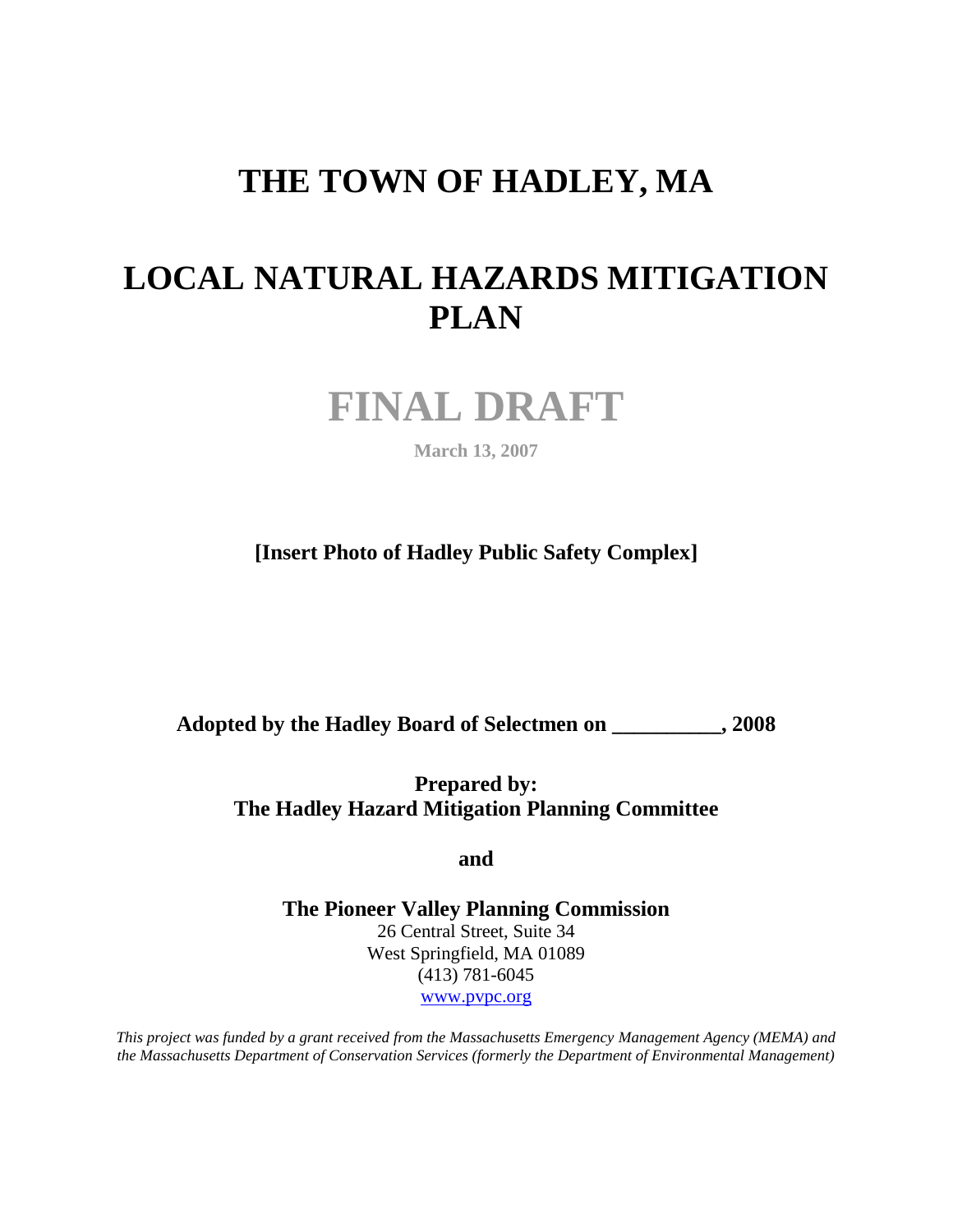### **Acknowledgements**

The Hadley Board of Selectmen extends special thanks to the Hadley Hazard Mitigation Planning Committee as follows:

#### **Michael Spanknebel, Emergency Management Director, Chair**

**Brian Ravish, Police SGT**

#### **David Nixon, Town Administrator**

**James Field, EH&S (UMASS)**

#### **James Kicza, Fire Chief**

#### **Joe Lanzafame, Water Resources Coordinator**

**Jane Wagenbach Booth, Senior Services Director**

#### **Michael Klimoski, Highway & Water Superintendent**

#### **Pat Osip, Registered Nurse**

### **Timothy Neyhart, Building Inspector**

The Hadley Board of Selectmen offers thanks to the Massachusetts Emergency Management Agency (MEMA) for developing the Commonwealth of Massachusetts Natural Hazards Mitigation Plan [\(http://www.state.ma.us/dem/programs/mitigate/index.htm\)](http://www.state.ma.us/dem/programs/mitigate/index.htm) which served as a model for this plan. In addition, special thanks are extended to the staff of the Pioneer Valley Planning Commission for professional services, process facilitation and preparation of this document.

> **The Pioneer Valley Planning Commission: Catherine Miller, Principal Planner/Co-Project Manager Eric Twarog, Senior Planner/Co-Project Manager Kristin Heery, Planner Shaun Hayes, Principal Planner/GIS-Graphics Section Head Todd Zukowski, Senior Planner/GIS Specialist Jim Scace, GIS Specialist**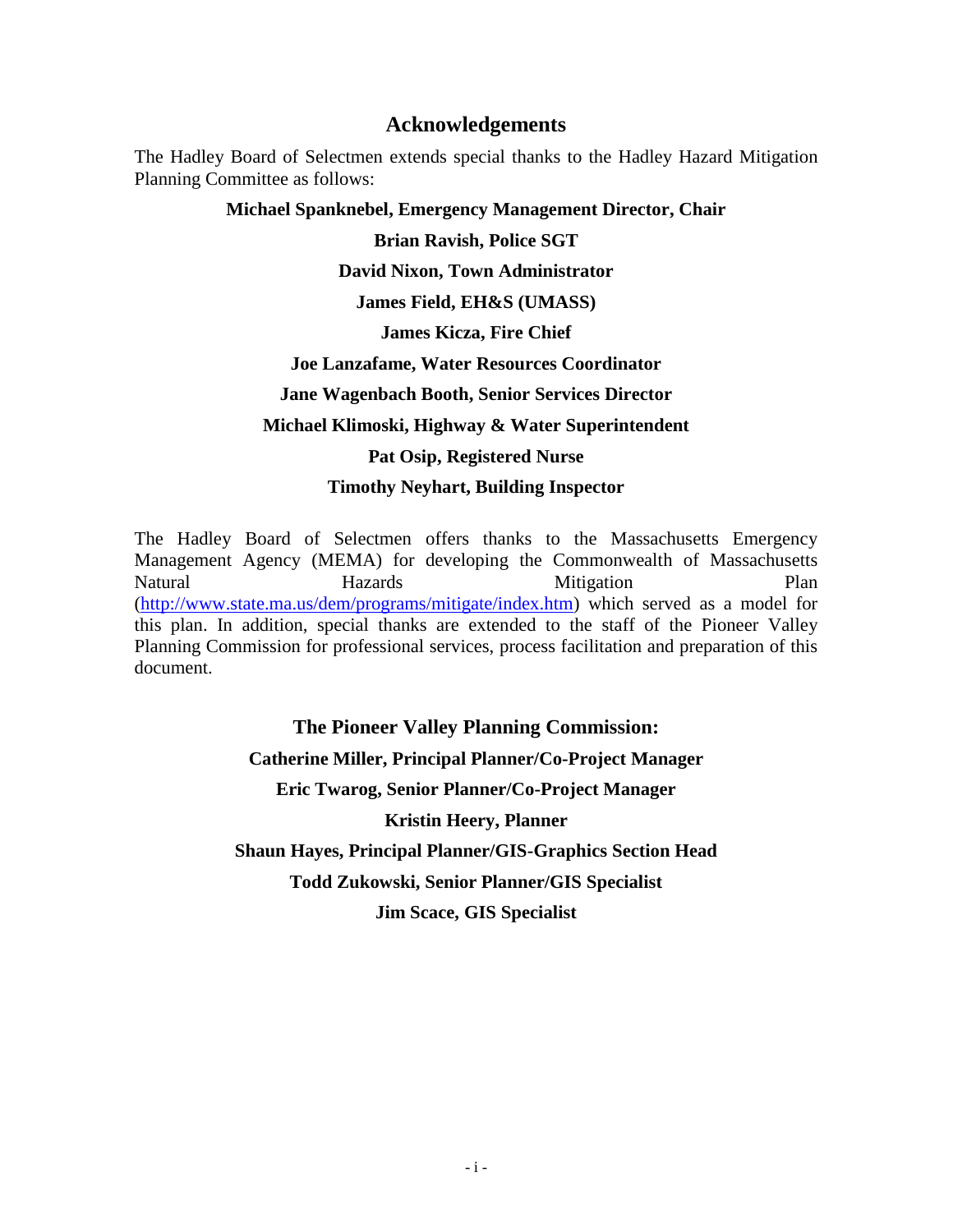# **TABLE OF CONTENTS**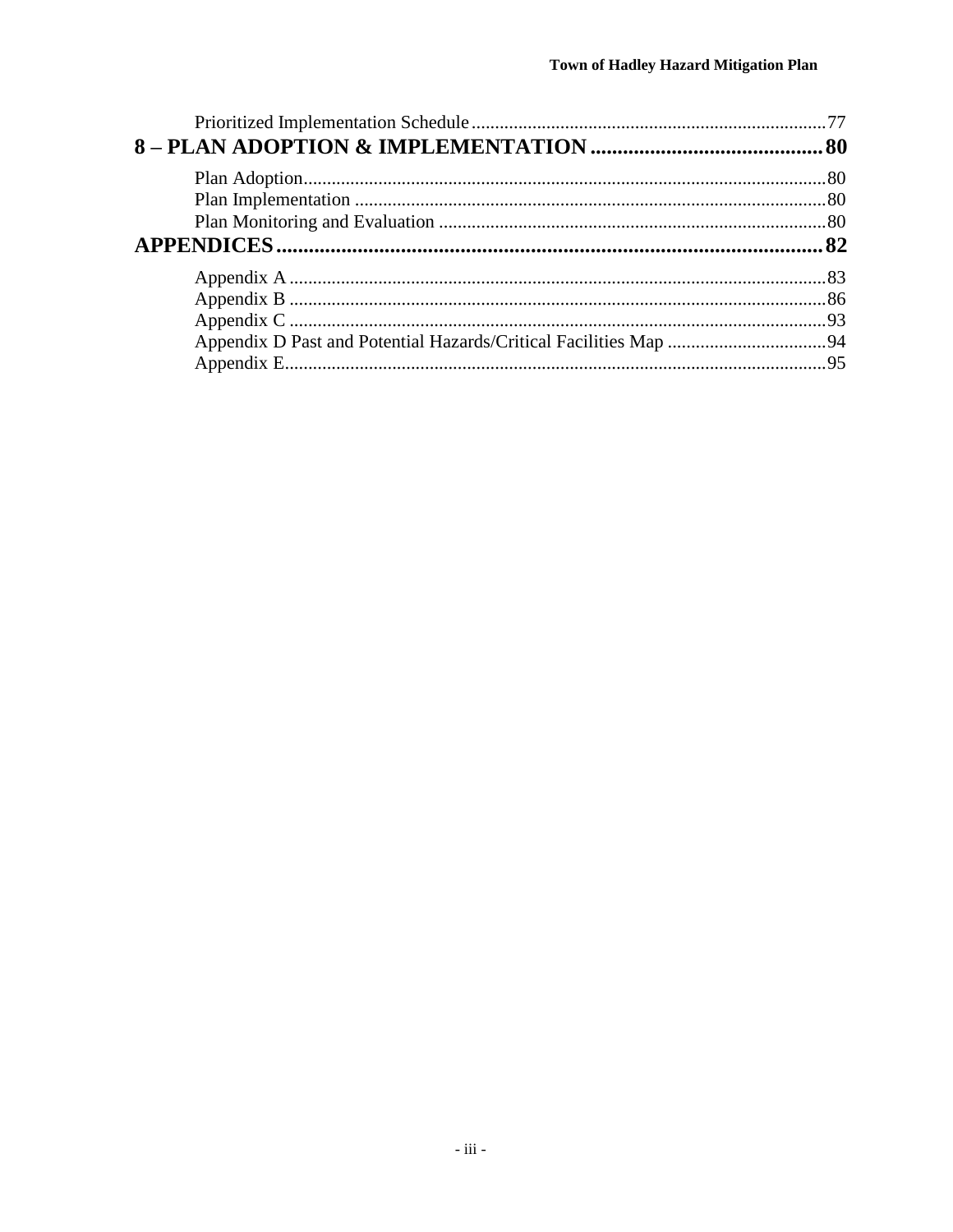# <span id="page-4-0"></span>**1** - **INTRODUCTION**

# <span id="page-4-1"></span>**Hazard Mitigation**

The Federal Emergency Management Agency (FEMA) and the Massachusetts Emergency Management Agency (MEMA) define Hazard Mitigation as any sustained action taken to reduce or eliminate long-term risk to people and property from natural hazards such as flooding, storms, high winds, hurricanes, wildfires, earthquakes, etc. Mitigation efforts undertaken by communities will help to minimize damages to buildings and infrastructure, such as water supplies, sewers, and utility transmission lines, as well as natural, cultural and historic resources.

Planning efforts, like the one undertaken by the Town of Hadley and the Pioneer Valley Planning Commission, make mitigation a proactive process. Pre-disaster planning emphasizes actions that can be taken before a natural disaster occurs. Future property damage and loss of life can be reduced or prevented by a mitigation program that addresses the unique geography, demography, economy, and land use of a community within the context of each of the specific potential natural hazards that may threaten a community.

Preparing a Local Natural Hazards Mitigation Plan before a disaster occurs can save the community money and will facilitate post-disaster funding. Costly repairs or replacement of buildings and infrastructure, as well as the high cost of providing emergency services and rescue/recovery operations, can be avoided or significantly lessened if a community implements the mitigation measures detailed in the Plan. FEMA requires that a community adopt a predisaster mitigation plan as a condition for mitigation funding. For example, the Hazard Mitigation Grant Program (HMGP), the Flood Mitigation Assistance Program (FMA), and the Pre-Disaster Mitigation (PDM) Program are programs with this requirement.

# <span id="page-4-2"></span>**Planning Process**

The natural hazard mitigation planning process for the Town of Hadley included the following tasks:

- Identifying the natural hazards that may impact the community.
- Conducting a Vulnerability/Risk Assessment to identify the infrastructure (i.e., critical facilities, public buildings, roads, homes, businesses, etc.) at the highest risk for being damaged by the identified natural hazards, particularly flooding.
- Identifying and assessing the policies, programs, and regulations the community is currently implementing to protect against future disaster damages. Examples of such strategies include:
	- o Preventing or limiting development in natural hazard areas like floodplains;
	- o Implementing recommendations in existing planning documents including Stormwater Management Plans, Master Plans, Open Space and Recreation Plans, and Emergency/Evacuation Plans that address the impacts of natural hazards; and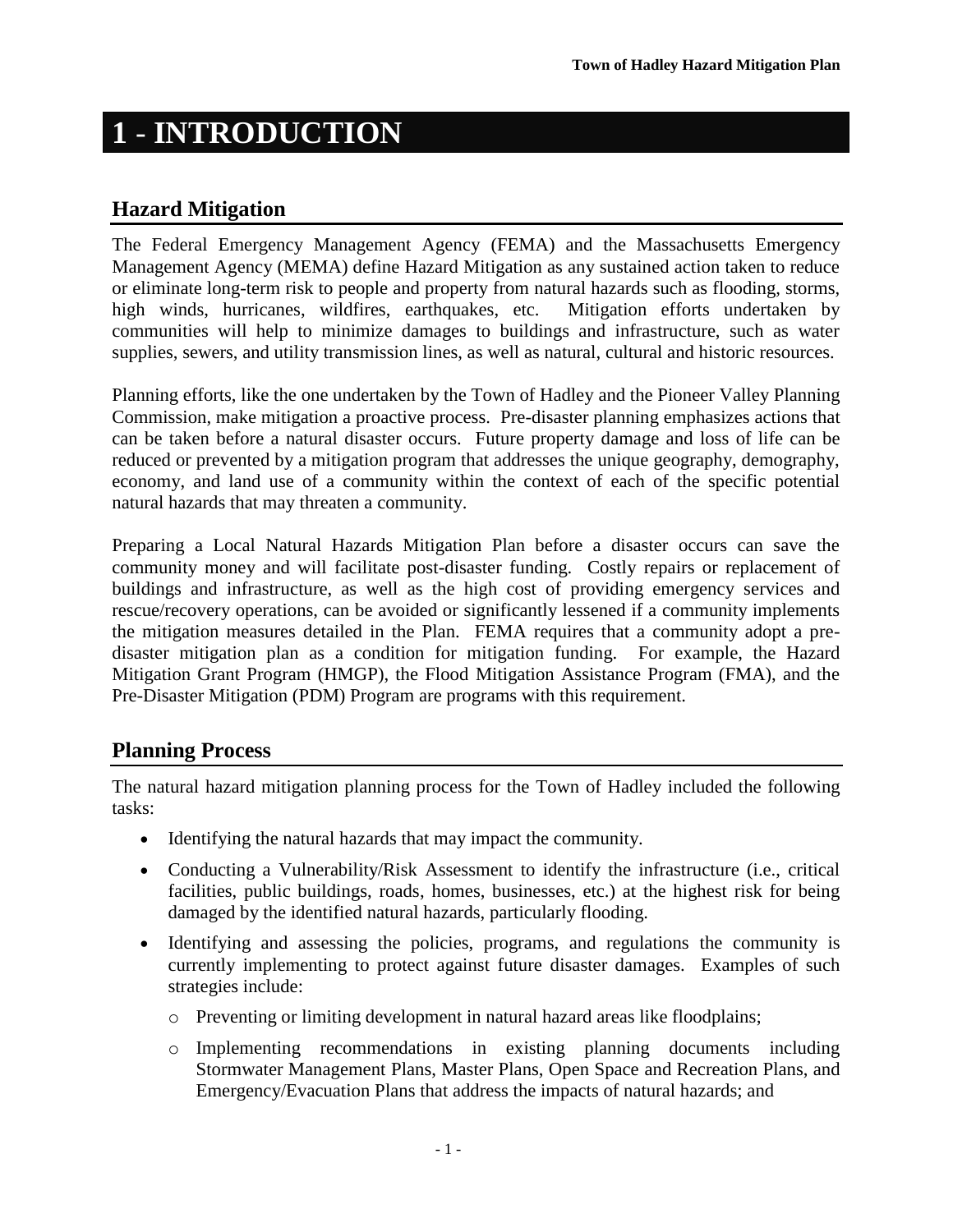- o Requiring or encouraging the use of specific structural requirements for new buildings such as buried utilities, flood-proofed structures, and lightening grounding systems.
- Identifying deficiencies in the current strategies and establish goals for updating, revising or adopting new strategies.
- Adopting and implementing the final Local Natural Hazards Mitigation Plan.

During the planning process, the Town's Local Hazard Mitigation Planning Committee identified Action Plan Items and specific time frames identified by the Town during their review of existing programs, policies, and regulations. From this list, specific Action Items were prioritized by the Town's Local Natural Hazards Planning Committee based on the following criteria:

- Select Action Items which have the ability to significantly mitigate the negative impact of natural hazards on people and property;
- Select Action items which the Town has the ability to implement given the financial and staff resources available;
- Select Action Items which will have the greatest influence on achieving Local Goals  $\&$ Objectives;
- Select a diverse set of Action Items which will address different Natural Hazards that present a high or moderate risk to the region; and
- Select Action items which will address those mitigation measures identified as deficient or in need of attention to ensure that the Town is in the best possible position to address natural hazards which impact property and residents.

For example, updating or adopting a local floodplain bylaw would be a relatively low cost action item, which could have a significant impact on mitigating hazards caused by flooding. If adopted by a community, this bylaw would discourage development in floodplain areas and prevent harm to people and damage to property. Another action item was to review and maintain shelters for victims of natural hazards within the Town and to conduct outreach to residents so that they are aware of the availability of those shelters.

First, however, the Town must identify what services are available at the different shelters (e.g. food preparation, potable water, back-up electrical power, heat, showers, etc.) and whether the location of different shelters will be impacted by different hazards (i.e. whether flooding will make the shelter inaccessible to some residents). This action item, review and maintain shelters, also addressed a number of different natural hazards and would help ensure that suitable shelters are available for different types of natural hazards. The action items selected were all considered to have a low to moderate cost to implement. In some cases grant funding would be sought for implementation given the limited resources available in the Town.

The local action items represent a multi-faceted approach to addressing natural hazards in the Town and will be undertaken as resources become available and will be integrated into ongoing planning activities. As part of the review and adoption process, the Committee approved the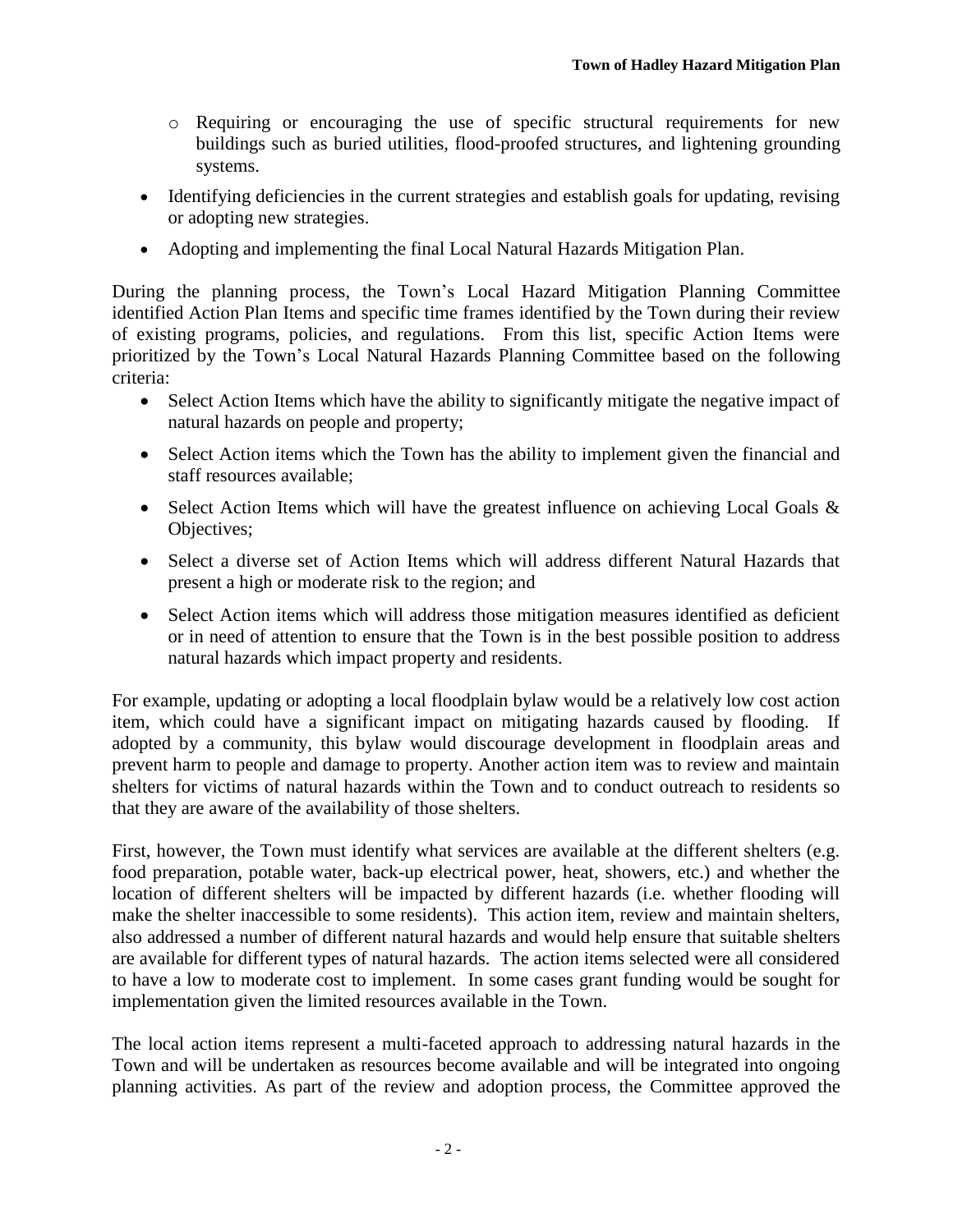action items that were in keeping with the goals and criteria established by the Town and assigned appropriate bodies within the Town to implement them within a five-year framework.

### **Public Committee Meetings**

**October 24, 2006, 6:30 - 8:00 p.m.:** Public informational and organizational meeting, held at the Hadley Public Safety Complex.

**November 14, 2006, 2:00 - 3:30 p.m.:** Working Committee meeting held at the Hadley Public Safety Complex.

**December 12, 2006, 2:00 - 3:30 p.m.:** Working Committee meeting held at the Hadley Public Safety Complex.

**January 9, 2007, 2:00 - 3:30 p.m.:** Working Committee meeting held at the Hadley Public Safety Complex.

**March 13, 2007, 2:00 - 3:30 p.m.:** Working Committee meeting held at the Hadley Public Safety Complex.

**April 17, 2007, 2:00 – 3:30 p.m.:** Working Committee meeting held at the Hadley Public Safety Complex.

### **Public Meetings with the Hadley Board of Selectmen**

**November 1, 2006:** The Hadley Board of Selectmen agreed to begin the process of developing a Local Hazard Mitigation Plan. Meeting held at the Hadley Senior Center.

**May \_\_\_\_, 2007:** The Board of Selectmen held a public hearing and adopted the Hadley Natural Hazards Mitigation Plan. Meeting held at the Hadley Senior Center.

A mailing was made to each Committee member, prior to each meeting that contained information from the previous meeting, an agenda sheet, and information to be covered.

### **Public Involvement in the Planning Process**

On September 13, 2007 the Pioneer Valley Planning Commission sent a press release to all area media outlets to inform the general public that drafts of the region's Hazard Mitigation plans were complete and available for public comment and review on the Commission's website [\(www.pvpc.org\)](http://www.pvpc.org/). This press release (Appendix E) resulted in a series of news articles (Appendix E) that further enhanced awareness of the Hazard Mitigation Planning Process. This action was undertaken to fulfill the requirement that a Hazard Mitigation Plan be developed in a format that is open to the public for comments.

### **Involving neighboring Jurisdictions**

In the initial stages of the planning process for this mitigation plan, the Pioneer Valley Planning Commission conducted a series of outreach efforts to make the public aware of the regional mitigation process. In October of 2005, the Planning Commission notified all Select Boards and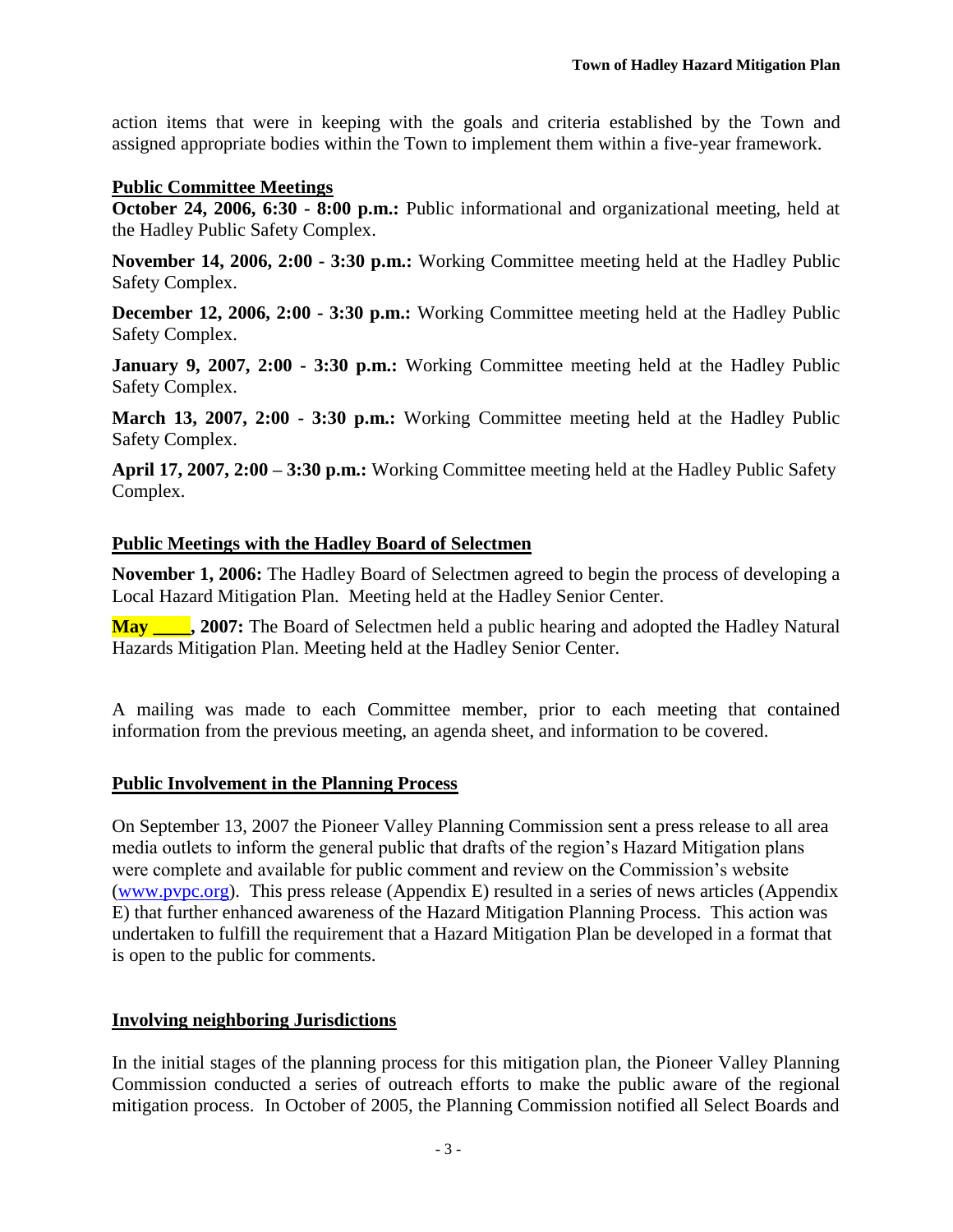Chief Elected Officials that their community could participate in the region's mitigation planning process. Again, on April 4, 2006, the Planning Commission mailed a notice of planning activities to all Chief Elected Officials and Select Board in the Pioneer Valley. Both mailings explained the purpose of mitigation planning and invited communities to participate in either Round I or Round II of the region's mitigation planning process.

On November  $20<sup>th</sup>$ , 2007 the Pioneer Valley Planning Commission Presented the planning process that led to the creation of the *Hadley Local Natural Hazards Mitigation Plan*. The Western Regional Homeland Security Council is the planning entity responsible for orchestrating the homeland security planning activities of Berkshire, Franklin, Hampden and Hampshire Counties. Collectively, this body is responsible for 101 communities.

Additionally, the Hampshire Regional Emergency Planning Committee was presented with the findings of this plan during its November15, 2007 meeting. Prior to this briefing, the HREPC was provided with updates of the Hazard Mitigation Planning Process on April 20, 2007 and again on December 21, 2006.

# **Managing and Updating the Plan**

The Hadley Local Emergency Planning Committee will manage this plan, update the plan's action steps, update the plan every five years and support funding applications for implementing the plan's action steps.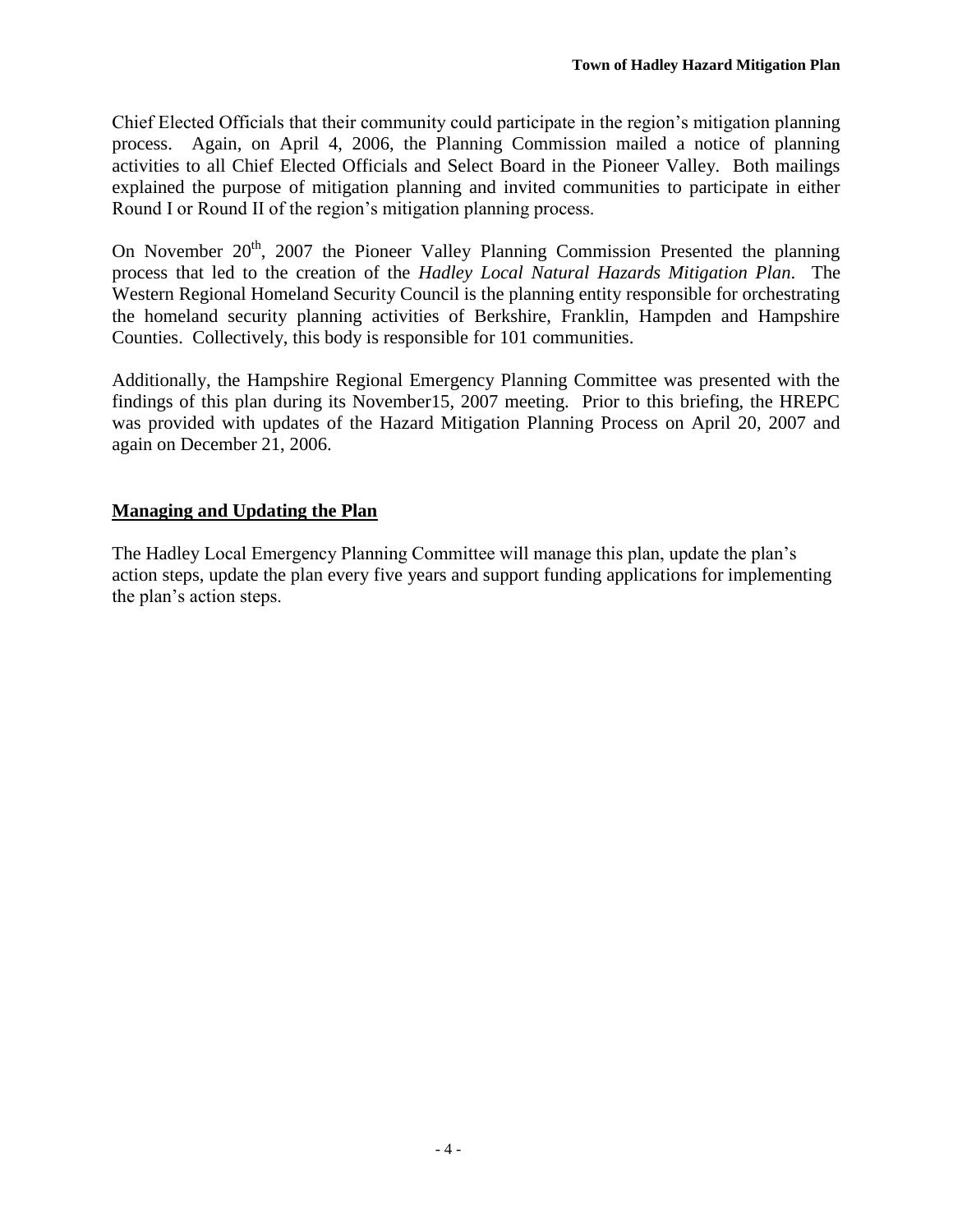# <span id="page-8-0"></span>**2** – **LOCAL PROFILE<sup>1</sup>**

# <span id="page-8-1"></span>**Community Setting**

The Town of Hadley is nestled along the eastern bank of the Connecticut River bordered by Amherst on the east, Sunderland to the north, and South Hadley to the south. Route 9, a major state road, cuts through the community from I-91 to Amherst. While Route 9 bisects the Town from east to west, Route 47 traverses north/south along Hadley's western border near the river.

The corridor along Route 9 contains most of the Town's commercial development, yet also contains the historic Town center and serves as the principal gateway to the community. Several of the Town's municipal structures, including the library, Town Hall, post office and the middle school/high school are located along Route 9. Closer to Amherst, Route 9 contains one of the larger concentrations of commercial and retail uses in the region. Hadley center is the heart of the community. Not only does the area contain a significant number of municipal structures, but it also has historic and charming residential neighborhoods, the Hadley Senior Center, the Farm Museum, the historic Town Common, important local businesses and religious institutions. To the north on Route 47 lies North Hadley center, a small, compact village center with a meeting hall, church, local businesses, and historic homes located along Lake Warner and Mill River.

In 1659, a dissenting Connecticut congregation founded Hadley as an agricultural community on the east bank of the Connecticut River. The first settlers laid out eight-acre home lots along both sides of the Town Common, with farmlands behind. By the 1670s, the Town rapidly developed northward. The North Hadley Mill Pond, a.k.a. Mill River, became the site of the Hopkins Corn Mill, and many farmers and mill workers settled there, near the mill.

The Town continued to grow as an agricultural Town during the 1700s. Broom and brush making became a thriving industry here, exporting all across New York and New England, and as far as Ohio. By 1840, tobacco would take its place as the major crop as well as seed onions and other vegetables. The Massachusetts Central Railroad crossed the northern half of the common in 1887, providing a faster way for Hadley farmers to ship their produce to market. The Connecticut Valley Street Railway, laid out along Russell Street about 1900, made local travel to Northampton and Amherst easier.

During the late 1800s, because of labor shortages and a drop in land values, Hadley experienced somewhat of a decline in farming. It was also about this time that a large number of Irish and Polish immigrants settled in Hadley.

 $\overline{a}$ <sup>1</sup> The majority of the information for this section was obtained from: Hadley Master Plan; [www.hadleyma.org;](http://www.hadleyma.org/) and PVPC's Hadley Community Profile.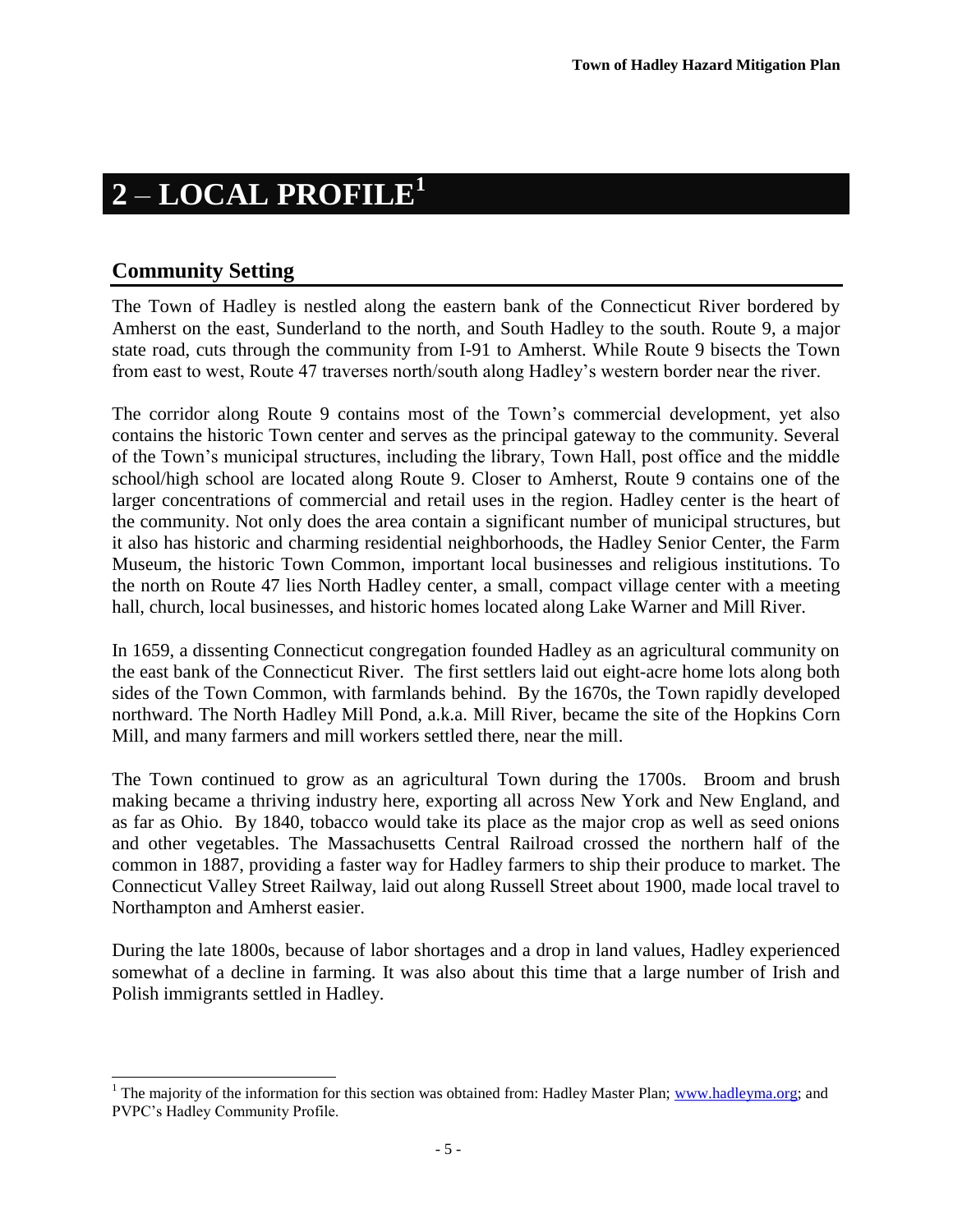Today, in spite of commercial development along Route 9, Hadley remains largely agricultural and residential. It has the largest number of acres in agriculture in the Pioneer Valley, which includes crops of corn, potatoes, tobacco and scores of other vegetables. Malls and commercial businesses now lie along Russell Street (Route 9) to the east of the Town's center.

Hadley is a part of the Connecticut River Watershed Basin. The Connecticut River, along the western border of Town, is one of the Town's major bodies of water, along with Lake Warner and the Mill River. The total land area of Hadley is approximately 15,872 acres (25 sq mi). The majority of its land is either undeveloped (30%) or agricultural (46%).

Hadley is a growing residential community with a strong agricultural base. Since 1990, its population has increased by 13.3% to approximately 5,166 residents. In this scenic community, the vast majority of new growth is single-family residential development.

# <span id="page-9-0"></span>**Infrastructure**

Hadley's history and geography have been major factors in the development of the Town's infrastructure. Both Hadley center and North Hadley center were settled along the water, while the agricultural background of the community promoted the development of the rolling landscape. Yet neither these village centers nor these farmlands required significant public infrastructure until the proliferation of the regional roadways in Hadley, and the introduction of large-scale commercial development along these routes. Now, Hadley is seeing a strain on its public services as residential development has steadily increased.

### **Roads and Highways**

Regional transportation access to Hadley is provided primarily by Russell Street (Route 9), which runs east-west, through Town. To the west, Route 9 provides access to Interstate 91 at Exit 19. In addition to I-91, north-south regional access is provided by Route 116 in the western side of Town as well as River Drive (Route 47) along the Connecticut River. In more recent history, development has followed these transportation routes, with Hadley's largest commercial developments flanking Route 9 as it travels into Amherst.

A town's character is not only affected by its proximity to the regional highway system; it is also very much influenced by the pattern and condition of its local street network. Nearly 85 miles of roads run through Hadley. The street network in Hadley is dominated by various local roads connected directly or indirectly with Route 116, Route 47, North Hadley Road and Route 9.

### **Rail**

The former Boston & Main Railroad right-of-way runs for 10 miles east-west through Town, linking Northampton, Hadley and Amherst. In 1985, it was purchased by the Department of Environmental Management and transformed into the Norwottuck Rail Trail, a part of the Connecticut River Greenway State Park.

### **Public Transportation**

Hadley is served by the Pioneer Valley Transit Authority (PVTA), both with regular bus service and paratransit service. Bus service is offered in Hadley, but mostly limited to the major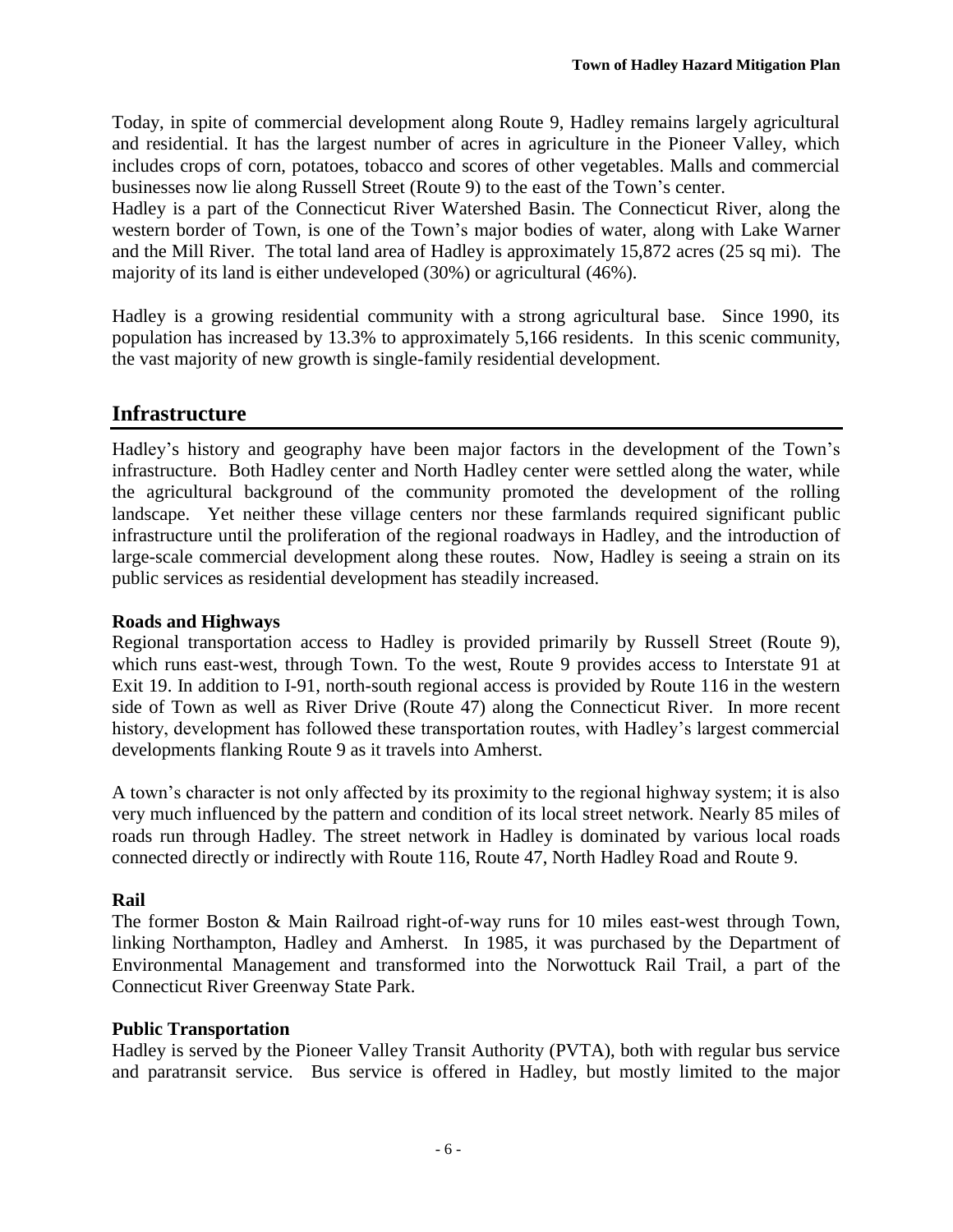thoroughfares, specifically Route 47, Bay Road, Route 116, and multiple routes along Route 9. Paratransit, a door-to-door demand responsive van service, is provided in Hadley by PVTA.

### **Public Drinking Water Supply**

Groundwater resources in Hadley provide base flow for the streams and rivers in the Town and provide potable water for the Town's residences and businesses. The Town water supply is drawn from two groundwater wells and wellhead protection areas. The Town's primary source of water is located at the base of Mount Warner, which has two gravel-developed wells. A secondary source is the Callahan well field on Bay Road, which also has two wells; these are currently only used in high demand periods due to high manganese concentrations. The Town is currently building a water treatment plant at the site of the Callahan Wells, which when completed will become the primary water source for the public water distribution system. The project is expected to be completed in the Summer of 2007. Most Hadley residents are on the Town water supply, although some farmers use private wells for irrigation and related purposes.

### **Sewer Service**

Hadley provides public wastewater treatment. The system has 800 connections serving Route 9, Route 47 and the side streets surrounding drinking water wells. Hadley accepts out of Town septage and uses the additional income to maintain and expand the collection pipeline system without cost to the system users. The treatment plant located at 230 South Middle Street was remodeled in 1988 and is in good condition. The average daily flow to the treatment plant is 300 mgd; this represents 55% of the plant's 540 mgd capacity. No lines have been added since 1988; however, the Town is currently replacing older sewer lines which have been causing problems. In addition, several Town residents rely on septic to treat their wastewater.

### **Schools**

The **Town** has two public schools: Hadley Elementary serves Pre-Kindergarten through grade 6 and the Hopkins Academy junior- and senior high school serves grades 7 through 12. There is also the private Hartsbrook School, serving Pre-Kindergarten through grade 12.

# <span id="page-10-0"></span>**Natural Resources**

Hadley has natural resources that are of statewide importance; these include a pastoral landscape, rare and endangered species, the Mt. Holyoke range, and the best agriculture soils in the Commonwealth.

### **Topography**

Hadley's landscape is characterized by acres of contiguous farmland along the Connecticut River Valley. The predominantly flat landscape is only interrupted by two upland and wooded areas, the Holyoke Range and Mount Warner. Far to the south, along virtually Hadley's entire southern border lies Skinner State Park, a heavily wooded landscape in the Mt. Holyoke range that towers over the remainder of the Town. To the north lies Mount Warner, the only other major area of woodland within Hadley. These two woodlands are connected through a tenuous ribbon of trees that cling to the various streams and corridors running north to south. The remainder of the community contains some of the most valuable and productive agricultural land in Massachusetts. This cropland makes up almost 42 percent of Hadley's total land area and is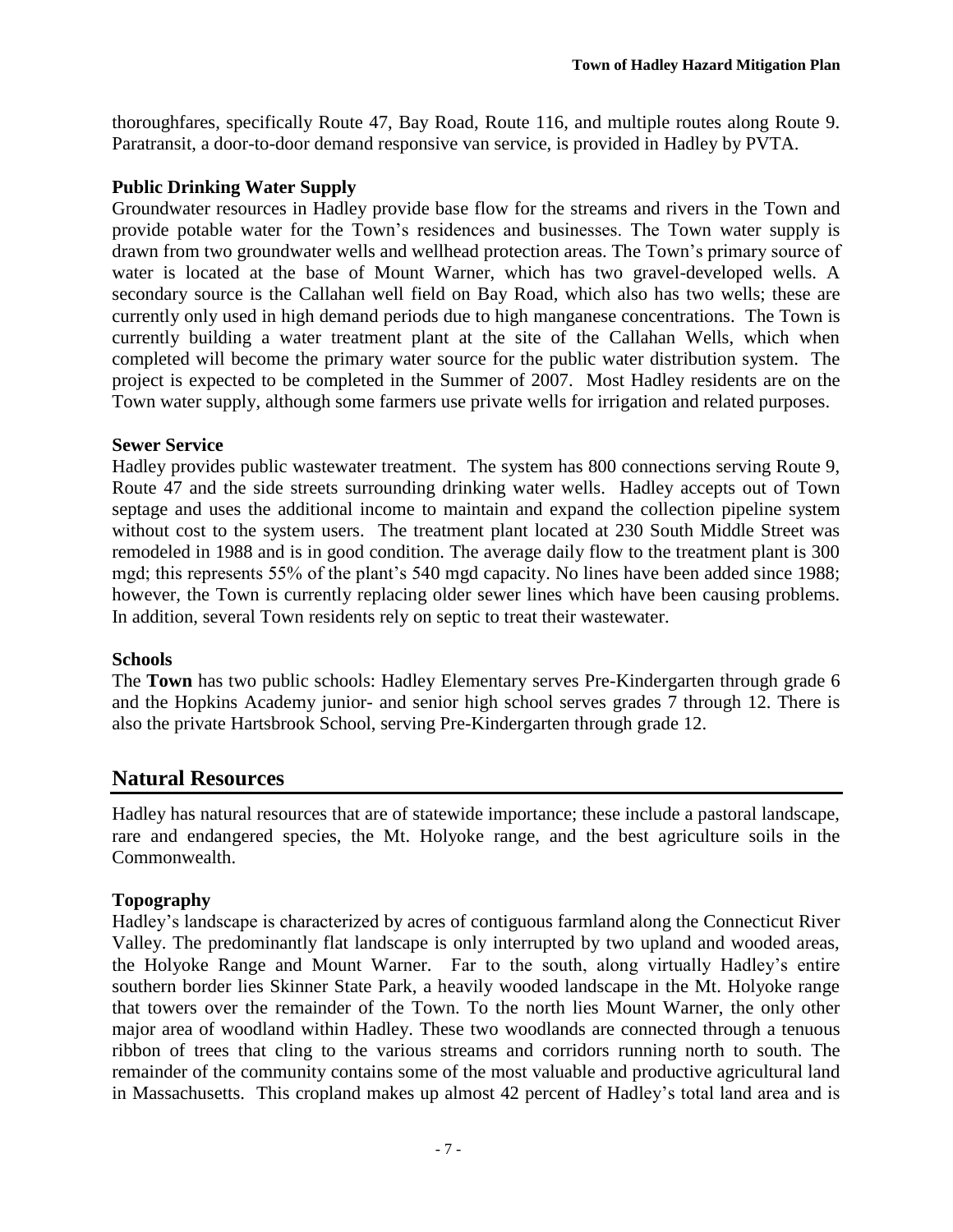spread through virtually the entire community. Significant clusters of agricultural land lie along the western half of Route 9, around the Moody Bridge area, in the Great Meadows area, along portions of Route 47 and to the north along Knightly Road, among others.

### **Water Resources**

Wetlands and bodies of water comprise approximately 936 acres of Hadley's 15,872 acres of total landmass. Water resources are essential to residents. Waterways in Hadley have had a large influence on development and recreation. The first settlers in Hadley made their homes along the Connecticut River, later, North Hadley developed as townspeople harnessed the power of Mill River to run the mill industry.

### Watershed and Water Bodies

Hadley lies in the Connecticut River (a Federal National Heritage River) watershed and has nearly fifteen miles of river frontage. The Mill and Fort Rivers are two major tributaries of the Connecticut within the Town. The Fort River lies to the Southwest and is fed by numerous streams with headwaters in the Holyoke Range. Fort River provides important wildlife habitat, floodwater storage (nearly the entire length lies within the Floodplain Overlay district), and helps protect water quality (it is within the recharge area for the backup well field). Russellville Brook, a lesser tributary of the Mill River has been identified by the Department of Environmental Management as the largest and most significant natural community found in Hadley along the Connecticut River.

Lake Warner and the Hadley Reservoir are Hadley's major bodies of water. Water rights to the sixty-eight (68) acre Lake Warner belong to the Valley Land Fund, a private land trust operating in Hampden, Hampshire, and Franklin counties.

### Wetlands

Hadley has a range of wetland resources, including floodplain forests, forested swamp and wet meadows. Much of the wetlands lie in heavily forested areas along the Connecticut River and its tributaries. Wet meadows are more common along the Fort River near Hockanum Flat and Hadley Cove. Many wetlands and wooded swamps in Hadley were drained for agricultural use as Hadley once had many wetland areas, specifically around Lake Warner, Fort River and Mill River, along the Connecticut River riparian corridor and behind Stop and Shop. The remaining wetlands are a critical element in the habitat and stormwater management systems of the Town.

### Flood Hazard Areas

The Town of Hadley has several FEMA Special Flood Hazard Areas identified. The Connecticut River, which creates the entire western boarder of the Town, sees a year swell every spring. In addition, the natural path of the river has created a large peninsula-like swath of land, the site of Hadley's earliest settlements. This peninsula is very low-lying and has the potential to be completed flooded. Other flood prone areas are along the Fort River, which consists of several large wetlands and ponds, and along Mill River, before it runs into Lake Warner.

FEMA data indicates that Hadley is a member community of the National Flood Insurance Program and has a Flood Insurance Rate Map (FIRM) date of 6/1/1978.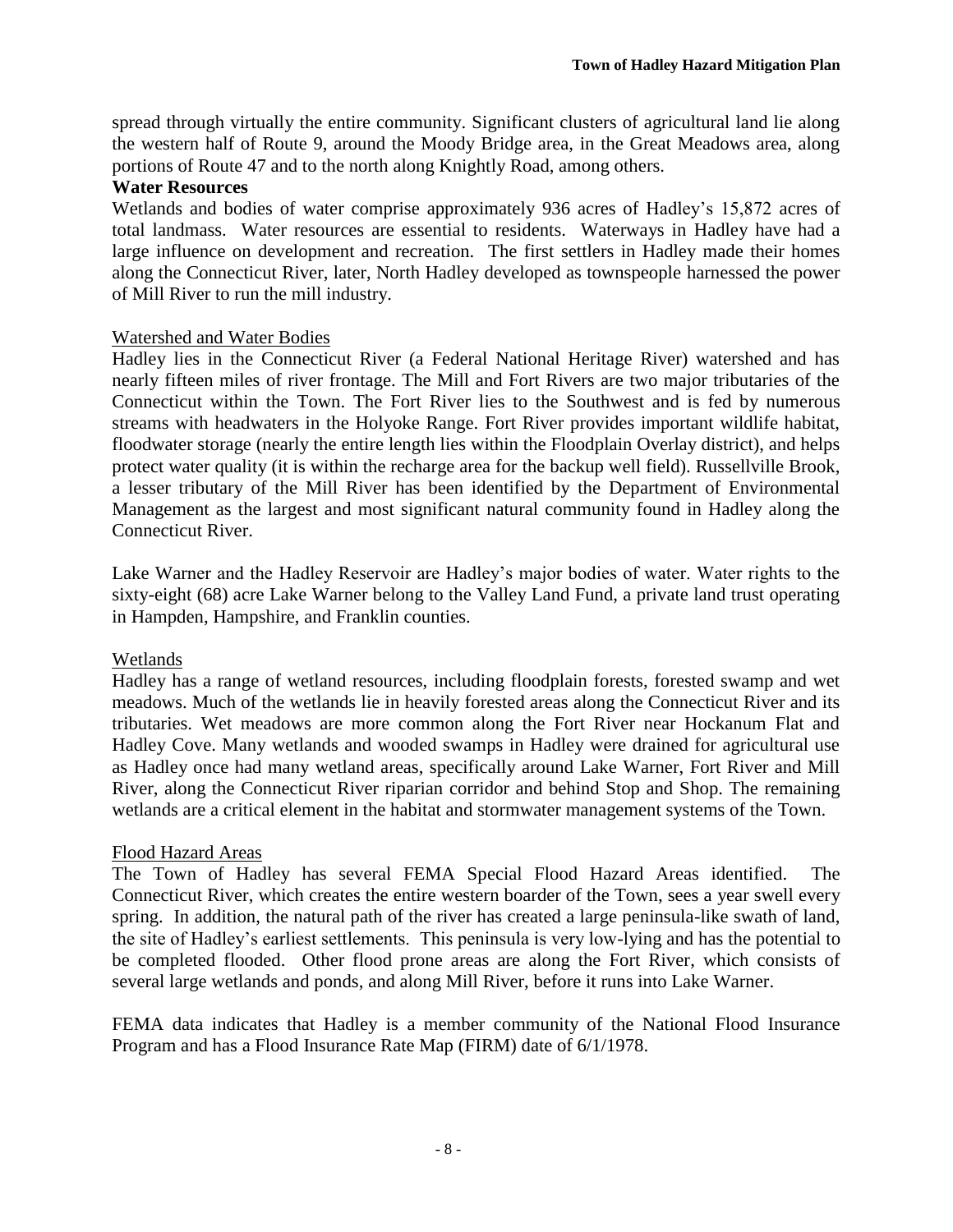### **Forests**

Portions of Hadley are heavily forested with a mixture of hemlock, pine, oak, maple, and birch trees. There are significant climax forests consisting of generally even aged stands, which are punctuated by streams and ponds. The diversity of forests, wetlands and plant communities provide many excellent wildlife habitats. Including Skinner State Park, Hadley boasts almost 30% of its land as forested.

# <span id="page-12-0"></span>**Development in Hadley**

### **Development Patterns**

Several factors have played, and will continue to play, an important role in the development of Hadley. These include: the existing development pattern and availability of land for future development; the present road network; physical factors such as steep slopes, soil conditions, land set aside for conservation, the Connecticut River, its tributaries and floodplains; and the availability of utilities such as public water and sanitary sewers. These factors have an impact, both individually and cumulatively, on where and how development occurs.

Zoning and other land use regulations constitute a town's "blueprint" for its future. Land use patterns over time will continue to look more and more like the town's zoning map until the Town is finally "built out"—that is, there is no more developable land left. Therefore, in looking forward over time, it is critical that the Town focus not on the current use and physical build-out today, but on the potential future uses and build-out that are allowed under the Town's zoning map and zoning bylaws. Zoning is the primary land use tool that the Town may use to manage development and direct growth to suitable and desired areas while also protecting critical resources and ensuring that development is in keeping with the Town's character.

Hadley has five base zoning districts and five overlay districts. The base districts define the allowed uses and dimensional requirements in all parts of the Town, while the overlay districts provide for additional restrictions in certain areas. These districts are described below.

Residential: This district allows primarily single family residences with a minimum lot size of 22,500 sq. ft. This is small district located between Rocky Hill and Mount Warner Roads.

Agricultural-Residential: This district is spread through the majority of the Town and permits single family homes with a minimum lot size of 30,000 sq. ft.

Business: This district, spread along the majority of Route 9 and a large portion of Route 47 south of Route 9, permits offices, banks, and retail businesses. The only size limitation imposed is on the structure's height (2.5 - 3 stories).

Limited Business: This district is along the majority of Route 47 north of Route 9 and permits businesses of a lesser scale than the Business District. Business size on any one lot shall not exceed 2,500 sq. ft and many uses are permitted only by Special Permit granted by the Planning Board.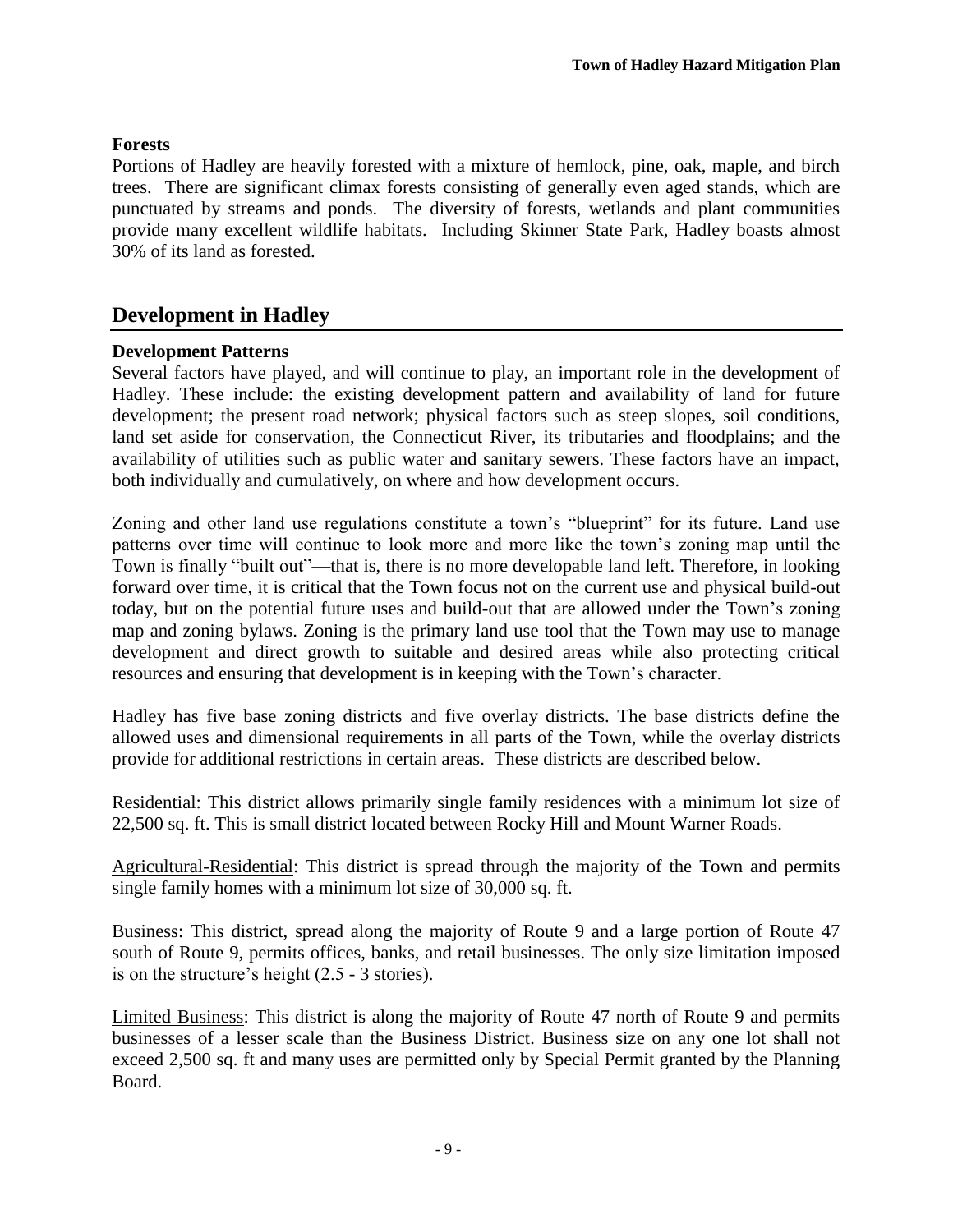Industrial: This district, located north and south of the eastern half of Route 9 and encompassing the entire Hadley portion of the UMASS campus along Route 116, permits any use permitted in the Business District plus manufacturing and industrial uses.

Hadley's Overlay Districts further regulate land use within the community. These include:

Aquifer Protection District: This overlay district sets forth standards, rules and permitting procedure for uses that are located within the Town's drinking water source recharge areas.

Wireless Communication Services District: This overlay district establishes the location (Town owned land, and all land within the Business and Industrial Districts) which may contain personal wireless facilities (cell towers). It contains a thorough application procedure and review criteria.

Village Center Overlay: This district, located along the western sections of Route 9 outlines colonial architectural standards for the area.

Flood District Overlay: This district establishes standards to protect against flood related damages within the areas designated Zone A and A1-30 on the Hadley Flood Insurance Rate Maps.

The Zoning Bylaw establishes a Commercial Site Plan Approval procedure for all business, industrial, and commercial buildings within the Business, Limited Business and Industrial Districts. Site Plan Review allows the Planning Board the ability to review the development proposal to ensure that the basic safety and welfare of the people of Hadley are protected.

### **Current Development Trends**

Although blessed with extremely productive agricultural land and valuable natural resources, these areas are succumbing rapidly to residential growth and commercial development. Nearly 1,000 acres of open space were lost between 1971 and 1999; approximately 80% of that land was replaced with residential and commercial development. The consumption of land can be linked to four factors: (1) population growth; (2) larger lot sizes; (3) dispersed development patterns; and (4) retail and commercial development.

Hadley has absorbed much of the growth in the Pioneer Valley Region; the Town grew by 13% since 1990 while the region's population increased by only 1%. Hadley is expected to grow another 12% by 2010. The historic, compact layout of the Town centers have been abandoned for conventional single family large lot subdivisions. Residential development that was historically clustered around the two Town centers has spread into the outlying areas of Town and commercial development has followed the residential market. Large scale suburban retail uses dominate the Route 9 corridor outside the Town Center and three new large retail developments are in the process of being developed along Route 9.

As of 1999, roughly 85% of the Town was open land, with 77% being undeveloped crop or forest. Nearly 6,500 acres, or 41% of Hadley's total land, is protected by land preservation programs such as Conservation Restrictions and Agricultural Preservation Restrictions,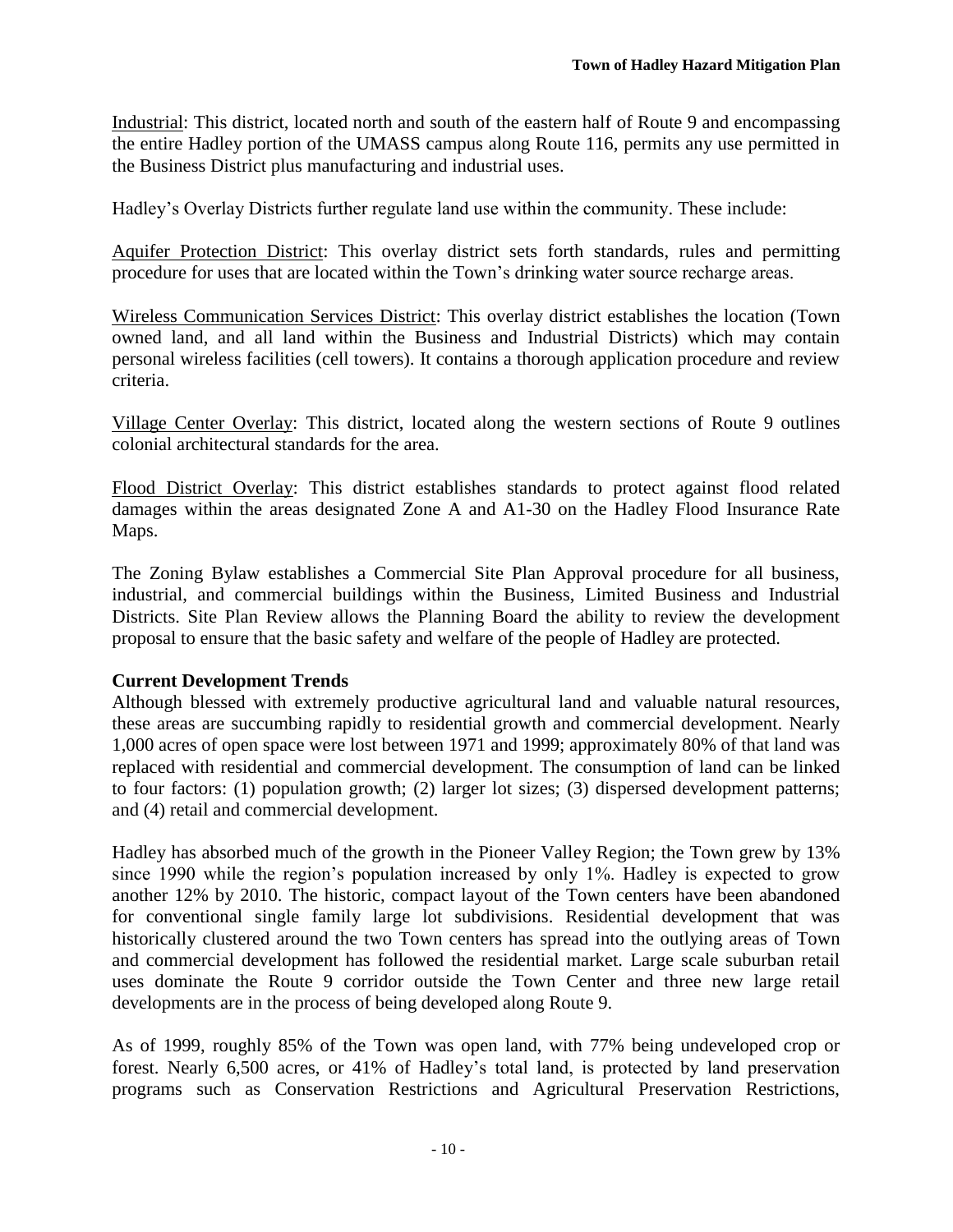demonstrating the Town's history with land preservation. A high priority strategy for the Town is a continued effort to acquire conservation land in Hadley through the use of *Open Space Bonds*, *Conservation Restrictions* and other means.

Currently, development in Hadley is not sufficiently encouraged by existing zoning to seek areas where the infrastructure and environmental conditions support such development. Rather, Hadley's existing zoning permits development, primarily subdivisions, across the entire Town with no incentives for guiding that development to more suitable areas.

### **Development in Hazard Areas**

Hazards identified in this plan are regional risks and, as such, all new development falls into the hazard area. The exception to this is flooding. According to the Community Information System (CIS) of FEMA, there were 331 1-4 family structures and 74 "other" structures located within the Special Flood Hazard Area (SFHA) in Hadley as of July 14, 2005, the most current records in the CIS for the Town of Hadley.

### **National Flood Insurance Program (NFIP)**

Hadley is a participating member of the National Flood Insurance Program. Flood Insurance Rate Maps, all bearing the effective date of May 1, 1978, are used for flood insurance purposes and are on file with the Hadley Planning Board. As of 2006, there were 82 policies in effect in Hadley for a total of \$16,697,700 worth of insurance. There are currently no "Repetitive Loss Properties" insured under the NFIP within the Town of Hadley.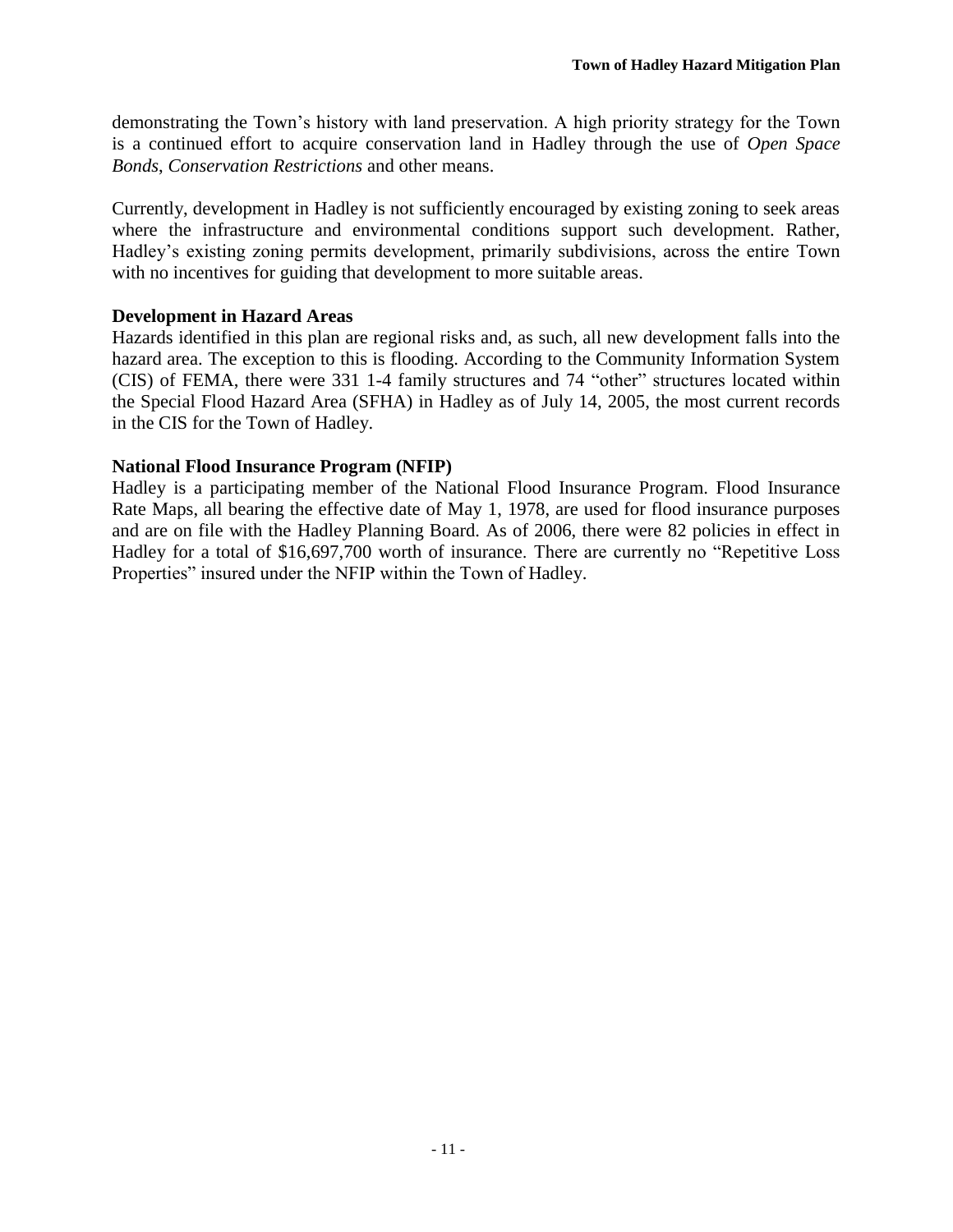# <span id="page-15-0"></span>**3** – **HAZARD IDENTIFICATION & ANALYSIS**

# <span id="page-15-1"></span>**Natural Hazard Identification**

Historical research, conversations with local officials and emergency management personnel, available hazard mapping and other weather-related databases were used to identify the natural hazards which are most likely to have an impact on the Town of Hadley.

# **Floods**

The average annual precipitation for Hadley and surrounding areas in western Massachusetts is 47 inches. There are three major types of storms that bring precipitation to Hadley. Continental storms that originate from the west continually move across the region. These storms are typically low-pressure systems that may be slow-moving frontal systems or more intense, fastmoving storms. Precipitation from coastal storms, also known as nor'easters, that travel into New England from the south constitute the second major storm type. In the late summer or early fall, the most severe type of these coastal storms, hurricanes, may reach Massachusetts and result in significant amounts of rainfall. The third type of storm is the result of local convective action.

Thunderstorms that form on warm, humid summer days can cause locally significant rainfall. Floods can be classified as either *flash floods*, which are the product of heavy, localized precipitation in a short time period over a given location or *general floods*, which are caused by precipitation over a longer time period in a particular river basin. There are several local factors that determine the severity of a flooding event, including: stream and river basin topography, precipitation and weather patterns, recent soil moisture conditions, amount of impervious surface area, and the degree of vegetative clearing. Furthermore, flooding can be influenced by larger, global climate events. Global warming and climate change have the potential to shift current rainfall and storm patterns. Increased precipitation is a realistic result of global warming, and could potentially increase the frequency and intensity of flooding in the region. Currently, floods occur and are one of the most frequent and costly natural hazards in the United States.

*Flash flooding* events typically occur within minutes or hours after a period of heavy precipitation, after a dam or levee failure, or from a sudden release of water from an ice jam. Most often, flash flooding is the result of a slow-moving thunderstorm or the heavy rains from a hurricane. In rural areas, flash flooding often occurs when small streams spill over their banks. However, in urbanized areas, flash flooding is often the result of clogged storm drains (leaves and other debris) and the higher amount of impervious surface area (roadways, parking lots, roof tops).

In contrast, *general flooding* events may last for several days. Excessive precipitation within a watershed of a stream or river can result in flooding particularly when development in the floodplain has obstructed the natural flow of the water and/or decreased the natural ability of the groundcover to absorb and retain surface water runoff (e.g., the loss of wetlands and the higher amounts of impervious surface area in urban areas).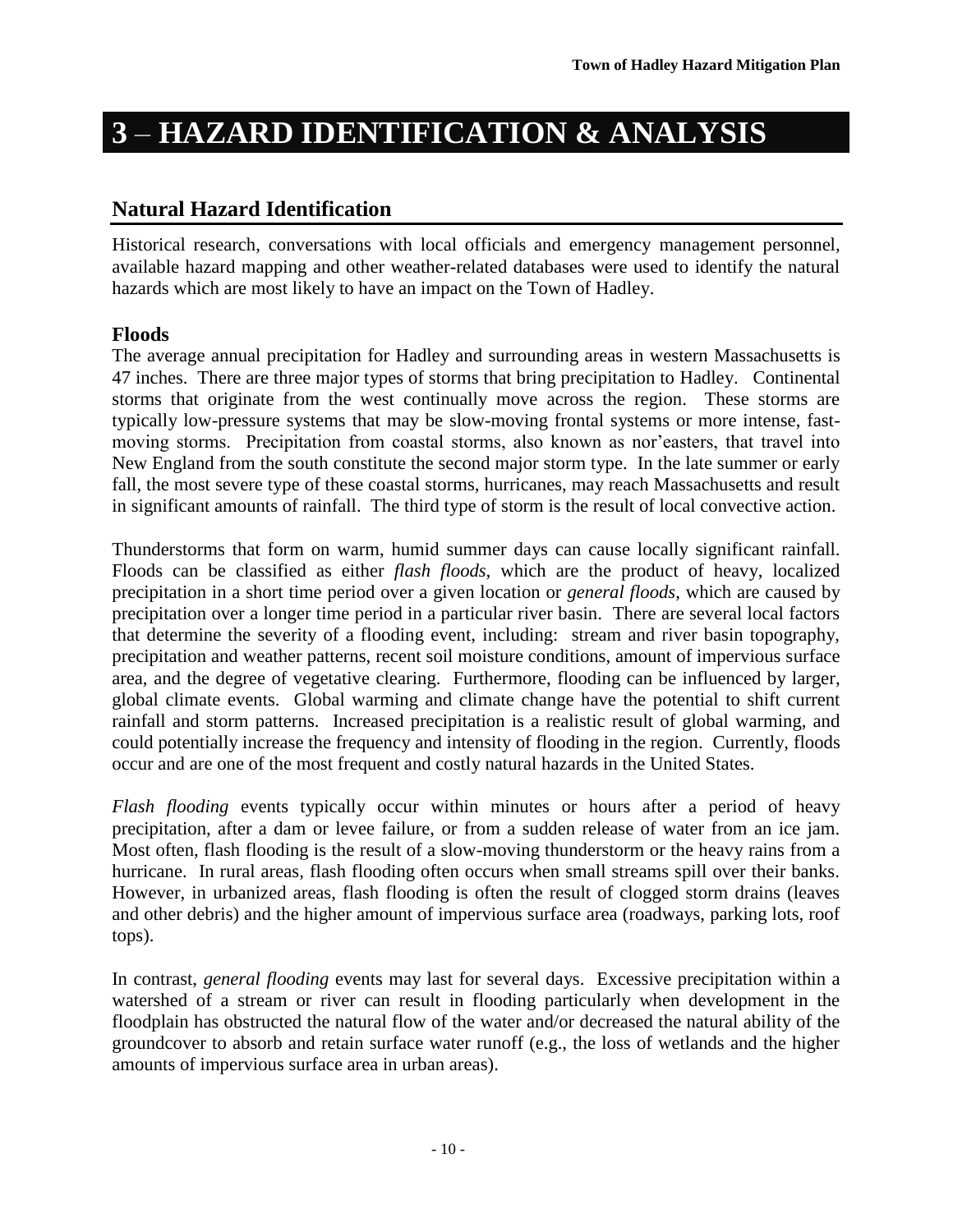A floodplain is the relatively flat, lowland area adjacent to a river, lake or stream. Floodplains serve an important function, acting like large "sponges" to absorb and slowly release floodwaters back to surface waters and groundwater. Over time, sediments that are deposited in floodplains develop into fertile, productive farmland like that found in the Chicopee River valley. In the past, floodplain areas were also often seen as prime locations for development. Industries were located on the banks of rivers for access to hydropower. Residential and commercial development occurred in floodplains because of their scenic qualities and proximity to the water. Although periodic flooding of a floodplain area is a natural occurrence, past and current development and alteration of these areas will result in flooding that is a costly and frequent hazard.

### **Severe Snowstorms/Ice Storms**

Severe winter storms can pose a significant risk to property and human life because the rain, freezing rain, ice, snow, cold temperatures and wind associated with these storms can disrupt utility service, phone service and make roadways extremely hazardous. Severe winter storms can be deceptive killers. The types of deaths that can occur as a result of a severe winter storm include: traffic accidents on icy or snow-covered roads, heart attacks while shoveling snow, and hypothermia from prolonged exposure to cold temperatures.

Infrastructure and other property are also at risk from severe winter storms and the associated flooding that can occur following heavy snow melt. Power and telephone lines, trees, and telecommunications structures can be damaged by ice, wind, snow, and falling trees and tree limbs. Icy road conditions or roads blocked by fallen trees may make it difficult to respond promptly to medical emergencies or fires. Prolonged, extremely cold temperatures can also cause inadequately insulated potable water lines and fire sprinkler pipes to rupture and disrupt the delivery of drinking water and cause extensive property damage.

New England generally experiences at least one or two severe winter storms each year with varying degrees of severity. Research on climate change indicates that there is great potential for stronger, more frequent storms as the global temperature increases. Severe winter storms typically occur during January and February; however, they can occur from late September through late April.

### **Hurricanes/Severe Thunderstorms**

Hurricanes are violent rainstorms with strong winds that can reach speeds of up to 200 miles per hour, and large amounts of precipitation. Hurricanes generally occur between June and November and can result in flooding and wind damage to structures and above-ground utilities. Global warming will increase the threat of hurricanes as oceans and atmosphere warms. Climate change research indicates that storms like hurricanes will become more intense and more frequent in the future. In Massachusetts, major hurricanes occurred in 1904, 1938, 1954, 1955, 1960 and 1976.

# **Tornadoes/Microbursts**

Tornadoes are swirling columns of air that typically form in the spring and summer during severe thunderstorm events. In a relatively short period of time and with little or no advance warning, a tornado can attain rotational wind speeds in excess of 250 miles per hour and can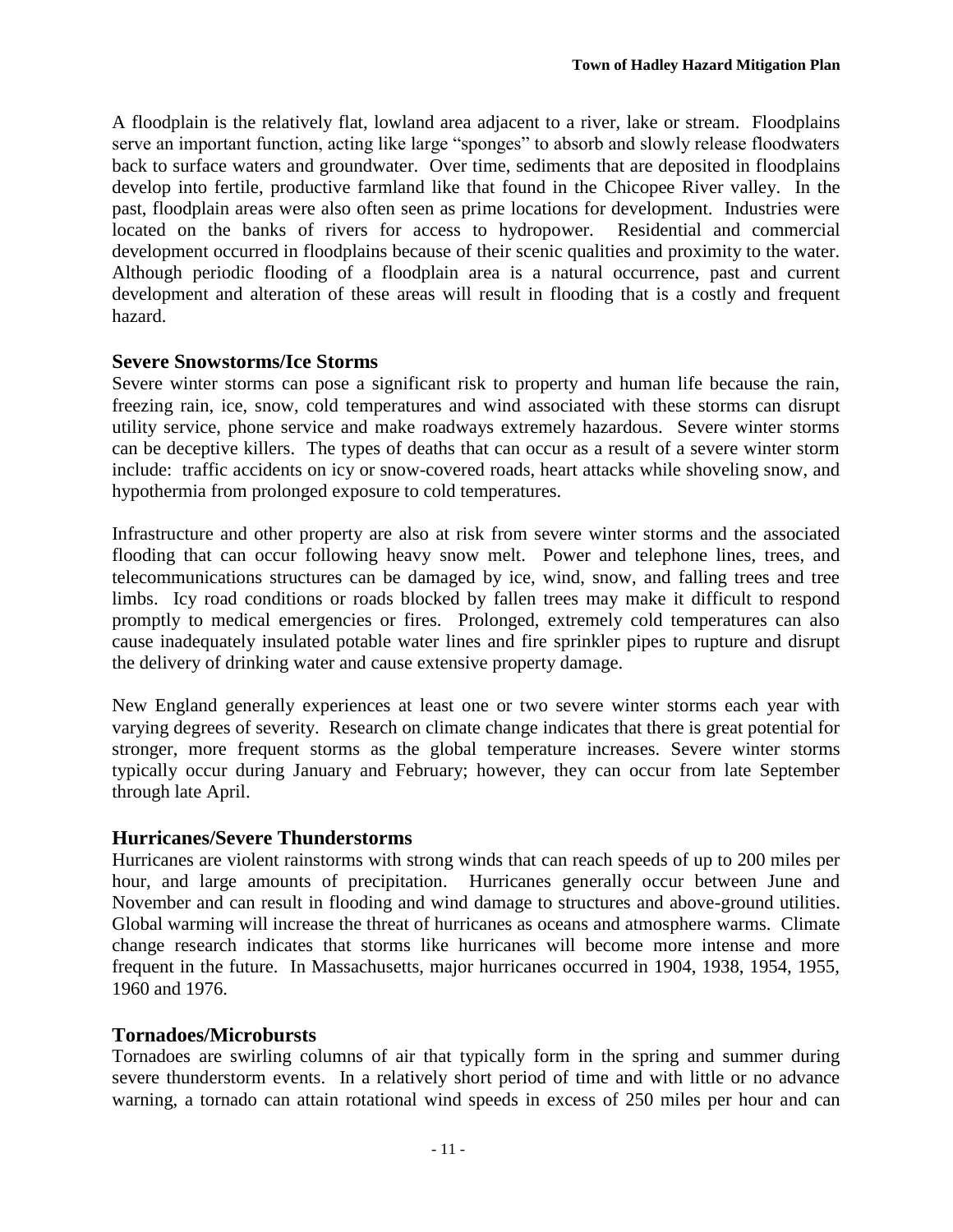cause severe devastation along a path that ranges from a few dozen yards to over a mile in width. The path of a tornado may be hard to predict because they can stall or change direction abruptly. High wind speeds, hail, and debris generated by tornadoes can result in loss of life, downed trees and power lines, and damage to structures and other personal property (cars, etc.).

Of additional concern are microbursts, which often do tornado-like damage and can be mistaken for tornadoes. In contrast to the upward rush of air in a tornado, air blasts rapidly downward from thunderstorms to create microbursts.<sup>2</sup>

Microbursts and tornadoes are not uncommon in the region, and they are expected to become more frequent and more violent as the earth's atmosphere warms, due to predictions of climate change from global warming. In the last fifty years, one known tornado has touched down in Hadley, and there have been several high-wind storms and hail events. In Western Massachusetts, the majority of sighted tornadoes have occurred in a swath from Southwick to New Salem, and Hadley sits directly within this "tornado alley."

# **Wildland Fires/Brushfires**

According to FEMA, there are three different classes of wildland fires: *surface fires*, *ground fires* and *crown fires*. 3 The most common type of wildland fire is a surface fire that burns slowly along the floor of a forest, killing or damaging trees. A ground fire burns on or below the forest floor and is usually started by lightning. Crown fires move quickly by jumping along the tops of trees. A crown fire may spread rapidly, especially under windy conditions. While wildland fires have not been a significant problem in Hadley, there is always a possibility that changing land use patterns and weather conditions will increase a community's vulnerability.

For example, drought conditions can make forests and other open, vegetated areas more vulnerable to ignition. Once the fire starts, it will burn hotter and be harder to extinguish. Soils and root systems starved for moisture are also vulnerable to fire. Residential growth in rural, forested areas increases the total area that is vulnerable to fire and places homes and neighborhoods closer to areas where wildfires are more likely to occur. Global climate changes may also influence precipitation patterns, making the region more susceptible to drought and therefore, wildfires.

There were 73 wild land and brush fires reported in Hadley between 2001 and 2006.

# **Earthquakes**

An earthquake is a sudden, rapid shaking of the ground that is caused by the breaking and shifting of rock beneath the Earth's surface. Earthquakes can occur suddenly, without warning, at any time of the year. New England experiences an average of 30 to 40 earthquakes each year although most are not noticed by people.<sup> $4$ </sup> A small earthquake was recorded in the southwestern corner of Hadley in 1943.

l

*<sup>2</sup> http://www.fema.gov.* 

<sup>&</sup>lt;sup>3</sup> FEMA, "Fact Sheet: Wildland Fires," September 1993.

<sup>4</sup> Northeast States Emergency Consortium Web site: *www.nesec.org/hazards/earthquakes.cfm.*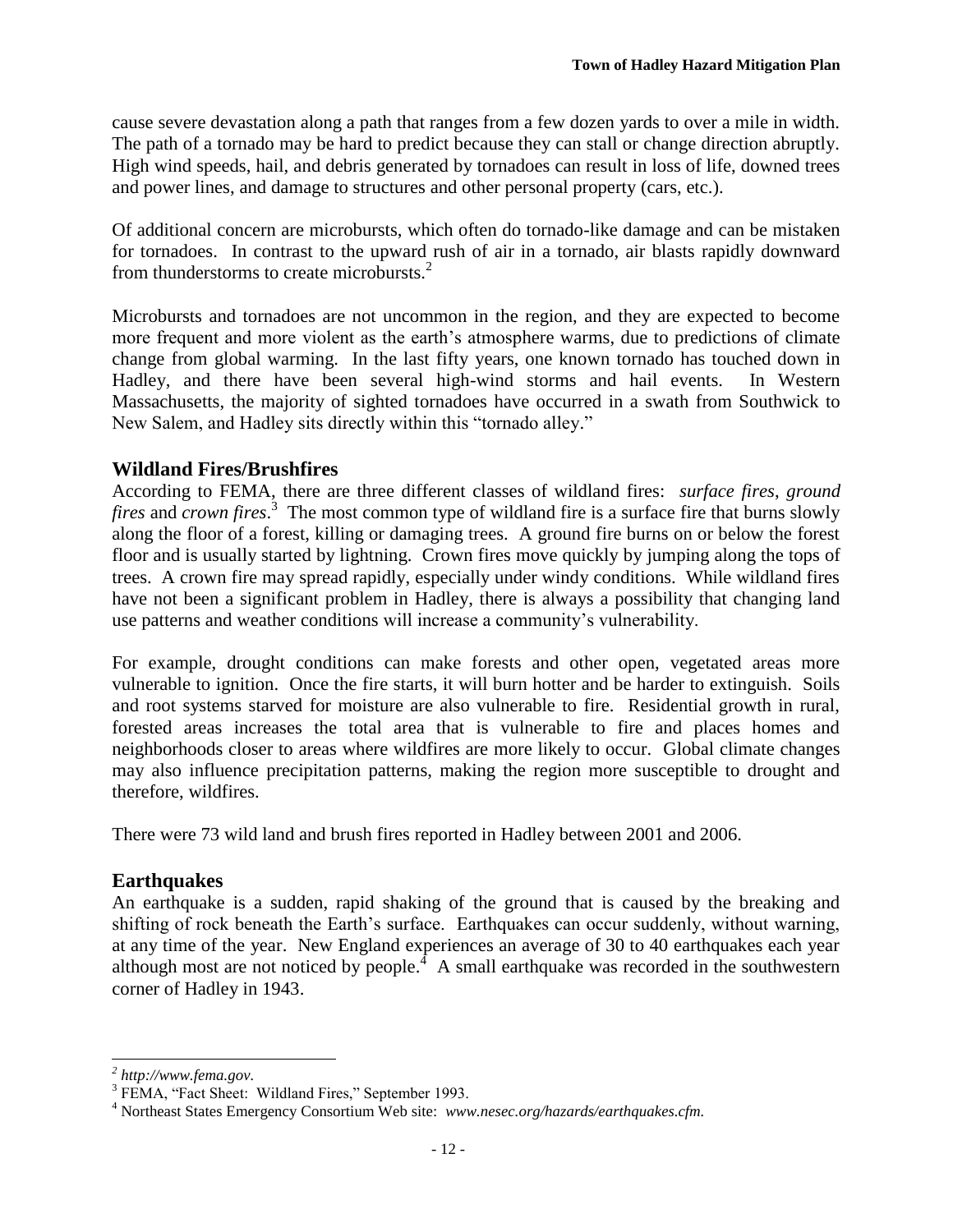Ground shaking from earthquakes can rupture gas mains and disrupt other utility service, damage buildings, bridges and roads, and trigger other hazardous events such as avalanches, flash floods (dam failure) and fires. Un-reinforced masonry buildings, buildings with foundations that rest on filled land or unconsolidated, unstable soil, and mobile homes not tied to their foundations are at risk during an earthquake.<sup>5</sup>

| <b>Location</b>           | <b>Date</b>       | <b>Magnitude</b> |
|---------------------------|-------------------|------------------|
| Ossipee, NH               | December 20, 1940 | 5.5              |
| Ossipee, NH               | December 24, 1940 | 5.5              |
| Dover-Foxcroft, ME        | December 28, 1947 | 4.5              |
| Kingston, RI              | June 10, 1951     | 4.6              |
| Portland, ME              | April 26, 1957    | 4.7              |
| Middlebury, VT            | April 10, 1962    | 4.2              |
| Near NH Quebec Border, NH | June 15, 1973     | 4.8              |
| West of Laconia, NH       | Jan. 19, 1982     | 4.5              |
| Plattsburg, NY            | April 20, 2002    | 5.1              |

**Table 3-1: New England Earthquakes with a Magnitude of 4.2 or More, 1924 – 2002**

Source: Northeast States Emergency Consortium Web site: *[www.nesec.org/hazards/earthquakes.cfm](http://www.nesec.org/hazards/earthquakes.cfm)*

| <b>State</b>                                                                                                                                                                                                                                                                  | <b>Years of Record</b> | Number of<br><b>Earthquakes</b> |  |  |
|-------------------------------------------------------------------------------------------------------------------------------------------------------------------------------------------------------------------------------------------------------------------------------|------------------------|---------------------------------|--|--|
| Connecticut                                                                                                                                                                                                                                                                   | 1568 - 1989            | 137                             |  |  |
| Maine                                                                                                                                                                                                                                                                         | 1766 - 1989            | 391                             |  |  |
| <b>Massachusetts</b>                                                                                                                                                                                                                                                          | 1627 - 1989            | 316                             |  |  |
| New Hampshire                                                                                                                                                                                                                                                                 | 1728 - 1989            | 270                             |  |  |
| Rhode Island                                                                                                                                                                                                                                                                  | 1766 - 1989            | 32                              |  |  |
| Vermont                                                                                                                                                                                                                                                                       | 1843 - 1989            | 69                              |  |  |
| New York                                                                                                                                                                                                                                                                      | 1737 - 1985            | 24                              |  |  |
| $\mathbf{1}$ $\mathbf{1}$ $\mathbf{1}$ $\mathbf{1}$ $\mathbf{1}$ $\mathbf{1}$ $\mathbf{1}$ $\mathbf{1}$<br>$\mathbf{v}$ $\mathbf{v}$ $\mathbf{v}$ $\mathbf{v}$<br>$\mathbf{r}$<br>$\alpha$ $\blacksquare$<br>$\mathbf{r}$ $\mathbf{r}$ $\mathbf{r}$ $\mathbf{r}$ $\mathbf{r}$ |                        |                                 |  |  |

**Table 3-2: Historic Earthquakes, New England States**

*Note: Total Number of Earthquakes within the New England states between 1568 and 1989 = 1,239.*

Source: Northeast States Emergency Consortium Web site: *[www.nesec.org/hazards/earthquakes.cfm](http://www.nesec.org/hazards/earthquakes.cfm)*

l

<sup>5</sup> Federal Emergency Management Agency Web site: *www.fema.gov/hazards/earthquakes/quake.shtm.*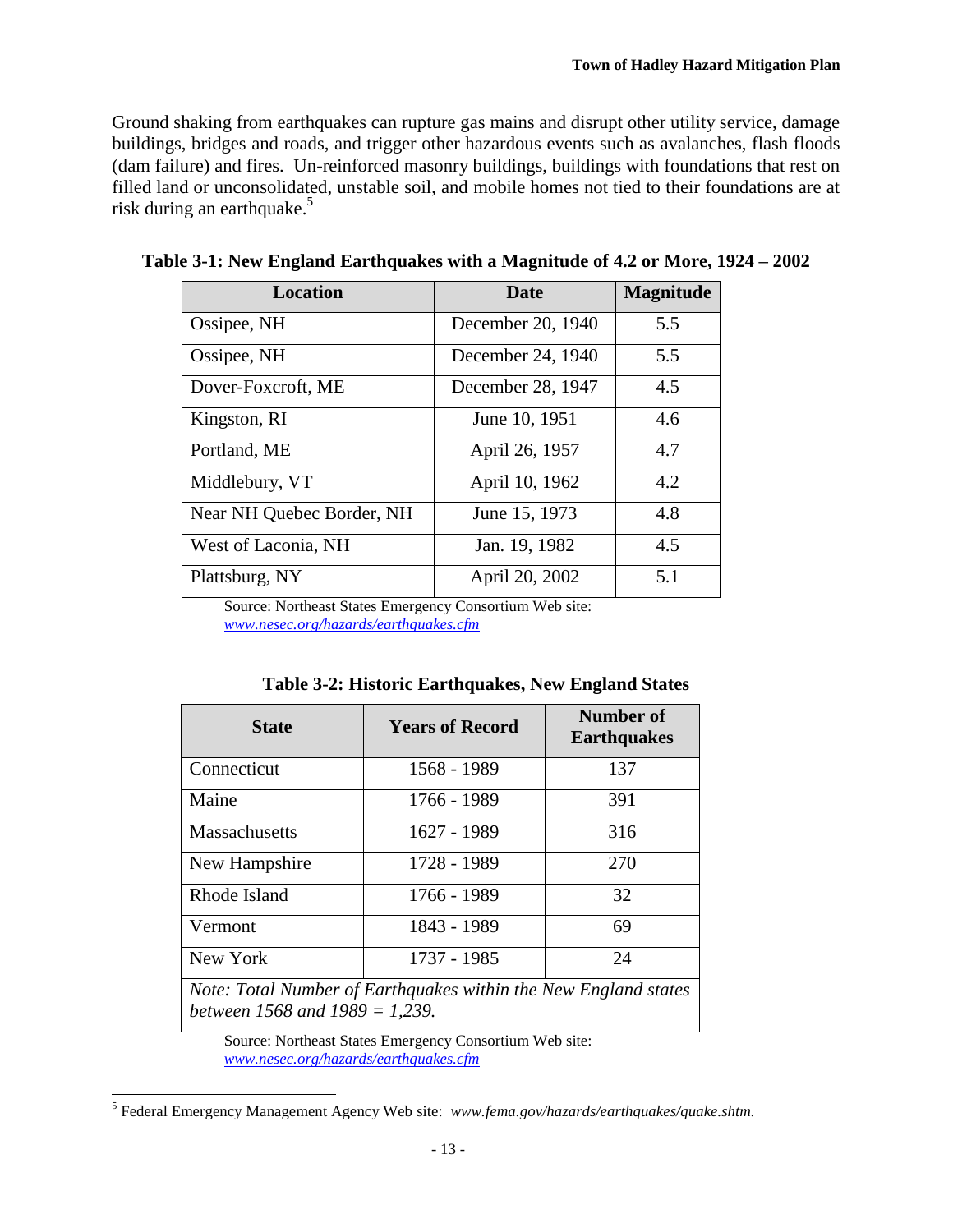Massachusetts introduced earthquake design requirements into their building code in 1975. However, these specifications apply only to new buildings or to extensively modified existing buildings. Buildings, bridges, water supply lines, electrical power lines and facilities built before 1975 may not have been designed to withstand the forces of an earthquake. The seismic standards have also been upgraded with the 1997 revision of the State Building Code.

# **Dam Failure**

Although dams and their associated impoundments provide many benefits to a community, such as water supply, recreation, hydroelectric power generation, and flood control, they also pose a potential risk to lives and property. Dam failure is not a common occurrence but dams do represent a potentially disastrous hazard. When a dam fails, the potential energy of the stored water behind the dam is released. Most earthen dam failures occur when floodwaters above overtop and erode the material components of the dam. Often dam breaches lead to catastrophic consequences as the water ultimately rushes in a torrent downstream flooding an area engineers refer to as an "inundation area." The number of casualties and the amount of property damage will depend upon the timing of the warning provided to downstream residents, the number of people living or working in the inundation area, and the number of structures in the inundation area.

Many dams in Massachusetts were built in the  $19<sup>th</sup>$  century without the benefit of modern engineering design and construction oversight. Dams can fail because of structural problems due to age and/or lack of proper maintenance. Dam failure can also be the result of structural damage caused by an earthquake or flooding brought on by severe storm events.

The Massachusetts Department of Conservation and Recreation (MA DCR) was the agency responsible for regulating dams in the state (M.G.L. Chapter 253, Section 44 and the implementing regulations 302 CMR 10.00). Until 2002, DCR was also responsible for conducting dam inspections but then state law was changed to place the responsibility and cost for inspections on the owners of the dams. This means that individual dam owners are now responsible for conducting inspections.

The state has three hazard classifications for dams:

- *High Hazard*: Dams located where failure or improper operation will likely cause loss of life and serious damage to homes, industrial or commercial facilities, important public utilities, main highways, or railroads.
- *Significant Hazard*: Dams located where failure or improper operation may cause loss of life and damage to homes, industrial or commercial facilities, secondary highways or railroads or cause interruption of use or service of relatively important facilities.
- *Low Hazard*: Dams located where failure or improper operation may cause minimal property damage to others. Loss of life is not expected.

The inspection schedule for dams is as follows:

- Low Hazard dams 10 years
- Significant Hazard dams  $-5$  years
- $\bullet$  High Hazard dams  $-2$  years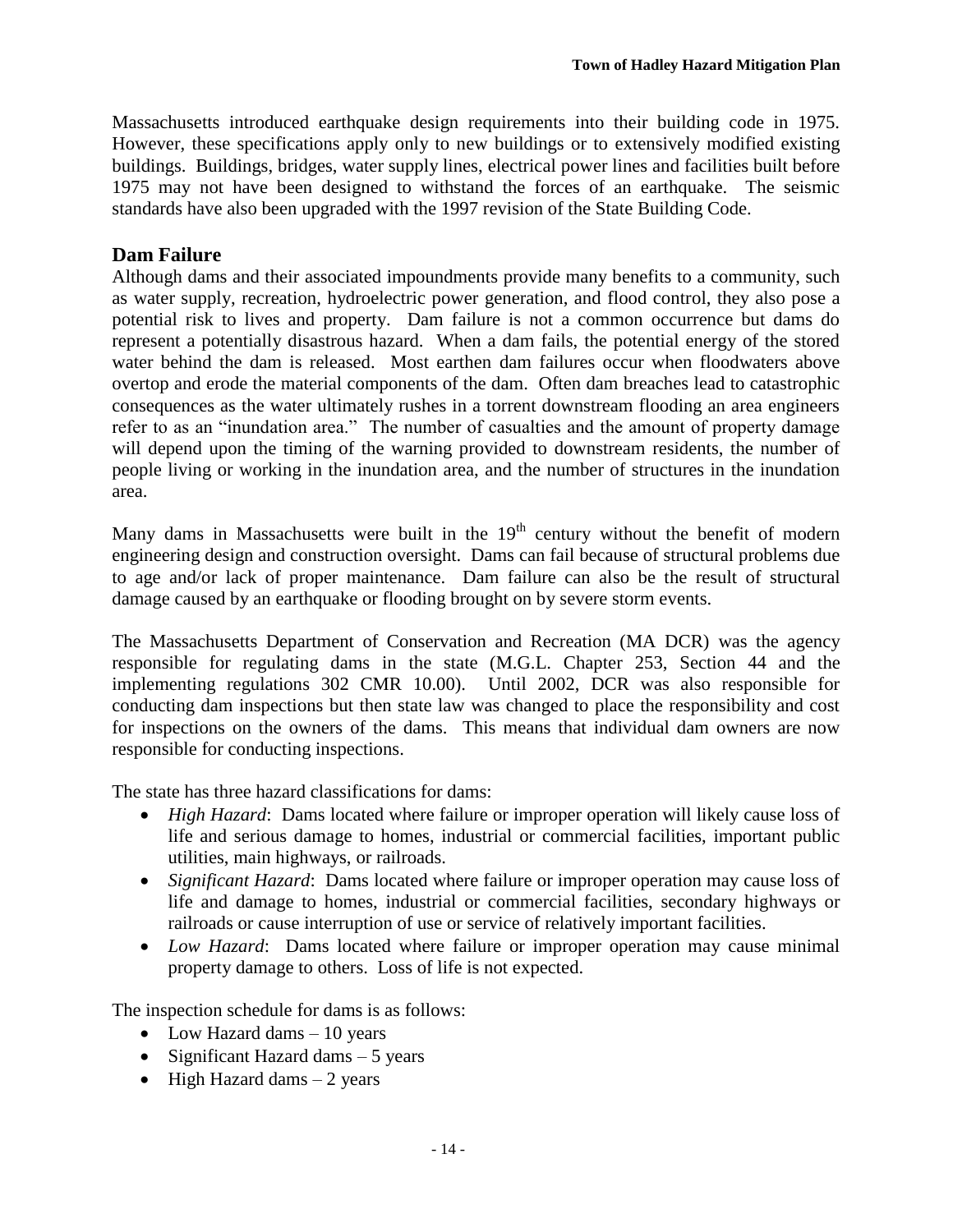The time intervals represent the maximum time allowed between inspections. Dams and reservoirs licensed and subject to inspection by the Federal Energy Regulatory Commission (FERC) are excluded from the provisions of the state regulations provided that all FERCapproved periodic inspection reports are provided to the DCR. All other dams are subject to the regulations unless exempted in writing by DCR.

The Massachusetts Emergency Management Agency (MEMA) identifies seven (7) dams in Hadley. The follow table identifies the dams within the Town as well as whether they are classified as low, significant, or high hazard.

| Dam                             | <b>Hazard Risk</b> |
|---------------------------------|--------------------|
| Lake Warner Dam                 | Significant        |
| Shingle Mill Brook Dam          | Low                |
| B & M Upper Pond Dam            | Low                |
| B & M Middle Pond Dam           | Low                |
| B & M Lower Pond Dam            | Low                |
| Harts Brook Lower Dam           | Low                |
| Harts Brook Upper Reservoir Dam | Low                |

**Table 3-3: Hadley Dams, Classified by Hazard Risk**

Source: Massachusetts Emergency Management Agency (MEMA)

It is also important to consider and plan for the potential critical failure of dams upstream in the Town of Amherst. Amherst contains one *High Hazard* dam upstream, Factory Hollow Dam.

### **Drought**

Drought is a normal, recurrent feature of climate. It occurs almost everywhere, although its features vary from region to region. In the most general sense, drought originates from a deficiency of precipitation over an extended period of time, resulting in a water shortage for some activity, group, or environmental sector.

In Massachusetts, six major droughts have occurred statewide since  $1930^6$ . They range in severity and length, from three to eight years. In many of these droughts, water-supply systems were found to be inadequate. Water was piped in to urban areas, and water-supply systems were modified to permit withdrawals at lower water levels. The 1987-89 drought cost \$39 billion in estimated damages to agricultural crops, wildlife, livestock, land values, water quality and the economy in the Central and Eastern States.

Reduced crop, rangeland, and forest productivity; increased fire hazard; reduced water levels; increased livestock and wildlife mortality rates; and damage to wildlife and fish habitat are a few

 $\overline{a}$  $6$  US Geological Survey Water-Supply Paper 2375. "National Water Summary 1989 – Floods and Droughts: Massachusetts." Prepared by S. William Wandle, Jr., US Geological Survey.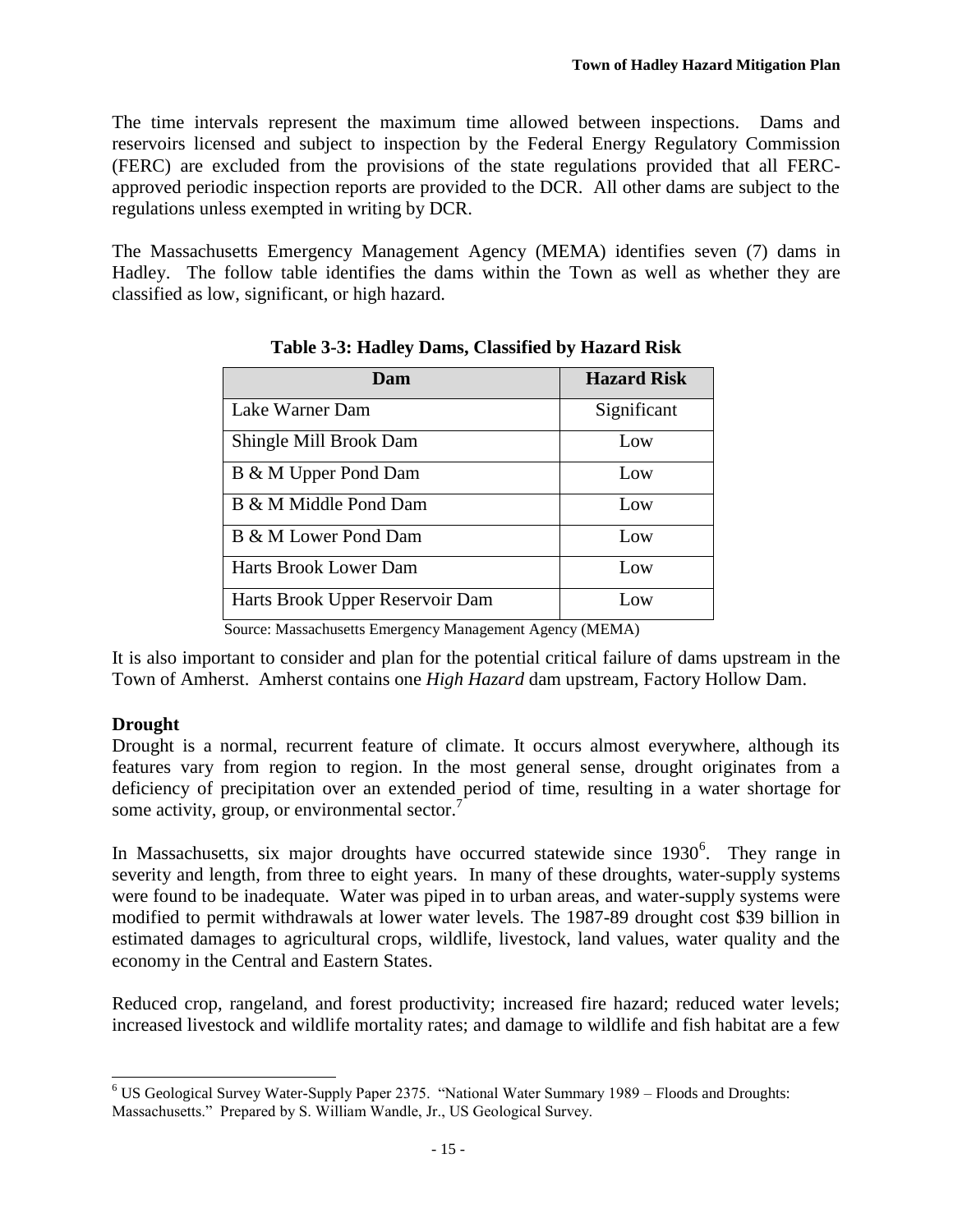examples of the direct impacts of drought. Of course, these impacts can have far-reaching effects throughout the region and even the country.

<span id="page-21-1"></span>When evaluating the region's risk for drought on a national level, utilizing a measure called the Palmer Drought Severity Index, Massachusetts is historically in the lowest percentile for severity and risk of drought.<sup>7</sup> However, global warming and climate change may have an effect on drought risk in the region. With the projected temperature increases, some scientists think that the global hydrological cycle will also intensify. This would cause, among other effects, the potential for more severe, longer-lasting droughts.

### **Man-Made Hazards – Hazardous Materials**

Hazardous materials are chemical substances, which if released or misused can pose a threat to the environment or health. These chemicals come in the form of explosives, flammable and combustible substances, poisons, and radioactive materials. Hazardous materials in various forms can cause death, serious injury, long-lasting health effects, and damage to buildings, homes, and other property. Many products containing hazardous chemicals are used and stored in homes and businesses routinely. These products are also shipped daily on the nation's highways, railroads, waterways, and pipelines.

The Toxics Release Inventory (TRI), a publicly available EPA database that contains information on specific toxic chemical releases and other waste management activities reported annually by certain covered industry groups as well as federal facilities.<sup>8</sup> According to TRI, there are no industries currently releasing hazardous materials within Hadley's Town limits.

However, varying quantities of hazardous materials are manufactured, used, or stored at an estimated 4.5 million facilities in the United States--from major industrial plants to local dry cleaning establishments or gardening supply stores. These hazardous materials are transported regularly over our highways and by rail and if released can spread quickly to any community. Incidents can occur at any time without warning. Human error is the probable cause of most transportation incidents and associated consequences involving the release of hazardous materials.

The University of Massachusetts which abuts Hadley and is located partly within the Hadley Town Limits is considered to be a Tier II site in its entirety. A new central heating plant and electric natural gas line is currently under construction at the University and will be test fired in 2007.

# <span id="page-21-0"></span>**Natural Hazard Analysis Methodology**

In order to review the likelihood of a specific hazard occurring, identify the location of occurrence, and assess the impacts of the hazard event, a *Hazard Identification and Analysis Matrix* was prepared to organize the information that was gathered for this project. The matrix is organized into the following sections: Type of Hazard, Frequency of Occurrence, Severity of Impacts and Hazard Index. The Hazard Index was completed to rank the hazards according to

 $\overline{a}$ 

<sup>&</sup>lt;sup>7</sup> National Drought Mitigation Center – [http://drought.unl.edu](http://drought.unl.edu/)

<sup>&</sup>lt;sup>8</sup> 2004 Toxic Releases Inventory (TRI) Data Files for Massachusetts. www.epa.gov/tri/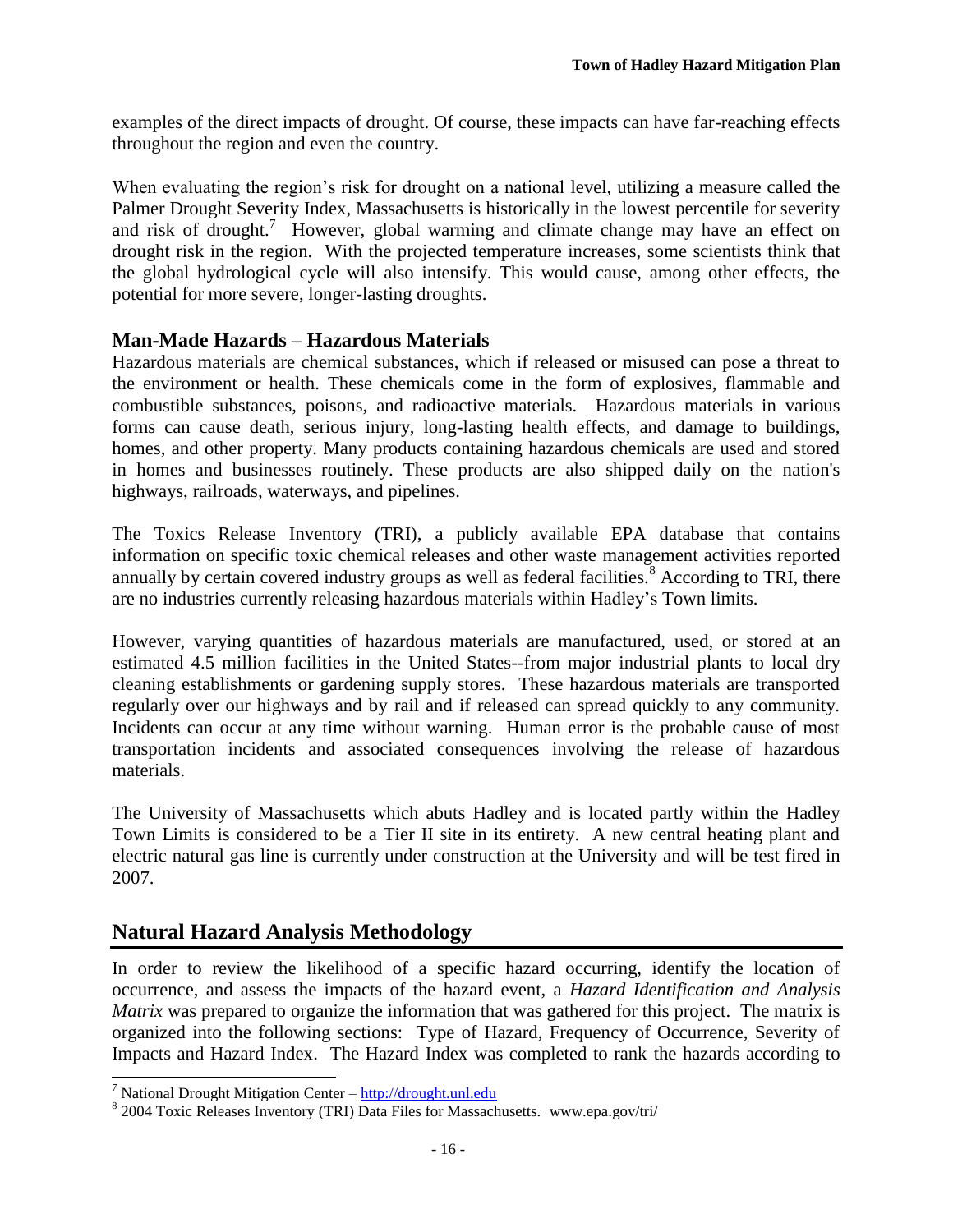the frequency of occurrence and the amount of potential damage likely to occur. The Hazard Index forms the basis for concentrating the future mitigation efforts outlined in this plan. A description of each of the matrix categories is provided below. The completed Matrix is shown on Table 3-7, *Hazard Identification and Analysis Worksheet for Hadley*.

### **Type of Hazard**

The natural hazards identified for Hadley include floods, severe snowstorms/ice storms, hurricanes, tornadoes, wildfires/brushfires, dam failure, earthquakes, drought, and hazardous materials. Many of these hazards result in similar impacts to a community. For example, hurricanes, tornadoes and severe snowstorms may cause wind-related damage. A more detailed description of each type of hazard is included in the earlier section of this chapter.

# **Frequency of Occurrence**

The frequency or likelihood of occurrence for each natural hazard was classified according to the following scale:

| <b>Frequency of Occurrence</b> | <b>Annual Probability</b>                 |
|--------------------------------|-------------------------------------------|
| Very High                      | 70-100% probability in the next year      |
| High                           | 40-70% probability in the next year       |
| Moderate                       | 10-40% probability in the next year       |
| Low                            | 1-10% probability in the next year        |
| Very Low                       | Less than 1% probability in the next year |

**Table 3-4: Frequency of Occurrence and Annual Probability of a Natural Hazard**

Source: Information adapted from Hyde County, North Carolina Multi-Hazard Mitigation Plan, Sept. 2002.

### **Location of Occurrence**

The classifications are based on the area of the Town of Hadley that would potentially be affected by the hazard. The following scale was used:

| Table 3-5: Location and Percentage of Town Impacted of Given Natural Hazard |  |
|-----------------------------------------------------------------------------|--|
|-----------------------------------------------------------------------------|--|

| <b>Location of Occurrence</b> | <b>Percentage of Town Impacted</b> |
|-------------------------------|------------------------------------|
| Large                         | More than 50% of the town affected |
| <b>Medium</b>                 | 10 to 50% of the town affected     |
| Small                         | Less than 10% of the town affected |

Source: Information adapted from Hyde County, North Carolina Multi-Hazard Mitigation Plan, Sept. 2002.

### **Severity of Impacts**

The severity of direct impacts an affected area could potentially suffer were classified according to the following scale: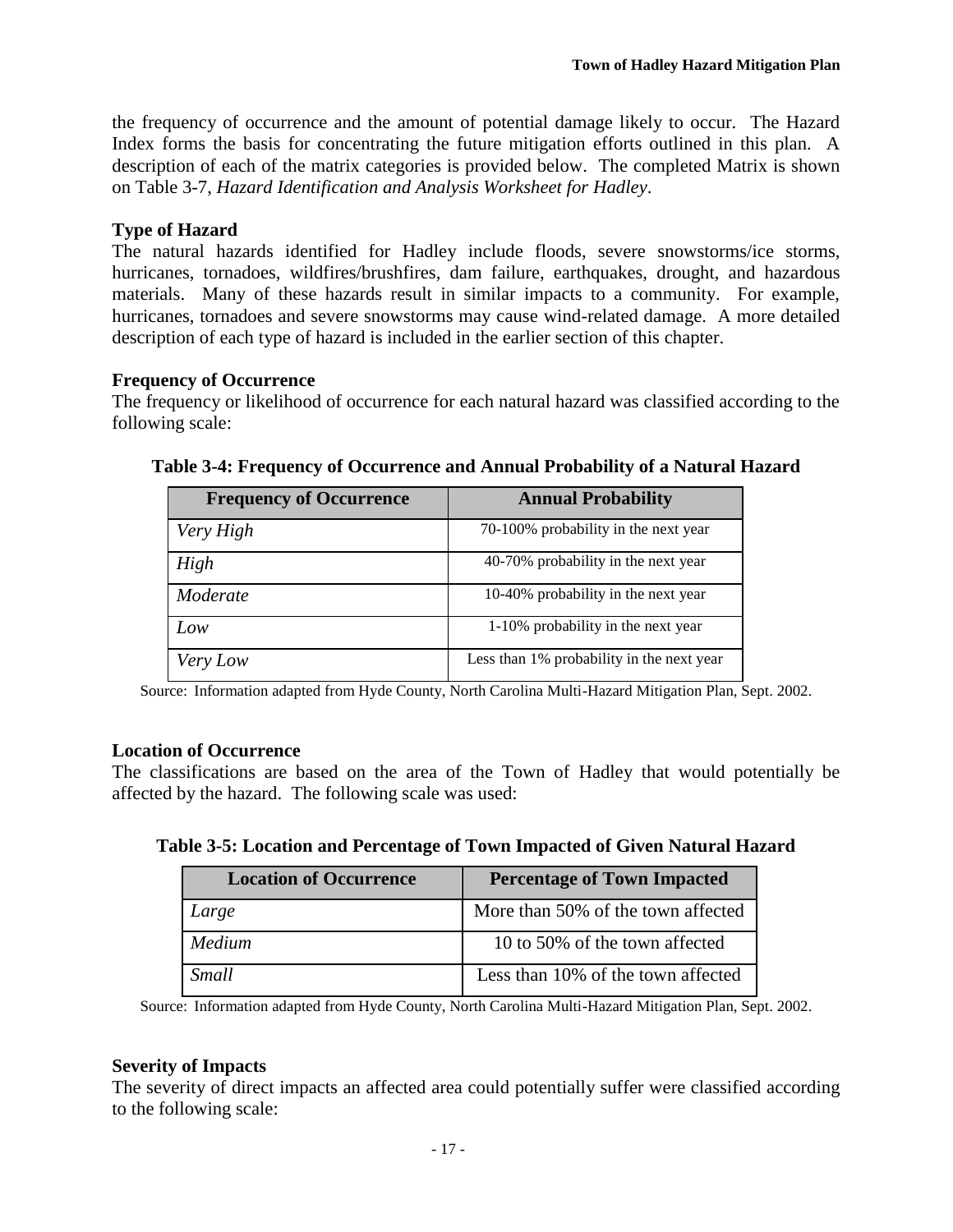| <b>Severity of Impacts</b> | <b>Magnitude of Multiple Impacts</b>                                                                                                                                  |
|----------------------------|-----------------------------------------------------------------------------------------------------------------------------------------------------------------------|
| Catastrophic               | Multiple deaths and injuries possible. More<br>than 50% of property in affected area<br>damaged or destroyed. Complete shutdown<br>of facilities for 30 days or more. |
| Critical                   | Multiple injuries possible. More than 25%<br>of property in affected area damaged or<br>destroyed. Complete shutdown of facilities<br>for more than 1 week.           |
| Limited                    | Minor injuries only. More than 10% of<br>property in affected area damaged or<br>destroyed. Complete shutdown of facilities<br>for more than 1 day.                   |
| Minor                      | Very few injuries, if any. Only minor<br>property damage and minimal disruption on<br>quality of life. Temporary shutdown of<br>facilities.                           |

**Table 3-6: Severity and Magnitude of Multiple Impacts of Given Natural Hazard**

Source: Information adapted from Hyde County, North Carolina Multi-Hazard Mitigation Plan, Sept. 2002.

### **Hazard Index**

The hazard index ratings were determined after assessing the frequency, location and impact classifications for each hazard. The hazard index ratings are based on a scale of 1 (highest risk) through 5 (lowest risk). The ranking is qualitative and is based, in part, on local knowledge of past experiences with each type of hazard. The size and impacts of a natural hazard can be unpredictable however; many of the mitigation strategies currently in place and many of those proposed for implementation can be applied to the expected natural hazards, regardless of their unpredictability. The Hazard Ratings are labeled as follows:

- 1 High Risk
- 2 Medium-High Risk
- 3 Medium Risk
- 4 Low-Medium Risk
- 5 Low Risk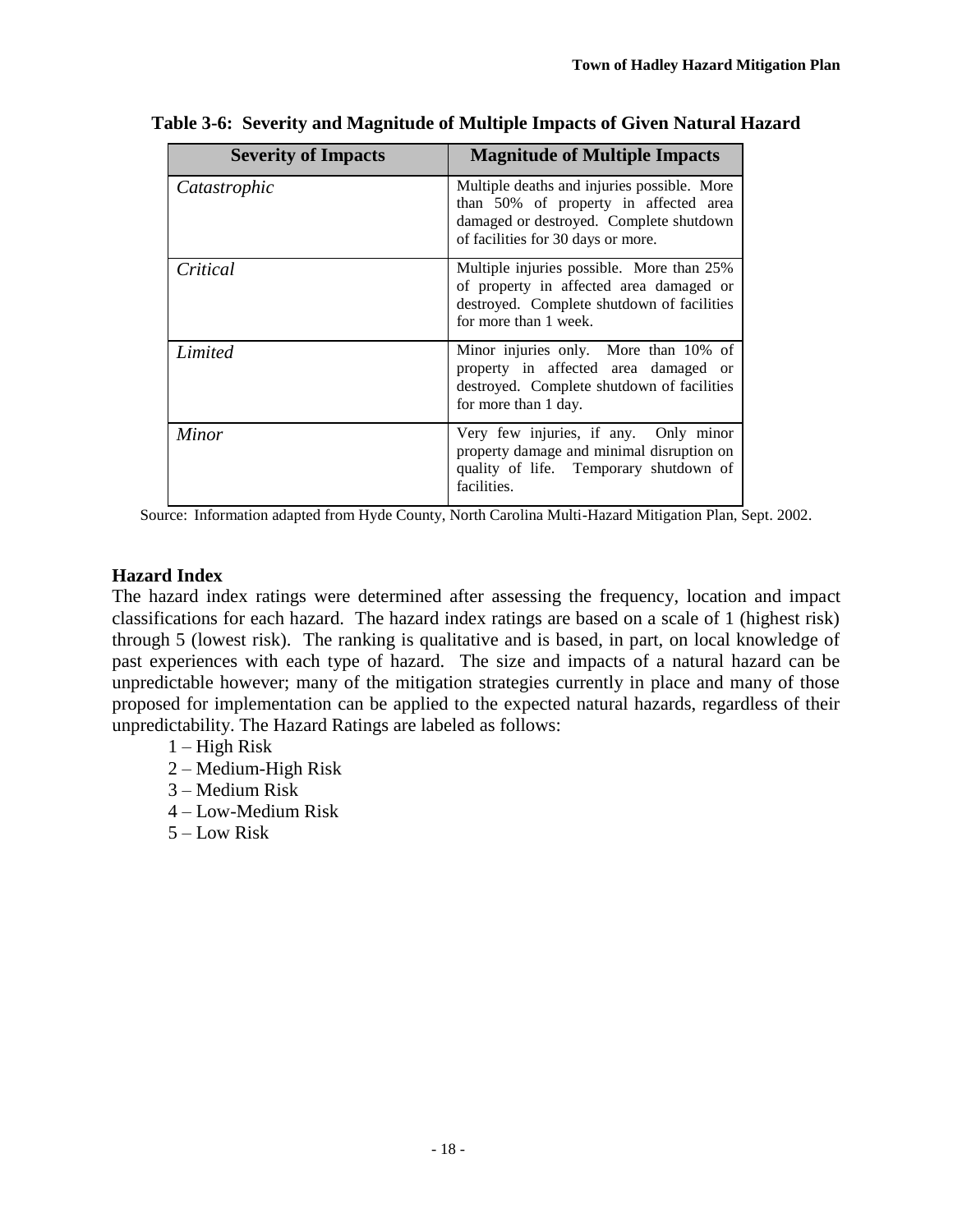| <b>Type of Hazard</b>                           | <b>Frequency</b><br>of Occurrence | <b>Location</b><br>of Occurrence | <b>Severity</b><br>of Impacts | <b>Hazard Risk</b><br><b>Index Rating</b> |
|-------------------------------------------------|-----------------------------------|----------------------------------|-------------------------------|-------------------------------------------|
| Flooding (100-yr base flood)                    | <b>Moderate</b>                   | <b>Medium</b>                    | Limited/Critical              | $\overline{2}$                            |
| Flooding                                        | High                              | <b>Medium</b>                    | Limited/Critical              | $\mathbf{2}$                              |
| Severe Snowstorms/<br>Ice Storms                | High                              | Large                            | <b>Limited/Critical</b>       | 2                                         |
| Hurricanes/<br><b>Severe Thunderstorms</b>      | <b>Moderate</b>                   | <b>Medium</b>                    | Limited/Critical              | 3                                         |
| Tornadoes/Microbursts                           | <b>Moderate</b>                   | <b>Small</b>                     | <b>Critical</b>               | 3                                         |
| Wildfire/Brushfire                              | Low                               | <b>Small</b>                     | <b>Minor</b>                  | $\overline{\mathbf{4}}$                   |
| Earthquakes                                     | Low                               | Large                            | <b>Critical</b>               | 3                                         |
| Dam Failures                                    | <b>Very Low</b>                   | <b>Medium</b>                    | <b>Critical</b>               | 5                                         |
| Drought                                         | Low                               | Large                            | <b>Minor</b>                  | 5                                         |
| Man-made Hazards/<br><b>Hazardous Materials</b> | Low                               | <b>Small</b>                     | <b>Critical</b>               | 4                                         |

**Table 3-7: Hazard Identification and Analysis Worksheet for Hadley**

Source: Information adapted from Town of Holden Beach North Carolina Community-Based Hazard Mitigation Plan, July 15, 2003 and the Massachusetts Emergency Management Agency (MEMA).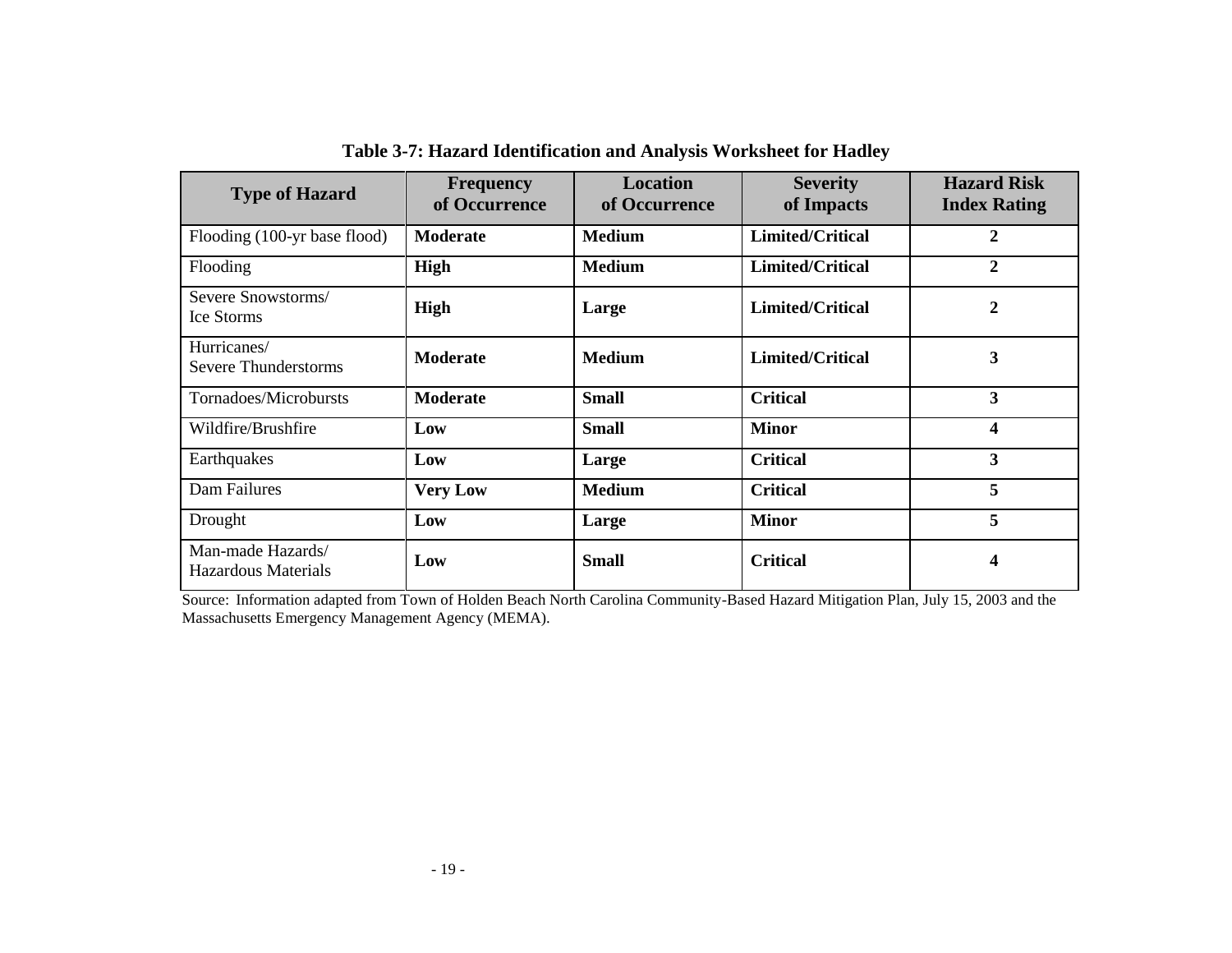# <span id="page-25-0"></span>**Vulnerability Assessment**

The following is a list of natural and manmade disasters, and the areas affected by them, that have or could affect the Town of Hadley. The Past and Potential Hazards Map at the end of this Plan reflects the contents of this list.

In order to determine estimated losses due to natural and man made hazards in Hadley, each hazard area was analyzed with results shown below. Human losses are not calculated during this exercise, but could be expected to occur depending on the type and severity of the hazard. Most of these figures exclude both the land value and contents of the structure. The value of all structures in the Town of Hadley, including exempt structures such as schools and churches, is \$880,902,107<sup>9</sup> as of 2006. The median value of a home in Hadley is \$270,435<sup>10</sup> as of 2005. The data below was calculated using 1) aerial photography, 2) FEMA's Community Information System (CIS), and 3) FEMA's *Understanding Your Risks: Identifying Hazards and Estimating Losses, August 2001*.

# <span id="page-25-1"></span>**Past and Potential Hazards**

# **Flooding (100-year base flood): Medium-High Risk**

In this section, a vulnerability assessment was prepared to evaluate the potential impact that flooding could have on the portions of Hadley located within the 100-year floodplain. Flooding was chosen for this evaluation because it is a natural hazard likely to impact the community and the location of the impact can be determined by mapping of areas inundated during severe flooding events. Flooding can be caused by severe storms, such as hurricanes, nor'easters, and microbursts, as well as ice dams and snow melt.

There are approximately 2,412 acres of land within the FEMA mapped 100-year floodplain and 690 acres of land within the 500-year floodplain within the Town of Hadley. According to the Community Information System (CIS) of FEMA, there were 331 1-4 family structures and 74 "other" structures located within the Special Flood Hazard Area (SFHA) in Hadley as of July 14, 2005, the most current records in the CIS for the Town of Hadley. Utilizing the Town's median home value of \$270,435, a preliminary damage assessment was generated. For the estimated number of people living in the floodplain, an average household size of  $2.45<sup>11</sup>$  people was used.

A total of 405 structures are located within the SFHA in Hadley, totaling approximately \$109,526,175 of damage, and 992 people impacted. The damage estimate is a rough estimate and likely reflects a worst-case scenario. Computing more detailed damage assessments based on assessor's records is a labor-intensive task and beyond the scope of this project.

<sup>&</sup>lt;sup>9</sup> Figure courtesy of the Town Assessor of Hadley

 $^{10}$  Figure courtesy of the Town Assessor of Hadley

 $11$  Figure courtesy of 2000 U.S. Census.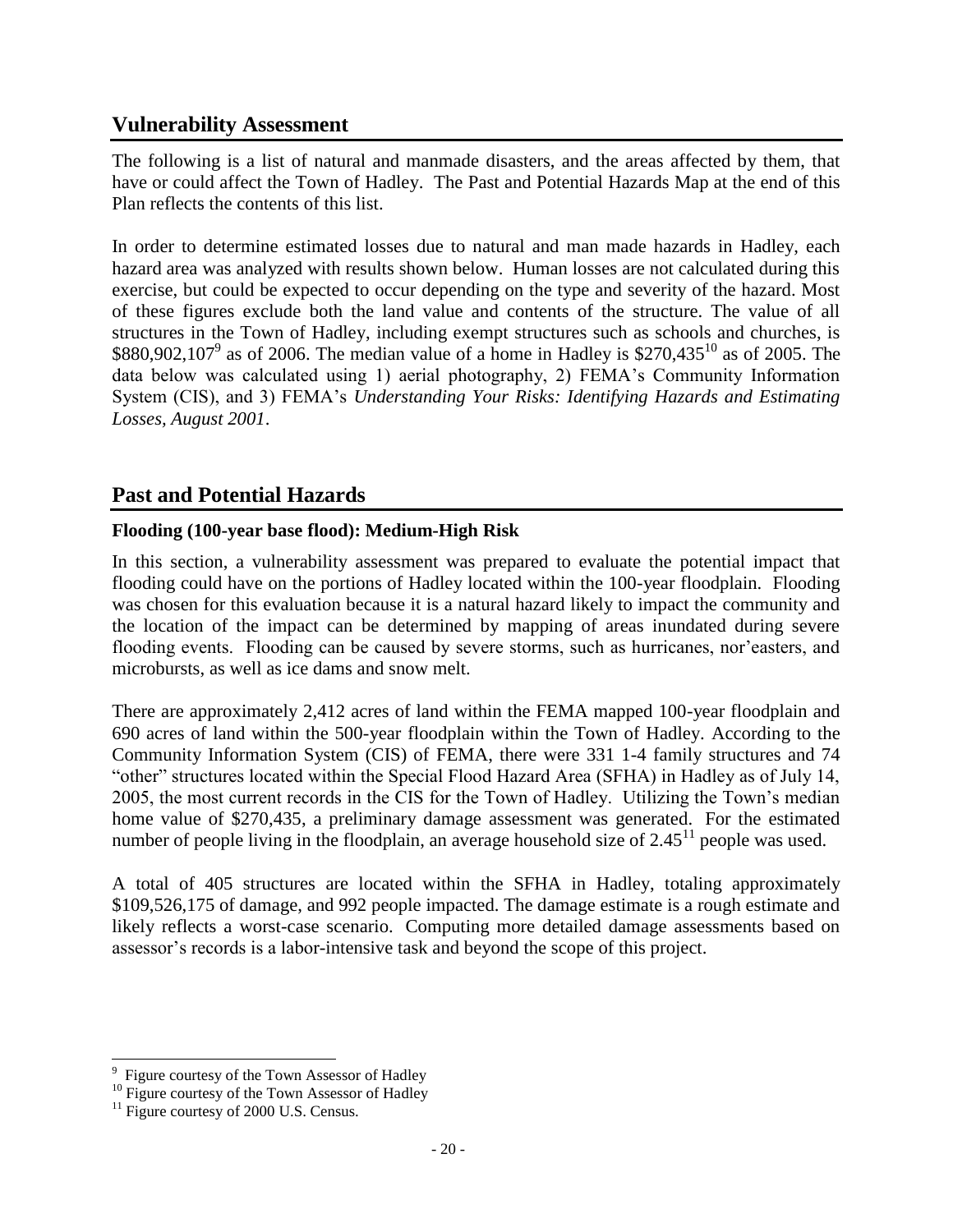### Summary of October 9, 2005 Connecticut River Flood<sup>12</sup>

General flooding occurred along the Connecticut River with the most severe flooding occurring along Aqua Vitae Road, Honey Pot Road, and lower Hockanum Road (Route 47) by Mitch's Marina. These areas were evacuated do to high water levels. Both marinas in Hadley suffered severe damage and loss of boats and docks. Power was shut off to flooded areas on Aqua Vitae Road, Honey Pot Road and Mitch's Marina. Numerous homes in the community called the Fire Department for assistance with flooded basements.

# Aqua Vitae Road $13$

The primary land use in this area is agriculture as well as low density residential. Approximately thirty (30) structures could be affected by a flood incident. 100% damage to 100% of the structures, estimated cost of repairing or replacing to be \$8,113,050. Cost for repairing or replacing any dams or bridges, power lines, telephone lines, and contents of structures are not included.

- A washout of one section of the road and extensive flooding occurred during the October 9, 2005 Connecticut River Flood. A dirt berm was constructed at the intersection of Aqua Vitae Road and Bay Road to prevent flood waters from crossing Bay Road.
- Annual potential for flooding in floodplain from both spring runoff and heavy summer/fall rains.
- Potential for damage/repair to road surface.

# Bay Road<sup>13</sup>

Approximately fifty (50) structures could be affected by a flood incident. 100% damage to 100% of the structures, estimated cost of repairing or replacing to be \$13,521,750. Cost for repairing or replacing any dams or bridges, power lines, telephone lines, and contents of structures are not included.

- **Portions of Bay Road are within the 100-year floodplain associated with the Connecticut** River, Fort River and Harts Brook.
- **•** Annual potential for flooding in floodplain from both spring runoff and heavy summer/fall rains.
- Potential for damage/repair to road surface.

# Honey Pot Road<sup>13</sup>

The primary land use in this area is agriculture as well as low density residential. Approximately ten (10) structures could be affected by a flood incident. 100% damage to 100% of the structures, estimated cost of repairing or replacing to be \$2,704,350. Cost for repairing or replacing any dams or bridges, power lines, telephone lines, and contents of structures are not included.

- A washout of 3 ½ feet in depth occurred during the October 9, 2005 Connecticut River Flood.
- Annual potential for flooding in floodplain from both spring runoff and heavy summer/fall rains.

 $\overline{a}$ <sup>12</sup> Information obtained from the *Incident Report For October 9, 2005 Connecticut River Flood*

 $13$  Number of structures determined through the use of aerial photography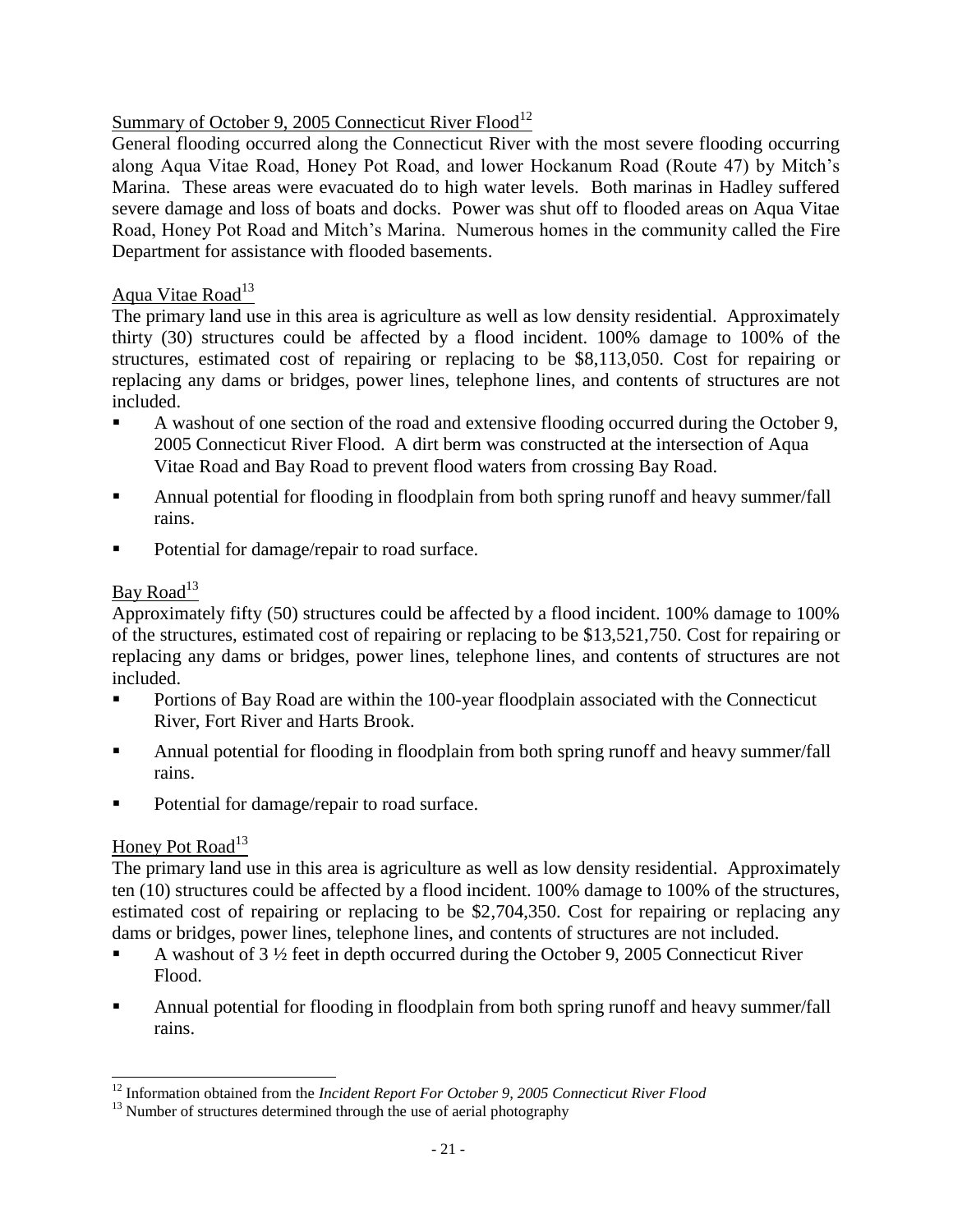Potential for damage/repair to road surface.

# **Flooding: Medium-High Risk**

There is potential for annual flood incidents in Hadley due to the community's location next to the Connecticut River as well as its topography. Most of the flood hazard areas listed here were identified due to known past occurrence in the respective area. There are many areas with no record of previous flood incidents that could be affected in the future by heavy rain and runoff from surrounding slopes.

# Mountain Road $10<sup>10</sup>$

Most of Mountain Road is just outside the FEMA mapped 100-year base flood but floods on a regular basis due to both spring runoff and heavy summer/fall rains. Approximately two structures, including a pump station, could be affected by a flood incident. 100% damage to 100% of the structures, estimated cost of repairing or replacing to be \$236,800. Cost for repairing or replacing any dams or bridges, power lines, telephone lines, and contents of structures are not included.

- A portion of Mountain Road is within a FEMA mapped 100-year flood zone.
- A washout and landslide, approximately 200' in length, depth about 20', as well as numerous washouts on other portions of road over 1,500' in length occurred during the October 9, 2005 Connecticut River Flood.
- Annual potential for flooding in floodplain from both spring runoff and heavy summer/fall rains.
- Potential for damage/repair to road surface.

### Moody Bridge Road<sup>10</sup>

Approximately two structures could be affected by a flood incident. 100% damage to 100% of the structures, estimated cost of repairing or replacing to be \$236,800. Cost for repairing or replacing any dams or bridges, power lines, telephone lines, and contents of structures are not included.

- Moody Bridge Road is not within a FEMA mapped 100-year flood zone with the exception of that portion that crosses Harts Brook.
- Numerous washouts occurred during the October 9, 2005 Connecticut River Flood.
- Annual potential for flooding in floodplain from both spring runoff and heavy summer/fall rains.
- Potential for damage/repair to road surface.

# **Severe Snowstorms/Ice Storms: Medium-High Risk**

Three types of winter events are heavy snow, ice storms and extreme cold which cause concern. Occasionally heavy snow years will collapse buildings. Ice storms have disrupted power and communication services. Timberland has been severely damaged. Extreme cold affects the elderly. Hadley's recent history has not recorded any loss of life due to the extreme winter weather. These random events are difficult to set a cost to repair or replace any of the structures or utilities affected.

Area has been subject to extremely heavy snow falls, records of early 1900s and into the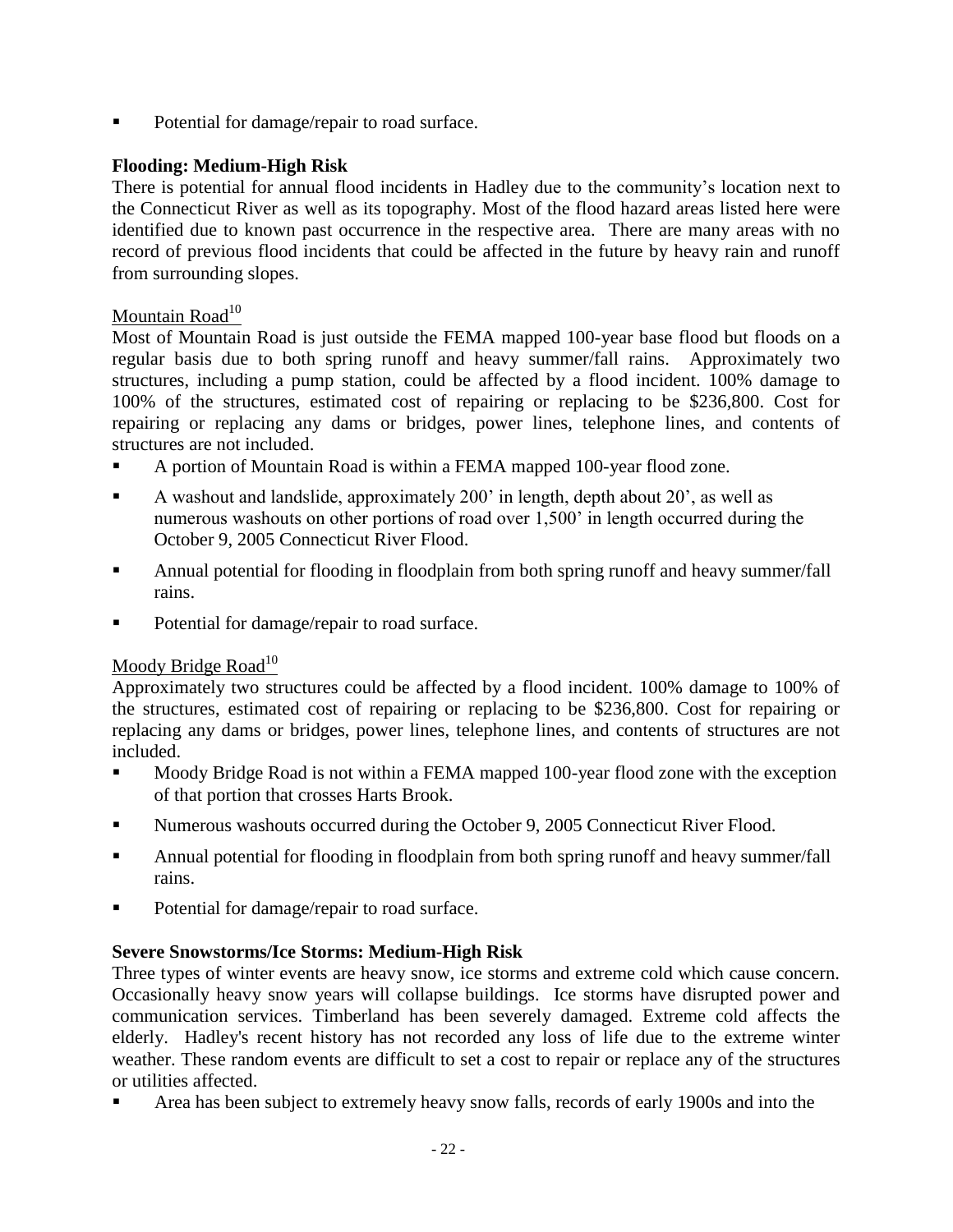1950s and 1960s indicate this.

- **High risk Town wide due to snow, ice and extreme cold.**
- **1969 heavy snow several 3 feet events.**
- **1988 temperature below 0 degrees for a month (Nov.-Dec.).**
- Elderly are affected by extreme weather.

### Snow Drift Areas

The following areas in the Town of Hadley have been identified as areas where snow drifts form during winter storm events:

- Portions of the north side of Knightly Road.
- Northwest corner of the intersection of Knightly Road/Roosevelt Road.
- Northwest corner of the intersection of Mount Warner Road/Roosevelt Road.
- Southwest corner of the intersection of Mount Warner Road/North Maple Street.
- Portions of the north side of Huntington Road.
- **Portions of the north side of Rocky Hill Road.**
- **West side of South Maple Street.**
- **Portions of the east side of Lawrence Plain Road (Route 47).**

### **Hurricanes/Severe Thunderstorms: Medium Risk**

Hadley's location in Western Massachusetts reduces the risk of extremely high winds that are associated with hurricanes. The Town has experienced small blocks of downed timber and uprooting of trees onto structures. Hurricanes can and do create flooding. Estimated wind damage 5% of the structures with 10% damage \$4,404,511. Estimated flood damage 10% of the structures with 20% damage \$17,618,042. Cost of repairing or replacing the roads, bridges, utilities, and contents of structures is not included.

- Connecticut River corridor at risk.
- **1938 hurricane was a major event wind damage and flooding statewide.**
- Power and phone lines disruptions of services.
- Flooding/washing of evacuation routes.

# **Tornadoes/Microbursts: Medium Risk**

Risk of tornadoes is considered to be high in Hampshire County. Tornadoes rarely occur in this part of the country; therefore, assessing damages is difficult. Most buildings in the Town of Hadley have not been built to Zone 1, Design Wind Speed Codes. The first edition of the Massachusetts State Building Code went into effect on January 1, 1975. According to the 2000 U.S. Census, approximately 61% of the housing in Hadley was built before 1970. Estimated damages to 10% of structures with 20% damages \$17,618,042. Estimated cost does not include building contents, land values or damages to utilities.

In the last fifty years, one known tornado has touched down in Hadley.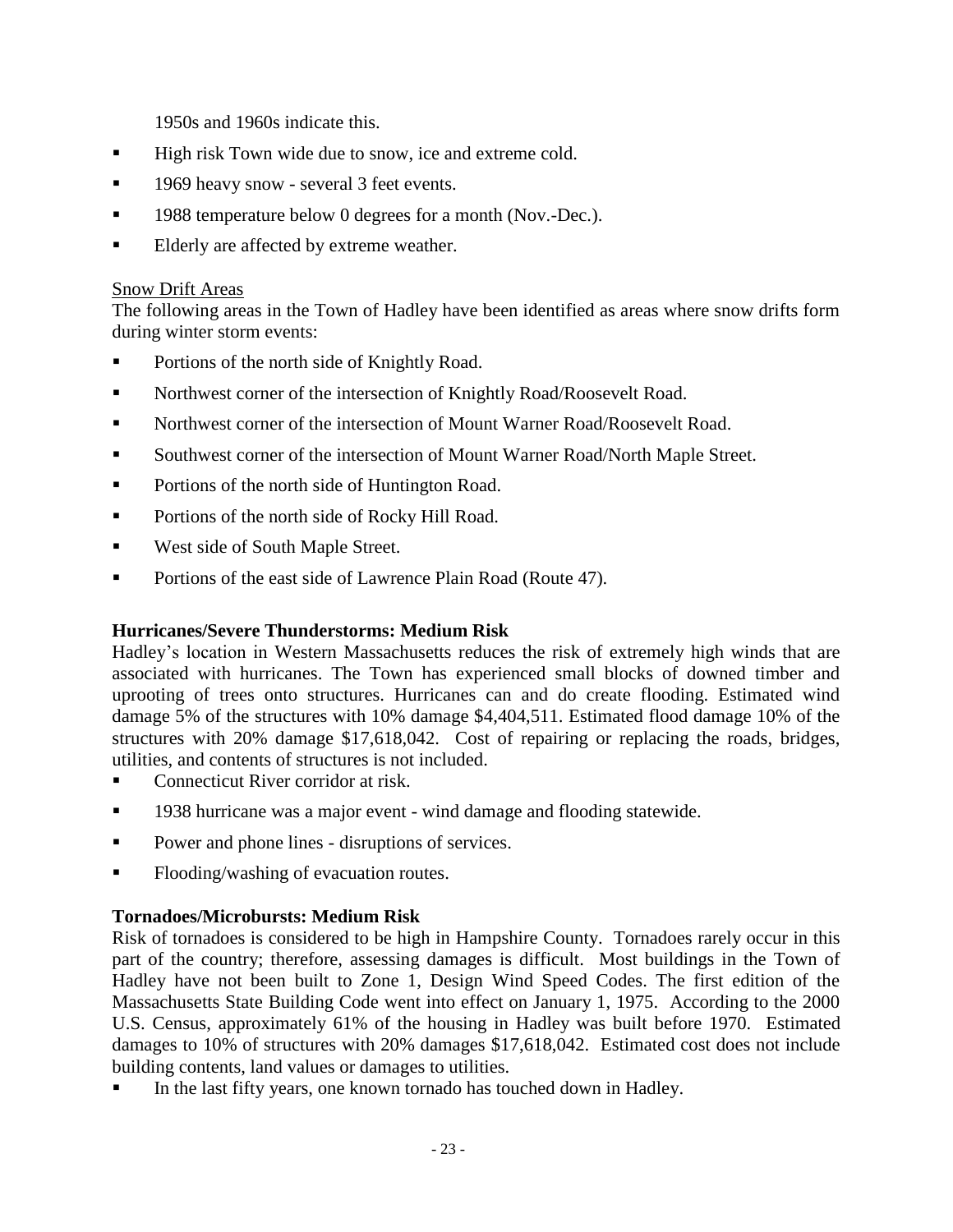- River corridors and hill tops susceptible.
- 9 incidents of tornado activity (F3 or less) occurred in Hampshire County from 1954 to 2006.
- A microburst occurred along Chmura Road in 2004 which caused damage to trees along the road.

### **Wildfires/Brush Fires: Low Risk**

The following areas have been identified as potential wildfire areas in Hadley:

# Area East of Mount Warner Road

Moderate risk exists for potential wildfire incidents in this central portion of Town. There are approximately 10 structures<sup>14</sup> in this area that could be affected by a wildfire incident.  $100\%$ damage to 100% of the structures, estimated cost of repairing or replacing to be \$2,704,350. Cost for repairing or replacing any power lines, telephone lines, and contents of structures are not included.

- Forested areas with high fuel content have more potential to burn.
- Risk increases for wooded areas with higher elevation.
- Limited access for reaching some areas if a wildfire occurs in this area.

# Skinner State Park

This was identified as the area having the greatest potential for wildfires and brush fires. There are approximately 30 structures<sup>16</sup> in this area that could be affected by a wildfire/brush fire incident. 100% damage to 100% of the structures, estimated cost of repairing or replacing to be \$8,113,050. Cost for repairing or replacing any power lines, telephone lines, and contents of structures are not included.

- Brushfires occur in this area almost annually from campfires.
- Forested areas with high fuel content have more potential to burn.
- **Risk increases for wooded areas with higher elevation.**
- **Limited access for reaching a wildfire in this area.**

### 2001 Brush and Wild Land Fires: Estimated total fires  $= 9$

- Lawrence Plain Rd.
- Cemetery Rd (river side)
- Farm Lane  $(2$  fires brush fires)
- Laurel Lane
- South Maple (agricultural out of control  $\frac{1}{2}$  acre)
- River Drive (river side)
- Mt Warner Rd.

l

- Chmura Road and Skinner State Park area of Seven Sisters
	- 350 acres burned over 2 week incident 45+ Towns called for mutual aid also burned on South Hadley side.

 $14$  Determined through the use of aerial photography from MassGIS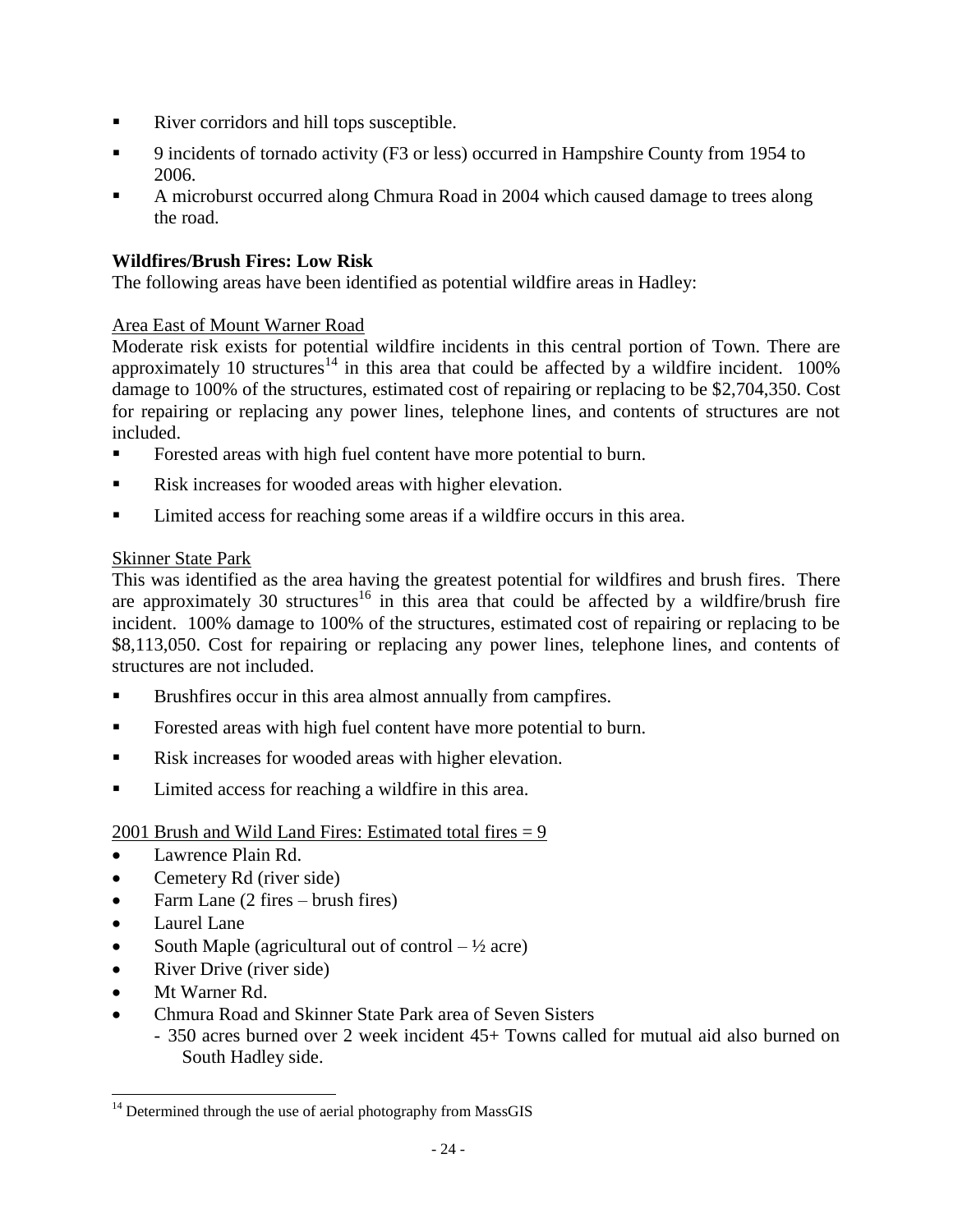2002 Brush and Wild Land Fires: Estimated total fires  $= 7$ 

- Comins Rd. (brush fire out of control)
- East St (brush fire out of control)
- Moody Bridge (brush fire out of control)
- Mt Warner (brush fire out of control)
- Meadow Street at River
- Mill Valley (brush fire out of control)
- Hawley Rd (brush fire out of control

2003 Brush and Wild Land Fires: Estimated total fires  $= 9$ 

- Mitches Way (brush fire out of control)
- River Drive river side (brush fire out of control)  $X_3$  fires
- Bay Road at Reservoir (brush fire out of control)
- $\bullet$  Bay Road (brush fire out of control) X 2 fires
- Lawrence Plain (brush fire out of control)
- Laurana Lane (brush fire out of control)

# 2004 Brush and Wild Land Fires: Estimated total fires = 9

- Stockbridge Rd (brush fire out of control)
- 311 River Dr. (brush fire out of control)
- 294 River Dr. (brush fire out of control)
- Mt. Warner Rd. (Construction waste spread into woods 5 acres)
- Meadow St. at River
- East Hadley Rd (brush fire out of control)
- 301 River Dr (brush fire out of control)
- Gooseberry Lane (Kids set fire to paper spread into woods)
- Wampanoag Dr (brush fire out of control)

### 2005 Brush and Wild Land Fires: Estimated total fires  $= 27$

- 29 Lawrence Plain (brush fire out of control)
- Bay Rd. (brush fire out of control)
- Cemetery (brush fire out of control)
- S. Maple (brush fire out of control)
- Breckenridge (brush fire out of control)
- Huntington Rd (brush fire out of control)
- Ferry Rd. (brush fire out of control)
- River Drive Agricultural out of control
- 354 River Drive (brush fire out of control)
- East St (brush fire out of control)
- River Dr. (brush fire out of control)
- Roosevelt (brush fire out of control)
- 31 Huntington Rd. (brush fire out of control)
- Mt. Warner (brush fire out of control)
- 12 East Street (brush fire out of control)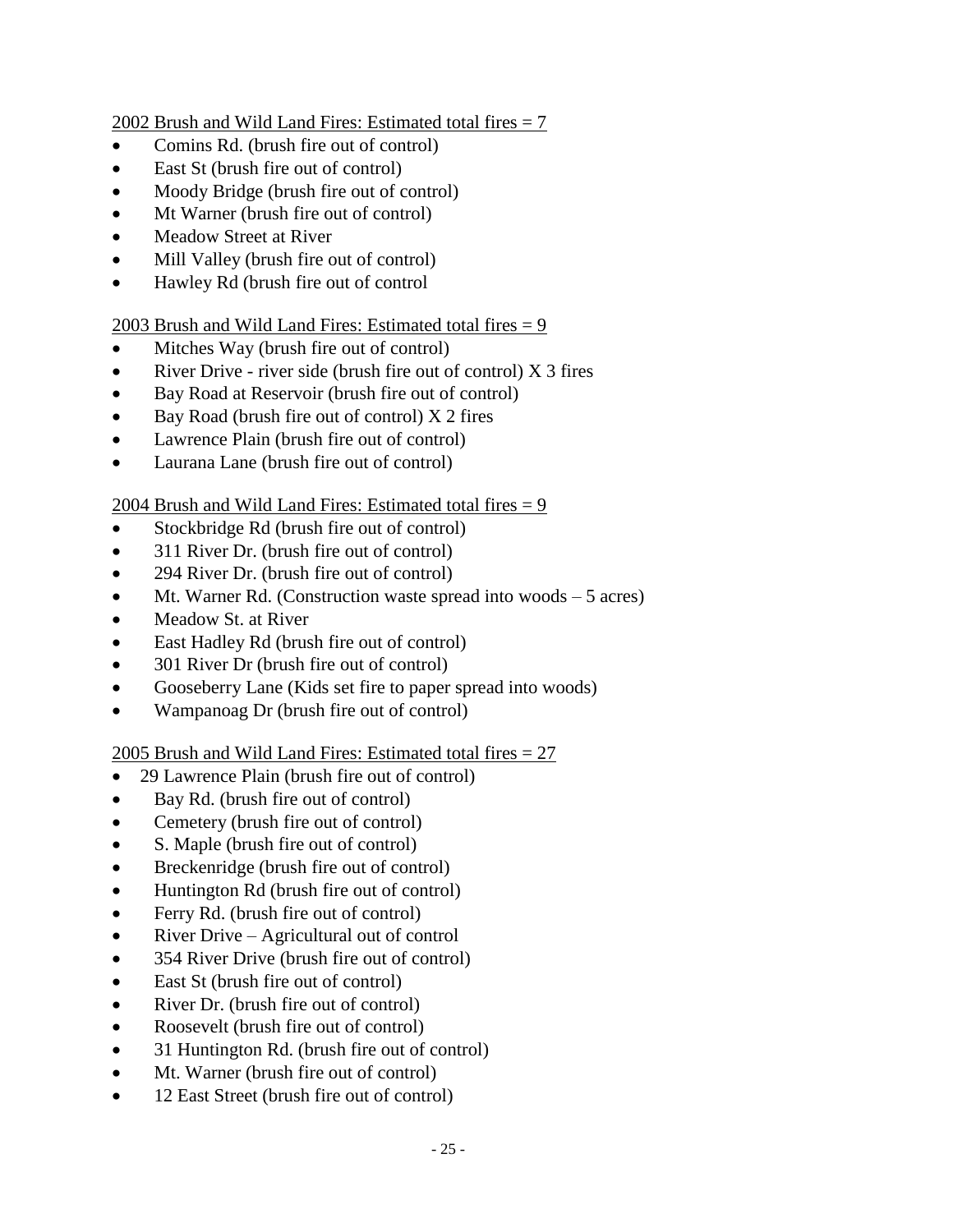- Russell St. at river
- Breckenridge (brush fire out of control)
- Rocky Hill (brush fire out of control)
- Route 116 brush fire in median
- Meadow St. at river
- 56 River Drive (brush fire out of control)
- 257 Russell St. (brush fire out of control)
- Aquae Vita Rd. (brush fire out of control)
- 70 Russell St. students burning trash
- 33 Honey Pot (brush fire out of control)
- River Drive at Montgomery Rose Trash Fire
- Birch Meadow Construction materials

### 2006 Brush and Wild Land Fires: Estimated total fires = 12

- Mt Warner Rd. (brush fire out of control)
- North Branch Road at Dump Agricultural out of control
- South Maple and Moody Bridge (brush fire out of control)
- 210 Russell St. (brush fire out of control)
- Sylvia Heights (brush fire out of control)
- Bay Rd. (brush fire out of control)
- Aqua Vitae Rd Sandy Beach
- 434 River Dr. (brush fire out of control)
- Comins Rd. (brush fire out of control)
- Huntington Rd. (brush fire out of control)
- Roosevelt (brush fire out of control)
- River Drive at Montgomery Rose (brush fire out of control)

Most of the brush fires that have occurred in Hadley are the result of spring time burning by farmers and other Town residents that have gone out of control.

### **Earthquakes: Medium Risk**

Moderate potential for serious damage in village portions of Town and along Connecticut River shoreline. Structures are mostly of wood frame construction estimated loss 20% of Town assessed structural valuation \$176,180,421. Costs of repairing or replacing roads, bridges, power lines, telephone lines, or the contents of the structures are not included.

- A small earthquake was recorded in the southwestern corner of Hadley in 1943 no record of damage.
- Low risk to Town.

### **Dam Failure: Low Risk**

The Massachusetts Emergency Management Agency (MEMA) identifies seven (7) dams in Hadley. Table 3-3 identifies the dams within the Town as well as whether they are classified as low, significant, or high hazard. Of the seven dams in Hadley six are classified as *Low Hazard*: Dams located where failure or improper operation may cause minimal property damage to others. Loss of life is not expected. Lake Warner Dam is classified as *Significant Hazard*: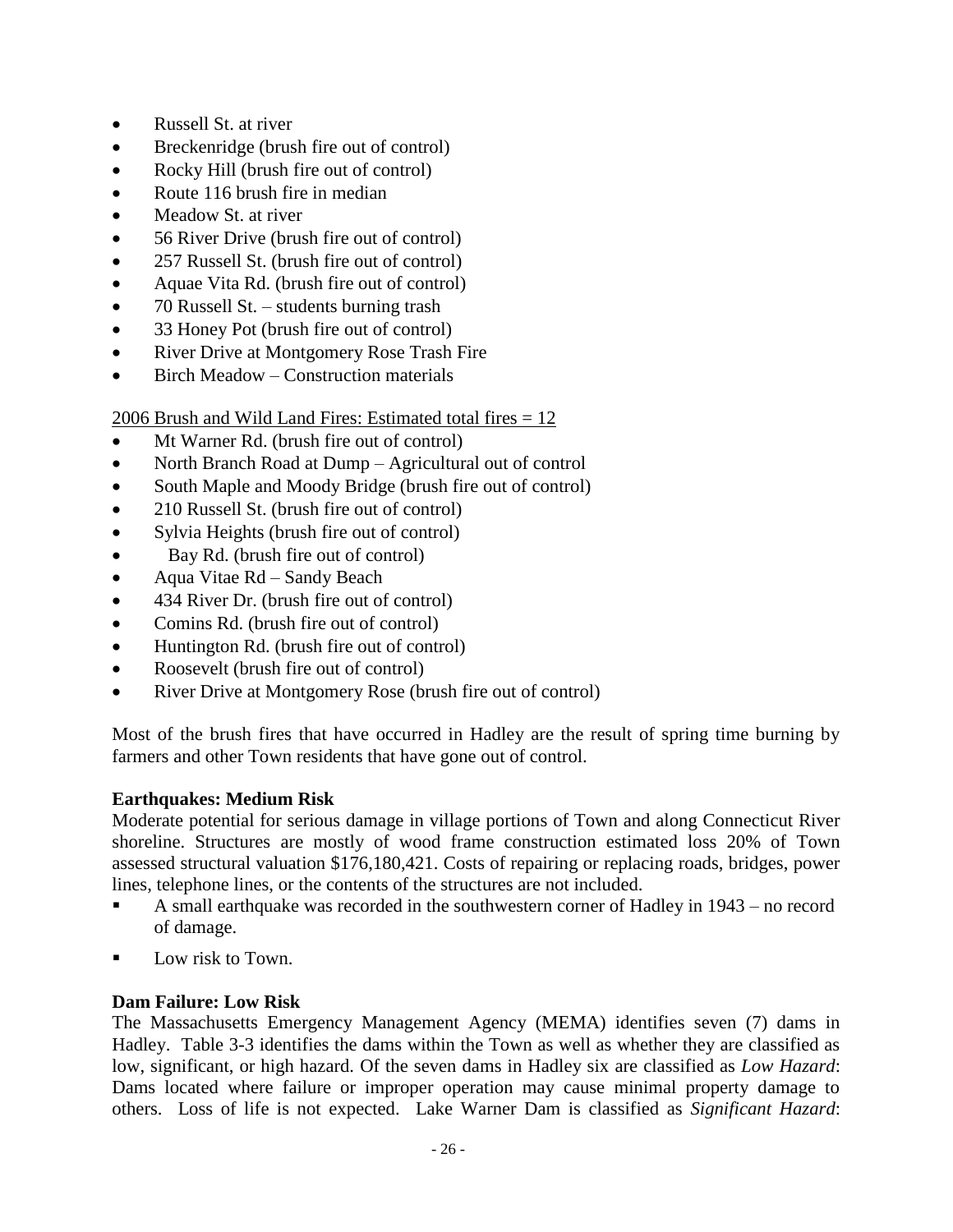Dams located where failure or improper operation may cause loss of life and damage to homes, industrial or commercial facilities, secondary highways or railroads or cause interruption of use or service of relatively important facilities.

# **Drought: Low Risk**

In Massachusetts, six major droughts have occurred statewide since  $1930^{15}$ . They range in severity and length, from three to eight years. In many of these droughts, water-supply systems were found to be inadequate. Water was piped in to urban areas, and water-supply systems were modified to permit withdrawals at lower water levels.

# **Man-Made Hazards - Hazardous Materials: Low-Medium Risk**

Hadley relies on the support of the Fire Department for responding to incidents involving hazardous materials. Public transportation of chemicals and bio-hazardous materials by vehicle transport on Routes 9, 47, and 116 are a concern. There are three (3) sites in the Town of Hadley identified by the U.S. EPA as Tier II Hazardous Material sites. These sites are:

Rocky's Hardware, 299 Russell Street (Route 9)

Wal-Mart Store #2683, 337 Russell Street (Route 9)

Hampshire College Physical Plant, 289 Bay Road

# **(Past and Potential Hazards Map Located In Back of Plan)**

 $\overline{a}$ <sup>15</sup> US Geological Survey Water-Supply Paper 2375. "National Water Summary 1989 – Floods and Droughts: Massachusetts." Prepared by S. William Wandle, Jr., US Geological Survey.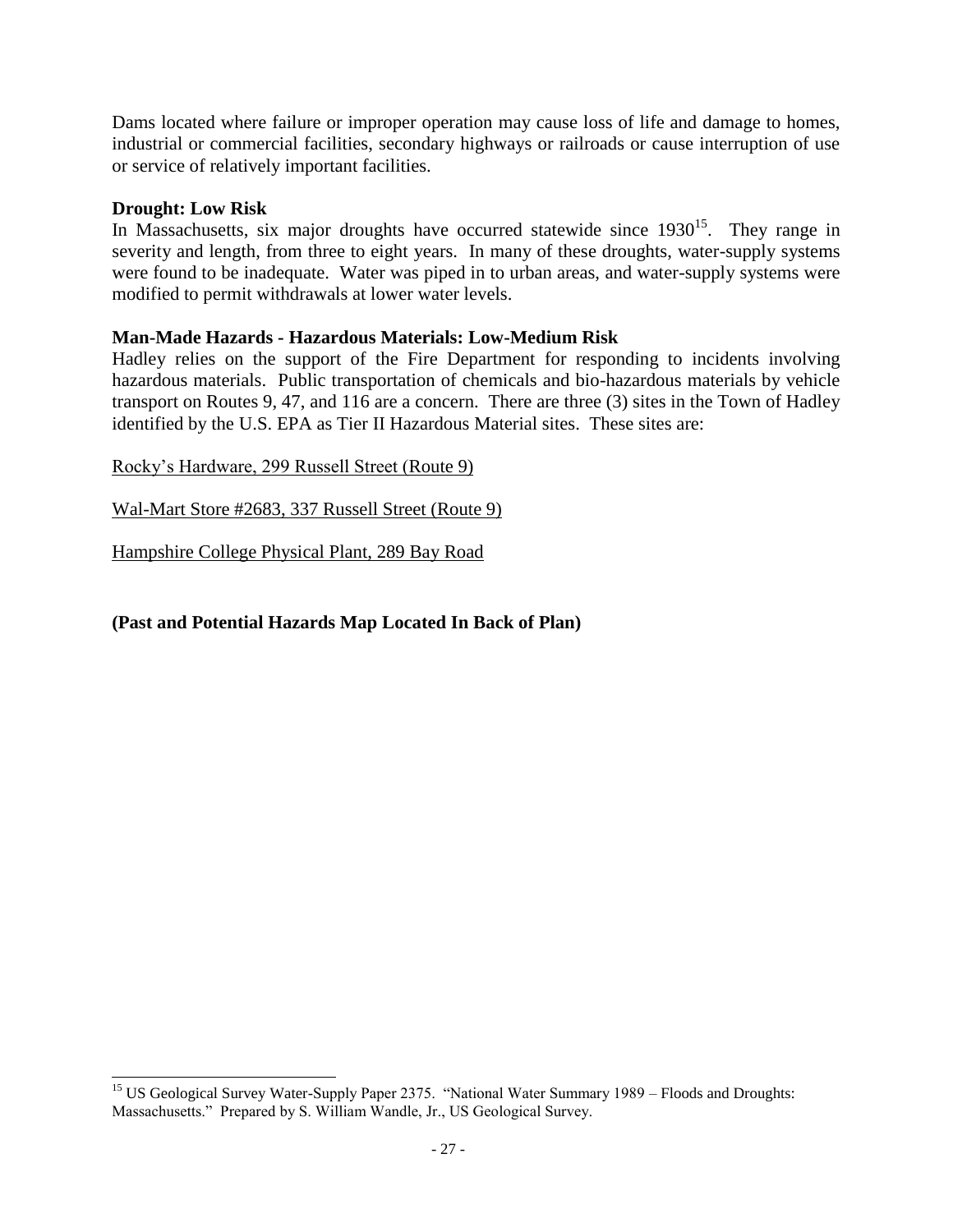# <span id="page-33-0"></span>**4** – **CRITICAL FACILITIES**

A Critical Facility is defined as a building, structure, or location which:

- Is vital to the hazard response effort;
- Maintains an existing level of protection from hazards for the community; or
- Would create a secondary disaster if a hazard were to impact it.

# <span id="page-33-1"></span>**Critical Facilities within Hazard Areas**

Hazards identified in this plan are regional risks and, as such, all critical facilities fall into the hazard area. The exception to this is flooding. There are several critical facilities that fall within the 100-year floodplain as shown in the table at the end of this section.

The Critical Facilities List for the Town of Hadley has been identified utilizing a Critical Facilities List provided by the State Hazard Mitigation Officer as well as the Hadley CEM Plan. Hadley's Hazard Mitigation Planning Committee has broken up this list of facilities into three categories. The first category contains facilities needed for Emergency Response in the event of a disaster. The second category contains Non-Emergency Response Facilities that have been identified by the Committee as non-essential. These are not required in an emergency response event, but are considered essential for the everyday operation of Hadley. The third category contains Facilities/Populations that the Committee wishes to protect in the event of a disaster. The Critical Facilities Map at the end of this Plan identifies these facilities.

# <span id="page-33-2"></span>**Category 1 – Emergency Response Services**

The Town has identified the Emergency Response Facilities and Services as the highest priority in regards to protection from natural and man-made hazards.

### **1. Emergency Operations Center**

Hadley Public Safety Complex – 15 East Street

Alternate EOC – Western Massachusetts Electric Company, 55 Russell Street (Route 9)

### **2. Fire Station**

Hadley Public Safety Complex – 15 East Street

North Hadley Fire Station – 237 River Drive (Route 47)

### **3. Police Station**

Hadley Public Safety Complex – 15 East Street

### **4. Highway Garage**

Department of Public Works, Highway Department – 230 South Middle Street

### **5. Water Department**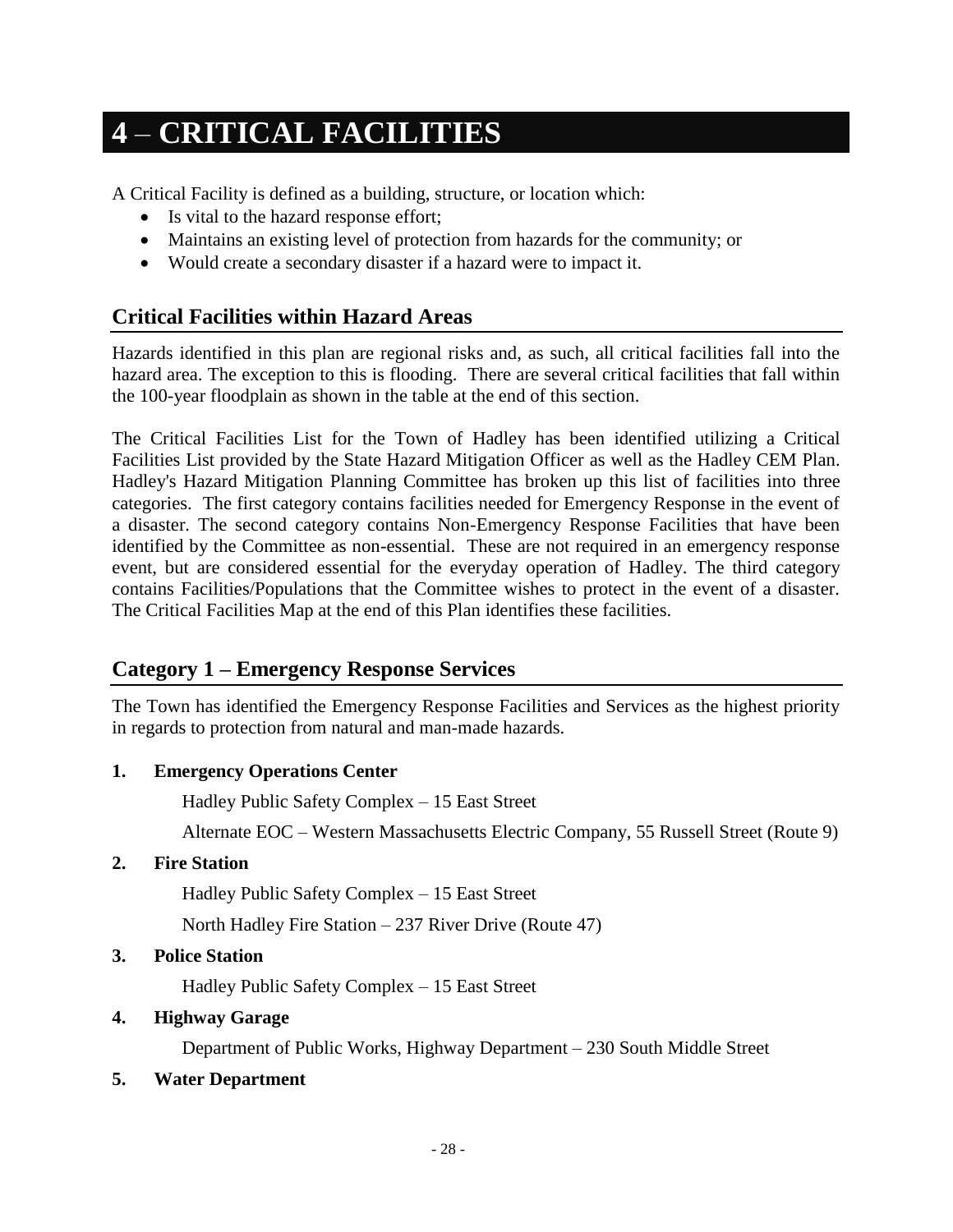Department of Public Works, Water Department – 230 South Middle Street

### **6. Waste Water Treatment Plants**

Department of Public Works, Waster Water Treatment Plant – 230 South Middle Street University of Massachusetts Waster Water Treatment Plant - Off of Disposal Plant Road

# **7. Mass Care Shelters and Reception Centers**

Hadley Elementary School – 21 River Drive (Route 47), Capacity =  $400$ 

Sunbridges Care/Rehab. For Nancy at Elaine Manor – 20 N. Maple Street, Capacity = 300

Kidsports Family Fun and Fitness  $-317$  Russell Street (Route 9), Capacity  $= 1,400$ 

American Legion – 271 Russell Street (Route 9), Capacity =  $150$ 

North Hadley Fire Station – 237 River Drive (Route 47), Capacity =  $200$ 

# **8. Water Storage Facilities**

Water Tanks - Mount Warner Road

Water Tank – Mount Holyoke (Route 47 @ Laurel Drive)

### **9. Primary Evacuation Routes**

Russell Street (Route 9)

River Drive (Route 47)

Route 116

### **10. Bridges Located on Evacuation Routes**

Calvin Coolidge Bridge over Route 9

Bridge over a brook under Route 9 near the Home Depot site

Bridge over the Fort River on Route 47

Bridge over the Mill River on Route 47 in North Hadley Village

Bridge over Russellville Brook on Route 47 in North Hadley

Bridge over the Mill River on Route 116

Bridge over wetland area on Route 116 east of Stadium Drive

# <span id="page-34-0"></span>**Category 2 – Non Emergency Response Facilities**

The Town has identified these facilities as non-emergency facilities; however, they are considered essential for the everyday operation of Hadley.

### **1. Hospitals**

Cooley Dickenson Hospital – 30 Locust Street, Northampton

### **2. Public Water Supply**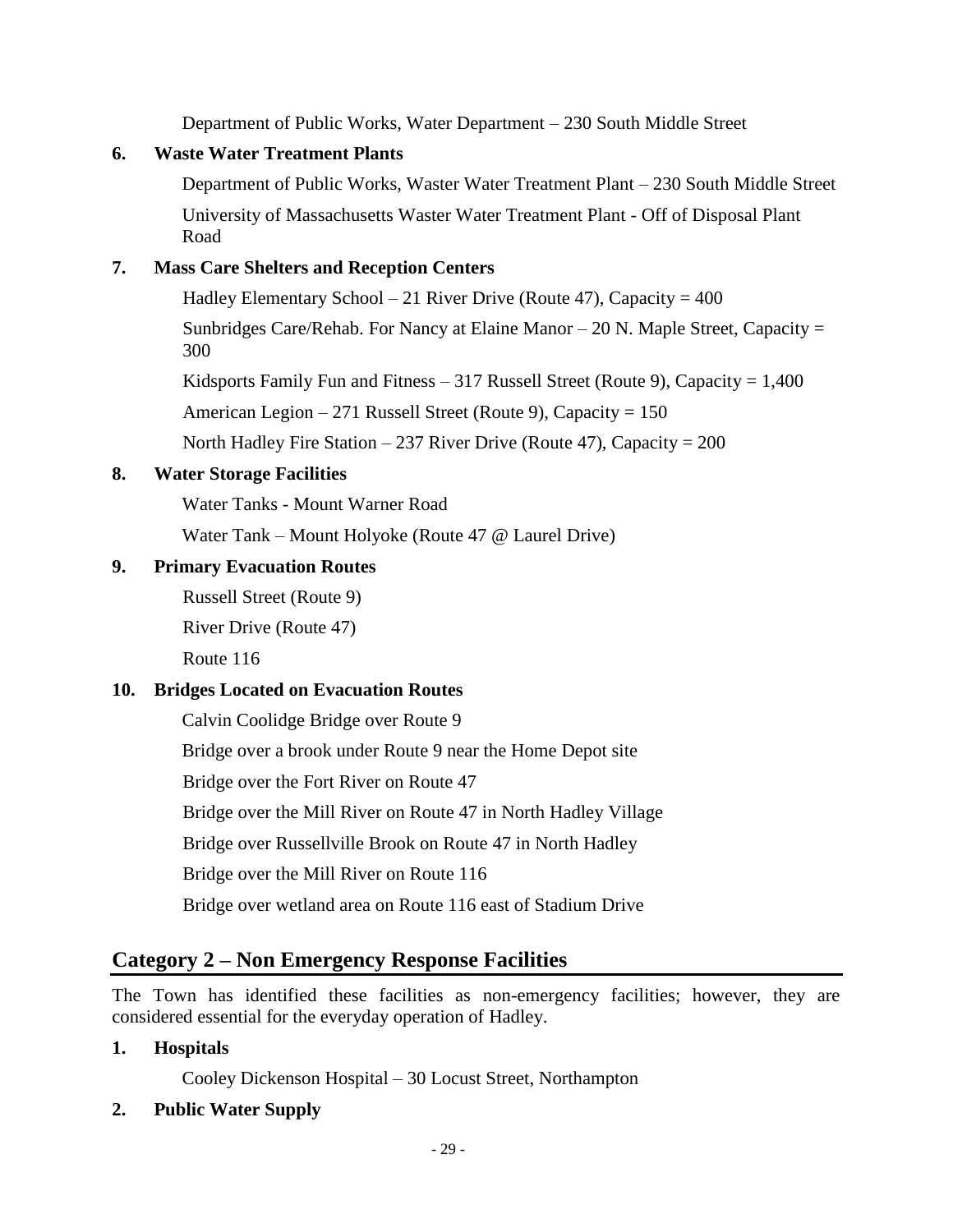The Town's primary source of water is located at the base of Mount Warner off of Town Well Road, which has two gravel-developed wells.

A secondary source is the Callahan well field on Bay Road, which also has two wells; these are only used in high demand periods due to high manganese concentrations.

### **3. Pumping Stations**

Pumping Station - 129 Bay Road Pumping Station - Bay Road/Middle Street Pumping Station - Bay Road/West Street Pumping Station - Mill Valley Road Pumping Station - Hawley Road Pumping Station – Area of 106 Mount Warner Road Pumping Station – Route 47 (Hibbard Lane) Pumping Station - Route 47 (Klimoski) Pumping Station – Route 47 (Stockbridge Road) Pumping Station – Venture Way Pumping Station – Westgate Drive Pumping Station - Winfield Drive

### **4. Emergency Electrical Power Facility**

University of Massachusetts Physical Plant located at the end of Disposal Plant Road in Hadley

### **5. Transfer Station**

Located at the end of North Branch Road

### **6. Utilities**

Western Massachusetts Electric Company, 55 Russell Street (Route 9)

### **7. Communications (Cell Towers)**

Cell Tower at Stop & Shop site on Route 9 near Amherst Town Line

Skinner State Park Mountain House Communications Tower

### **8. Alternate Transportation Pickup Points**

Hooker School – 46 Middle Street

Hopkins Academy – 131 Russell Street (Route 9)

North Hadley Hall – 239 River Road (Route 47)

### **9. Transportation Resources**

Niedbala Bros (Private Buses) – Route 9, Number of Vehicles  $= 5$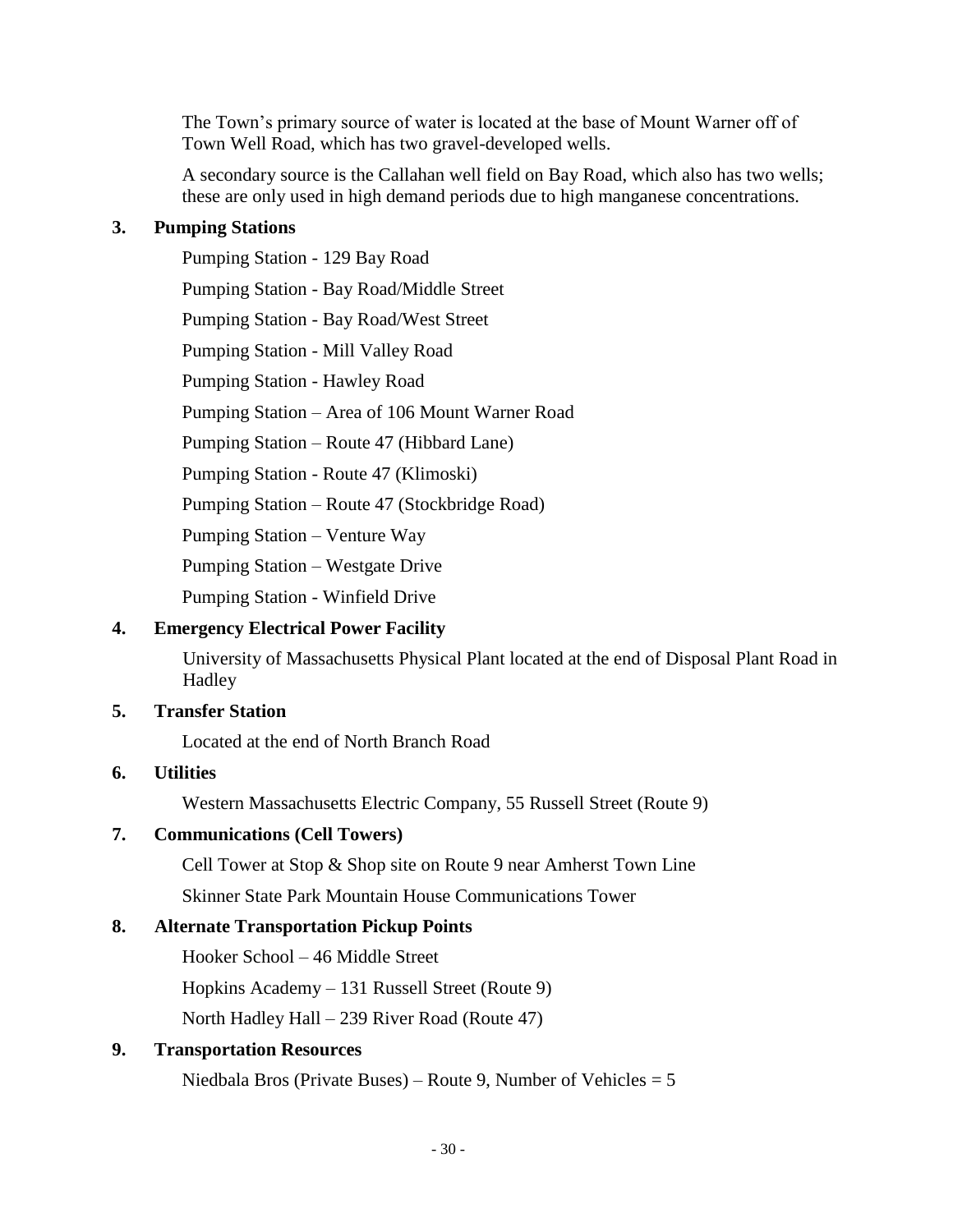Town of Hadley Schools (Public Buses), Number of Vehicles  $= 2$ Executive Limo (Limousine Services), Number of Vehicles  $= 6$ Checkers Taxi-Cab Service (Taxi Services), 217 Mount Tom Road, Northampton Kevin's Towing (Towing Services), 1 Railroad Street Goutlet (Trucking – Non-Construction), 41 South Maple Street Karl's Excavating (Trucking – Non-Construction), 327 River Drive (Route 47) BTM Construction (Trucking – Non-Construction), 30 Lawrence Plain Road

#### **10. Mortuary Facilities**

Amherst Funeral Home, 151 Amity Street

Douglas Funeral Home, 87 N. Pleasant Street, Amherst

### **11. Emergency Food Storage/Goods Warehousing**

Hopkins Academy – 131 Russell Street (Route 9) Hadley Senior Center – 46 West Street

Hadley Elementary School – 21 River Drive (Route 47)

### **12. Problem Culverts (Localized Flooding)**

Numerous locations throughout Town, see *Critical Facilities Map* at the back of this plan.

### **Category 3 – Facilities/Populations to Protect**

The third category contains people and facilities that need to be protected in event of a disaster.

### **1. Health and Medical Facilities**

Shady Lawn Rest Home – 132 Middle Street

Sunbridges Care/Rehab. For Nancy at Elaine Manor – 20 N. Maple Street

### **2. Group Home or Adult Day Care**

Numerous locations throughout Town – see Critical Facilities Map located in back of Plan

### **3. Special Institutions**

Commonwealth Community Services – 29 East Street Commonwealth Community Services – 212 River Drive (Route 47) Kidsports Family Fun and Fitness – 317 Russell Street (Route 9) Pioneer Valley Charter – 135 Russell Street (Route 9) Service Network of Northampton – 52 Roosevelt Street Thayer Care – 49 Middle Street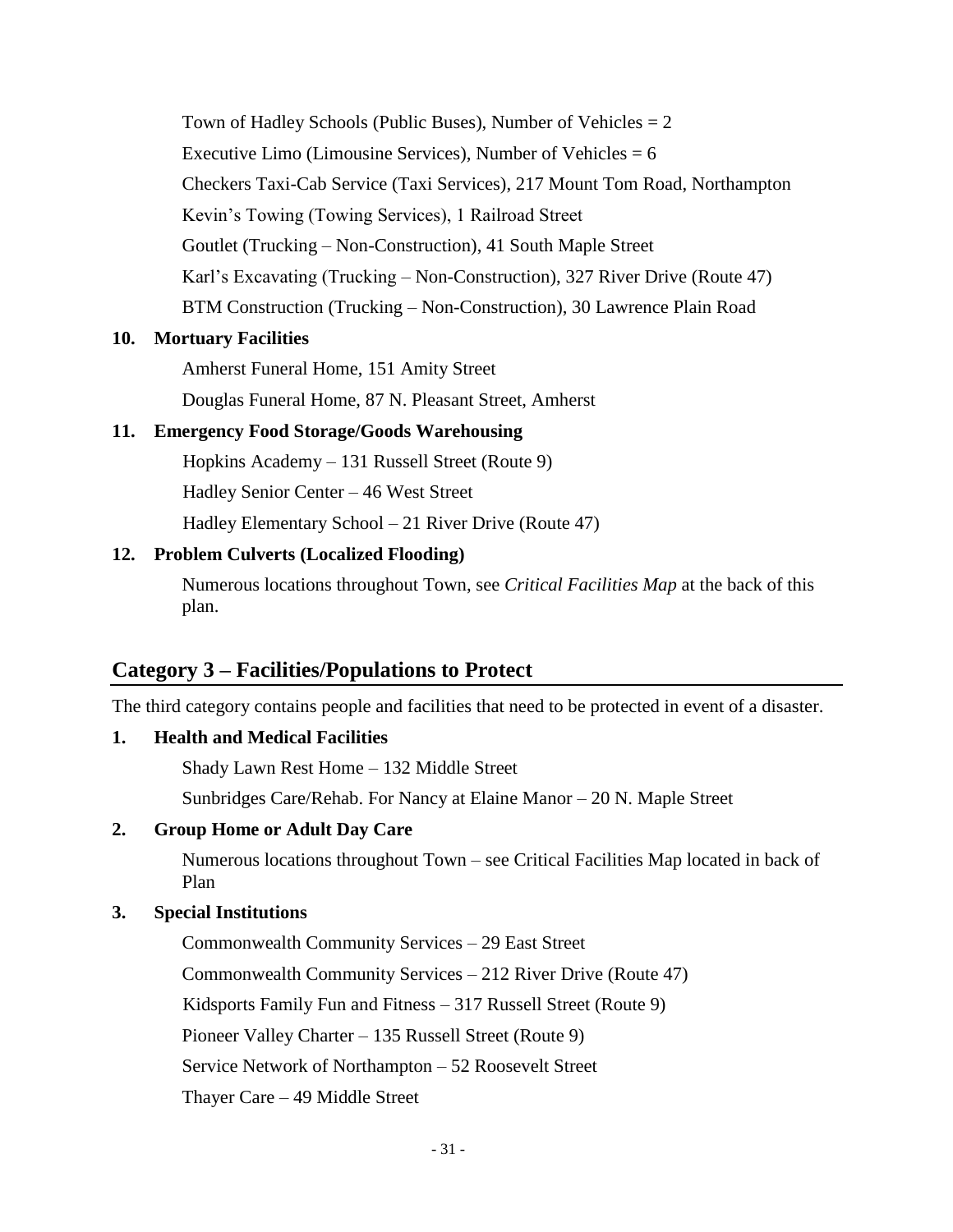### **4. Nursing or Rest Home**

Sunbridges Care/Rehab. For Nancy at Elaine Manor – 20 N. Maple Street Shady Lawn Rest Home – 90 Middle Street

### **5. Daycare or Nursery**

Numerous locations throughout Town – see Critical Facilities Map located in back of Plan

### **6. Schools**

Hadley Elementary School – 21 River Street

Hopkins Academy (Public Middle School and High School) – 131 Russell Street

Hartsbrook School #1 (Private School) – 193 Bay Road

Hartsbrook School #2 (Private School) – 94 Bay Road

Pioneer Valley Performing Arts Charter Public School – 15 Mulligan Drive

### **7. Historic Buildings/Sites**

Hadley Center Historic District (added 1977 to the National Register of Historic Places – District #77000185): Middle and Russell Streets.

Hockanum Rural Historic District (added 1993 to the National Register of Historic Places – District #93001474): Area surrounding Hockanum Road from Hockanum Cemetery to the NE corner of Skinner State Park.

North Hadley Historic District (added 1993 to the National Register of Historic Places – Building #93001475): Roughly, area along River Drive from Stockwell Road to Stockbridge Street, including French, Meadow and Mt. Warner Streets.

### **8. Large Employment Centers**

Commercial corridor along Route 9, particularly near the Amherst Town Line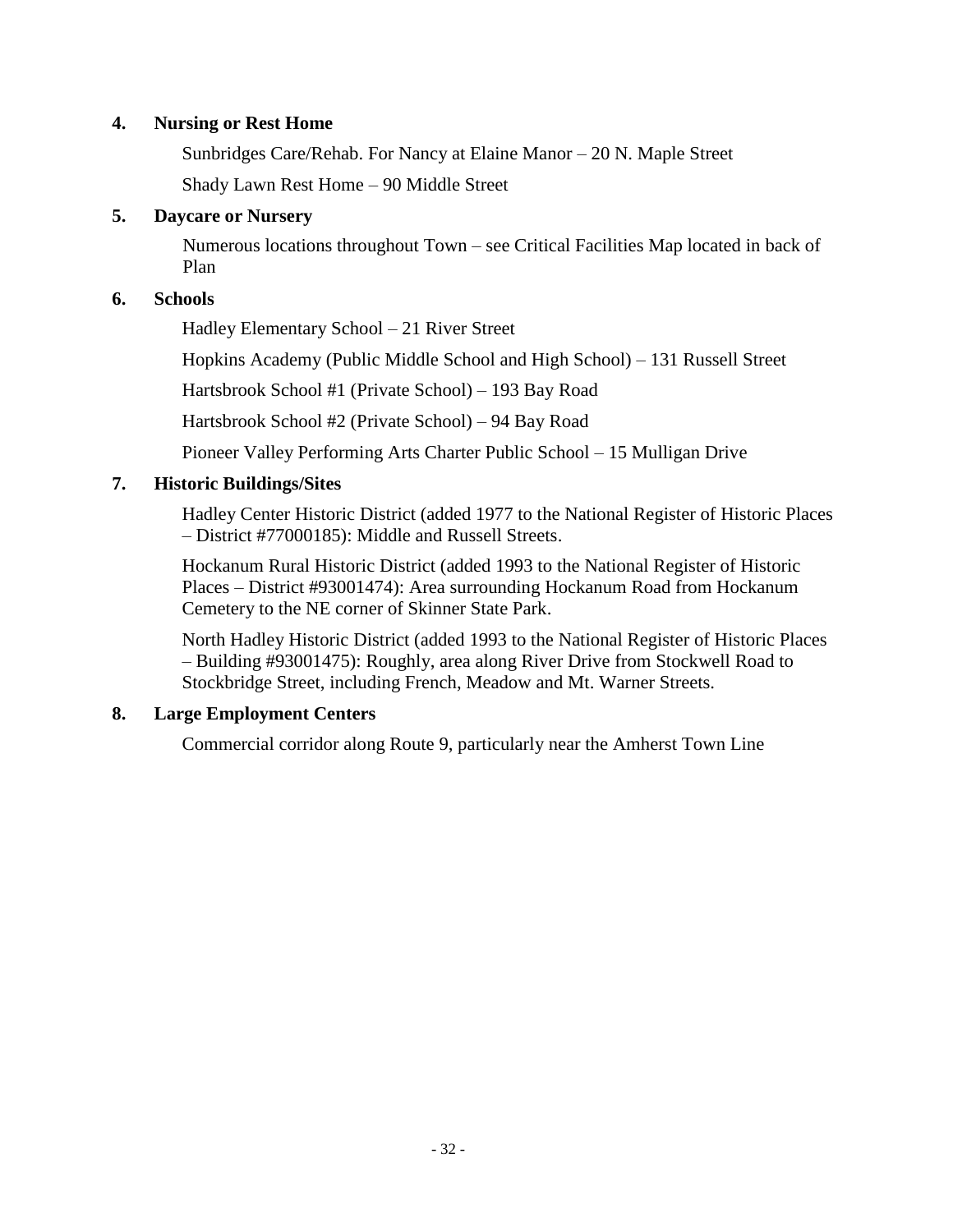| <b>Hazard Type</b>              | <b>Hazard Area</b>                                              | <b>Critical Facilities Affected</b>                           | <b>Evacuation</b><br><b>Routes Affected</b> |
|---------------------------------|-----------------------------------------------------------------|---------------------------------------------------------------|---------------------------------------------|
|                                 |                                                                 | - Route 47 Bridge over Russellville<br>Brook in North Hadley  | Route 47 North                              |
|                                 | 100-year Floodplain along Connecticut<br><b>River Shoreline</b> | - N. Maple Street Bridge over Mill<br>River @ N. Hadley Road  | None                                        |
|                                 |                                                                 | - Route 116 Bridge over Mill River<br>north of N. Hadley Road | Route 116                                   |
|                                 |                                                                 | - Bay Road Bridge over Fort River north<br>of Bay Road        | None                                        |
| Flooding<br>$(100$ -year Flood) |                                                                 | - Bay Road Bridge over Harts Brook in<br><b>East Hadley</b>   | None                                        |
|                                 |                                                                 | - Mitch's Drive Bridge over Fort River<br>in South Hadley     | None                                        |
|                                 |                                                                 | - Pumping station: Bay Road/West<br><b>Street</b>             | None                                        |
|                                 |                                                                 | - Pumping station: 129 Bay Road                               | None                                        |
|                                 |                                                                 | - Public Well @ Bay Road/Lawrence<br>Plain Road               | None                                        |
| Flooding                        | Aqua Vitae Road                                                 | None                                                          | None                                        |
|                                 | <b>Bay Road</b>                                                 | See Above                                                     | None                                        |
|                                 | Honey Pot Road                                                  | None                                                          | None                                        |

### **Table 4-1: Critical Facilities and Evacuation Routes Potentially Affected by Hazard Areas**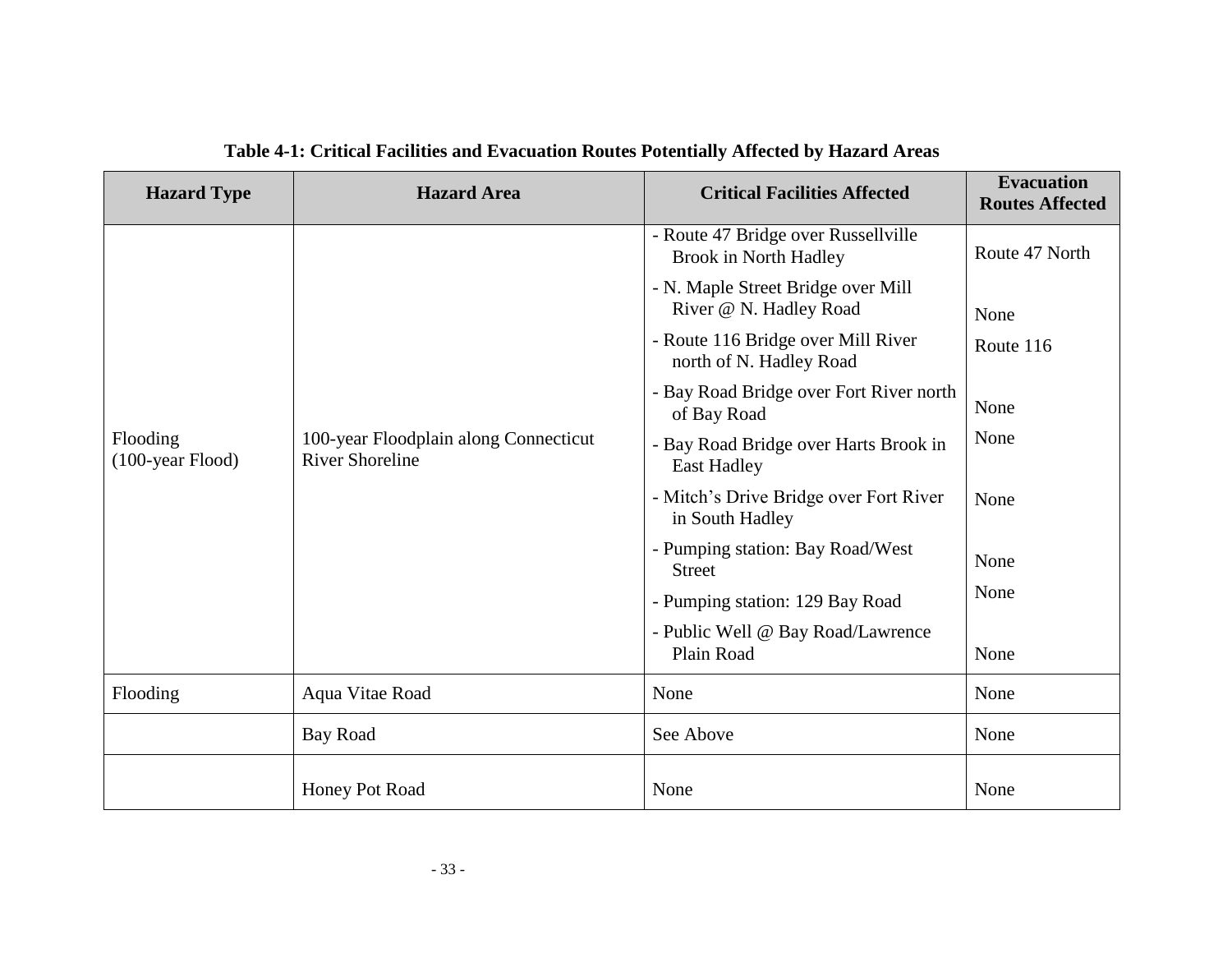|                                                   | Mountain Road                                         | None                                                                    | None |
|---------------------------------------------------|-------------------------------------------------------|-------------------------------------------------------------------------|------|
|                                                   | Moody Bridge Road                                     | None                                                                    | None |
| Wildfires/Brushfires                              | Area East of Mount Warner Road                        | Water Tanks - Mount Warner Road                                         | None |
|                                                   | <b>Skinner State Park</b>                             | <b>Skinner State Park Mountain House</b><br><b>Communications Tower</b> | None |
| <b>Hazardous Materials</b><br>(EPA Tier II Sites) | Rocky's Hardware, 299 Russell Street<br>(Route 9)     | None                                                                    | None |
|                                                   | Wal-Mart Store #2683, 337 Russell Street<br>(Route 9) | None                                                                    | None |
|                                                   | Hampshire College Physical Plant, 289 Bay<br>Road     | None                                                                    | None |

**(Critical Facilities Map Located In Back of Plan)**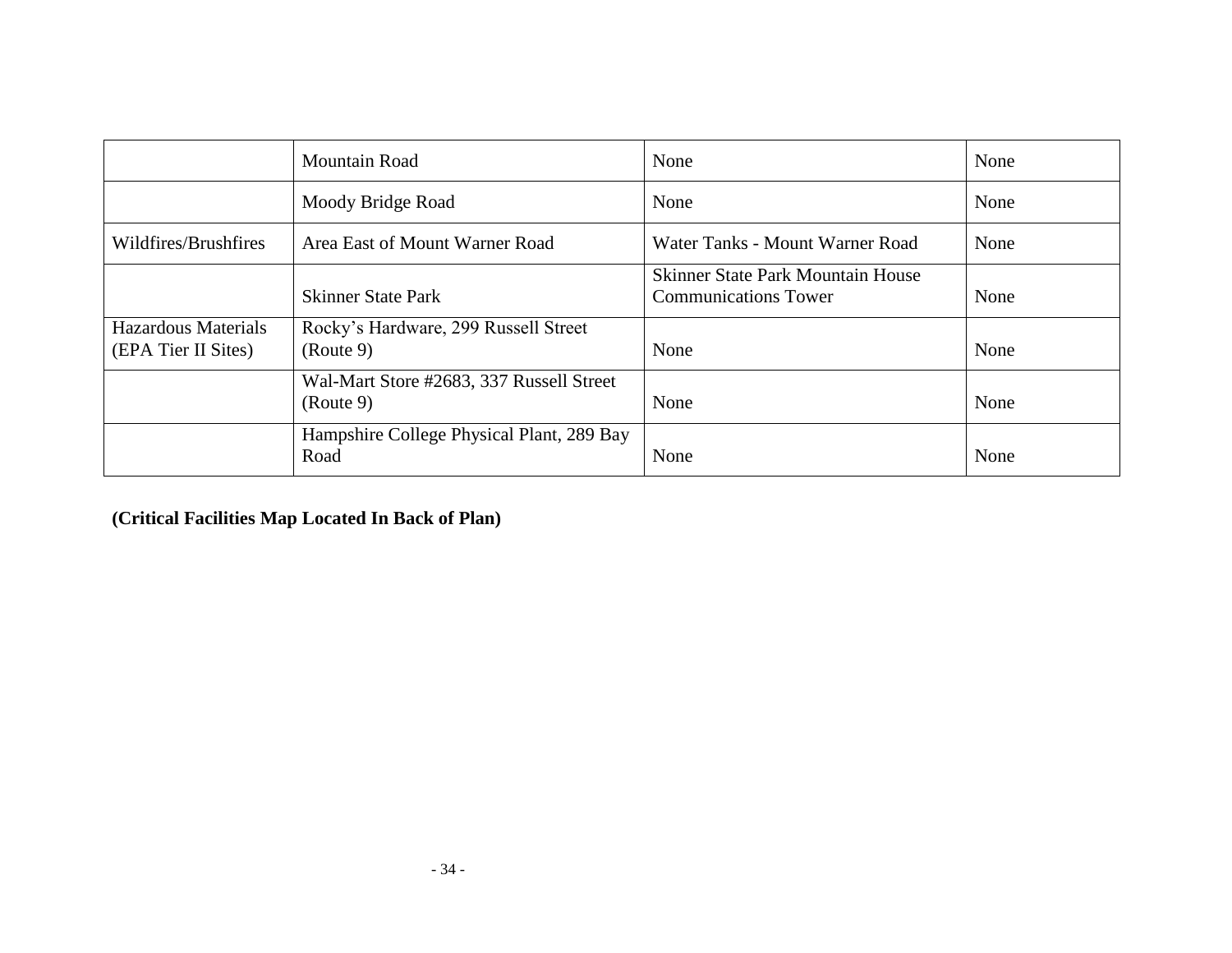# **5** – **CURRENT MITIGATION STRATEGIES**

### **Flooding**

The Floodplain Map for the Town of Hadley shows the 100-year and 500-year flood zones identified by FEMA's Flood Insurance Rate Maps. The 100-year flood zone is the area that will be covered by water as a result of a flood that has a one percent chance of occurring in any given year. Likewise, the 500-year flood has a 0.2 percent chance of occurring in any given year. In Hadley, there are three general floodplain areas – along the Connecticut River; especially where the river bends west by Hadley center; along the Mill River in the northern part of Town; and in the large low-lying areas around Fort River.

The National Weather Service and the New England River Forecast Center issue flood watch, flood warning, and flash flood watch and warnings through MEMA, EAS, and the news media. A flood warning should be issued if the flood stage is forecast to be reached or exceeded within 12 to 24 hours. A flood warning would be issued if the flood stage forecast suggests that the flood stage for a given location will be reached or exceeded within 12 hours.

A flash flood watch would be issued if rainfall may reach or exceed the 1 or 3 hour rainfall values or amount needed to produce flooding on small streams in a forecast zone. A flash flood warning is issued based on radar or observation that the 1 or 3 hour rainfall values will be exceeded.

One of the goals of this Natural Hazards Mitigation Plan is to evaluate all of the Town's existing policies and practices related to natural hazards and identify potential gaps in protection.

### *Management Plans*

The Comprehensive Emergency Management (CEM) Plan for Hadley lists the following generic mitigation measures for flood planning:

- 1. Identify areas in the community that are flood prone and define methods to minimize the risk. Review National Flood Insurance Rate Maps.
- 2. Disseminate emergency public information and instructions concerning flood preparedness and safety.
- 3. Community leaders should ensure that Hadley maintains enrollment in the National Flood Insurance Program.
- 4. Strict adherence should be paid to land use and building codes, (e.g. Wetlands Protection Act), and new construction should not be built in flood prone areas.
- 5. Ensure that flood control works are in good operating condition at all times.
- 6. Natural water storage areas should be preserved.
- 7. Maintain plans for managing all flood emergency response activities including addressing potentially hazardous dams.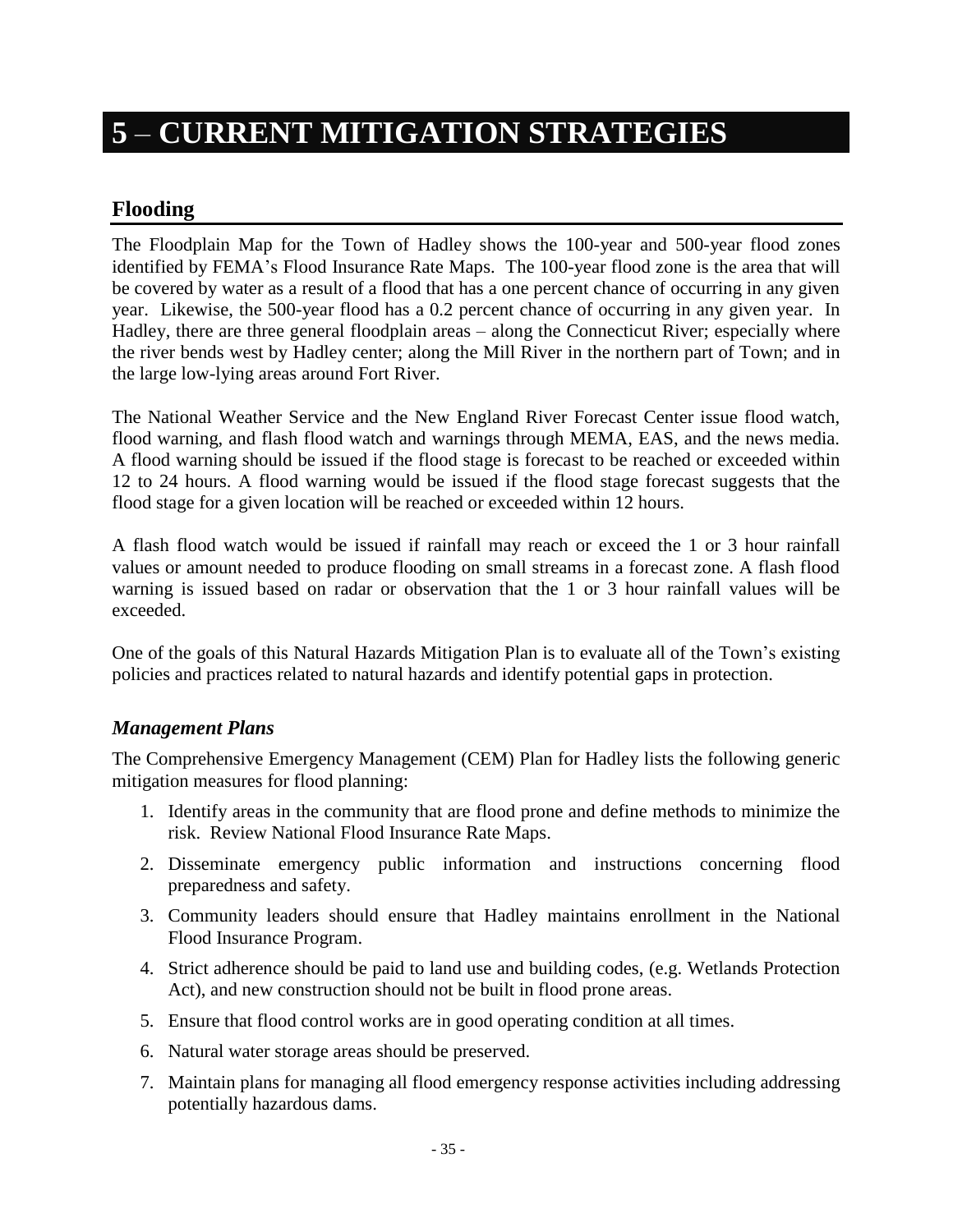The Comprehensive Emergency Management (CEM) Plan for Hadley also lists the following generic preparedness and response measures for floods:

- 1. Place EOC personnel on standby during stage of flood 'watch' and monitor NWS/New England River Forecast Center reports.
- 2. Ensure that public warning systems are working properly and broadcast any information that is needed at this time.
- 3. Review mutual aid agreements.
- 4. Monitor levels of local bodies of water.
- 5. Arrange for all evacuation and sheltering procedures to be ready for activation when needed.
- 6. Carry out, or assist in carrying out needed flood-proofing measures such as sand bag placement, etc.
- 7. Regulate operation of flood control works such as floodgates.
- 8. Notify all Emergency Management related groups that will assist with flood response activities to be ready in case of flood 'warning'.
- 9. Broadcast warning/notification of flood emergency.
- 10. Coordinate traffic control and proceed with evacuation of affected populations as appropriate.
- 11. Open and staff shelters and reception centers.
- 12. Undertake, or continue to carry out, flood proofing measures.
- 13. Dispatch search and rescue teams.
- 14. Dispatch emergency medical teams.

#### Evacuation Options

Much of the land subject to flooding in Town is agricultural or forested. However, there are some areas of medium-density residential, commercial, and industrial development, proximate to Hadley center. According to the Hadley CEM Plan, the primary risk is the Connecticut River along Aqua Vitae Road and Bay Road.The primary evacuation routes for floods and hurricanes are Russell Street (Route 9), River Drive (Route 47), and Route 116.

In addition, Hadley has 6 bridges situated either in or near the 100-year floodplain, which could make evacuation efforts as a result of flood more difficult. Some of the roads that residents would most likely take to reach safety travel through flood-affected areas.

### *Flood Control Structures*

There are seven (7) dams within the Town of Hadley, none of which has a high hazard risk. A dike has also been constructed by the Army Corp of Engineers along the Connecticut River.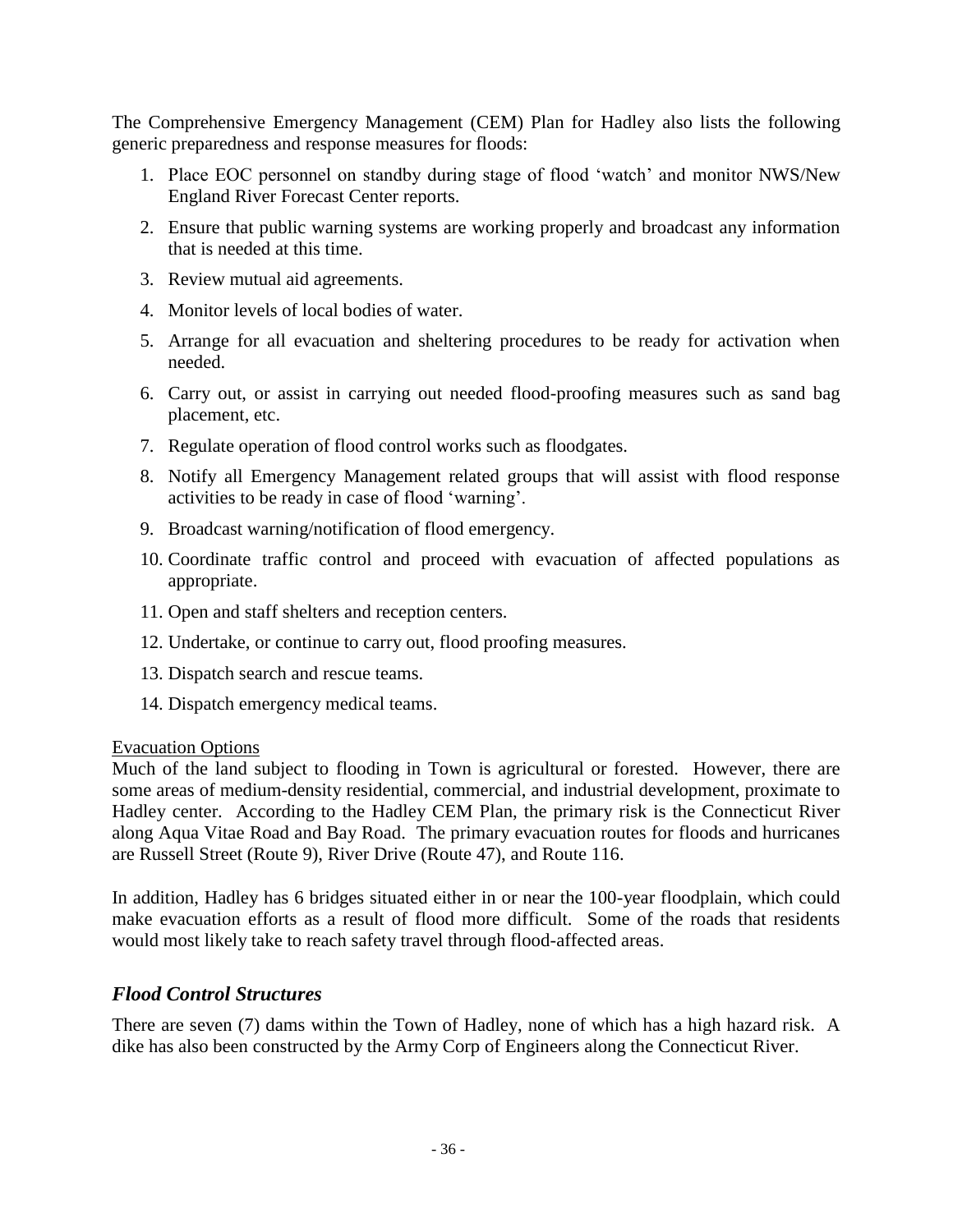### *Land Use Regulations that Mitigate Impacts from Flooding***<sup>16</sup>**

The Town of Hadley has several land use regulations that serve to regulate development in floodplains, to manage stormwater runoff, and to protect groundwater and wetland resources, the latter of which often provide important flood storage capacity. These regulations are summarized below and their effectiveness evaluated in Table 5-1.

#### Zoning Bylaws

The Hadley Zoning Bylaw addresses flood hazards and source water protection through several legislative avenues – the use of a flood district overlay, an aquifer protection district overlay, and other general regulations.

### *Section V: General Regulations*

5.3 Flood Plain Restrictions

In a Flood Plain District, uses otherwise permitted may be authorized after finding by the Board of Appeals that said use will not endanger the health or safety of the occupants thereof.

5.6 Wetlands Restrictions on Building Lots

Every building lot created after the effective date of this amendment shall contain the following amount of upland: 1/3 (one-third) acre if the lot is not to be sewered and 1/4 (one-quarter) acre if the lot will be sewered. For the purpose of this Bylaw, upland is defined as land which is neither defined as wetlands under the Massachusetts Wetland Protection Act, nor located within one hundred (100) feet of such wetlands.

### *Section XII: Aquifer Protection District*

12.1 Purpose of District

To promote the health, safety and welfare of the community by protecting and preserving the surface and groundwater resources of the Town from any use of land or buildings which may reduce the quality and quantity of its water resources.

12.4 Establishment of District

The Aquifer Protection District is herein established to include all specified lands within the Town of Hadley. The intent of the Aquifer Protection District is to include lands lying within the primary recharge areas of ground water aquifers. The map entitled 'Aquifer Protection District, Town of Hadley' on file with the Town Clerk delineates the boundaries of the district.

12.5 Prohibited Uses in the Hadley Aquifer Protection District:

[Several uses listed.]

12.6 Restricted Uses in the Hadley Aquifer Protection District:

<sup>&</sup>lt;sup>16</sup> All bulleted items and direct quotes in the Hadley Local Natural Hazards Mitigation Plan are taken from the Town of Hadley's Land Use Ordinance – Zoning Bylaws and Subdivision Rules and Regulations. Other references to these documents contained herein are paraphrases of the same.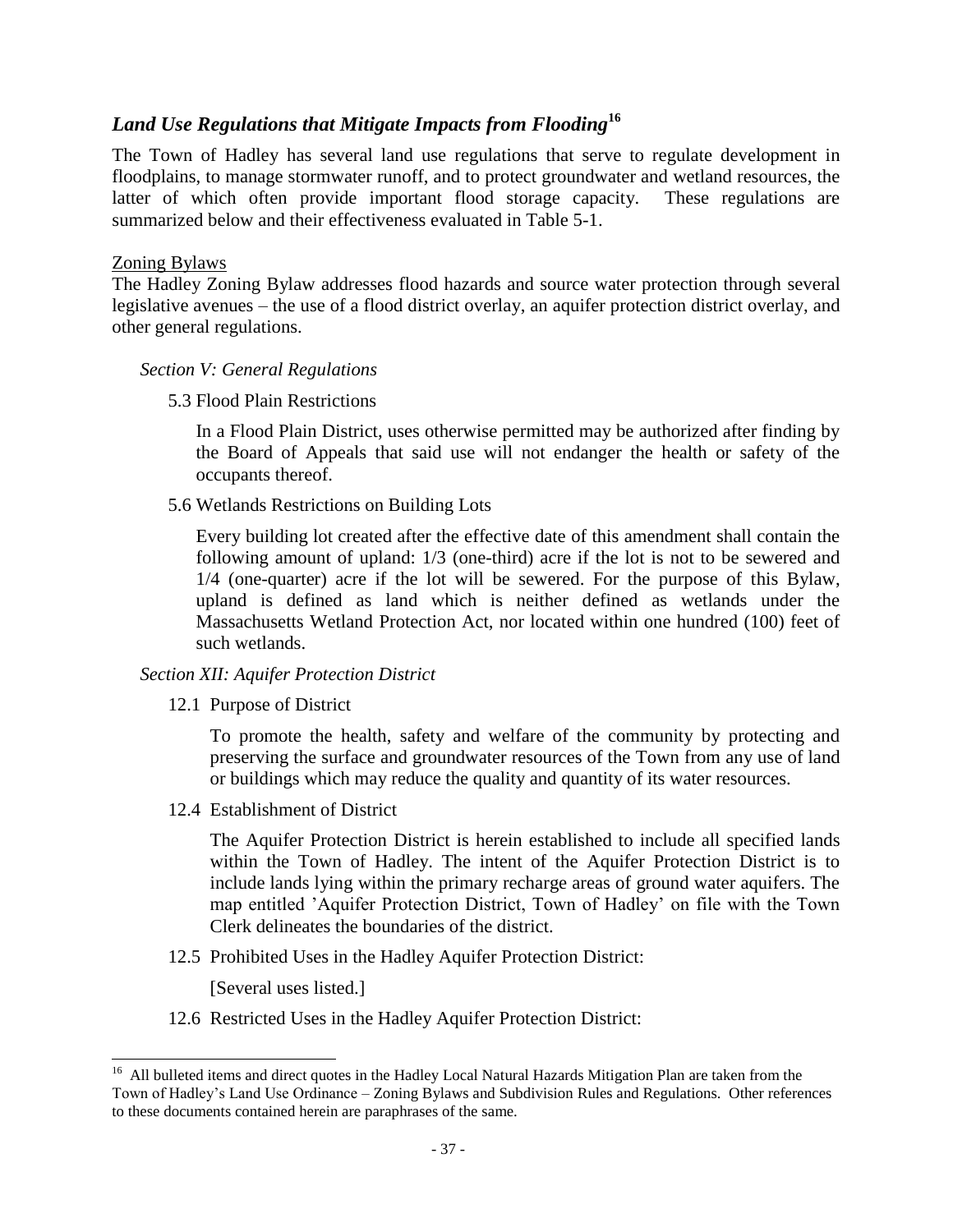[Several use restrictions listed.]

12.7 Drainage

All runoff from impervious surfaces shall be recharged on the site by being diverted toward areas covered with vegetation for surface infiltration to the extent possible. Dry wells shall be used only where other methods are infeasible, and shall be preceded by oil, grease and sediment traps to facilitate removal of contamination.

- 12.8 Uses by Special Permit
	- 12.8.1 Business and industrial activities permitted in the underlying district (either by matter of right or by special permit) shall file application for a special permit.
		- 12.8.1.1 Said application and plan shall be prepared in accordance with the data requirements of the proposed development, including a site plan, which shall show:
			- drainage recharge features and provisions to prevent loss of recharge;
			- provisions to control soil erosion and sedimentation;
			- provisions to prevent soil compaction;
			- provisions to prevent seepage from sewer pipes;
			- provisions to prevent contamination of groundwater by petroleum products or hazardous chemicals.
			- complete list of chemicals, pesticides, fuels and other potentially hazardous materials to be used or stored on the premises in quantities greater than those associated with normal household use.

#### *Section XIII: Flood District Overlay*

13.1 Establishment of Districts and Flood Hazard Areas

The Flood District Overlay is herein established as an Overlay District and includes all special flood hazard areas designated as Zone A, A1-30 on the Hadley Flood Insurance Rate Maps, and the Flood Boundary and Floodway Maps….

- 13.2 Development Regulations
	- 13.2.2 In the floodway, the following provisions shall apply:
		- 13.2.2.1 Prohibit encroachments, including fill, new construction, substantial improvements, and other development unless demonstrating… [no] increase in flood levels during the occurrence of the 100-year flood.
		- 13.2.2.2 In the floodway, prohibit the placement of mobile homes except by special permit as defined below.
	- 13.2.3 Mobile Residential Uses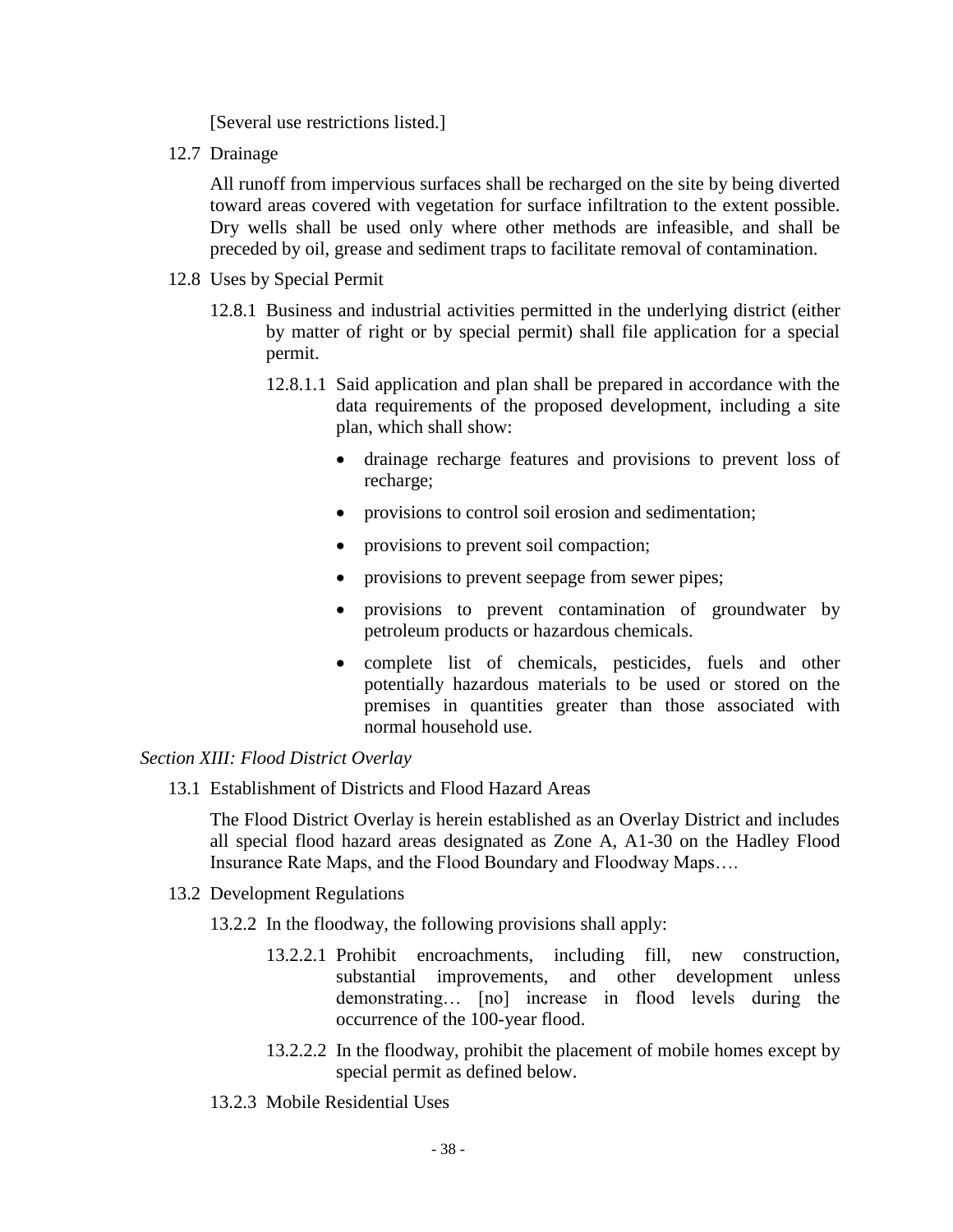- 13.2.3.1 Purpose
	- (1) To provide that lands in the Town of Hadley subject to seasonal or periodic flooding as described hereinafter shall not be used for residence or other purposes in such manner as to endanger the health and safety of the occupant thereof.
	- (2) To assure the continuation of the natural flow patterns of the water courses within the Town of Hadley in order to provide adequate and safe flood water storage capacity to protect persons and property against the hazards of flood inundation.
- 13.2.3.3 Notwithstanding any language in this bylaw to the contrary, mobile residential units are permitted in the flood plain and flood way only for not more than 179 consecutive days between May I and October 31 of each year, by Special Permit from the Special Permit granting authority. All mobile residential units are prohibited at other times.
- 13.2.3.4 The application to the Special Permit granting authority must satisfy the following conditions as shown by a site plan prepared by a registered professional surveyor….
- 13.3 Board of Appeals

The Board of Appeals may consider a special permit to the regulations set forth in the Flood Plain Overlay District of the Zoning Bylaw. A special permit may be granted for the new construction or expansion of a business that due to its nature must be located adjacent to a river. Construction under this special permit must comply with all provisions of these Flood Plain Overlay District Bylaw.

### Subdivision Regulations

In addition to the Zoning Bylaws, Hadley has adopted Subdivision Regulations. There are two sections of these subdivision regulations which address flood hazards and water resource protection. The submission requirements include specific regulations for subdivisions in the Flood Plain District. In addition, the subdivision design standards govern drainage and natural features protection.

### *Section IV: Procedure for Submission and Review of Plans*

- C) Definitive Plan
	- 6. Compliance with the Wetlands Protection Act

In accordance with Chapter 131, Section 40 of the General Laws, no person shall remove, fill dredge, or alter any water course, pond, flood plain or wetland without filing written intention to perform said work with the local Conservation Commission, and with the State Departments of Natural Resources and Public Works.

D) Subdivision Standards in the Flood Plain District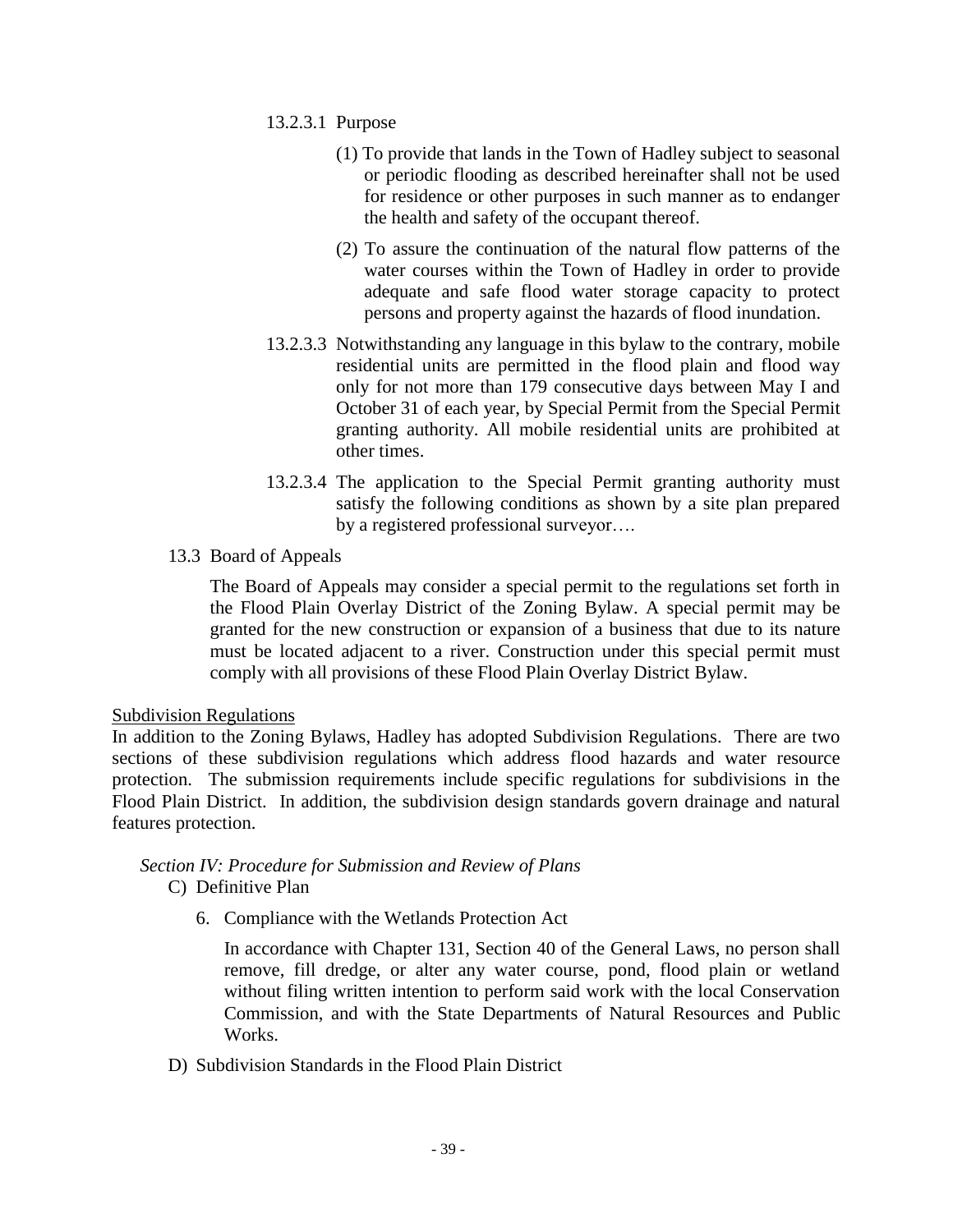All subdivision proposals and other proposed new development shall be reviewed to determine whether such proposals will be reasonably safe from flooding. If any part of a subdivision proposal or other new development is located within the Flood Plain District, established under the Zoning Bylaw, it shall be reviewed to assure compliance with the following:

- 1. The proposed is designed consistent with the need to minimize flood damage;
- 2. All public utilities and facilities, such as sewer, gas, electrical, and water systems shall be located and constructed to minimize or eliminate flood damage;
- 3. Adequate drainage systems shall be provided to reduce exposure to flood hazards; and
- 4. Base flood elevation (the level of the 100-year flood) data shall be provided for proposals greater than 5 lots or 5 acres, whichever is the lesser, for that portion within the Flood Plain District.

### *Section V: Design Standards*

C) Natural Features

All significant natural features such as: large trees, watercourse and wetlands, as well as scenic and historic areas shall be preserved. These features add to both the attractiveness, and economic value of the subdivision and the Town.

- D) Drainage
	- 11. Where a portion of a subdivision lies within an aquifer recharge area, storm drainage shall be directed, when appropriate, to retention basins in order to artificially recharge the ground water.

### *River and Stream Protection*

The Town of Hadley follows the standards established by the Wetlands Protection Act and the rivers Protections Act, which protects water bodies and wetlands through the Town Conservation Commission.

### *Hadley Master Plan and Open Space and Recreation Plan*

The Town's open space and recreation efforts are guided by the 1998 Open Space and Recreation Plan. The newly updated Master Plan provides an outline for subsequent strategies and incorporates the unrealized goals of the  $1998$  plan.<sup>17</sup> In these two plans there are several provisions that are useful for flood hazard mitigation purposes. Although the intent of the plans is not to address hazard mitigation or flood control in a direct or comprehensive way, they inventory the natural features and environments in the Town, many of which, such as wetlands, aquifer recharge areas, farms, rivers, streams, and brooks, contain floodplain, dam failure inundation or localized flooding areas.

The plans highlight the importance of balancing future development with the preservation of the community's natural and scenic resources. The preservation of open space and farmland will

l <sup>17</sup> Hadley Master Plan. October 2005.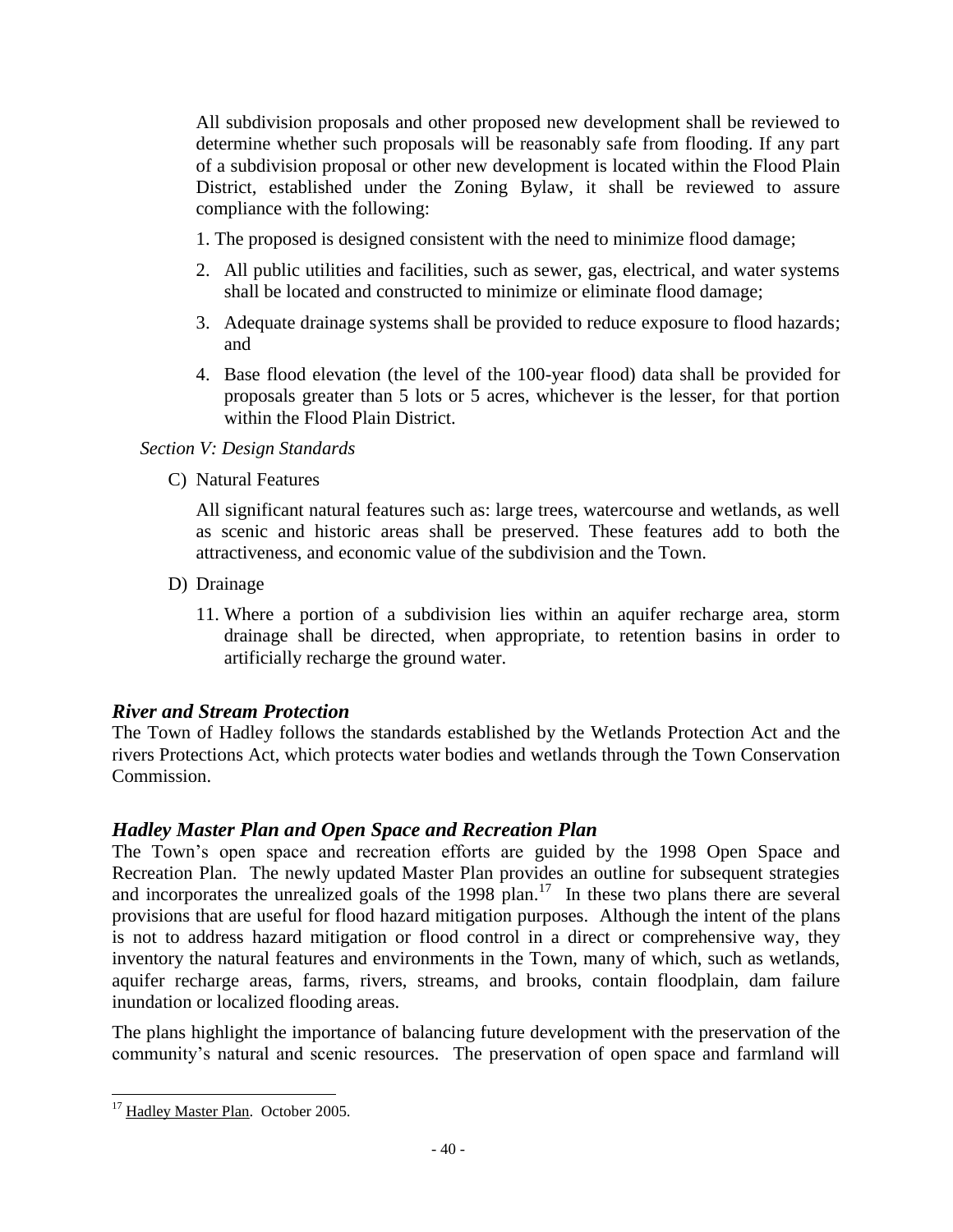provide flood storage capacity, which reduces the amount of impervious surfaces in an area, as well as other benefits not directly related to natural hazard mitigation.

Furthermore, the plans identify several potential initiatives, including adopting an urban services boundary, encouraging the APR program, pursuing long-term funding for open space protection and acquisition, and several other actions. One major recommendation relevant to flooding is to strengthen the current Aquifer Protection District Regulations by adapting a variation of EOEA's model. All of these could help provide a higher level of protection to areas near major water bodies.

### *National Flood Insurance Program*

The Town of Hadley participates in the National Flood Insurance Program. As of 2006, there were 82 policies in effect in Hadley for a total of \$16,697,700 worth of insurance. The Town is not a member of the Community Rating System, which entitles policyholders to a discount on flood insurance premiums. The CRS ranking is based on the steps that a town has taken to control flood losses.

The Community Rating System reduces flood insurance premiums to reflect what a community does above and beyond the National Flood Insurance Program's (NFIP) minimum standards for floodplain regulation. The objective of the CRS is to reward communities for what they are doing, as well as to provide an incentive for new flood protection activities. To participate in the CRS, a community must fill out an application and submit documentation that shows what it is doing and that its activities deserve at least 500 points. More information including instructions and applications is available at *<http://training.fema.gov/EMIWeb/CRS/m3s1main.htm>*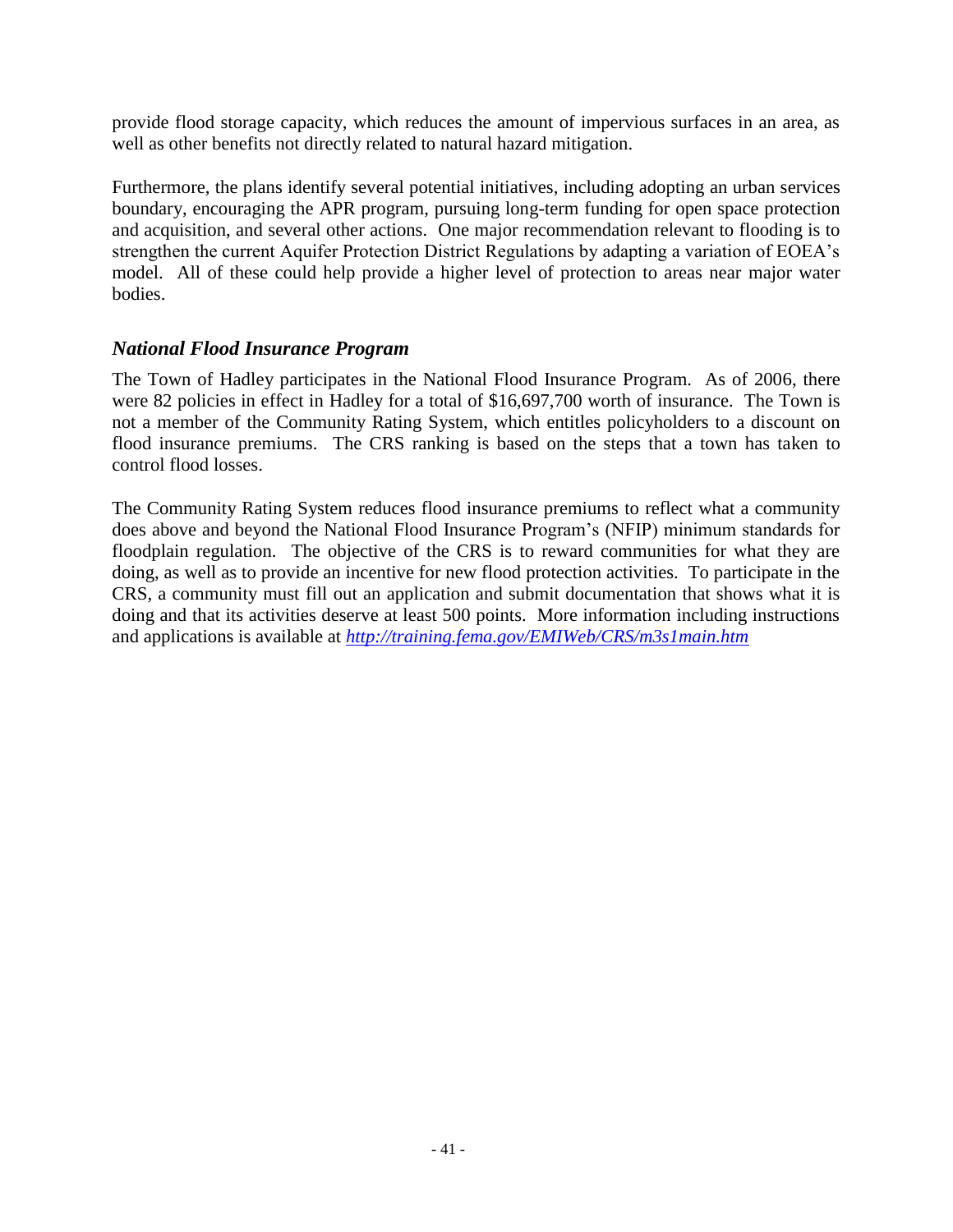| <b>Existing or Proposed</b><br><b>Protection</b>     | <b>Description</b>                                                                                               | <b>Area</b><br><b>Covered</b>              | <b>Effectiveness</b>                                                                                         | <b>Potential Changes</b>                                                         |  |
|------------------------------------------------------|------------------------------------------------------------------------------------------------------------------|--------------------------------------------|--------------------------------------------------------------------------------------------------------------|----------------------------------------------------------------------------------|--|
| <b>Flood Control</b><br><b>Structures</b>            | Seven dams.                                                                                                      | Flood<br>inundation<br>zones below<br>dams | Very effective for<br>preventing flooding<br>downstream.                                                     | <b>Ensure dam owners realize</b><br>their responsibility to inspect<br>the dams. |  |
| <b>Zoning Bylaws</b>                                 |                                                                                                                  |                                            |                                                                                                              |                                                                                  |  |
| <b>Wetlands Regulations</b>                          | Proposed development where wetlands<br>are located must meet minimum upland<br>acreage requirements.             | Areas around<br>wetlands.                  | Somewhat effective for<br>preventing development<br>of wetlands and for<br>controlling stormwater<br>runoff. | None.                                                                            |  |
| <b>Aquifer Protection</b><br><b>District Overlay</b> | Areas delineated as part of the aquifer<br>recharge zones are protected by strict use<br>regulations.            | Aquifer<br>recharge<br>areas.              | Very effective for<br>preventing groundwater<br>contamination and for<br>controlling stormwater<br>runoff.   | None.                                                                            |  |
| <b>Flood Plain District</b><br><b>Overlay</b>        | Areas delineated as part of the 100-year<br>flood plain are protected by strict use<br>regulations.              | $100$ -year<br>flood plain                 | Very effective for<br>preventing incompatible<br>development within the<br>floodplain.                       | None.                                                                            |  |
| <b>Subdivision Regulations</b>                       |                                                                                                                  |                                            |                                                                                                              |                                                                                  |  |
| <b>Submission</b><br><b>Requirements</b>             | Subdivisions must meet requirements of<br>Wetlands Protection Act as well as the<br>Floodplain Overlay District. | All<br>subdivisions                        | Somewhat effective at<br>protecting water bodies<br>and wetlands. Effective<br>as ensuring that              | None.                                                                            |  |

### **Table 5-1: Existing Flood Hazard Mitigation Measures**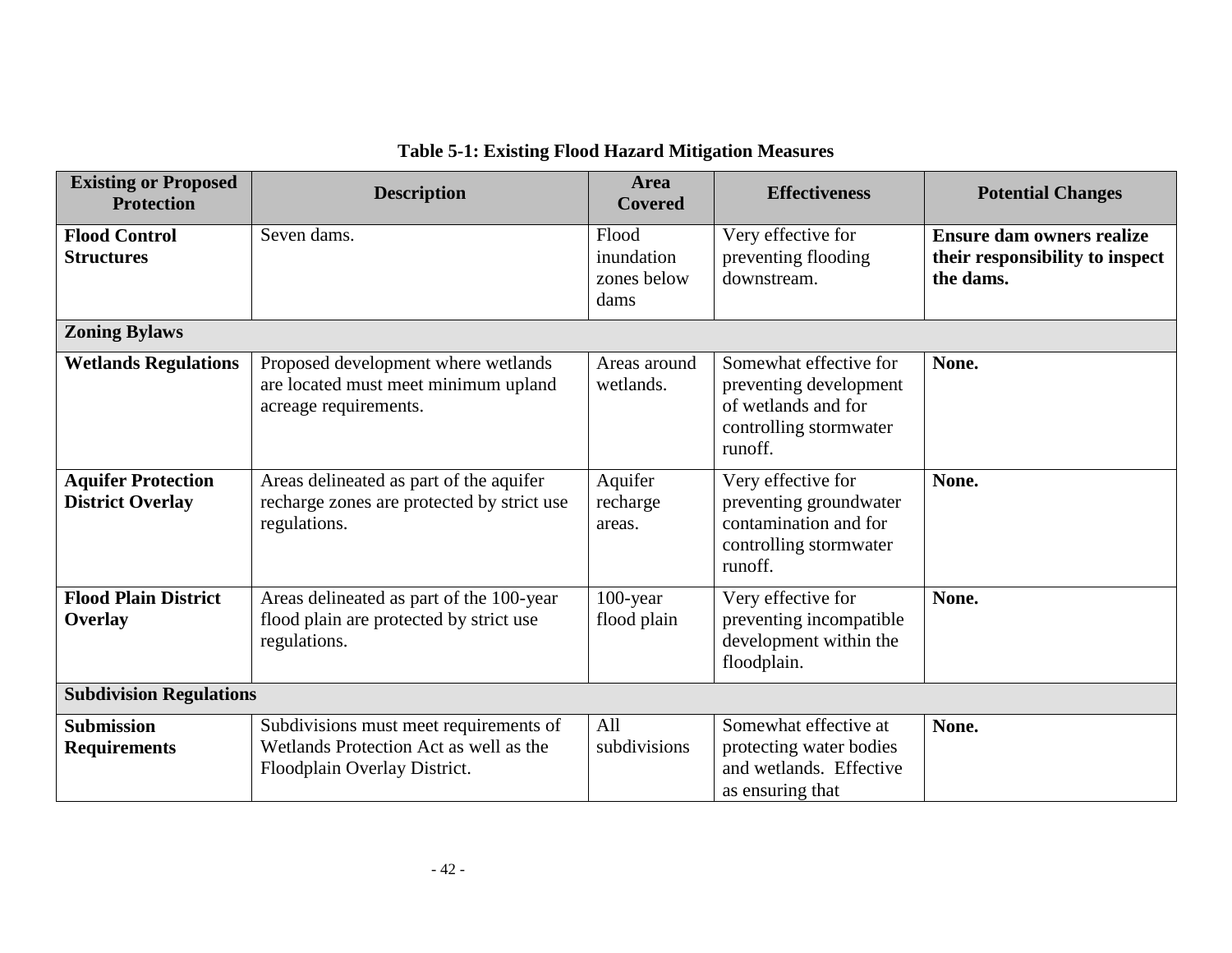| <b>Existing or Proposed</b><br><b>Protection</b>                          | <b>Description</b>                                                                                                                                                                                                                 | <b>Area</b><br><b>Covered</b>                      | <b>Effectiveness</b>                                                                                                                                                                                      | <b>Potential Changes</b>                                                                |
|---------------------------------------------------------------------------|------------------------------------------------------------------------------------------------------------------------------------------------------------------------------------------------------------------------------------|----------------------------------------------------|-----------------------------------------------------------------------------------------------------------------------------------------------------------------------------------------------------------|-----------------------------------------------------------------------------------------|
|                                                                           |                                                                                                                                                                                                                                    |                                                    | subdivisions protect<br>against potential<br>flooding.                                                                                                                                                    |                                                                                         |
|                                                                           | Subdivisions within the Flood Plain<br>District are governed by additional<br>regulations.                                                                                                                                         | Subdivisions<br>within 100-<br>year flood<br>plain | Very effective for<br>preventing incompatible<br>development within the<br>floodplain.                                                                                                                    | None.                                                                                   |
| <b>Design Standards</b>                                                   | Requirements for sufficient drainage and<br>protection of natural features.                                                                                                                                                        | Proposed<br>subdivisions                           | Somewhat effective for<br>controlling impacts from<br>storm water runoff and<br>protecting streams,<br>wetlands.                                                                                          | <b>Consider adding infiltration</b><br>requirements, impervious<br>surface limits, etc. |
| <b>River and Stream</b><br><b>Protection</b>                              | Required enforcement of standards<br>established by Wetlands Protection Act.                                                                                                                                                       | Entire Town.                                       | Somewhat effective at<br>protecting water bodies<br>and wetlands.                                                                                                                                         | None.                                                                                   |
| <b>Hadley Master Plan</b><br>and Open Space and<br><b>Recreation Plan</b> | Inventories natural features and promotes<br>natural resource preservation in the Town,<br>including areas in the floodplain; such as<br>wetlands, aquifer recharge areas, farms<br>and open space, rivers, streams and<br>brooks. | Entire Town.                                       | Effective in identifying<br>sensitive resource areas.<br>including floodplains.<br>Encourages forestland<br>and farmland protection,<br>which will help conserve<br>the Town's flood storage<br>capacity. | <b>Consider implementing more</b><br>of the proposed actions.                           |
| Participation in the<br><b>National Flood</b>                             | As of 2006, there were 82 homeowners<br>with flood insurance policies.                                                                                                                                                             | Areas<br>identified by                             | Somewhat effective,<br>provided that the Town                                                                                                                                                             | The Town should evaluate<br>whether to become a part of                                 |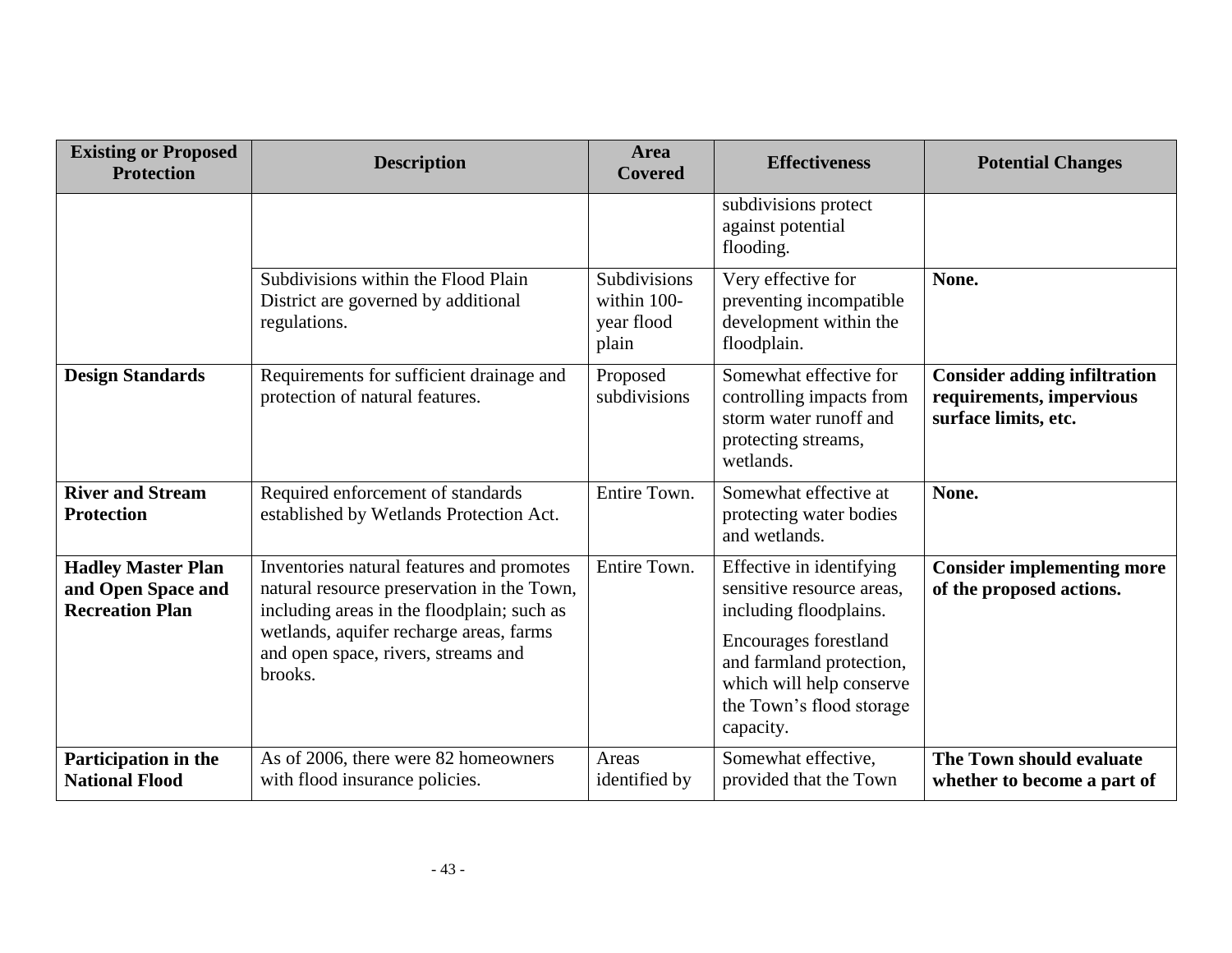| <b>Existing or Proposed</b><br><b>Protection</b> | <b>Description</b> | <b>Area</b><br><b>Covered</b> | <b>Effectiveness</b>                                            | <b>Potential Changes</b>                  |
|--------------------------------------------------|--------------------|-------------------------------|-----------------------------------------------------------------|-------------------------------------------|
| <b>Insurance Program</b>                         |                    | the FEMA<br>flood maps        | remains enrolled in the<br>National Flood Insurance<br>Program. | <b>FEMA's Community Rating</b><br>System. |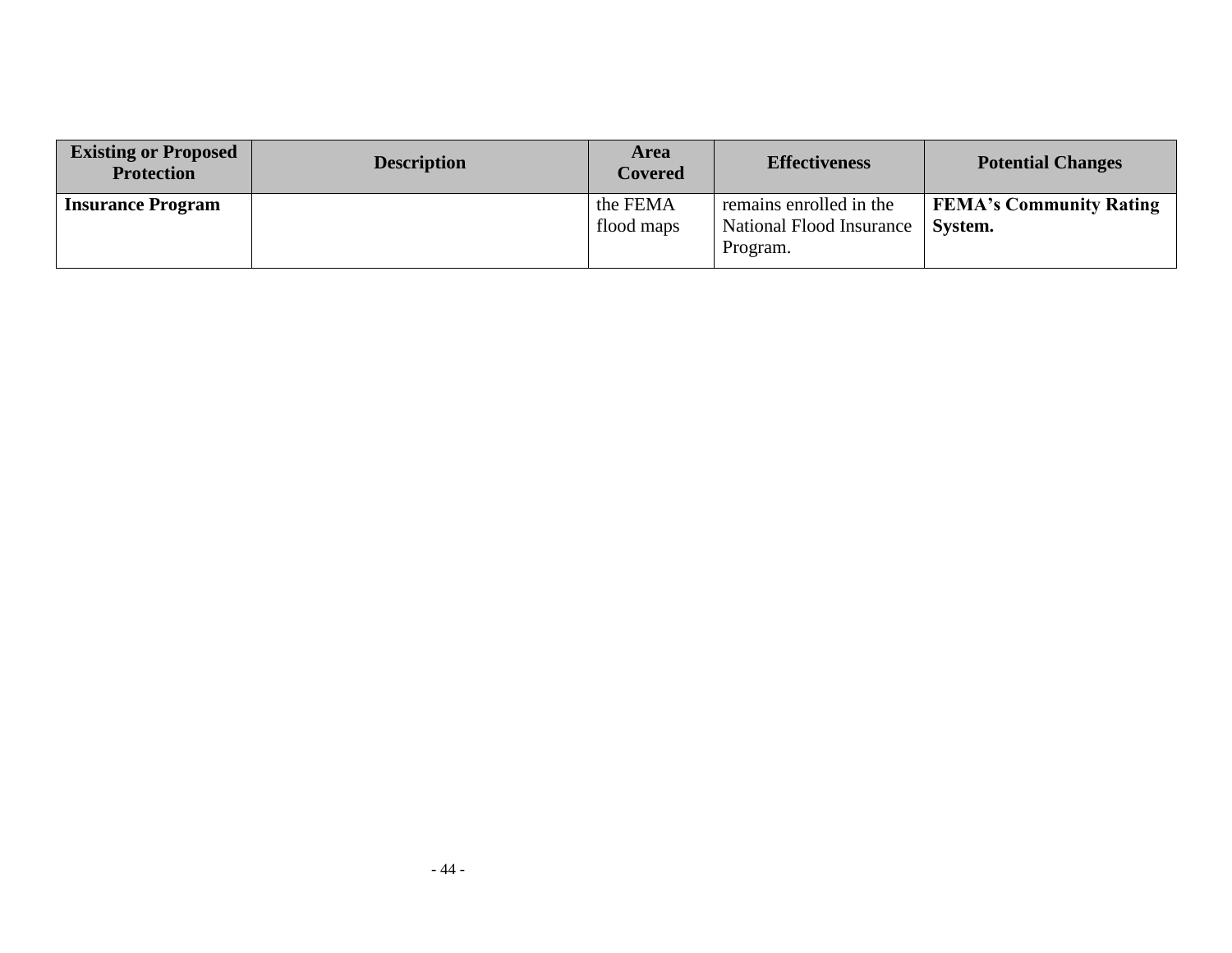### **Severe Snowstorms/Ice Storms**

Winter storms can be especially challenging for emergency management personnel even though the storm has usually been forecast. The Massachusetts Emergency Management Agency (MEMA) serves as the primary coordinating entity in the statewide management of all types of winter storms and monitors the National Weather Service (NWS) alerting systems during periods when winter storms are expected.<sup>18</sup>

### *Management Plans*

The CEM Plan for Hadley lists the following generic mitigation measures for severe winter storms:

- 1. Develop and disseminate emergency public information concerning winter storms, especially material which instructs individuals and families how to stock their homes, prepare their vehicles, and take care of themselves during a severe winter storm.
- 2. As it is almost guaranteed that winter storms will occur annually in Massachusetts, local government bodies should give special consideration to budgeting fiscal resources with snow management in mind.
- 3. Maintain plans for managing all winter storm emergency response activities.

To the extent that some of the damages from a winter storm can be caused by flooding, all of the flood protection mitigation measures described in Table 5-1 can also be considered as mitigation measures for severe snowstorms/ice storms.

The CEM Plan for Hadley lists the following generic preparedness and response measures for severe winter storms:

- 1. Ensure that warning/notification, and communications systems are in readiness.
- 2. Ensure that appropriate equipment and supplies, (especially snow removal equipment), are in place and in good working order.
- 3. Review mutual aid agreements.
- 4. Designate suitable shelters throughout the community and make their locations known to the public.
- 5. Implement public information procedures during storm 'warning' stage.
- 6. Prepare for possible evacuation and sheltering of some populations impacted by the storm (especially the elderly and special needs).
- 7. Broadcast storm warning/notification information and instructions.
- 8. Conduct evacuation, reception and sheltering activities.
- 9. If appropriate, activate media center. Refer to Resource Manual for media center information.
- 10. Dispatch search and rescue teams.

l  $18$  Comprehensive Emergency Management Plan for the Town of Hadley, December 2006.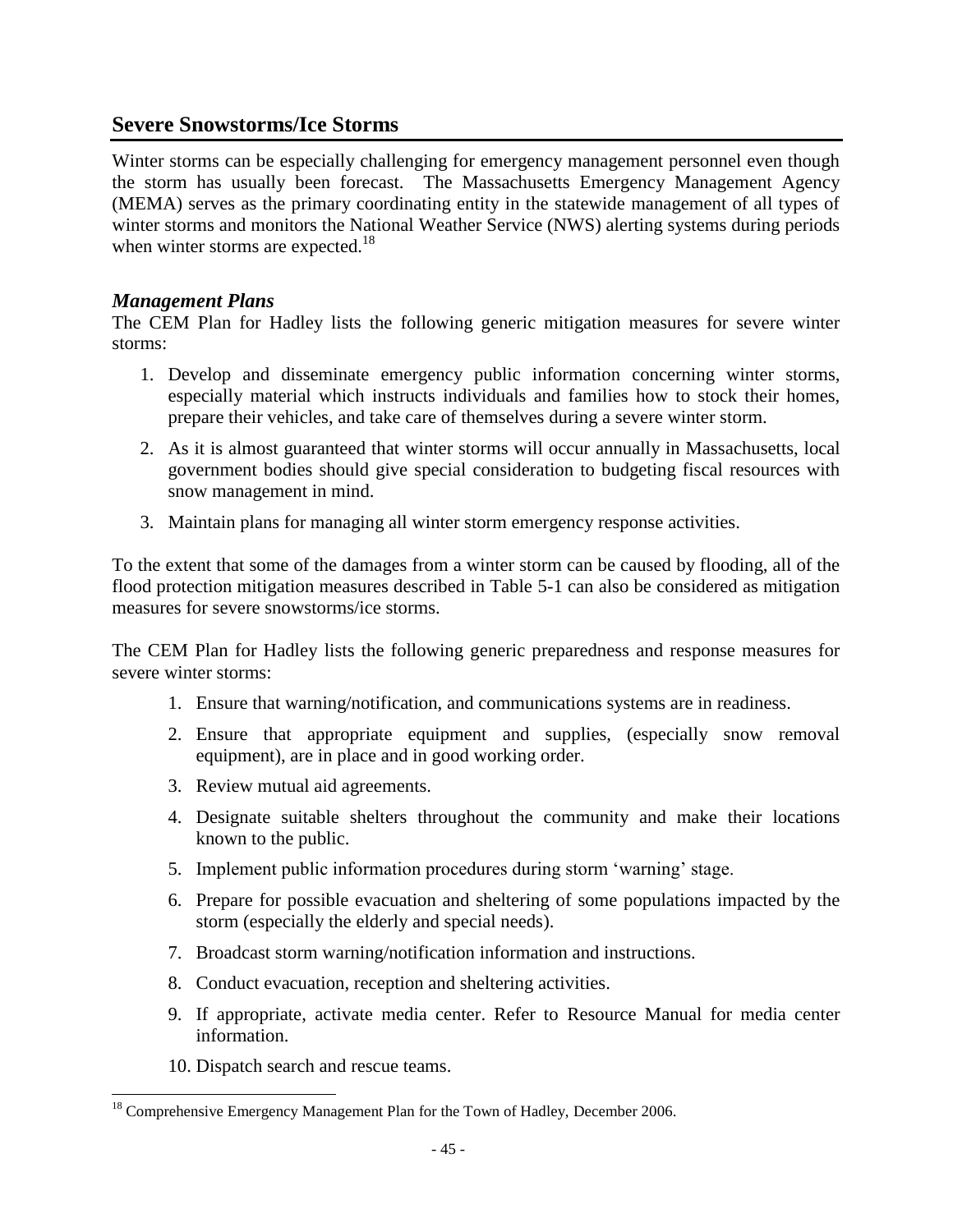- 11. Dispatch emergency medical teams.
- 12. Take measures to guard against further danger from power failure, downed trees and utility lines, ice, traffic problems, etc.
- 13. Close roads, and/or limit access to certain areas if appropriate.
- 14. Provide assistance to homebound populations needing heat, food, and other necessities.
- 15. Provide rescue and sheltering for stranded/lost individuals.

### *Land Use Regulations that Mitigate Impacts of Severe Storms*

There are no restrictions on development that are directly related to severe winter storms. However, Hadley's Subdivision Regulations set grade limits on streets, which, although not specified as weather hazard mitigation, can serve to minimize accident potential and power loss from severe winter storms:

#### *Section V – Design Standards – Streets*

3. Grade

The maximum grades for streets shall be as follows: major street 6% and secondary street 10%. No grade shall be less than 1%.

In addition, in the Hurricanes subsection *Land Use Regulations that Mitigate Impacts of Hurricanes*, there are specific standard regarding height and utilities which may also be relevant in severe winter storms.

#### *State Building Code*

For new or recently built structures, the primary protection against snow-related damage is construction according to the State Building Code, which addresses designing buildings to withstand snowloads. The Town of Hadley currently has an Inspections Department which manages all building inspection services.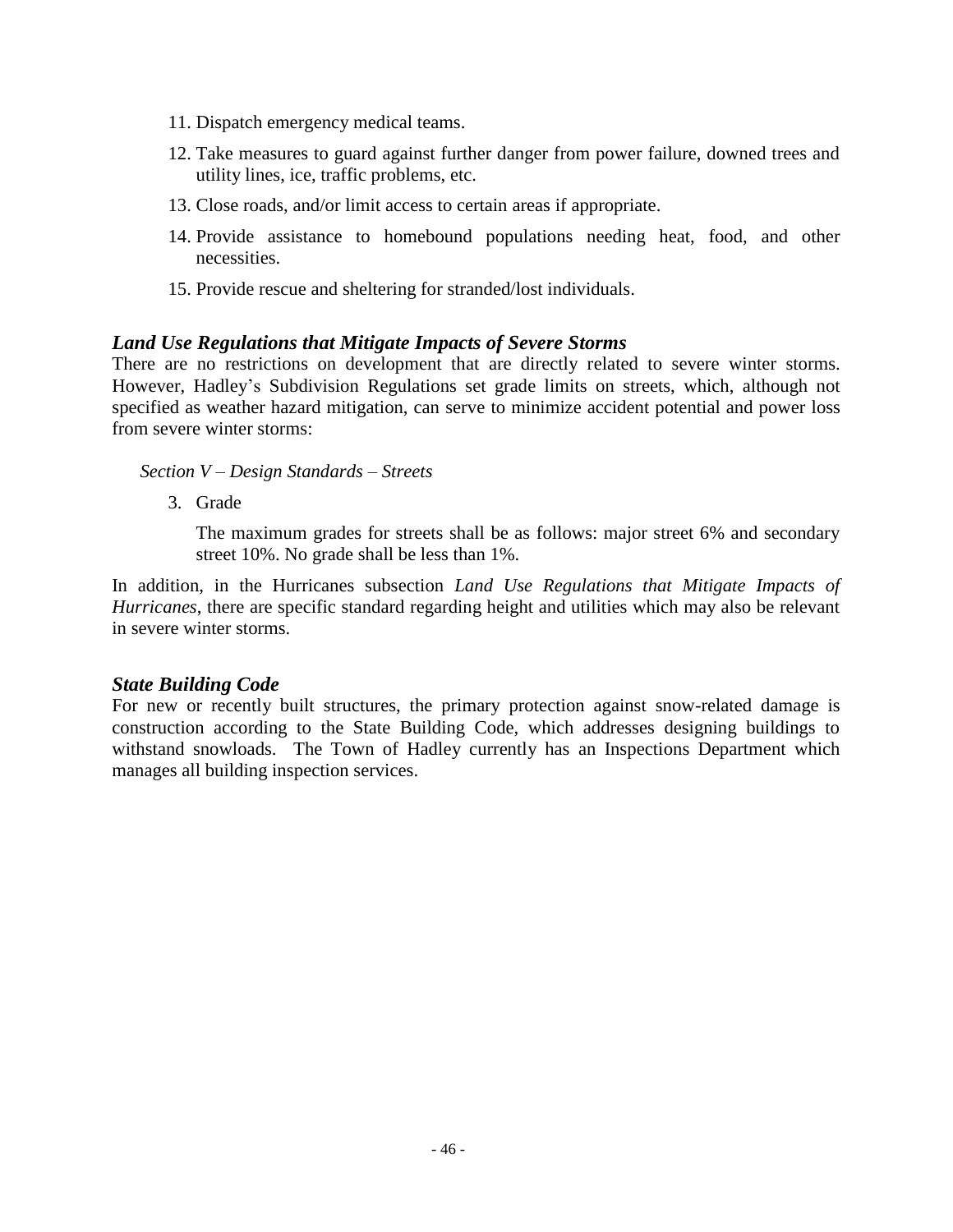| <b>Existing or</b><br><b>Proposed Protection</b> | <b>Description</b>                                                              | <b>Area Covered</b> | <b>Effectiveness</b> | <b>Potential Changes</b>     |
|--------------------------------------------------|---------------------------------------------------------------------------------|---------------------|----------------------|------------------------------|
| <b>Subdivision</b>                               | Standards include street grade                                                  | Entire Town.        | Effective.           | <b>Consider reducing the</b> |
| <b>Regulations:</b>                              | regulations (six to ten percent                                                 |                     |                      | maximum grade to eight       |
| <b>Design Standards</b><br>for Roads             | maximum).                                                                       |                     |                      | percent.                     |
| <b>State Building Code</b>                       | The Town of Hadley is under the<br><b>Massachusetts State Building</b><br>Code. | <b>Entire Town.</b> | Effective.           | None.                        |

**Table 5-2: Existing Severe Snowstorms/Ice Storms Hazard Mitigation Measures**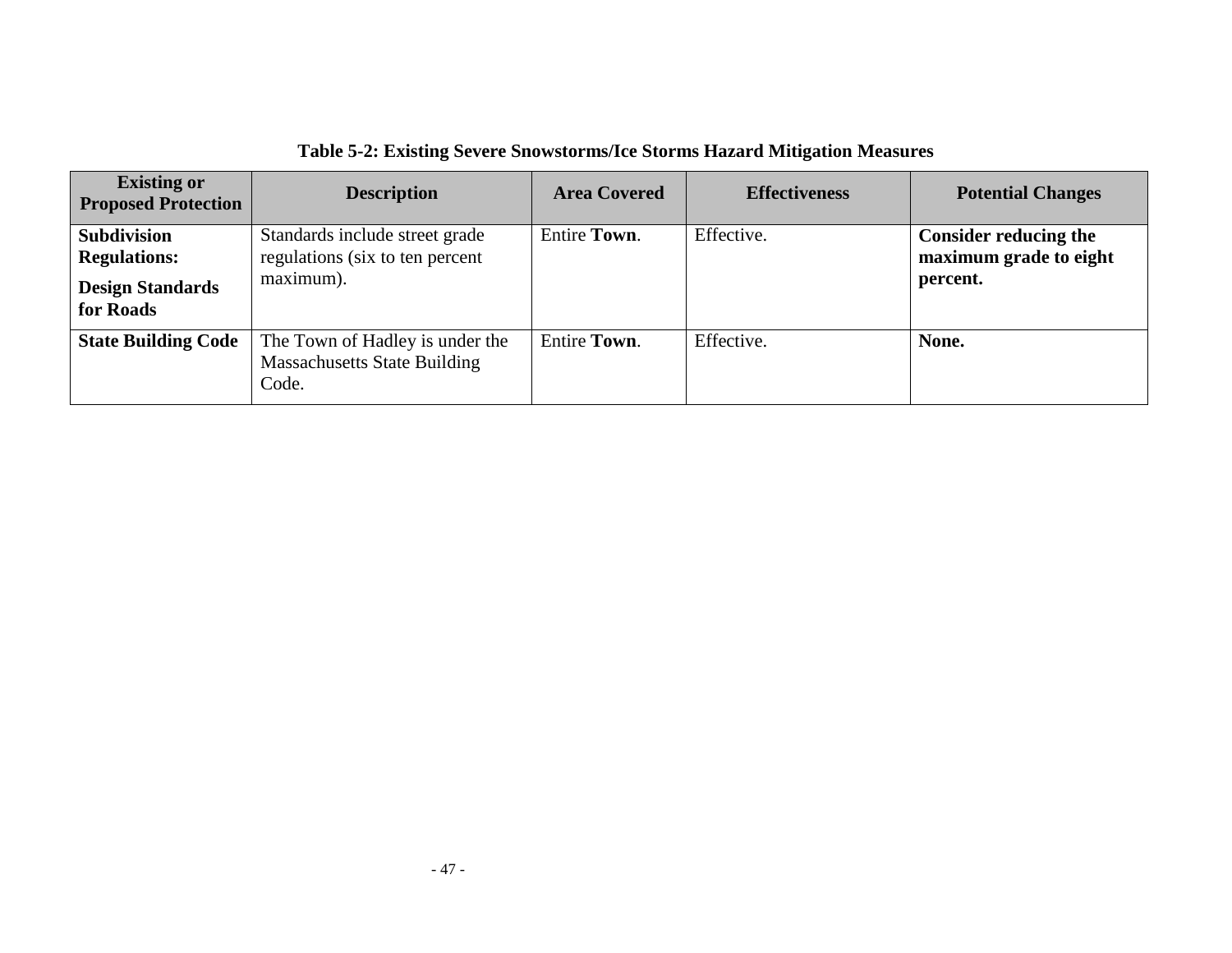### **Hurricanes/Severe Thunderstorms**

Of all the natural disasters that could potentially impact Hadley, hurricanes provide the most lead warning time because of the relative ease in predicting the storm's track and potential landfall. MEMA assumes "standby status" when a hurricane's location is 35 degrees North Latitude (Cape Hatteras) and "alert status" when the storm reaches 40 degrees north Latitude (Long Island).<sup>19</sup> The flooding associated with hurricanes can be a major source of damage to buildings, infrastructure and a potential threat to human lives. Therefore, all of the flood protection mitigation measures described in Table 4-1 can also be considered hurricane mitigation measures. High winds that oftentimes accompany hurricanes can also damage buildings and infrastructure.

The Town of Hadley's wireless communications bylaw, height restrictions on development, and State Building Code regulations, as listed below, are equally applicable to wind events such as hurricanes and tornadoes.

### *Management Plans*

The CEM Plan for Hadley includes the following generic mitigation measures for hurricane planning and response:

- 1. Develop and disseminate emergency public information and instructions concerning hurricane preparedness and safety.
- 2. Community leaders should ensure that Hadley is enrolled in the National Flood Insurance Program.
- 3. Develop and enforce local building codes to enhance structural resistance to high winds and flooding. Build new construction in areas that are not vulnerable to direct hurricane effects.
- 4. Maintain plans for managing all hurricane emergency response activities.

The CEM Plan for Hadley includes the following generic preparedness and response measures for hurricanes:

- 1. Ensure that warning/notification systems and equipment is ready for use at the 'hurricane warning' stage.
- 2. Review mutual aid agreements.
- 3. Designate suitable wind and flood resistant shelters in the community and make their locations known to the public.
- 4. Prepare for coordination of evacuation from potentially impacted areas including alternate transportation systems and locations of special needs facilities.
- 5. Activate warning/notification systems to inform public of protective measures to be taken including evacuation where appropriate.
- 6. Conduct evacuation of affected populations.

l <sup>19</sup> Comprehensive Emergency Management Plan for the Town of Hadley, December 2006.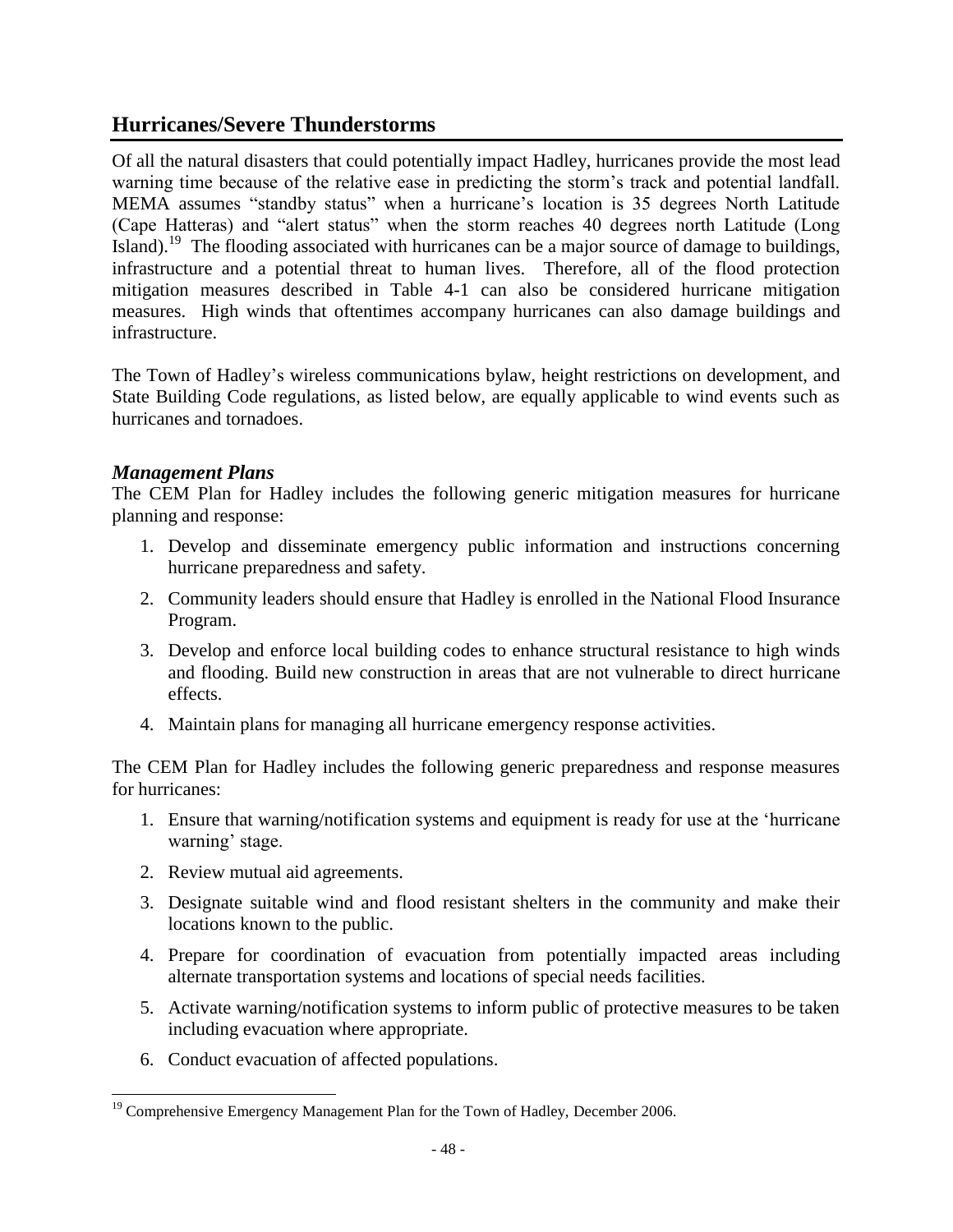- 7. Open and staff shelters and reception centers.
- 8. Dispatch search and rescue teams.
- 9. Dispatch emergency medical teams.
- 10. Activate mutual aid activities.
- 11. Take measures to guard against further danger from downed trees and utility lines, debris, etc.

#### Evacuation Options

The primary evacuation routes for floods and hurricanes are Russell Street (Route 9), River Drive (Route 47), and Route 116.

### *Land Use Regulations that Mitigate Hurricane Impacts*

#### Zoning Bylaw

There are no wind-related restrictions on development in Hadley's Land Development regulations. However, the Zoning Bylaw does state "height" as one feature of development able to be regulated "to promote the general welfare of the Town of Hadley, to protect the health of its inhabitants, to encourage the most appropriate use of land within the Town, to increase the amenities of the Town, and to provide an adequate supply of light and air and reduce the hazard from fire." Although height is addressed in the general dimensional requirements, it exempts several structures which could be hazardous in high winds. Height is also addressed in a subsection dedicated to wireless communications.

#### *Section IV: Intensity Regulations*

- 4.1 and 4.2 [See Table I and Table II General Dimensional Requirements. Lists zoning districts, and maximum height of buildings for each. No building is permitted to be taller than  $2 \frac{1}{2}$  stories, except if it is in an industrial zone in the flood plain, in which case it is permitted to be up to 4 stories in height.]
- 4.3 In addition to the regulations contained in Sections 4.1 and 4.2 above, the following regulations shall apply:
	- 4.3.3 The limitations on height of buildings shall not apply in any district to chimneys, cooling towers, elevator bulkheads, skylights, ventilators, electronic equipment, elevator shafts, other necessary appurtenances usually carried above the roof, and if not used for human occupancy, towers, spires, or other ornamental features of buildings.

*Section XIV: Wireless Communications Services District*

14.1 Purpose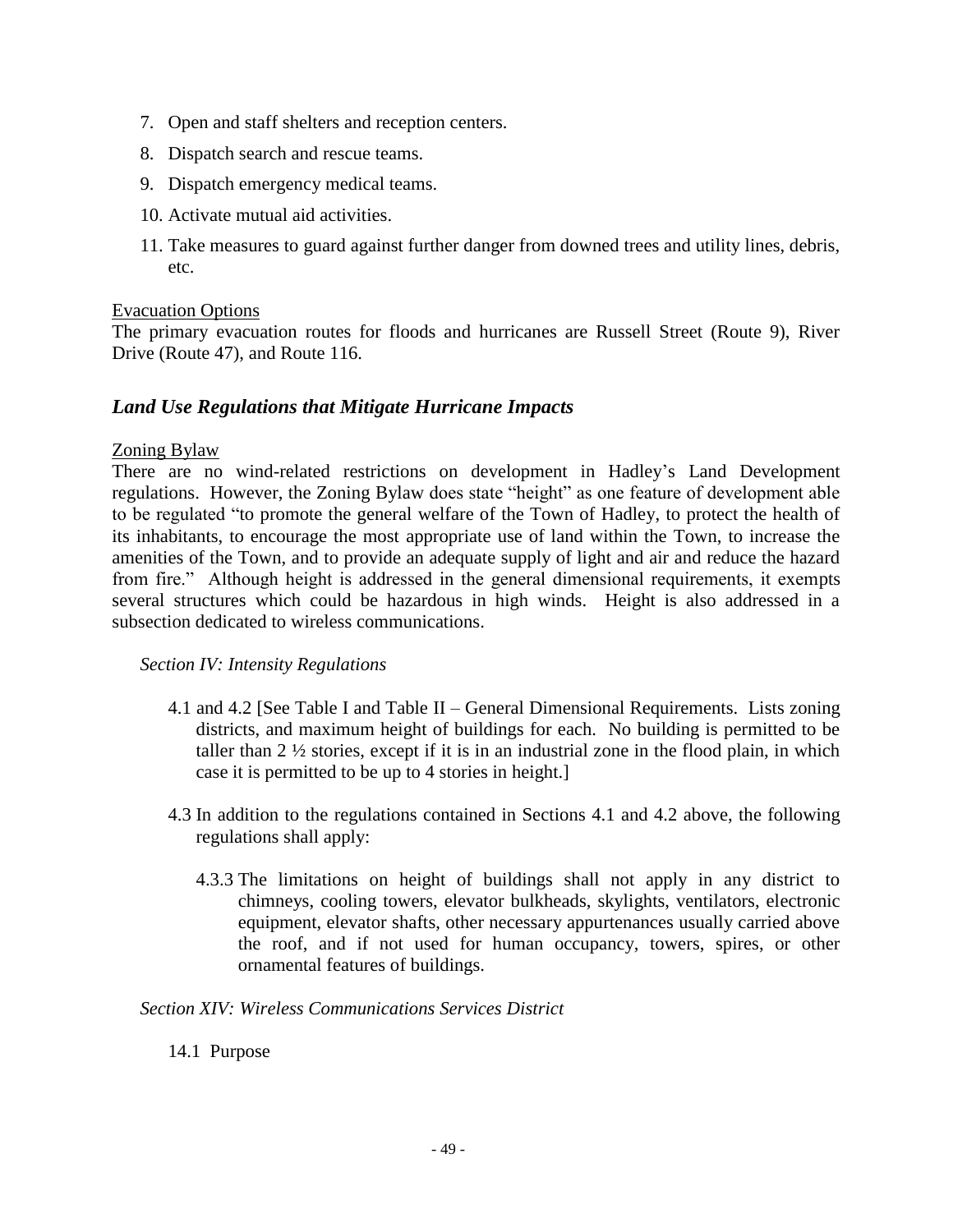The purpose of this section is to establish a district in which wireless communications services may be provided with minimal harm to the public health, safety and general welfare. Specifically, the Wireless Communications Services District has been created to:

- 14.1.1 Protect the general public from hazards associated with wireless communications towers…
- 14.3 Location

The Wireless Communications Services District shall be located on all land owned by the Town of Hadley which is held in the care, custody, management and control of the Board of Selectmen, and on all land located in the Business District and Industrial Districts. In all other districts of the Town, a Wireless Communications Facility may be permitted, on buildings or structures in existence on May 1, 1997.

- 14.5 Use Restrictions Wireless Communications Towers
	- 14.5.1 To the extent feasible, all service providers shall co-locate on a single tower. Towers shall be designed to structurally accommodate the maximum number of foreseeable users (within a ten year period) technically practicable.
	- 14.5.3 In no event shall any such tower be located closer than two (2) miles to any other such tower.
	- 14.5.4 Tower height shall not exceed 55 feet above the existing terrain.
	- 14.5.5 A tower shall not be erected nearer to any property line, existing building or way (public or private) than a distance equal to twice the vertical height of the tower (inclusive of any appurtenant devices), measured at the mean finished grade of the tower base.
	- 14.5.6 No more than one such tower is permitted per lot.
	- 14.5.8 To the extent feasible, all network interconnections from the communications site shall be via land lines.
	- 14.5.13 Any proposed extension in the height, addition of cells, antennas or panels, construction of a new facility, or replacement of a facility shall be the subject of a new application for an amendment to the Special Permit.
- 14.6 Use Restrictions Wireless Communications Facility
	- 14.6.2 No facility shall project more than five feet above the existing roof line of the building, or more than five feet out from the plane of the existing wall or facade to which it is affixed, provided such projections do not otherwise violate existing yard dimension or set-back requirements.
	- 14.6.3 Any proposed addition of cells, antennas or panels or replacement of a facility shall be the subject of a new application for an amendment to the Special Permit.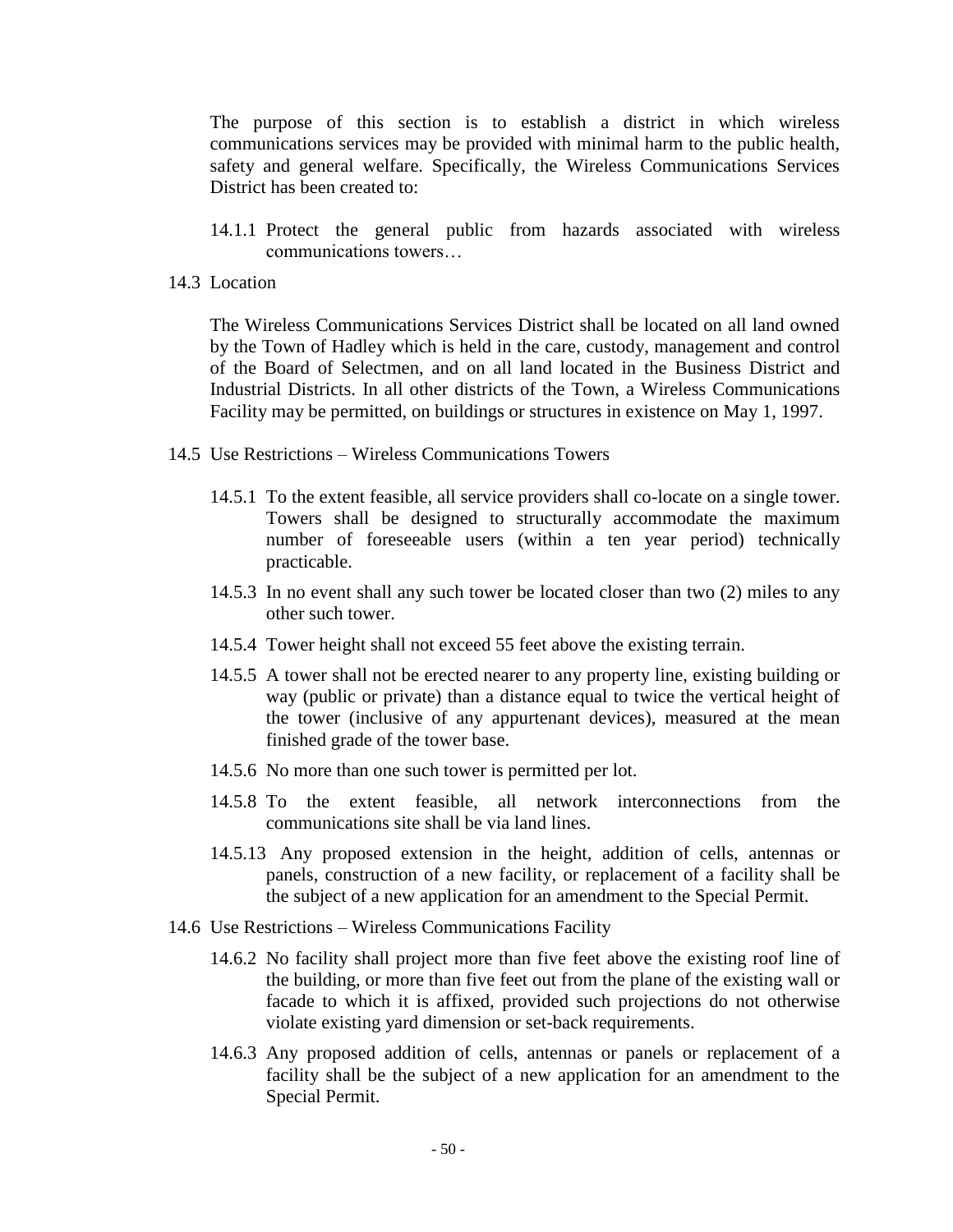#### Subdivision Regulations

Within the subdivision standards section, there are other relevant requirements, specifically regarding underground utilities.

*Section VI: Required Improvements for An Approved Subdivision*

K. Utilities

All electrical, telephone, fire alarm and other wires and cables shall be installed underground, unless in the opinion of the Board and the appropriate utility company, such installation is impractical or not in the best interest of the Town. If located within a flood prone area (determined by the Board), transformers, switching equipment, or other vital components shall be flood-proofed and approved by the Board or a Board appointed engineer at the subdivider's expense.

### *State Building Code*

For new or recently built structures, the primary protection against wind-related damage is construction that adheres to the State Building Code, which, when followed, results in buildings that withstand high winds. The Town of Hadley's Building Inspections Department currently oversees all building inspections.

### **Tornadoes/Microbursts**

Worcester County and areas just to its west, including portions of Hampshire County, have been dubbed the "tornado alley" of the state because the majority of significant tornadoes in Massachusetts's weather history have occurred in that region.<sup>20</sup> Like earthquakes, the location and extent of potential damaging impacts of a tornado are completely unpredictable. Most damage from tornadoes comes from high winds that can fell trees and electrical wires, generate hurtling debris and, possibly, hail. According to the *Institute for Business and Home Safety,* the wind speeds in most tornadoes are at or below design speeds that are used in current building  $codes.<sup>21</sup>$ 

### *Management Plans*

The CEM Plan for Hadley includes the following generic mitigation measures for tornado planning and response:

- 1. Develop and disseminate emergency public information and instructions concerning tornado safety, especially guidance regarding in-home protection and evacuation procedures, and locations of public shelters.
- 2. Strict adherence should be paid to building code regulations for all new construction.
- 3. Maintain plans for managing tornado response activities. Refer to the noninstitutionalized, special needs and transportation resources listed in the Resource Manual.

 $\overline{a}$  $20^{\circ}$  Comprehensive Emergency Management Plan for the Town of Hadley, December 2006.

<sup>21</sup> *www.ibhs.org.*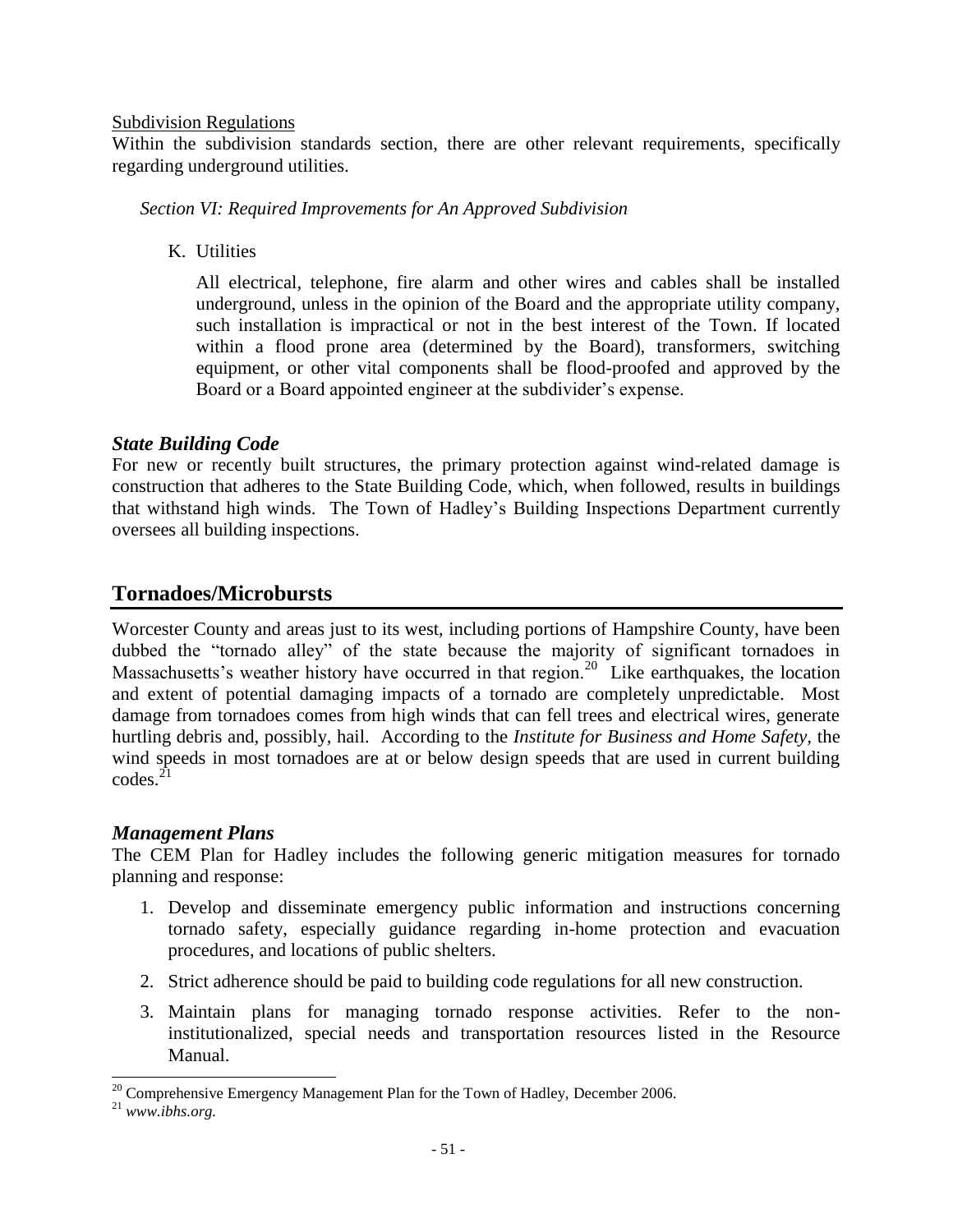The CEM Plan for Hadley includes the following generic preparedness and response measures for tornadoes:

- 1. Designate appropriate shelter space in the community that could potentially withstand tornado impact.
- 2. Periodically test and exercise tornado response plans.
- 3. Put Emergency Management on standby at tornado 'watch' stage.
- 4. At tornado 'warning' stage, broadcast public warning/notification safety instructions and status reports.
- 5. Conduct evacuation, reception, and sheltering services to victims.
- 6. Dispatch search and rescue teams.
- 7. Dispatch emergency medical teams.
- 8. Activate mutual aid agreements.
- 9. Take measures to guard against further injury from such dangers as ruptured gas lines, downed trees and utility lines, debris, etc.
- 10. Acquire needed emergency food, water, fuel, and medical supplies.
- 11. Take measures relating to the identification and disposition of remains of the deceased.

#### Evacuation Plans

There are 5 Mass Care Shelters and Reception Centers in the Town of Hadley identified in the Hadley CEM Plan.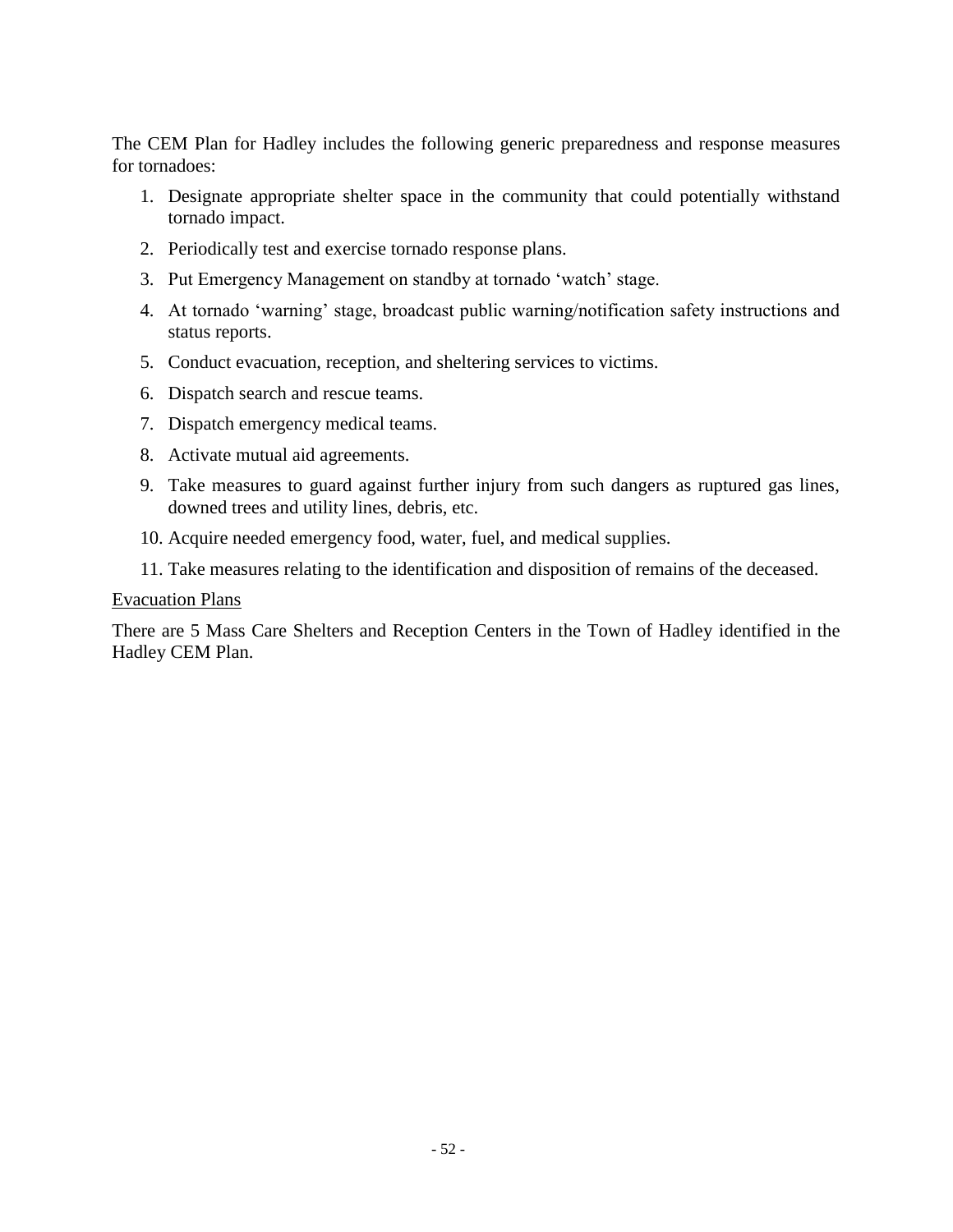| <b>Existing or</b><br><b>Proposed Protection</b> | <b>Description</b>                                                                            | <b>Area</b><br><b>Covered</b> | <b>Effectiveness</b>                                                                                                                       | <b>Potential Changes</b>                                                                                                                                    |
|--------------------------------------------------|-----------------------------------------------------------------------------------------------|-------------------------------|--------------------------------------------------------------------------------------------------------------------------------------------|-------------------------------------------------------------------------------------------------------------------------------------------------------------|
| <b>Zoning Bylaws</b>                             |                                                                                               |                               |                                                                                                                                            |                                                                                                                                                             |
| <b>Height Restrictions</b>                       | The Town restricts height of<br>development based on use and<br>zoning district.              | Entire Town.                  | Somewhat effective for<br>preventing wind damage.                                                                                          | <b>Consider restricting heights on</b><br>building structures such as<br>chimneys, etc.                                                                     |
| <b>Subdivision Rules and Regulations</b>         |                                                                                               |                               |                                                                                                                                            |                                                                                                                                                             |
| <b>Utilities</b>                                 | Electric, cable,<br>communications, and gas<br>utility lines are to be placed<br>underground. | <b>New</b><br>subdivisions    | Somewhat effective for<br>ensuring that utility service is<br>uninterrupted by severe<br>storms in new areas of<br>residential development | Work with utility companies to<br>underground new utility lines in<br>general and existing utility lines in<br>locations where repetitive outages<br>occur. |
| <b>State Building Code</b>                       | The Town of Hadley is under<br>the Massachusetts State<br>Building Code.                      | Entire Town.                  | Effective.                                                                                                                                 | None.                                                                                                                                                       |
| <b>Debris Management</b><br>Plan                 | A debris management plan<br>could be developed. <sup>22</sup>                                 | Entire Town.                  | Effective.                                                                                                                                 | Consider participation in the<br>creation of a Regional Debris<br><b>Management Plan.</b>                                                                   |
| <b>Shelters</b>                                  | There are 5 shelters identified<br>in the Hadley CEM Plan.                                    | Entire Town.                  | Somewhat effective.                                                                                                                        | None.                                                                                                                                                       |

### **Table 5-3: Existing Hurricane and Tornado Hazard Mitigation Measures (Wind-Related)**

 $\overline{a}$ 

<sup>&</sup>lt;sup>26</sup> Natural disasters can precipitate a variety of debris, including trees, construction and demolition materials and personal property. After a natural disaster, potential threats to the health, safety and welfare of impacted citizens can be minimized through the implementation of a debris management plan. Such a plan can be critical to recovery efforts after a disaster, including facilitating the receipt of FEMA funds for debris clearance, removal and disposal. Additional information is available at *http://www.fema.gov/rrr/pa/dmgbroch.shtm.*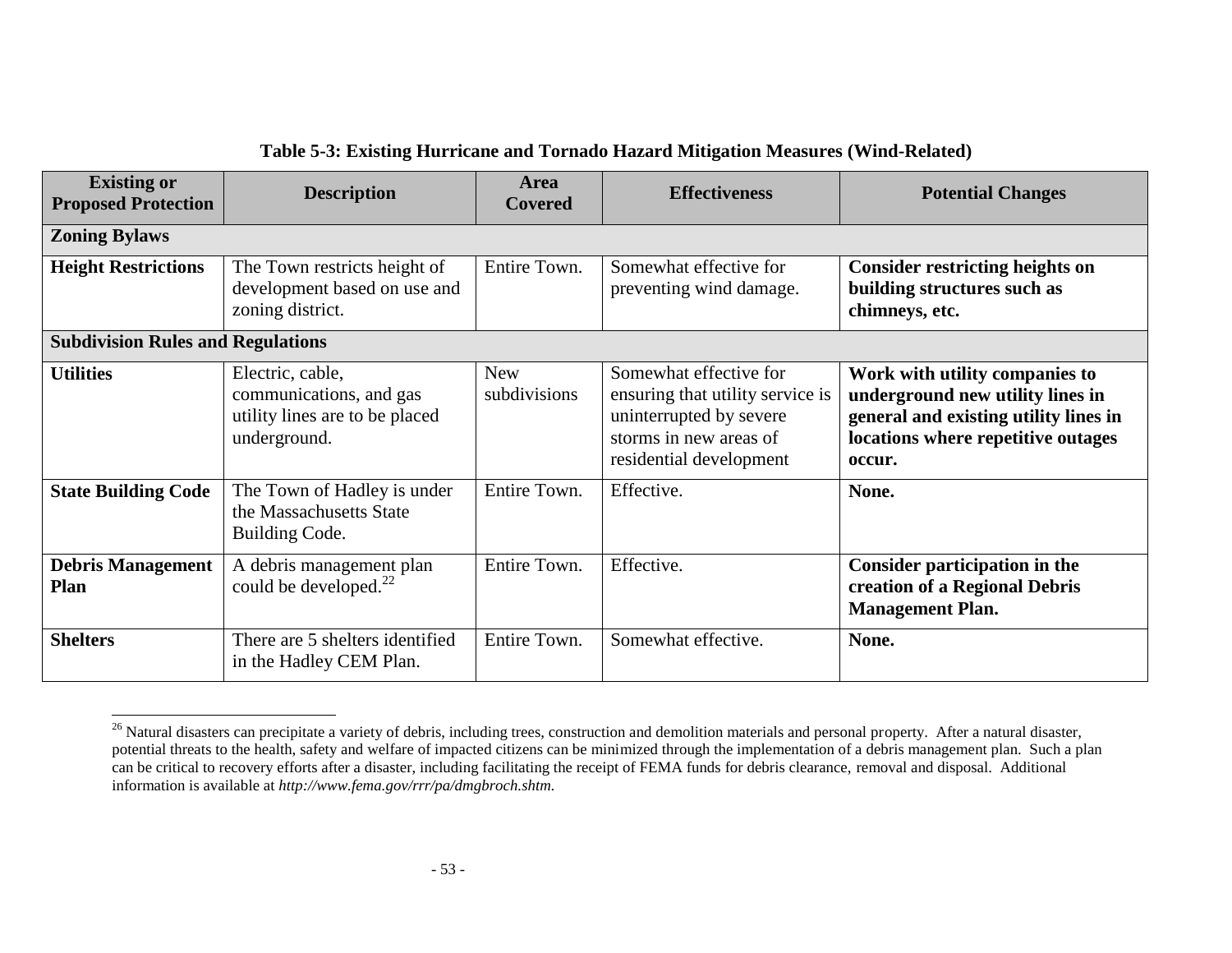### **Wildfires/Brushfires**

Hampshire County has approximately 252,000 acres of forested land, which accounts for 71 percent of total land area. Forest fires are therefore a potentially significant issue. In Hadley approximately 30 percent of the Town's total land area is in forest, or about 4,762 acres, and is therefore at risk of fire. Between 2001 and 2006, there were 73 fires reported in Hadley according to the Hadley Fire Department.

### *Management Plans*

The CEM Plan for Hadley includes the following generic mitigation measures for Wildfires/Brushfires planning and response:

1. Promote fire safety measures such as fire-safe landscaping and construction practices to the public and business communities.

The CEM Plan for Hadley includes the following generic preparedness and response measures for Wildfires/Brushfires:

- 1. Restrict outside burning etc. based on moisture levels, fuels supply conditions such as drought.
- 2. Identify high vulnerability or problem areas.
- 3. Utilize mutual aid, including the State Fire Mobilization Plan, as needed.

### *Regulatory Measures*

#### Burn Permits

Burn permits for the Town of Hadley are issued by the Hadley Fire Department. During this process, the applicant is read the State Law, which includes guidelines for when and where the burn may be conducted as well as fire safety tips provided by the control center. Specific burn permit guidelines are established by the state, such as the burning season and the time when a burn may begin on a given day. Currently, residents may only burn between 10 a.m. and 4 p.m.

#### Subdivision Review

Preliminary and Definitive Subdivision Plans are reviewed by the Hadley Fire Department to ensure that their trucks will have adequate access and that water supplies are adequate for firefighting purposes.

#### Public Education/Outreach

The Hadley Fire Department works with the Amherst Fire Department's SAFE Program with fourth graders in school and provides educational programs at the Harvest Fair, which occurs during Fire Prevention Week, which is the first week of October.

#### *Restrictions on Development*

There are currently no restrictions on development that are based on the need to mitigate the hazards of wildfires/brushfires in the Town of Hadley.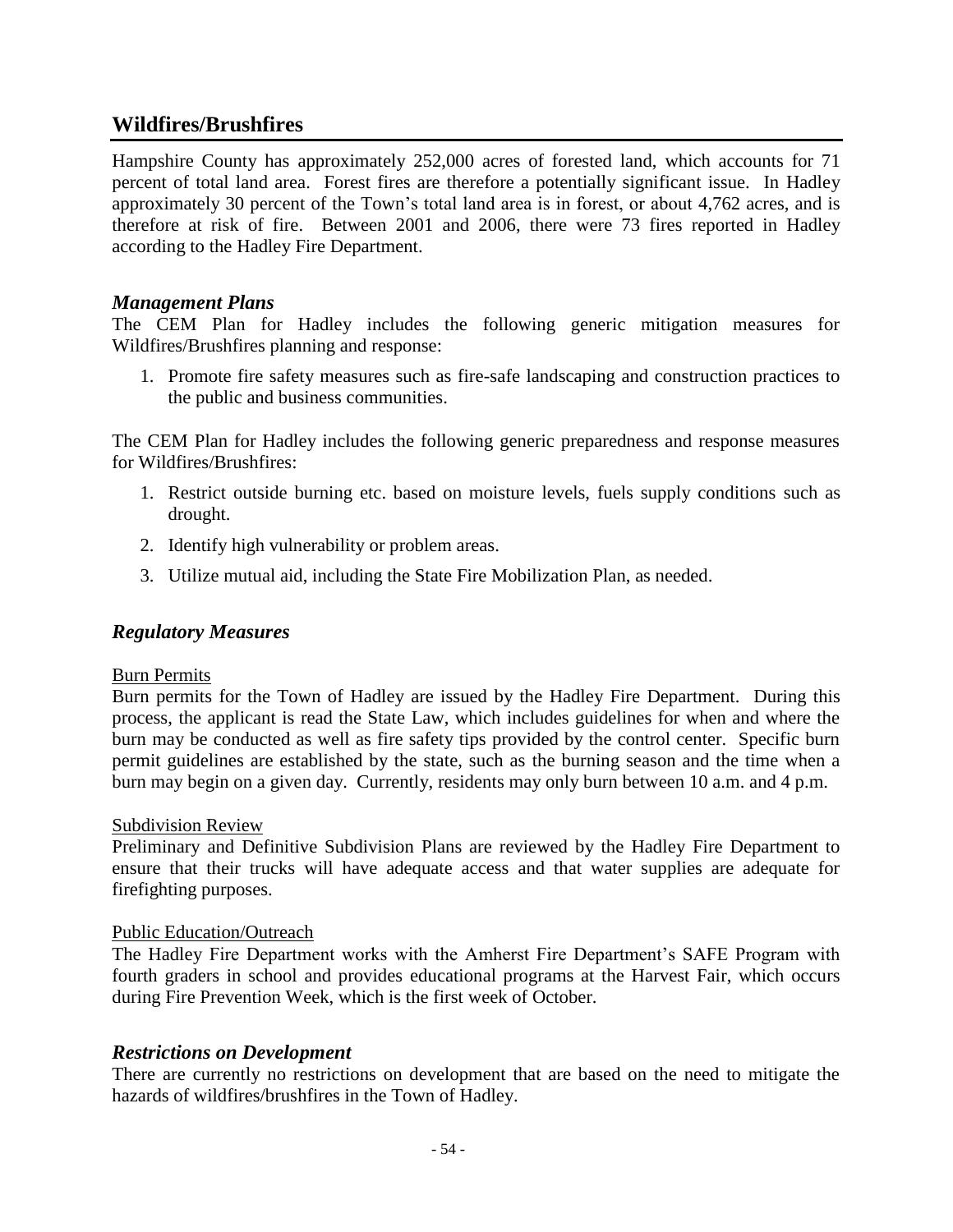| <b>Existing or</b><br><b>Proposed Protection</b> | <b>Description</b>                                                                                                            | <b>Area Covered</b> | <b>Effectiveness</b> | <b>Potential Changes</b> |
|--------------------------------------------------|-------------------------------------------------------------------------------------------------------------------------------|---------------------|----------------------|--------------------------|
| <b>Burn Permits</b>                              | Residents can obtain burn permits<br>from the Hadley Fire Department<br>which provides information on safe<br>burn practices. | Entire Town.        | Effective.           | None.                    |
| <b>Subdivision Review</b><br><b>Fire Safety</b>  | The Fire Department is involved in the<br>review of subdivision plans.                                                        | Entire Town.        | Effective.           | None.                    |
| <b>Public Education/</b><br><b>Outreach</b>      | The Fire Department has an ongoing<br>educational program in the schools.                                                     | Entire Town.        | Effective.           | None.                    |

**Table 5-4: Existing Wildfire/Brushfire Hazard Mitigation Measures**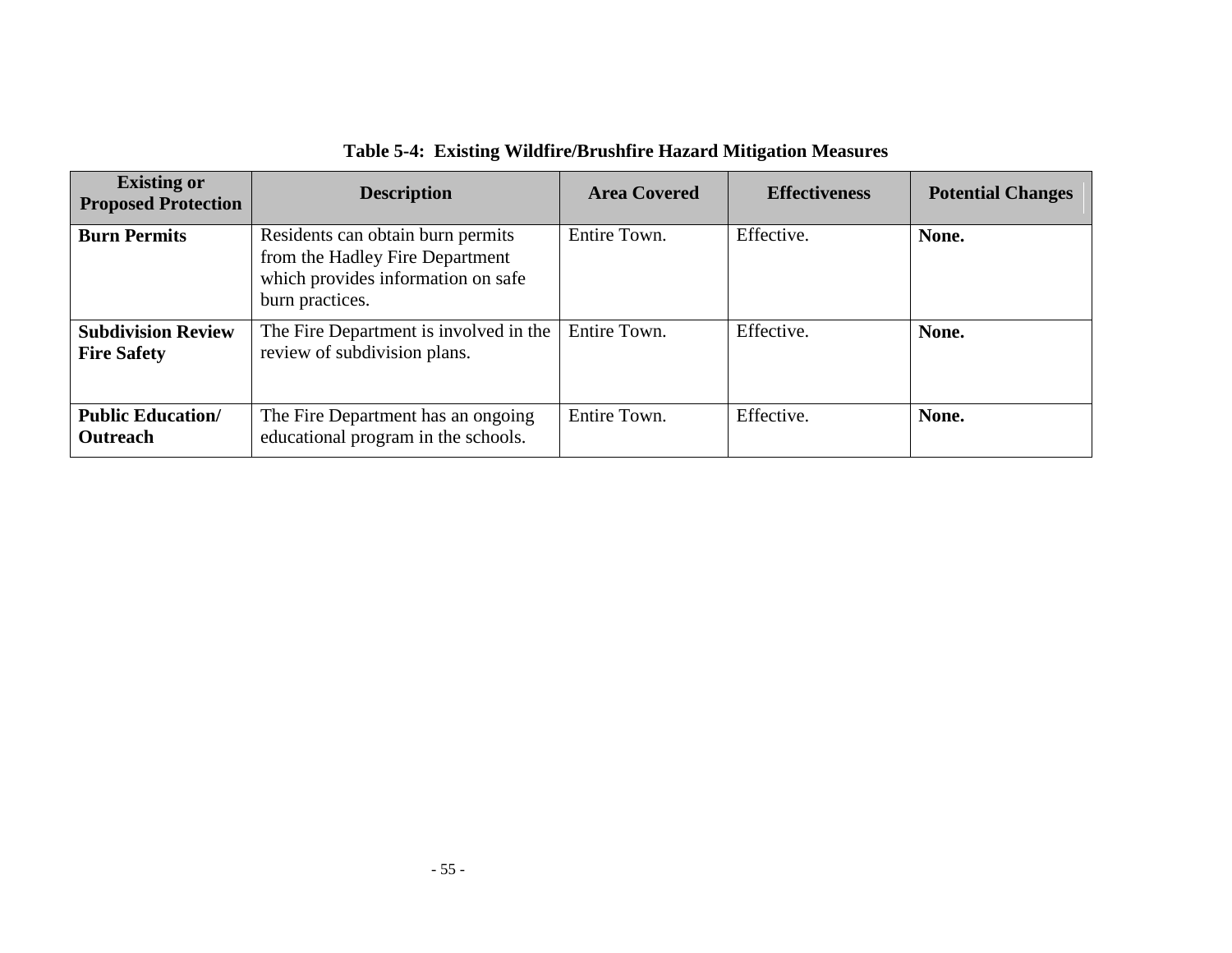### **Earthquakes**

Although there are five mapped seismological faults in Massachusetts, there is no discernable pattern of previous earthquakes along these faults nor is there a reliable way to predict future earthquakes along these faults or in any other areas of the state. Consequently, earthquakes are arguably the most difficult natural hazard to plan for. Most buildings and structures in the state were constructed without specific earthquake resistant design features.

In addition, earthquakes precipitate several potential devastating secondary effects such as building collapse, utility pipeline rupture, water contamination, and extended power outages. Therefore, many of the mitigation efforts for other natural hazards identified in this plan may be applicable during the Town's recovery from an earthquake.

### *Management Plans*

The Hadley CEM Plan lists the following generic mitigation measures for earthquakes:

- 1. Community leaders in cooperation with Emergency Management Personnel should obtain local geological information and identify and assess structures and land areas that are especially vulnerable to earthquake impact and define methods to minimize the risk.
- 2. Strict adherence should be paid to land use and earthquake resistant building codes for all new construction.
- 3. Periodic evaluation, repair, and/or improvement should be made to older public structures.
- 4. Emergency earthquake public information and instructions should be developed and disseminated.
- 5. Earthquake drills should be held in schools, businesses, special care facilities, and other public gathering places.

The Hadley CEM Plan lists the following generic preparedness and response measures for earthquakes:

- 1. Earthquake response plans should be maintained and ready for immediate use.
- 2. All equipment, supplies and facilities that would be needed for management of an earthquake occurrence should be maintained for readiness.
- 3. Emergency Management personnel should receive periodic training in earthquake response.
- 4. If the designated Emergency Operations Center (EOC) is in a building that would probably not withstand earthquake impact, another building should be chosen for an earthquake EOC.
- 5. Mass Care shelters for earthquake victims should be pre-designated in structures that would be most likely to withstand earthquake impact.
- 6. EOC will be activated and response will immediately be engaged to address any and all earthquake effects listed.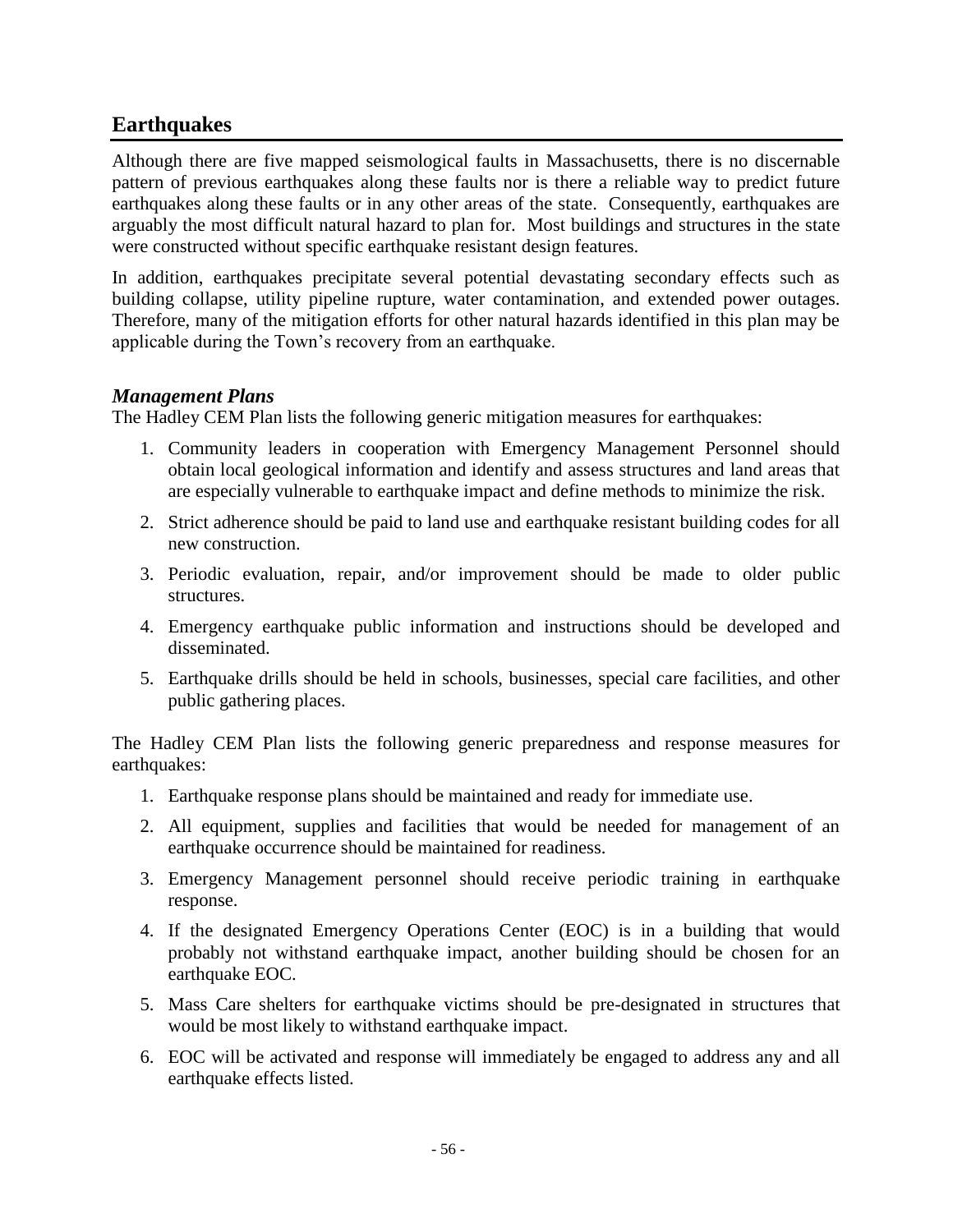- 7. Emergency warning/notification information and instructions will be broadcast to the public.
- 8. Search and rescue teams will be dispatched.
- 9. Emergency medical teams will be dispatched.
- 10. Firefighters will address fires/explosions, and HAZMAT incidents.
- 11. Law enforcement personnel will coordinate evacuation and traffic control.
- 12. Reception centers and shelters will be opened and staffed.
- 13. Animal control measures will be taken.
- 14. Law enforcement personnel will protect critical facilities and conduct surveillance against criminal activities.
- 15. Immediate life-threatening hazards will be addressed such as broken gas lines, downed utility wires, and fire control resources.
- 16. Emergency food, water, and fuel will be acquired.
- 17. Activate mutual aid.
- 18. Measures will be taken relating to identification and disposition of remains of deceased by the Chief Medical Examiner.

### *State Building Code*

State and local building inspectors are guided by regulations put forth in the Massachusetts State Building Code. The first edition of the Massachusetts State Building Code went into effect on January 1, 1975 and included specific earthquake resistant design standards. These seismic requirements for new construction have been revised and updated over the years and are part of the current, 6<sup>th</sup> Edition of the Massachusetts State Building Code. Given that most structures in Massachusetts were built before 1975, of many buildings and structures do not have specific earthquake resistant design features. According to the 2000 U.S. Census, 45% of the housing in Hadley was built before 1960 (and 76.5% was built before 1979). In addition, built areas underlain by artificial fill, sandy or clay soils are particularly vulnerable to damage during an earthquake.

### *Restrictions on Development*

There are no seismic-related restrictions on development in the Town of Hadley.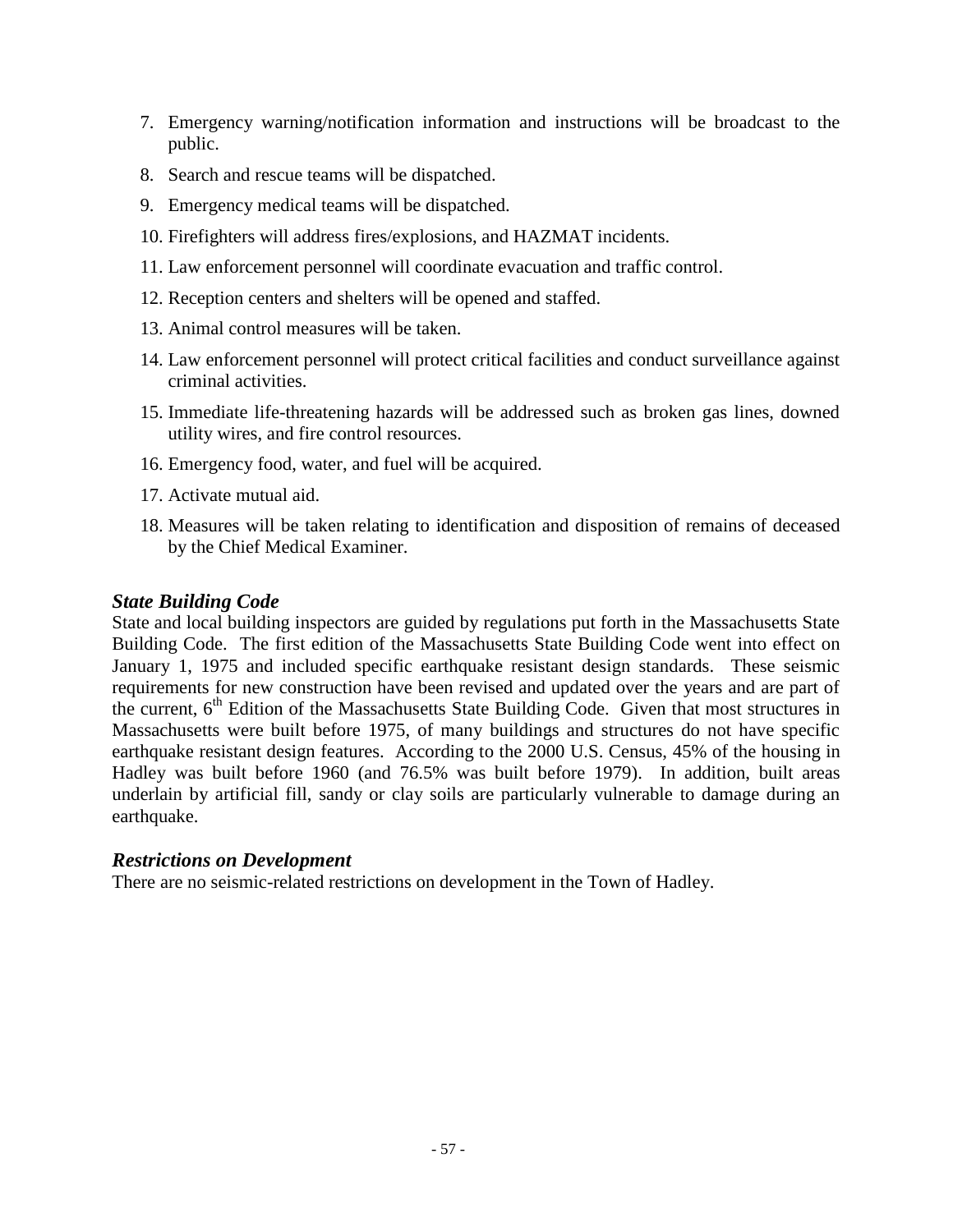| <b>Type of Existing or</b><br><b>Proposed Protection</b> | <b>Description</b>                                                                 | <b>Area Covered</b>                                     | <b>Effectiveness</b>                 | <b>Potential Changes</b>                                                                                     |
|----------------------------------------------------------|------------------------------------------------------------------------------------|---------------------------------------------------------|--------------------------------------|--------------------------------------------------------------------------------------------------------------|
| <b>State Building Code</b>                               | The Town of Hadley is<br>under the $6th$ Edition of<br>the State Building<br>Code. | Entire Town but<br>applies to new<br>construction only. | Effective for new<br>buildings only. | <b>Evaluate older structures to be used</b><br>as shelters to determine if they are<br>earthquake resistant. |
| <b>Debris Management</b><br><b>Plan</b>                  | A debris management<br>plan could be<br>developed.                                 | Entire Town.                                            | Effective.                           | Consider participation in the creation<br>of a Regional Debris Management<br>Plan.                           |
| <b>Shelters</b>                                          | There are 5 shelters<br>identified in the Hadley<br>CEM Plan.                      | Entire Town.                                            | Effective.                           | None.                                                                                                        |

# **Table 5-5: Existing Earthquake Hazard Mitigation Measures**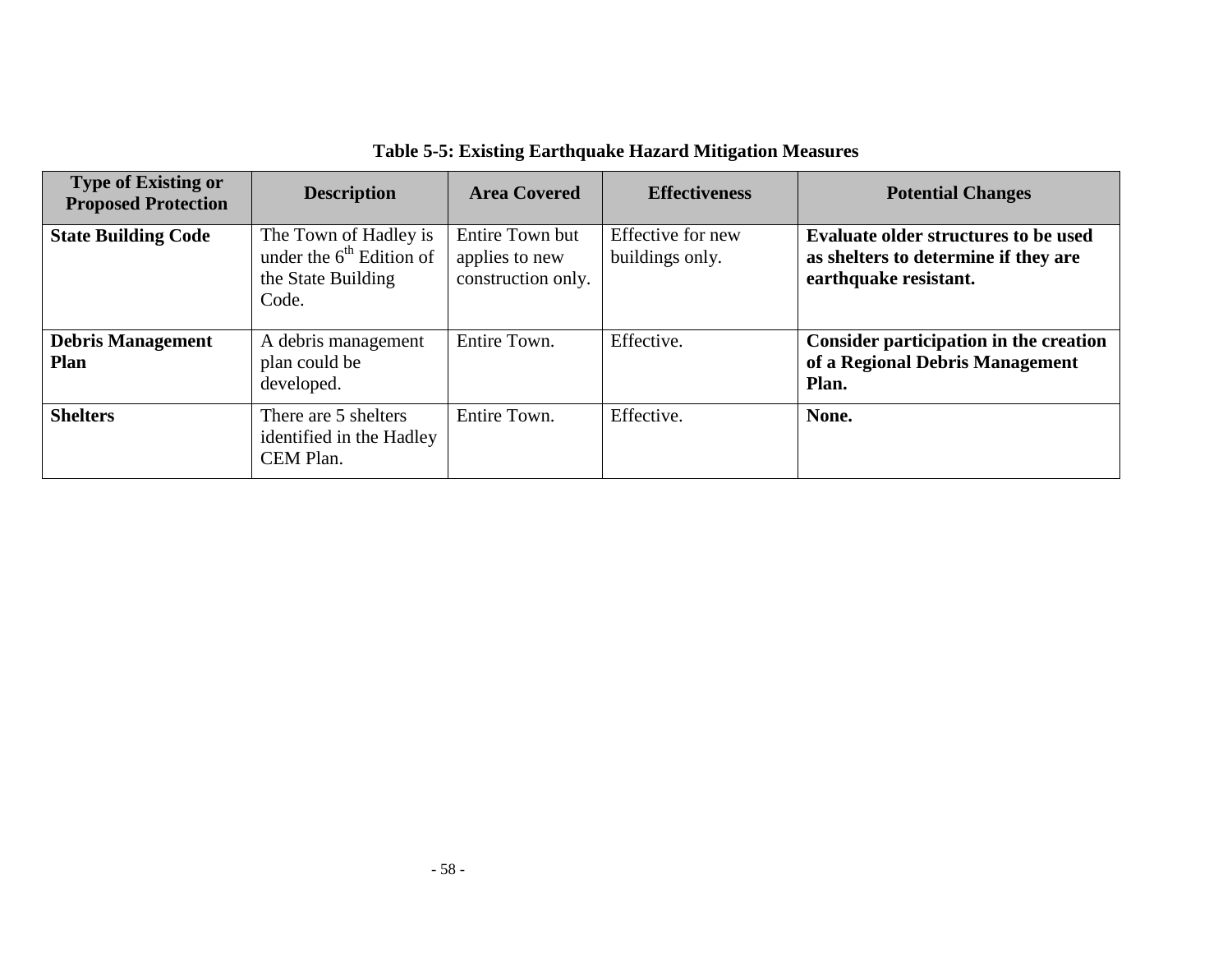### **Dam Failures**

The only mitigation measures in place for dams are the state regulations that control their construction and inspection.

### *Management Plans and Regulatory Measures*

The Hadley CEM Plan states that there are three categories of dam failure or overspill and that action should be taken according to hazard rating:

#### Type 1: Slowly Developing Condition

- 1. Activate EOC
- 2. Activate all communication networks
	- Establish communications with Command Position on a 24-hour basis.
- 3. Release public information
- 4. Notify:
	- MEMA Region Headquarters
	- American Red Cross
	- Downstream communities
- 5. Review Plans for evacuation and sheltering
	- a. Evacuation
		- **•** routes
		- notification
	- b. Shelter
		- availability and capacity
		- food, supplies, and equipment
		- shelter owners and managers
		- other communities (if out of town sheltering is required)
- 6. Require "Stand By" status of designated emergency response forces.

#### Type 2: Rapidly Developing Condition

- 1. Establish a 24-hour communications from dam site to EOC.
- 2. Assemble, brief and assign specific responsibilities to emergency response forces.
- 3. Release public information.
- 4. Obtain and prepare required vehicles/equipment for movement.
- 5. Prepare to issue warning.

#### Type 3: Practically Instantaneous Failure

- 1. Issue warning
- 2. Commence immediate evacuation.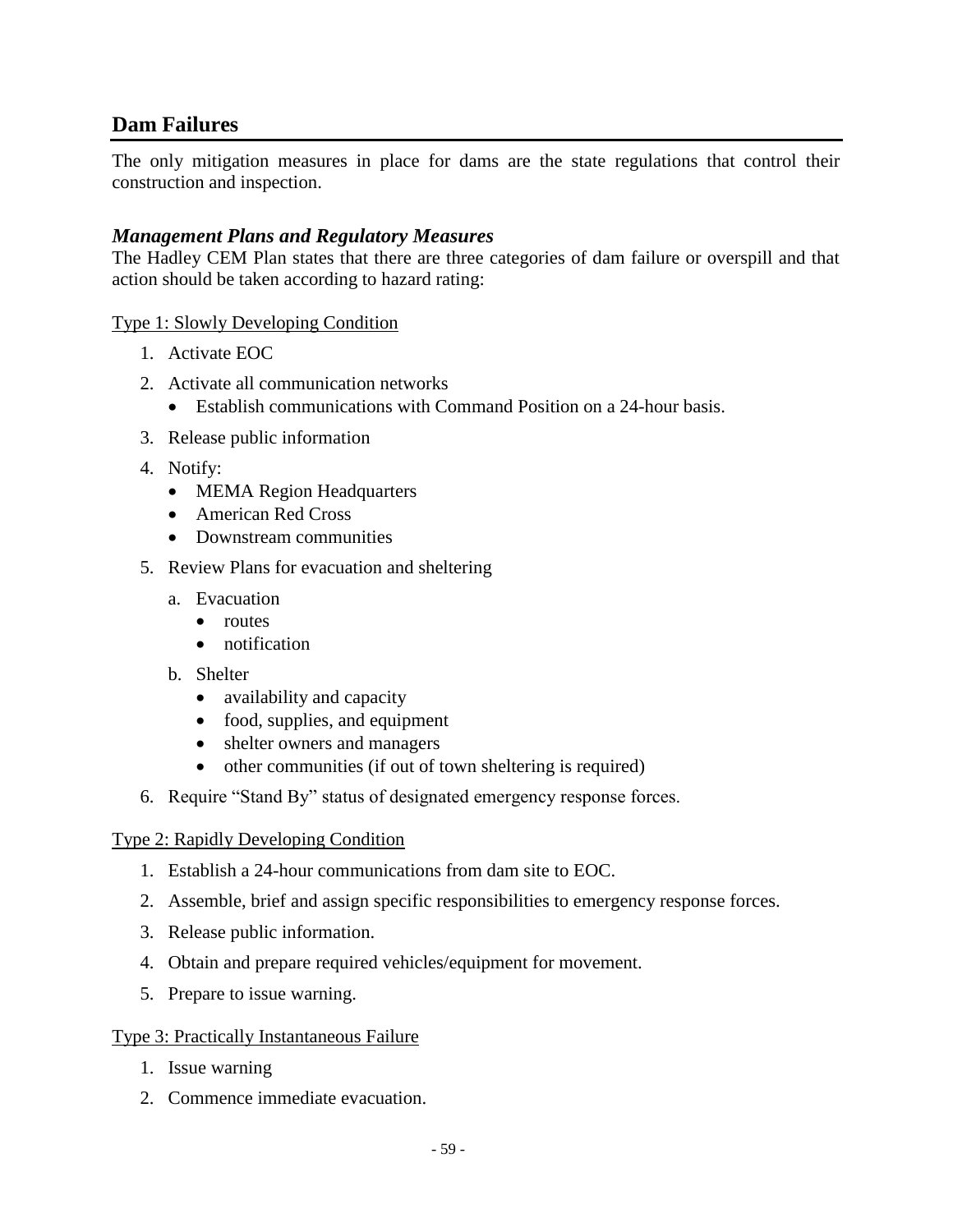- 3. Commit required resources to support evacuation.
- 4. Activate shelters or coordinate activation of shelters located outside the community.
- 5. Notify:
	- MEMA Region Headquarters
	- Red Cross
- 6. Initiate other measures as required to protect lives and property.

The Hadley CEM Plan contains the following generic mitigation measures for dam failure:

- 1. Develop and conduct public education programs concerning dam hazards.
- 2. Maintain up-to-date plans to deal with threat and actual occurrence of dam over-spill or failure.
- 3. Emergency Management and other local government agencies should familiarize themselves with technical data and other information pertinent to the dams, which impact Hadley. This should include determining the probable extent and seriousness of the effect to downstream areas.
- 4. Dams should be inspected periodically and monitored regularly.
- 5. Repairs should be attended to promptly.
- 6. As much as is possible burdens on faulty dams should be lessened through stream rechanneling.
- 7. Identify dam owners.
- 8. Determine minimum notification time for down stream areas.

The Hadley CEM Plan contains the following generic preparedness and response measures for dam failure:

- 1. Pre-place adequate warning/notification systems in areas potentially vulnerable to dam failure impact.
- 2. Pre-place procedures for monitoring dam site conditions at first sign of any irregularity that could precipitate dam failure.
- 3. Identify special needs populations, evacuations routes, and shelters for dam failure response.
- 4. Have sandbags, sand, and other items to reinforce dam structure or flood proof flood prone areas.
- 5. Disseminate warning/notification of imminent or occurring dam failure.
- 6. Coordinate evacuation and sheltering of affected populations.
- 7. Dispatch search and rescue teams.
- 8. Coordinate evacuation and sheltering of affected populations.
- 9. Activate mutual aid if needed.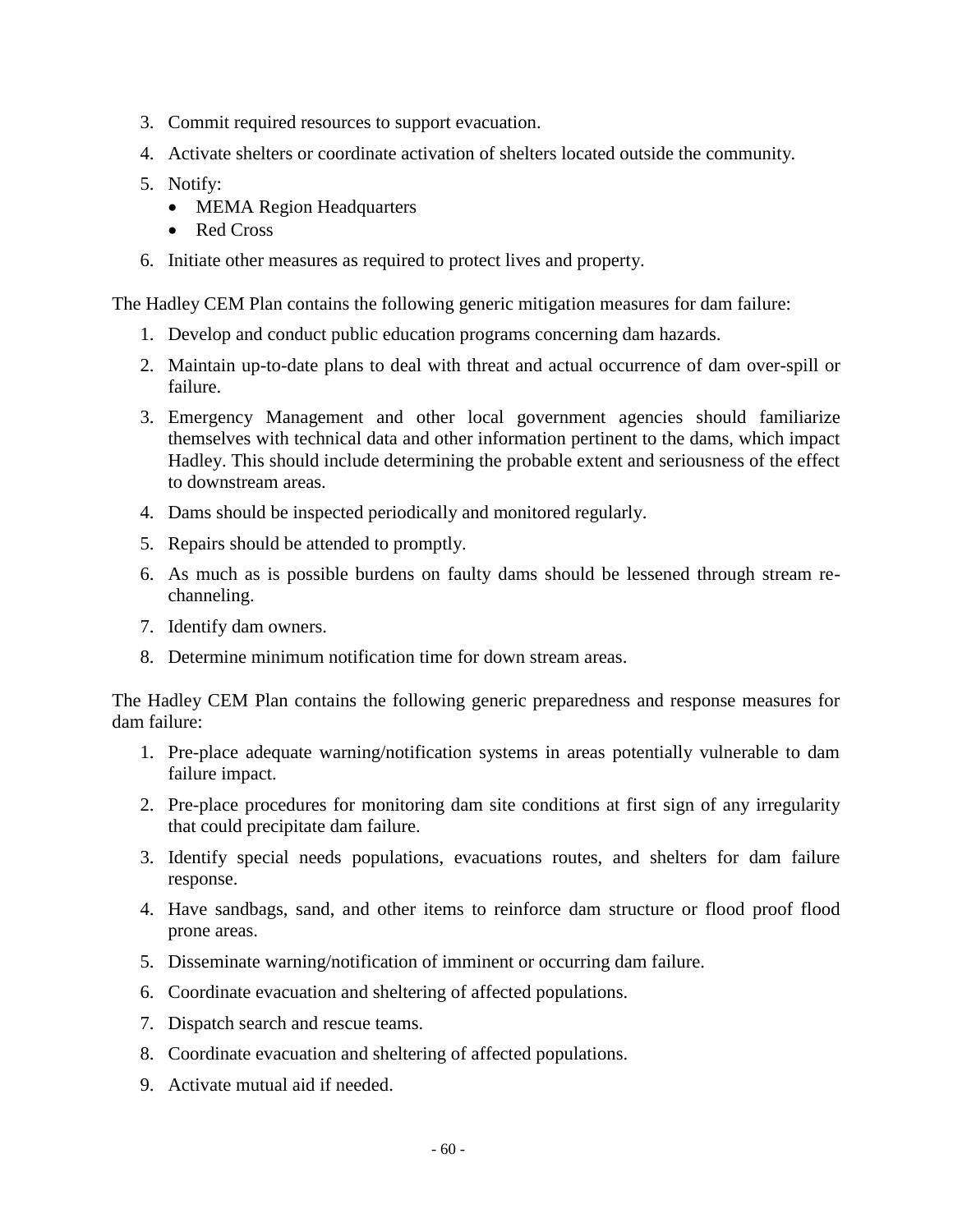- 10. Acquire additional needed supplies not already in place, such as earth moving machinery.
- 11. Establish incident command post as close to affected area as safely possible.
- 12. Provide security for evacuated public and private property.

### *Permits Required for New Dam Construction*

Massachusetts State Law (M.G.L. Chapter 253 Section 45) regulates the construction of new dams. A permit must be obtained from the Department of Conservation and Recreation (DCR) before construction can begin. One of the permit requirements is that all local approvals or permits must be obtained.

### *Dam Inspections*

The DCR requires that dams rated as Low Hazards are inspected every ten (10) years, dams that are rated as Medium/Significant Hazards are inspected every five (5) years, and dams that a rated as High Hazards are inspected every two (2) years. This is the responsibility of the dam owner.

### *Zoning*

There is no mention made regarding the construction of new dams in the Town of Hadley zoning or subdivision regulations, although alterations of watercourses must be reported.

### *Restrictions on Development*

There are no Town restrictions on dam locations.The DCR issues permits for new dams and does have the authority to deny a permit if it is determined that the design and/or location of the dam is not acceptable.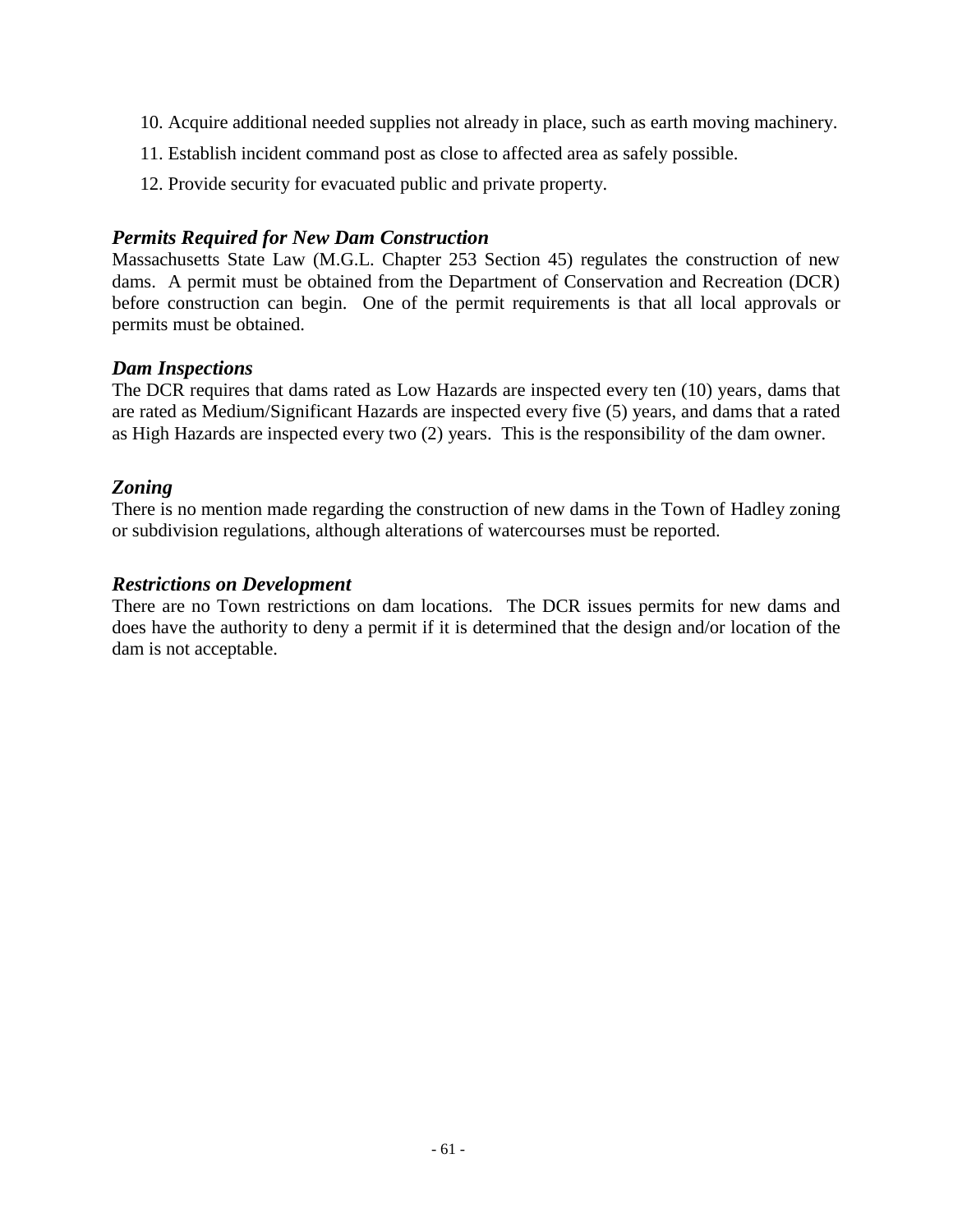| <b>Existing or Proposed</b><br><b>Protection</b> | <b>Description</b>                                                                                                                                 | <b>Area Covered</b>          | <b>Effectiveness</b>                                                                                           | <b>Potential Changes</b>                                                                                                        |
|--------------------------------------------------|----------------------------------------------------------------------------------------------------------------------------------------------------|------------------------------|----------------------------------------------------------------------------------------------------------------|---------------------------------------------------------------------------------------------------------------------------------|
| <b>New Dam Construction</b><br><b>Permits</b>    | State law requires a<br>permit for the<br>construction of any dam.                                                                                 | Entire Town.                 | Effective. Ensures dams are.<br>adequately designed.                                                           | None.                                                                                                                           |
| <b>Dam Inspections</b>                           | DCR has an inspection<br>schedule that is based on<br>the hazard rating of the<br>dam (low, medium, high<br>hazard).                               | Entire Town.                 | Low. The responsibility for this<br>is now on dam owners, who may<br>not have sufficient funding to<br>comply. | <b>Identify sources of funding</b><br>for dam safety inspections.<br>Incorporate dam safety into<br>development review process. |
| <b>Evacuation Plans</b>                          | Comprehensive<br>evacuation plans are<br>required for High Hazard<br>Dams and ensure the<br>safety of the citizens in<br>the event of dam failure. | Inundation<br>areas in Town. | None.                                                                                                          | None.                                                                                                                           |

# **Table 5-6: Existing Dam Failure Hazard Mitigation Measures**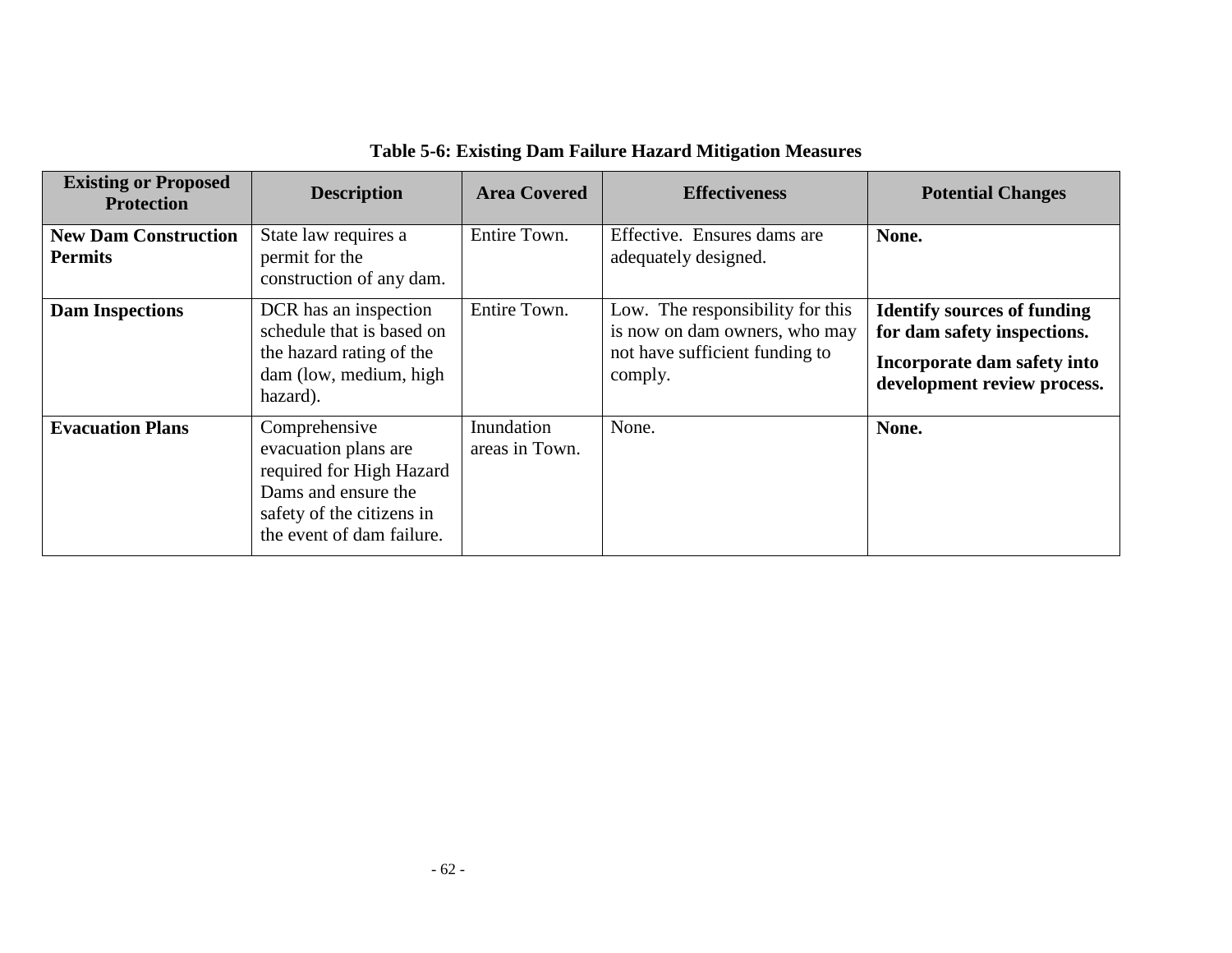### **Drought**

Although Massachusetts does not face extreme droughts like many other places in the country, it is susceptible to dry spells and drought. And unlike other places, drought can most likely be effectively mitigated in regions like the Pioneer Valley if measures are put into place. Hadley has several water protection regulations in place, as evidenced in the section on flooding. Additional regulations and mitigation options, specific to drought mitigation, are included here.

### *Management Plans*

The Hadley CEM Plan contains the following generic mitigation measures for drought:

- 1. Seeks to balance demand on water supply through land use, zoning and other tools.
- 2. Encourages water conservation and water control measures to ease demand on water supply.
- 3. Improves efficiency and capacity of the water supply system, including leak detection and repair.

The Hadley CEM Plan contains the following generic preparedness and response measures for drought:

- 1. Identify potential emergency water sources, such as purchase from adjoining communities if available.
- 2. Keep abreast of drought forecasts issued by the State Drought Task Force.
- 3. Encourages businesses and other bulk users to develop water conservation and shortage plans.
- 4. Implement water use controls as needed.
- 5. Coordinate requests for potable water in emergency situations.

### *Land Development Regulations that Mitigate Impacts of Drought*

Hadley's Land Development Ordinance has several sections governing flood and stormwater management, proper drainage, and aquifer protection. The Bylaws protecting these features of the landscape can also be seen as preventing drought, as they promote the natural processes of infiltration and groundwater recharge. In addition, Hadley adopted a temporary moratorium on large-scale development to ensure water supply capacity could keep up with demands. This moratorium expired last year, but the language is included here:

*Section XII: Aquifer Protection District*

[See Flood section, above.]

### *Hadley Master Plan*

Water is a main focus of the Hadley Master Plan, and it makes several recommendations to protect and manage Hadley's water resources. One key suggestion (as mentioned in the Flood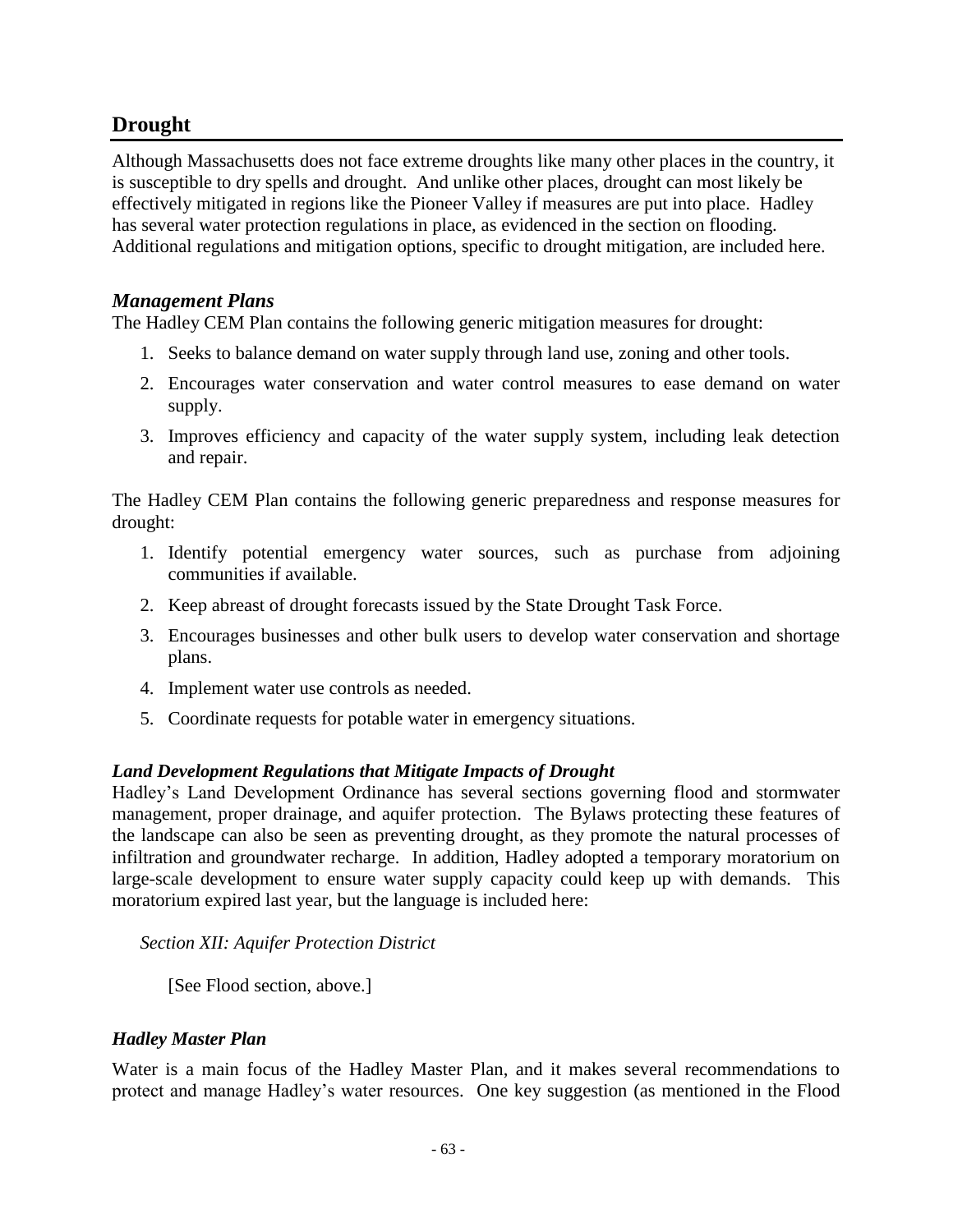Hazard section earlier) is to strengthen the current Aquifer Protection District, modeling it after EOEA's water supply protection district bylaw. On November 15, 2006, the Town adopted a new Aquifer Protection District as recommended in the Master Plan by consolidating multiple districts into one district. Additionally, the plan highlights some potential hazardous situations regarding insufficient water supply in Hadley.

The 790,000 gpd average permitted usage was exceeded in 2001 in the North Hadley wells. The average permitted usage was recently increased to 920,000 gpd. The town received a 2 percent State Revolving Fund (SRF) loan to improve the condition of the Callahan wells. A new water treatment plant at the site of the Callahan Wells will be constructed which will become the primary water source for the public water distribution system. The project is expected to be completed by the Summer of 2007. The Town currently enforces a water restriction policy in the summer months where residents alternate watering on odd and even days. Furthermore, the Town adjusted water rates to promote water conservation and instituted a moratorium on new water line extensions to conserve demand which ended October 2005. The Town also received a \$45,000 grant from MA DEP for leak detection.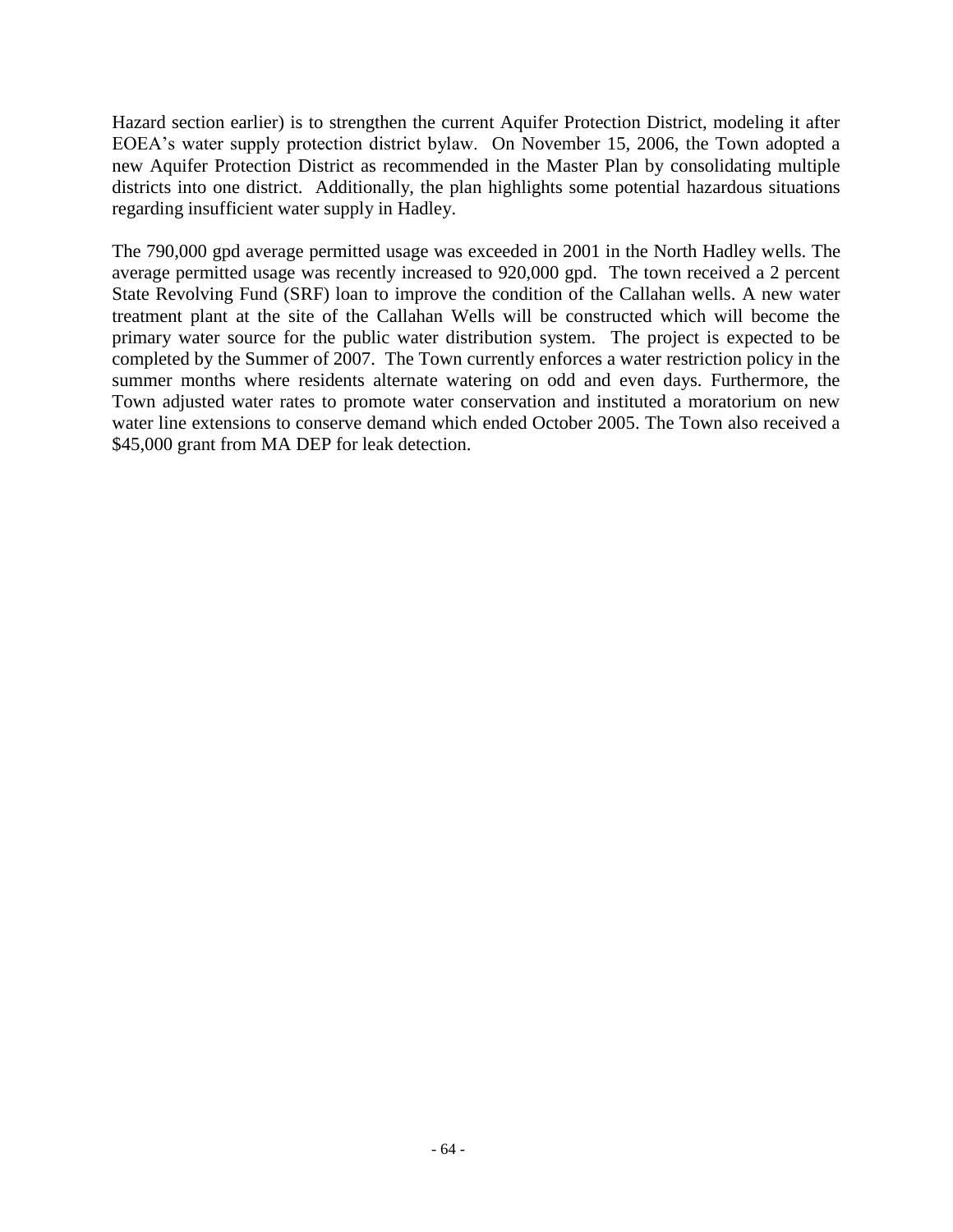| <b>Existing or Proposed</b><br><b>Protection</b> | <b>Description</b>                                                                                       | <b>Area Covered</b>        | <b>Effectiveness</b>                                                                                                              | <b>Potential Changes</b> |
|--------------------------------------------------|----------------------------------------------------------------------------------------------------------|----------------------------|-----------------------------------------------------------------------------------------------------------------------------------|--------------------------|
| <b>Zoning Bylaws</b>                             |                                                                                                          |                            |                                                                                                                                   |                          |
| <b>Aquifer Protection</b><br><b>District</b>     | Areas delineated as part<br>of the aquifer recharge<br>zones are protected by<br>strict use regulations. | Aquifer<br>recharge areas. | Effective for preventing<br>groundwater contamination and<br>for controlling stormwater<br>runoff.                                | None.                    |
| <b>Hadley Master Plan</b>                        | Identifies potential issues<br>for Hadley's water<br>supply needs in the<br>future.                      | Entire Town.               | Effective for brining to light<br>problems and discrepancies with<br>current regulations and<br>identifying needs for the future. | None.                    |

# **Table 5-7: Existing Drought Hazard Mitigation Measures**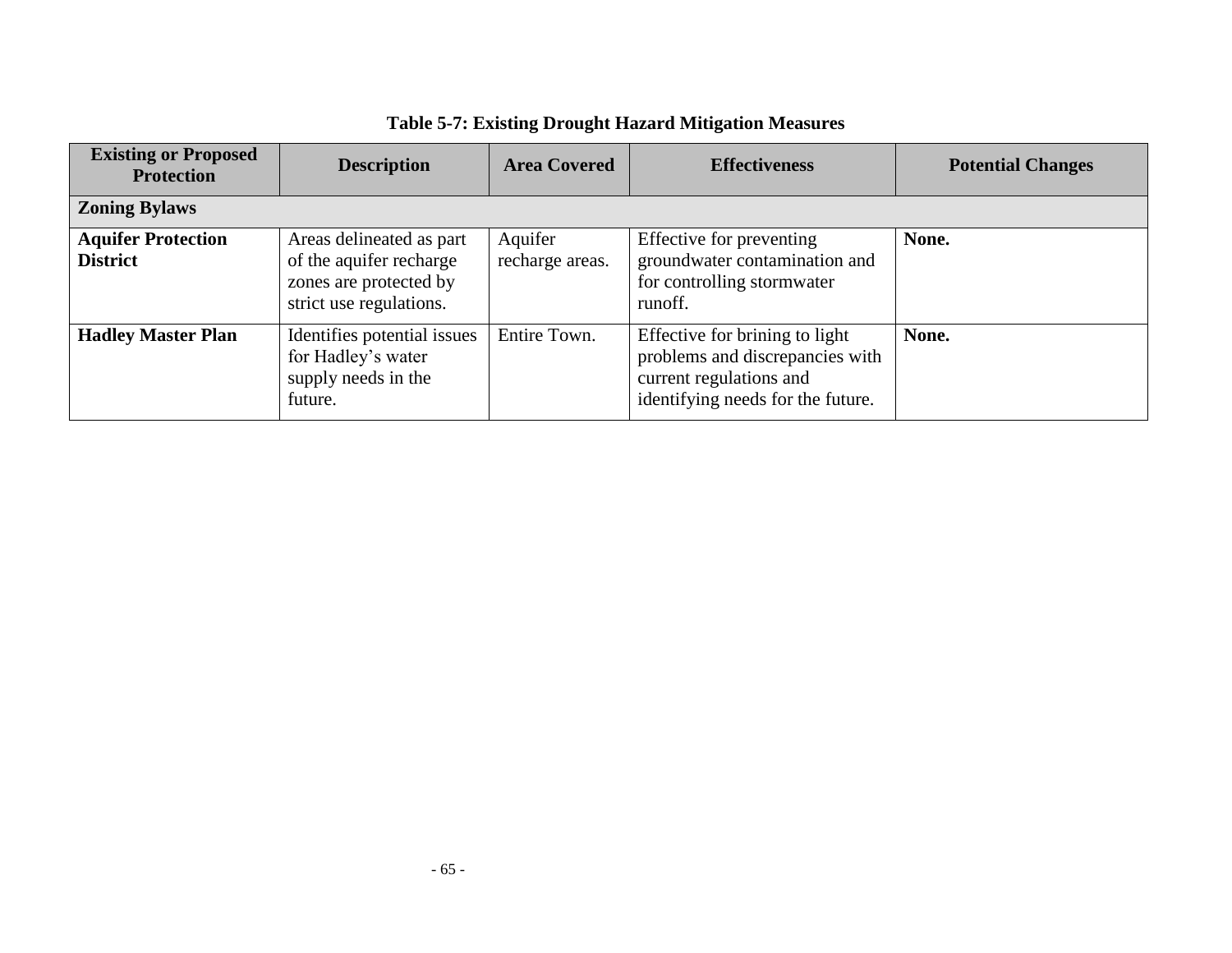### **Man-Made Hazards/Hazardous Materials**

Hazardous materials are in existence throughout Town, and are constantly being moved on Hadley's roads and highways. However, there is no way to anticipate where and when a hazardous materials spill or explosion could take place. Therefore, it makes it somewhat difficult to determine mitigation strategies, but Hadley has some regulations currently in place to mitigate the impacts of a hazardous materials disaster.

### *Management Plans*

A Model Hazardous Materials Response Plan is provided in the Hadley CEM Plan framework for community and/or LEPC use under the Specific Hazards Annexes section. Complete plans may be attached to the CEM or referenced as a separate document. The CEM Plan may also support regional emergency planning committees.

### *Land Development Regulations that Mitigate Impacts of Hazardous Materials*

There are two sections within Hadley's Land Development Ordinance which address hazardous materials management. The first restricts the storage of hazardous materials at outdoor facilities. In addition, development within the Aquifer Protection District is governed by specific use restrictions in the Zoning Bylaws, including an application to use/store any hazardous materials.

### *Section VIII: Commercial Site Plan Approval*

8.8.7 Water Quality

All outdoor storage facilities for fuel, hazardous materials or wastes, and potentially harmful raw materials shall be located within an impervious, diked containment area adequate to hold the total volume of liquid kept within the storage area.

### *Section XII: The Aquifer Protection District*

- 12.8 Uses by Special Permit
	- 12.8.1 Business and industrial activities permitted in the underlying district (either by matter of right or by special permit) shall file application for a special permit.
		- 12.8.1.1 Said application and plan shall be prepared in accordance with the data requirements of the proposed development, including a site plan, which shall show:
			- drainage recharge features and provisions to prevent loss of recharge;
			- provisions to control soil erosion and sedimentation;
			- provisions to prevent soil compaction;
			- provisions to prevent seepage from sewer pipes;
			- provisions to prevent contamination of groundwater by petroleum products or hazardous chemicals;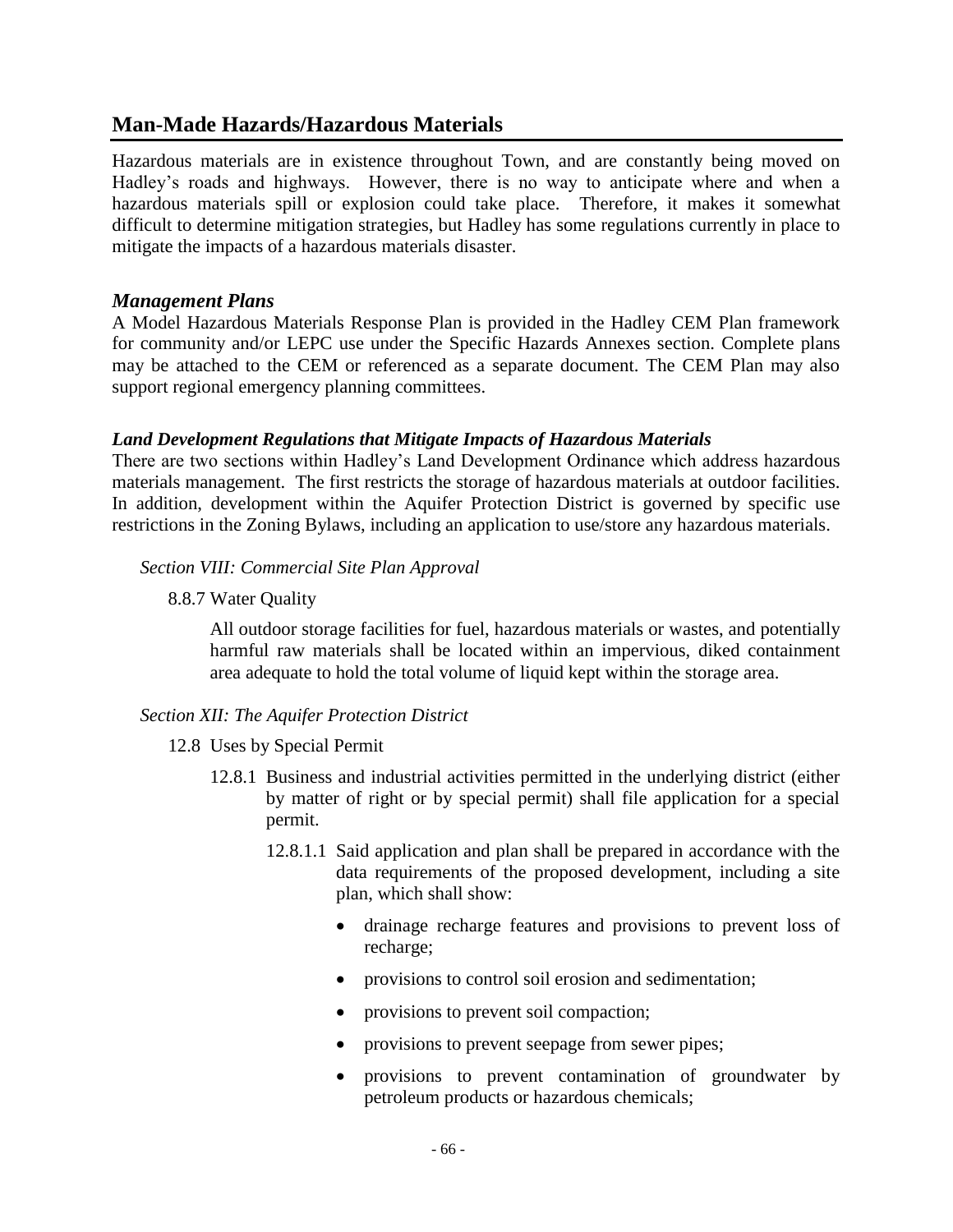complete list of chemicals, pesticides, fuels and other potentially hazardous materials to be used or stored on the premises in quantities greater than those associated with normal household use.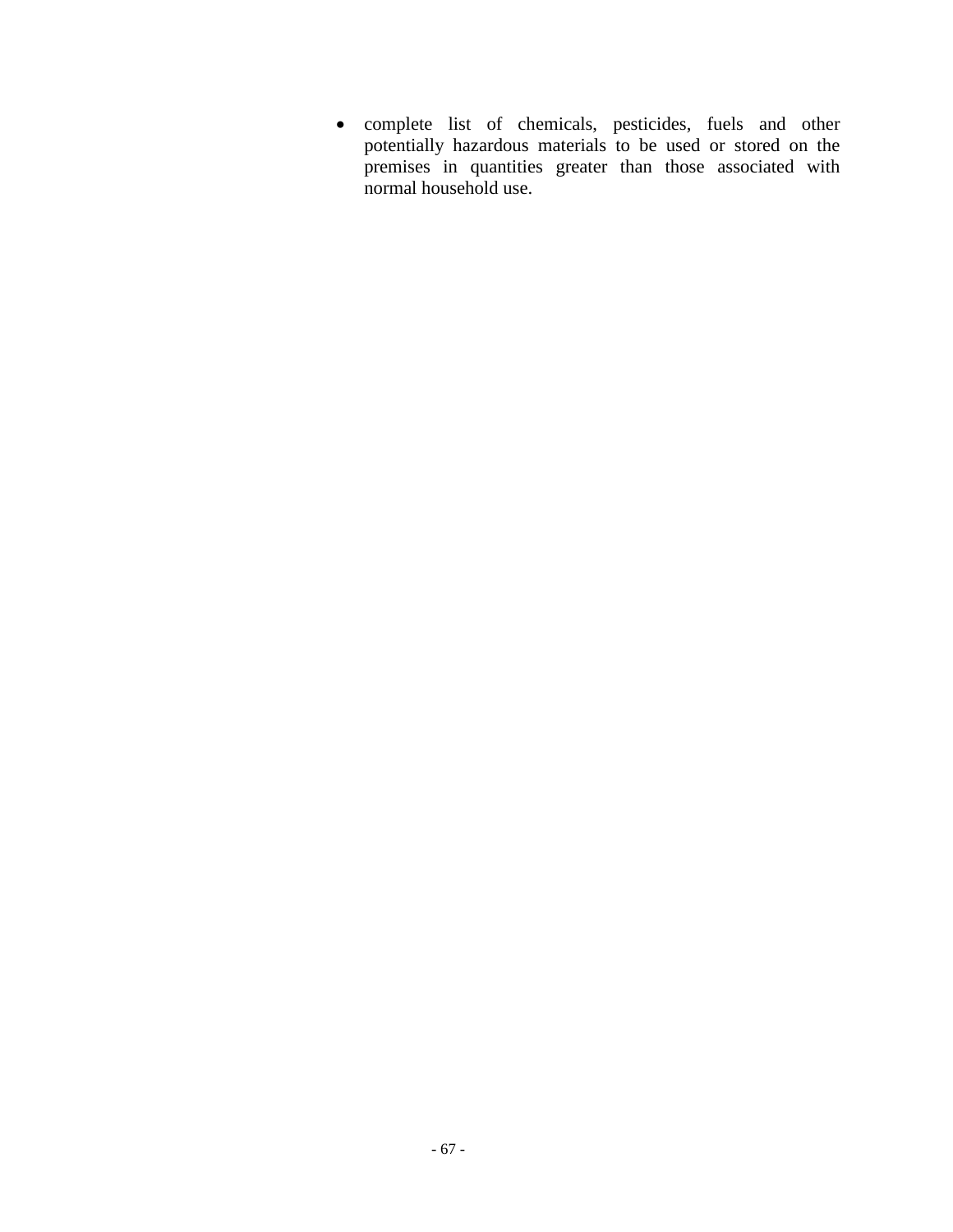| <b>Existing or Proposed</b><br><b>Protection</b> | <b>Description</b>                                                                                       | <b>Area Covered</b>                 | <b>Effectiveness</b>                                                     | <b>Potential Changes</b>                                                                    |
|--------------------------------------------------|----------------------------------------------------------------------------------------------------------|-------------------------------------|--------------------------------------------------------------------------|---------------------------------------------------------------------------------------------|
| <b>Zoning Bylaws</b>                             |                                                                                                          |                                     |                                                                          |                                                                                             |
| <b>Site Plan Approval</b>                        | Regulates how<br>commercial development<br>must store hazardous<br>materials.                            | Commercial<br>development<br>sites. | Very effective for preventing<br>hazardous material spills and<br>leaks. | None.                                                                                       |
| <b>Aquifer Protection</b><br><b>District</b>     | Restricts uses in aquifer<br>recharge areas, regulates<br>how to correctly store<br>hazardous materials. | Aquifer<br>recharge areas.          | Effective for preventing<br>hazardous materials spills and<br>leaks.     | <b>Consider prohibiting any</b><br>hazardous materials within<br>the Aquifer recharge area. |

|  |  |  |  |  | Table 5-8: Existing Man-Made Hazard/Hazardous Materials Mitigation Measures |  |  |  |  |  |  |  |
|--|--|--|--|--|-----------------------------------------------------------------------------|--|--|--|--|--|--|--|
|  |  |  |  |  |                                                                             |  |  |  |  |  |  |  |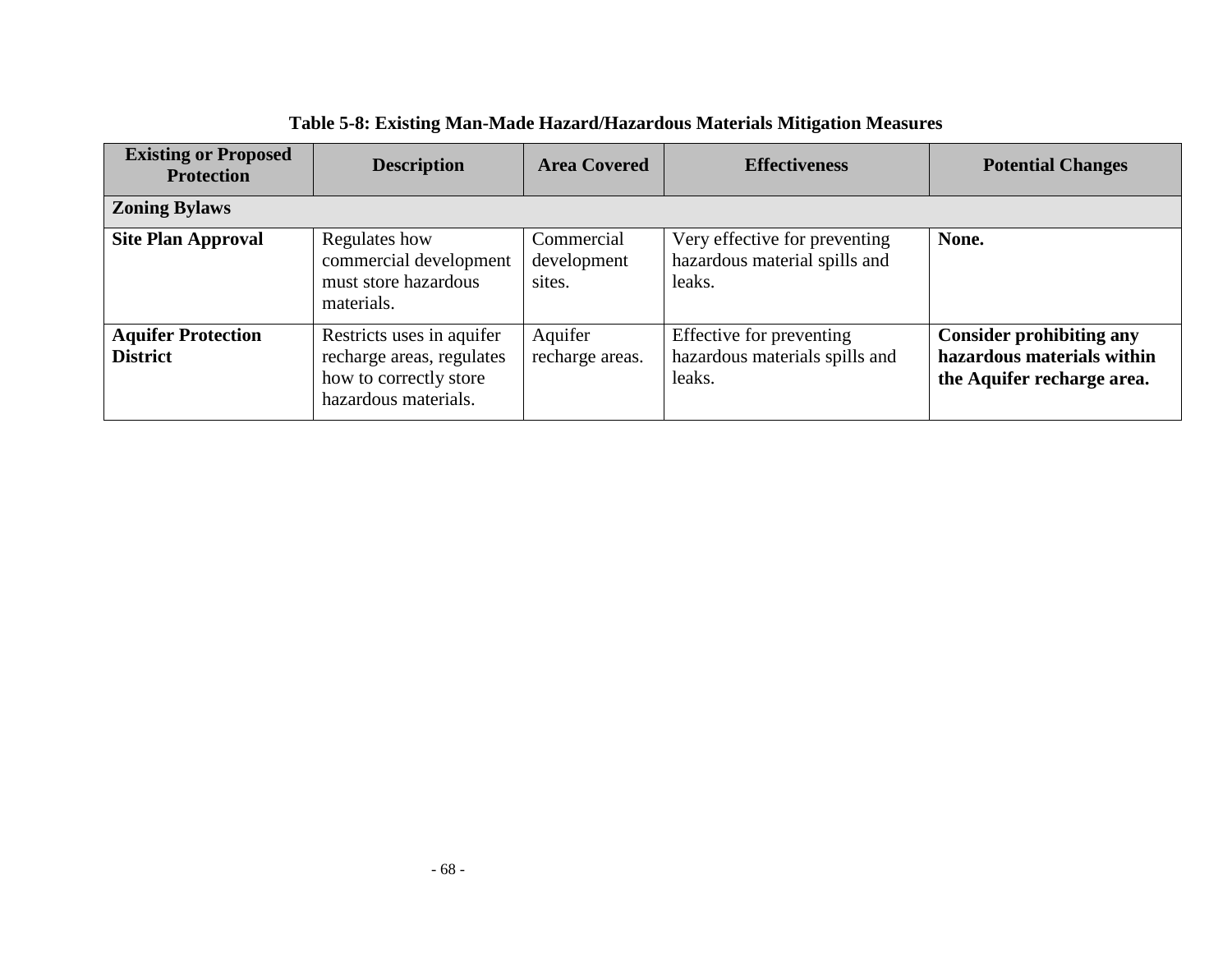## **6- INCORPORATION**

Existing plans, studies, reports and municipal documents were incorporated throughout the planning process. This included a review and incorporation of significant information from the following key documents:

- *Hadley Comprehensive Emergency Management Plan* (particularly the Critical Infrastructure Section) – the Critical Infrastructure section was used to identify those infrastructure components in Hadley that have been identified as crucial to the function of the Hadley; also, this resource was used to identify special needs populations as well as potential emergency shortcomings.
- *Hadley Open Space and Recreation Plan*  this Plan was used to identify the natural context within which the Hadley mitigation planning would take place. This proved useful insofar as it identified water bodies, rivers, streams, infrastructure components (i.e. water and sewer, or the lack thereof), as well as population trends. This was incorporated to ensure that the Town's mitigation efforts would be sensitive to the surrounding environment. During the OSRP update, the Hadley can use the work of the PDM Plan to incorporate identified hazard areas into open space and recreation planning. This could either take the form of acquiring parcels of land that are currently un-developed, but situated within an identified hazard area, as permanent open space, thereby minimizing the likelihood that critical infrastructure components will be constructed in an area prone to damage from natural hazards.
- *Hadley Community Development Plan*—this Plan was used to identify any action items that might prove successful, based on previous planning efforts. When the CD plan is updated, the Town can make sure it examines the structural improvements that can take place to mitigate natural hazards.
- *Hadley Zoning Bylaw and Subdivision Regulations -* The Town's Zoning Bylaw was used to gather identify those actions that the Town is already taking that are reducing the potential impacts of a natural hazard (i.e. floodplain regulations) to avoid duplicating existing successful efforts. The Town's subdivision regulations were used to examine the ways in which the Town is using its design guidelines to limit the impact of natural hazards.
- *Draft State of Massachusetts' Multi-Hazard Mitigation Plan -* This plan was used to insure that the Town's HMP was consistent with the State's Plan.

When appropriate, the Town of Hadley and its officials will incorporate action items from the mitigation plan into the documents listed above.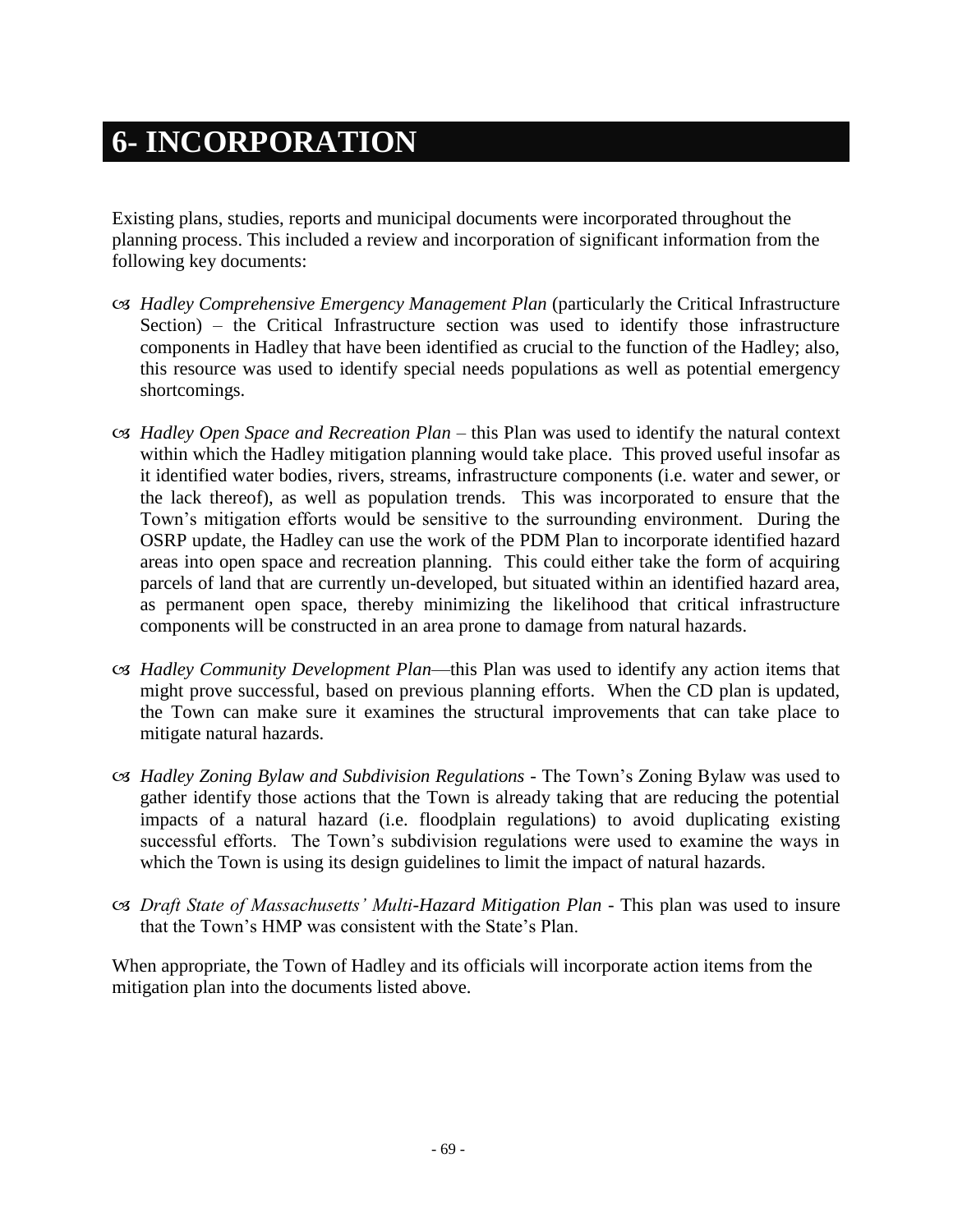## **7– FUTURE MITIGATION STRATEGIES**

#### **Goal Statements and Action Items**

As part of the natural hazards mitigation planning process that was undertaken by the Hadley Hazard Mitigation Planning Committee, existing gaps in protection and possible deficiencies were identified and discussed. The Committee then developed general Goal Statements and Action Items that, when implemented, will help to reduce risks and future damages from natural hazards. The Goal Statements, Action Items, Town department(s) responsible for implementation, and the proposed timeframe for implementation for each category of natural hazard are described below.

Several of the Action Items have multiple benefits because, if implemented, these Action Items will mitigate or prevent damages from more than one type of natural hazard. For example, updating the Subdivision Regulations to require new utility lines be placed underground will prevent property damage and loss of service in the event of high winds (tornado or hurricane) or severe snow and ice storms.

Before funding can be approved for any capital projects, the residents of Hadley must vote to approve the recommended spending item at the Town's annual Town Meeting. This gives Hadley's residents final approval of any and all mitigation steps.

#### **General Mitigation Action Items**

*Goal Statement*: To provide adequate shelter, water, food and basic first aid to displaced residents in the event of a natural disaster and to provide adequate notification and information regarding evacuation procedures, etc., to residents in the event of a natural disaster.

*Action Item:* Establish an Emergency Management Planning Committee.

*Responsible Department/Board:* Emergency Management Director, Board of Selectmen

*Proposed Completion Date:* 2007

*Action Item:* Establish a Community Emergency Response Team (CERT).

*Responsible Department/Board:* Emergency Management Director, Hadley TRIAD Seniors and Law Enforcement Together (SALT) Council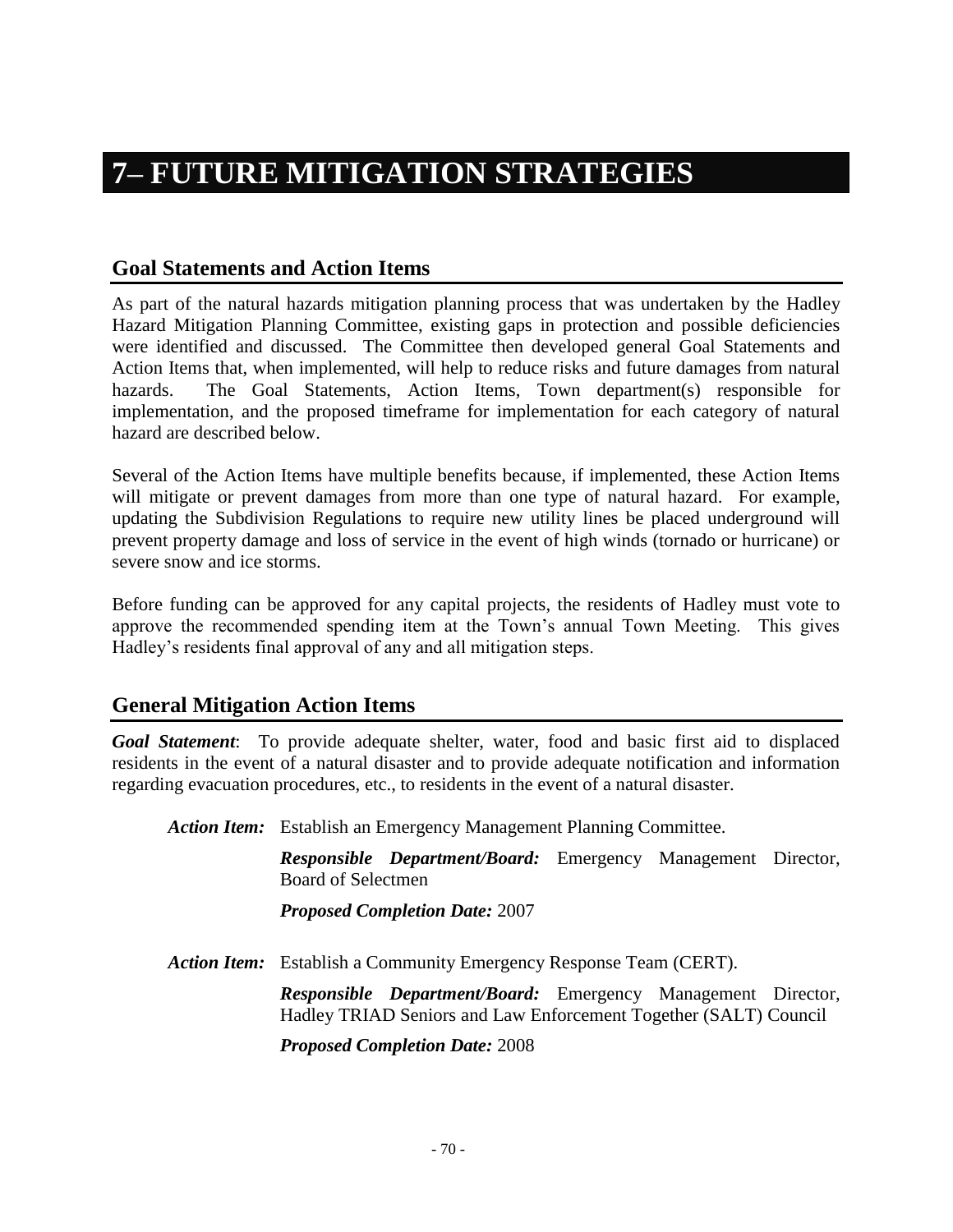*Action Item:* Identify existing shelters that are earthquake resistant as well as outside of dam inundation areas. Disseminate this information to appropriate Town departments.

> *Responsible Department/Board:* Building Inspector, Emergency Management Director

*Proposed Completion Date:* 2008

*Action Item:* Inventory supplies at existing shelters and develop a needs list and storage requirements. Establish arrangements with local or neighboring vendors for supplying shelters with food and first aid supplies in the event of a natural disaster.

> *Responsible Department/Board:* Emergency Management Planning Committee, School Facilities Manager

*Proposed Completion Date:* 2008

*Action Item:* Examine current notification system including feasibility of Reverse 911.<sup>23</sup> Develop a preliminary project proposal and cost estimate.

> *Responsible Department/Board:* Board of Selectmen, Police & Fire Departments, Hampshire Regional Emergency Planning Committee

#### *Proposed Completion Date:* 2008

*Action Item:* Collect, periodically update, and disseminate information on which local radio stations provide emergency information, what to include in a 'home survival kit,' how to prepare homes and other structures to withstand flooding and high winds, and the proper evacuation procedures to follow during a natural disaster.

> *Responsible Department/Board:* Emergency Management Director, Police and Fire Departments, Hadley Senior Center

*Proposed Completion Date:* On-going

#### **Flooding**

 $\overline{a}$ 

Overall, the Town of Hadley's existing land use regulations control the quantity and quality of stormwater runoff, but do little to regulate development in the floodplain or reduce localized flooding events. Long-range planning documents such as the Town's Open Space and Recreation Plan also addresses flood prevention and mitigation either directly or indirectly in the goals and objectives listed in these documents.

 $^{23}$  In essence, Reverse 911 is a Windows compatible software program, which uses GIS and database technology to create call lists of phone numbers within a specified geographical area and provide prerecorded messages to the residents at those numbers. Call lists can be created ahead of time or as emergency or other situations arise. The system is voluntary and it is a simple matter to remove those residents who do not wish to participate. Cost of the system varies depending on a number of factors. The Town of Green Tree, Pennsylvania was able to subsidize their purchase of a Reverse 911 system through a \$10,000 Community Development Block Grant.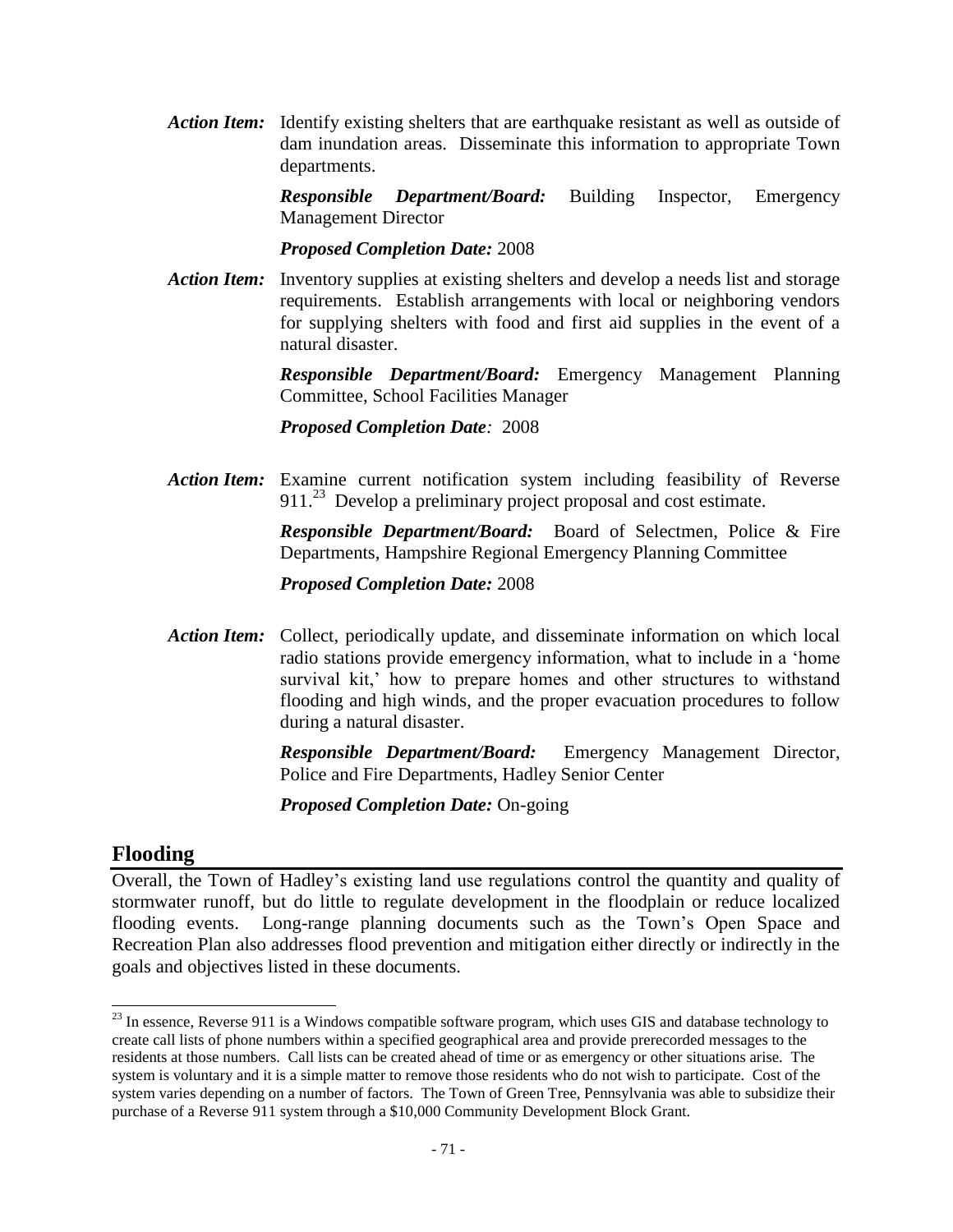*Goal Statement*: To minimize the loss of life, damage to property, and the disruption of governmental services and general business activities due to flooding.

*Action Item*: Add Flood prevention and mitigation to the purpose section of the Subdivision Rules and Regulations.

> *Responsible Department/Board*: Planning Board *Proposed Completion Date*: 2007

*Action Item*: Add requirements to identify impacts that a proposed development could have on the potential for flooding, and include mitigation measures, if deemed necessary by the Planning Board to the Environmental Impact Statement provisions under Section 4.3.4 of the Hadley Subdivision Regulations.

*Responsible Department/Board:* Planning Board

*Proposed Completion Date*: 2007

*Action Item*: Implement standards in the Subdivision Rules and Regulations to require temporary and permanent erosion control measures for streams and surface water bodies.

> *Responsible Department/Board:* Planning Board, Conservation Commission

*Proposed Completion Date:* 2007

*Action Item*: Add more specific requirements to address flood related issues in the Special Permit and Site Plan Approval provisions in the Hadley Zoning Bylaw including topographic change, removal of cover vegetation, risk of erosion or siltation and increased stormwater runoff.

> *Responsible Department/Board:* Planning Board, Conservation Commission

*Proposed Completion Date:* 2008

*Action Item:* In regards to the Hadley Open Space and Recreation Plan, implement the Five-Year Action Plan strategies, particularly those dealing with protection of forests and farmland.

> *Responsible Department/Board*: Conservation Commission, Planning Board, and the Board of Selectmen

*Proposed Completion Date*: Ongoing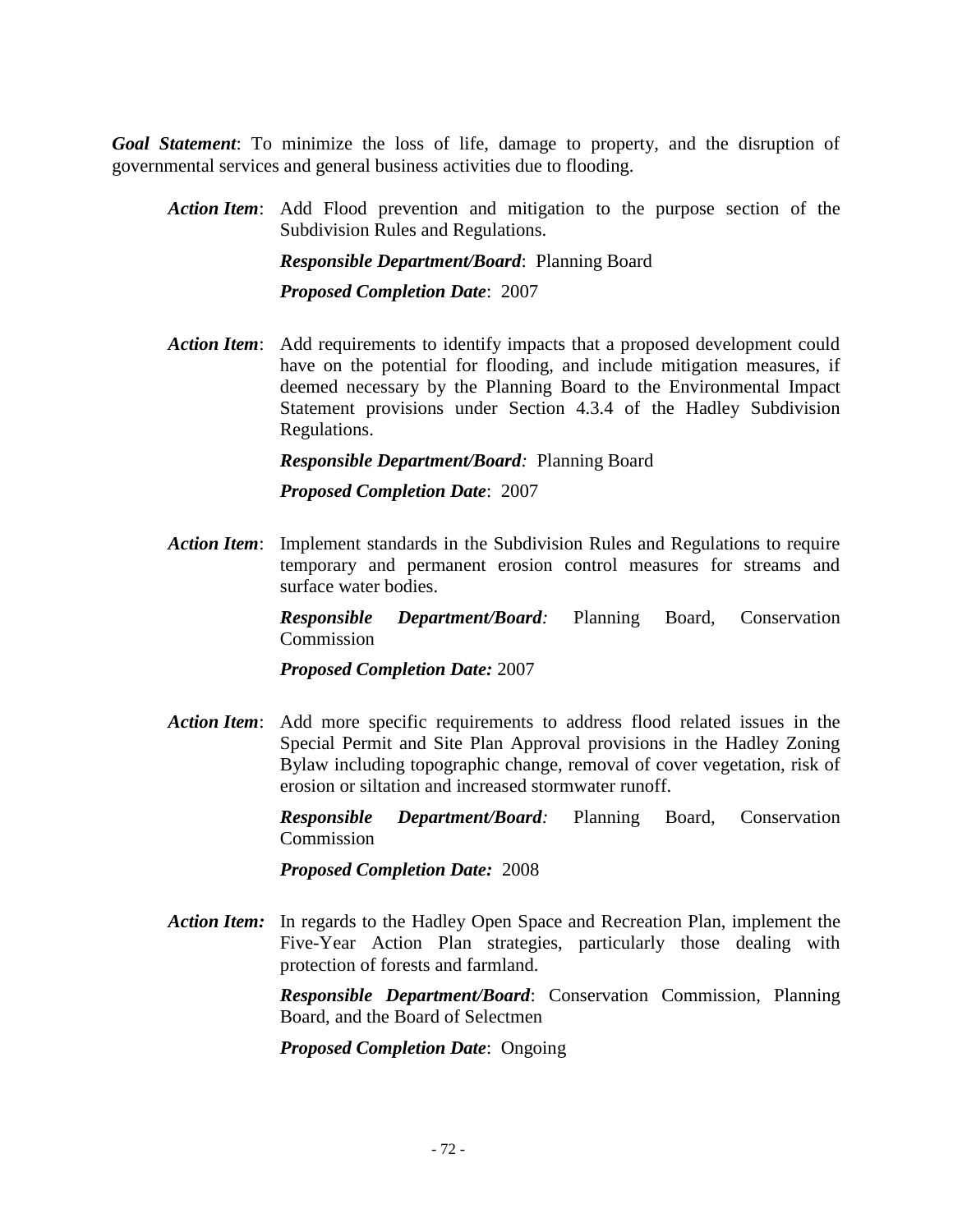- *Action Item:* The **Town** should evaluate whether to become a part of FEMA's Community Rating System. *Responsible Department/Board:* Board of Selectmen, Emergency Management Director *Proposed Completion Date*: 2009
- *Action Item:* Develop a Beaver Management Strategy. *Responsible Department/Board:* Board of Health, Fire Department, Highway Department

*Proposed Completion Date*: 2009

*Action Item:* Participate in the creation of a Regional Debris Management Plan.

*Responsible Department/Board:* Board of Selectmen, Planning Board, and Emergency Management Director

*Proposed Completion Date:* 2010

*Action Item:* Identify all Pre-FIRM structures throughout Town that need to be elevated above the base-flood elevation.

> *Responsible Department/Board:* Building Inspector, Fire Department *Proposed Completion Date:* 2010

*Action Item:* Establish a program to identify and clean-up properties within flood zones with junk and hazardous materials.

> *Responsible Department/Board:* Building Inspector, Board of Health *Proposed Completion Date:* 2010

*Action Item:* Conduct a study to identify the appropriate flood control structures/measures to prevent flooding of the North Lane and Honey Pot Road areas.

> *Responsible Department/Board:* Highway Department, Board of Selectmen

*Proposed Completion Date:* 2011

*Action Item:* Establish a plan to prioritize and acquire undeveloped properties within flood zones throughout Town.

> *Responsible Department/Board:* Board of Selectmen, Conservation **Commission**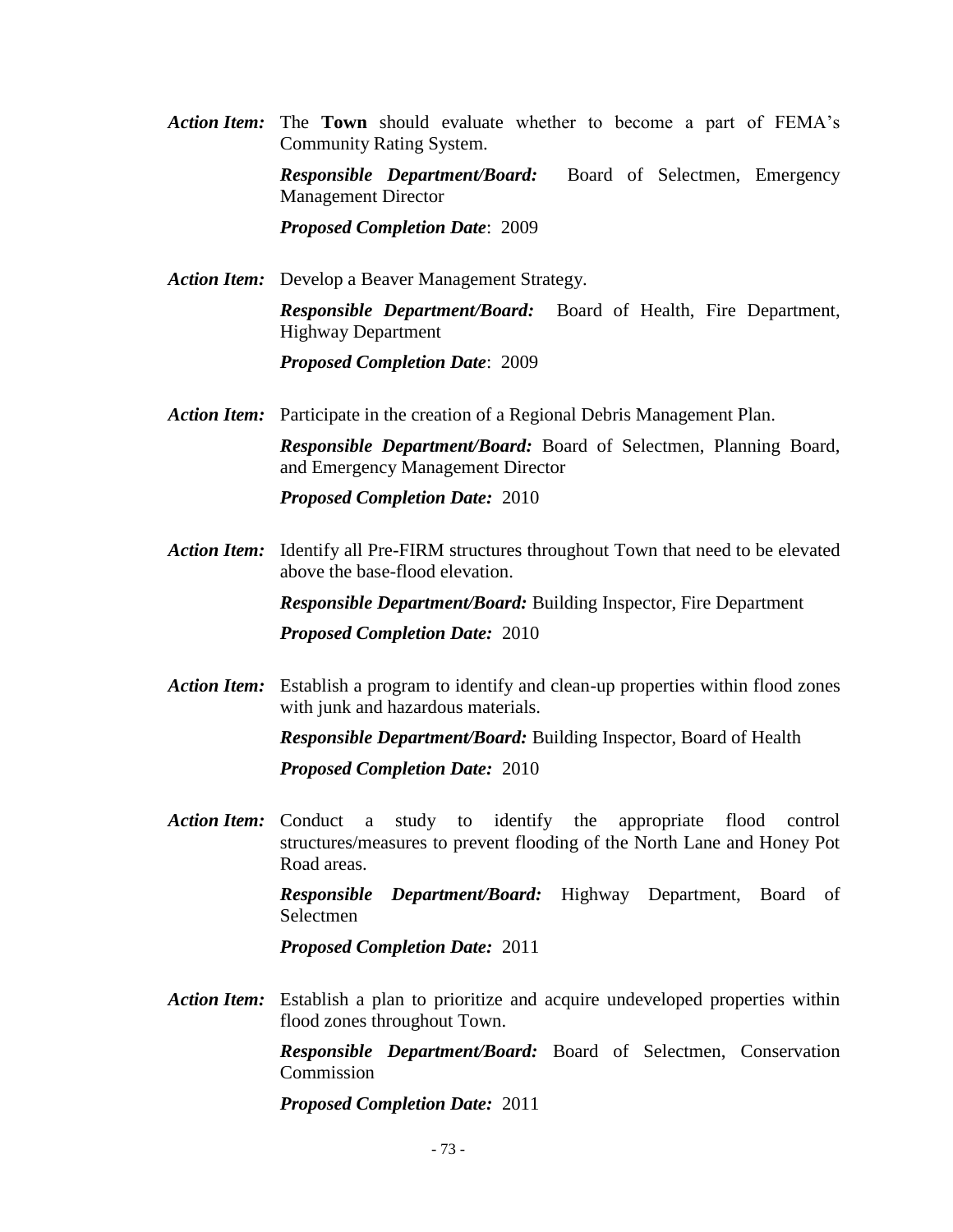*Action Item:* Prepare a priority list and seek funding through the Hazard Mitigation Grant Program (HMGP) for the replacement of undersized culverts throughout Town.

> *Responsible Department/Board:* Board of Selectmen, Highway Department

*Proposed Completion Date*: 2008

#### **Severe Snowstorms/Ice Storms**

*Goal Statement*: To minimize the loss of life, damage to property, and the disruption of governmental services and general business activities due to severe snow and ice storms.

*Action Item*: Develop a plan for providing access to water, information, shelter, and food stores for special needs populations in Town in the event of a severe winter storm. *Responsible Department/Board*: Hadley TRIAD SALT Council *Proposed Completion Date*: 2009 *Action Item:* Participate in the creation of a Regional Debris Management Plan.

*Responsible Department/Board:* Board of Selectmen, Planning Board, and Emergency Management Director

*Proposed Completion Date:* 2010

#### **Hurricanes and Tornadoes**

The Action Items listed above, under flooding, address the flooding that can result from a hurricane.

*Goal Statement*: To minimize the loss of life, damage to property, and the disruption of governmental services and general business activities due to high winds associated with hurricanes and tornadoes.

*Action Item:* Participate in the creation of a Regional Debris Management Plan.

*Responsible Department/Board:* Board of Selectmen, Planning Board, and Emergency Management Director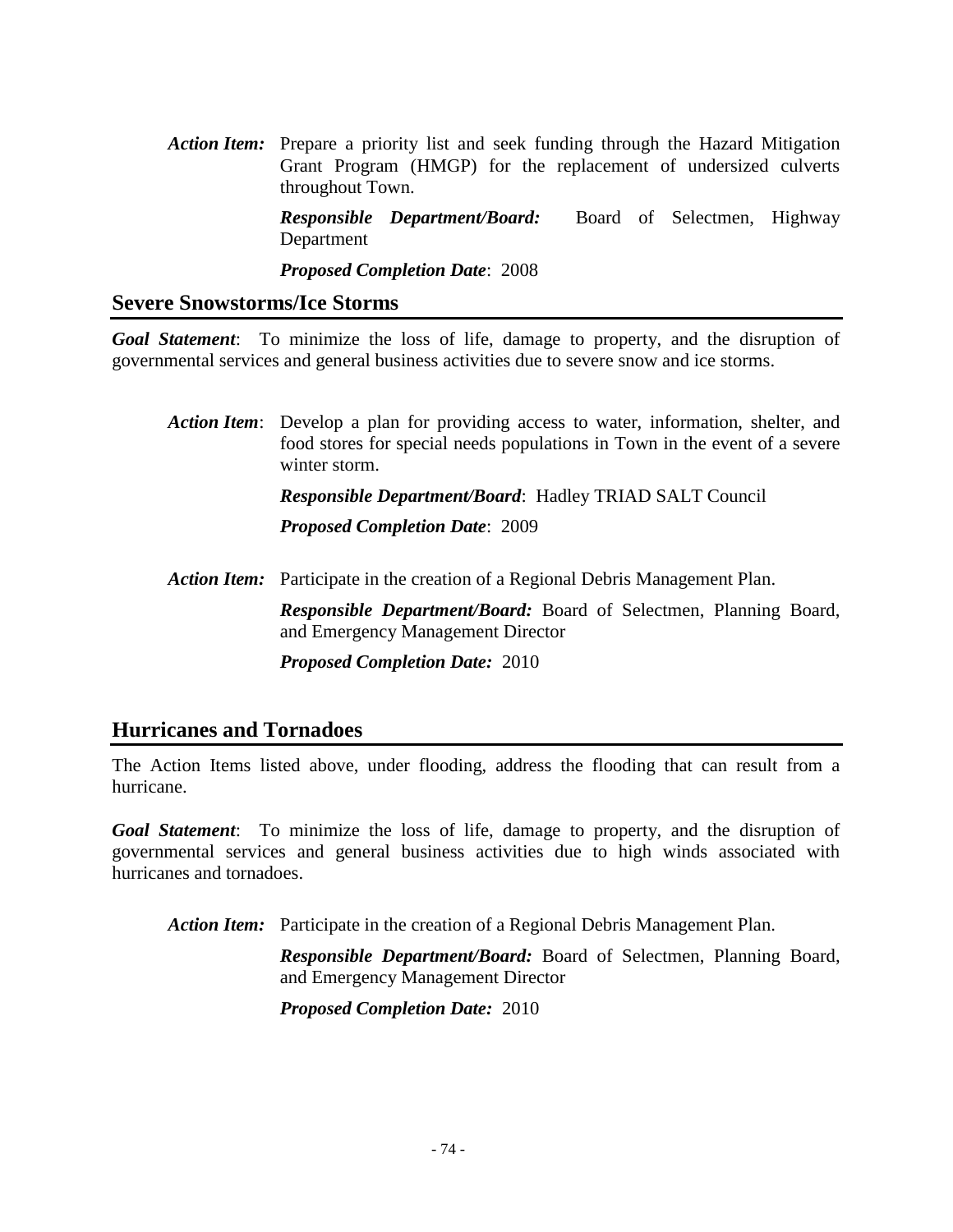#### **Wildfires/Brushfires**

*Goal Statement*: To minimize the loss of life, damage to property, and the disruption of governmental services and general business activities due to wildfires/brushfires.

*Action Items:* Develop and distribute an educational pamphlet on fire safety and prevention. *Responsible Department/Board:* Fire Department *Proposed Completion Date:* On-going

#### **Earthquakes**

*Goal Statement*: To minimize the loss of life, damage to property, and the disruption of governmental services and general business activities due to earthquakes.

| <b>Action Item:</b> Evaluate all Mass Care Shelters and Reception Centers to determine if<br>they are earthquake resistant. |                                                                                                                                           |                 |            |                               |  |
|-----------------------------------------------------------------------------------------------------------------------------|-------------------------------------------------------------------------------------------------------------------------------------------|-----------------|------------|-------------------------------|--|
| <b>Management Director</b>                                                                                                  | <b>Responsible</b> Department/Board:                                                                                                      | <b>Building</b> | Inspector, | Emergency                     |  |
|                                                                                                                             | <b>Proposed Completion Date: 2009</b>                                                                                                     |                 |            |                               |  |
|                                                                                                                             | <b>Action Item:</b> Ensure that all identified shelters have sufficient back-up utility service in<br>the event of primary power failure. |                 |            |                               |  |
| <b>Management Director</b>                                                                                                  | <b>Responsible Department/Board:</b>                                                                                                      |                 |            | Building Inspector, Emergency |  |
|                                                                                                                             | <b>Proposed Completion Date: 2009</b>                                                                                                     |                 |            |                               |  |

#### **Drought**

*Goal Statement*: To minimize the loss of life, damage to property, and the disruption of governmental services and general business activities due to drought.

*Action Item*: Prepare a Water Conservation Plan for the Town.

*Responsible Department/Board*: Board of Selectmen, Conservation Commission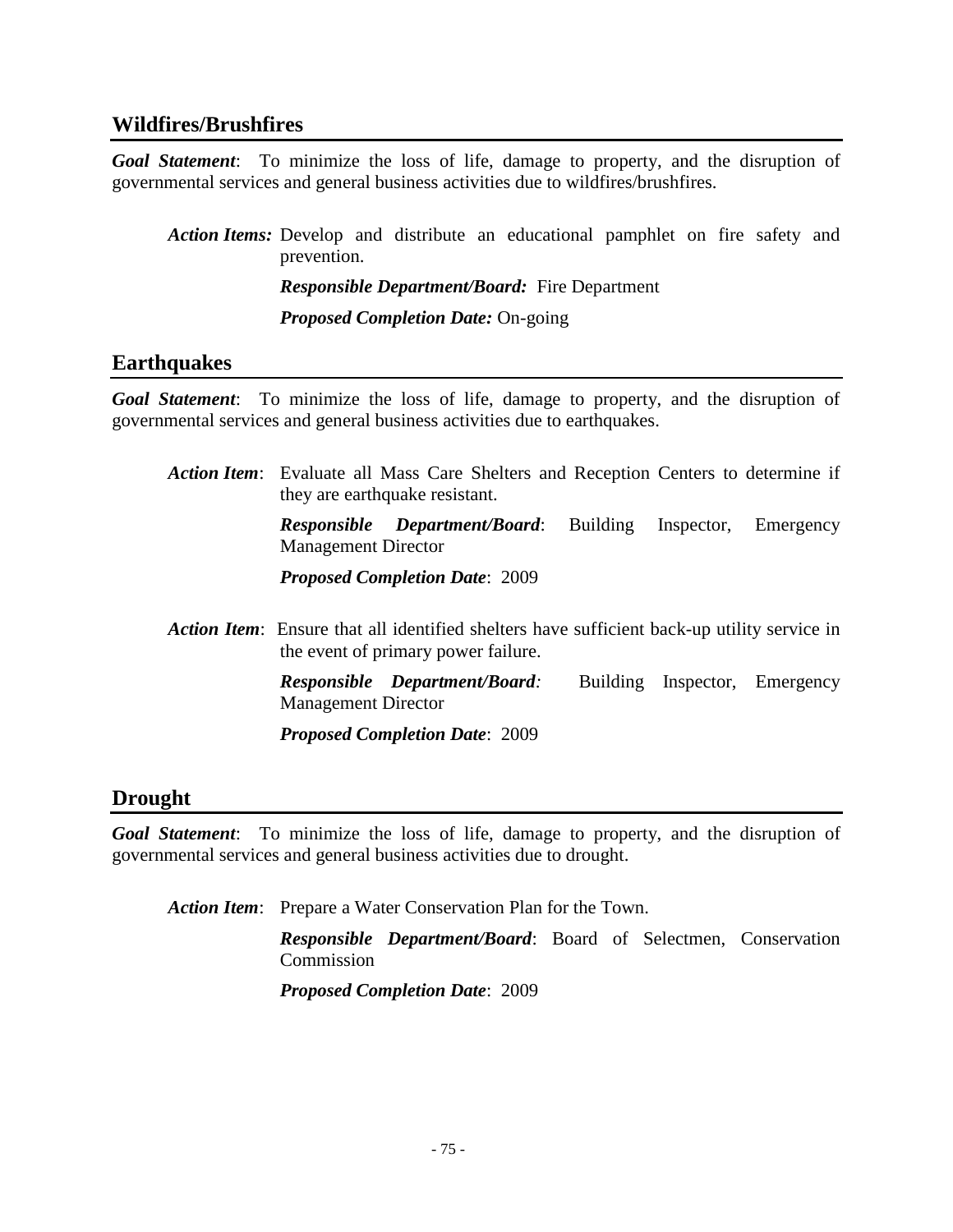#### **Man-Made Hazards/Hazardous Materials**

*Goal Statement*: To minimize the loss of life, damage to property, and the disruption of governmental services and general business activities due to man-made hazards/hazardous materials.

*Action Item*: Establish an Action Plan that addresses chlorine releases at EPA Tier II locations.

> *Responsible Department/Board*: Hampshire Regional Emergency Planning Committee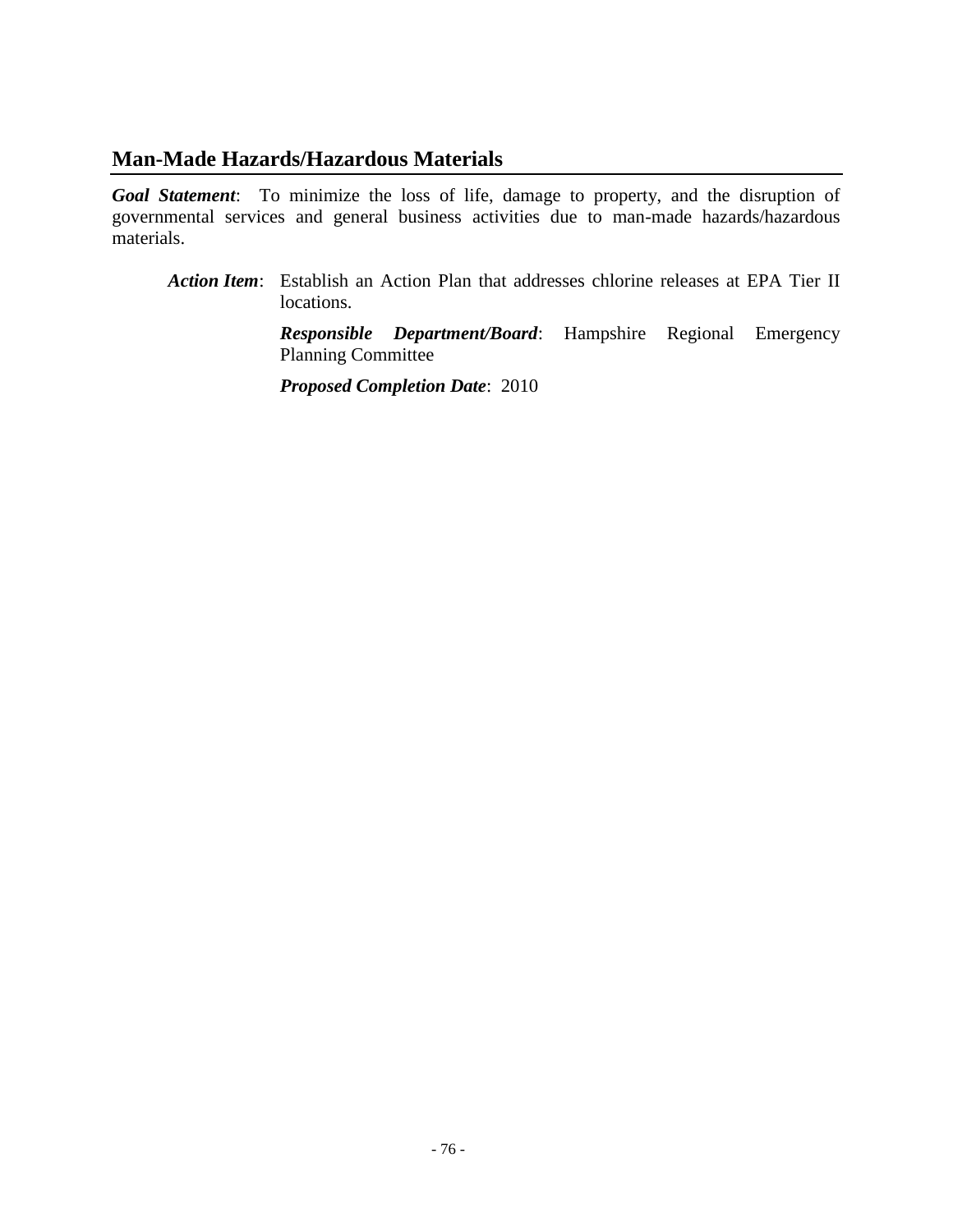### **Prioritized Implementation Schedule**

#### **Summary of Critical Evaluation**

The Hadley Hazard Mitigation Planning Committee reviewed each of the actions identified above, as well as existing mitigation strategies using the following factors to prioritize mitigation projects:

- Social acceptability
- Technical feasibility / potential success
- Administrative workability
- Political acceptability
- Legal implementation
- Economic impact
- Environmental compatibility

(This is the recommended STAPLEE evaluation process for natural hazards)

In addition, the following were also considered:

- Ability to reduce disaster damage
- Ability to complete or be combined w/other actions
- Impact on the environment
- Ability to meet regulations
- Ability to save or protect historic structures
- Ability to meet other community objectives
- The duration of its implementation period

#### **Project Prioritization**

The Hadley Hazard Mitigation Planning Committee created the following prioritized schedule for implementation of prioritized items. The table lists items in order of priority.

Note: As additional information becomes available regarding project leadership, timeline, funding sources, and/or cost estimates, the Plan will be reviewed and amended accordingly.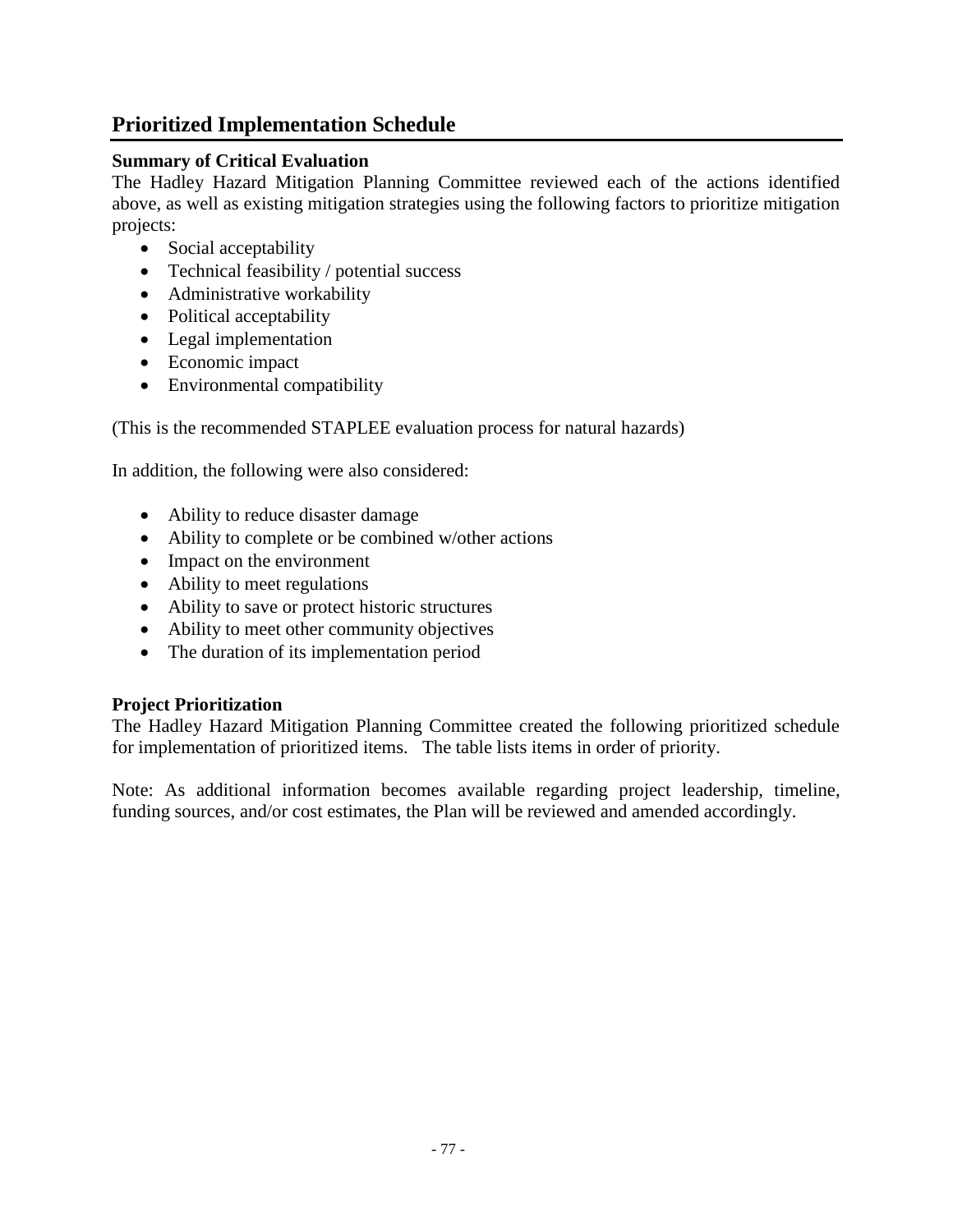#### **PRIORITIZED IMPLEMENTATION SCHEDULE (ACTION PLAN)**

#### **IMPLEMENTATION STRATEGY FOR PRIORITY MITIGATION ACTIONS**

The Hadley Hazard Mitigation Planning Committee created the following prioritized schedule for implementation:

| <b>PRIORITY</b> | <b>MITIGATION ACTION</b>                                                                                                                                                                          | <b>RESPONSIBLE</b><br><b>DEPARTMENT/BOARD</b>                                                               | <b>PROPOSED</b><br><b>COMPLETION</b><br><b>DATE</b> | <b>POTENTIAL FUNDING</b><br>SOURCE(S)      | <b>ESTIMATED</b><br><b>COST</b> |
|-----------------|---------------------------------------------------------------------------------------------------------------------------------------------------------------------------------------------------|-------------------------------------------------------------------------------------------------------------|-----------------------------------------------------|--------------------------------------------|---------------------------------|
| High            | Establish an Emergency Management<br>Planning Committee                                                                                                                                           | Board of Selectmen, EMD                                                                                     | 2007                                                | Town Staff/Volunteers                      | N/A                             |
| Low             | Add Flood Prevention and Mitigation<br>to the Purpose of the Subdivision<br><b>Rules and Regulations</b>                                                                                          | <b>Planning Board</b>                                                                                       | 2007                                                | Planning Board Assistance<br>(PBA) Program | N/A                             |
| Medium          | Implement Standards in the<br>Subdivision Rules and Regulations to<br>Require Temporary and Permanent<br><b>Erosion Control Measures</b>                                                          | Planning Board                                                                                              | 2007                                                | Planning Board Assistance<br>(PBA) Program | N/A                             |
| Medium          | Amend Section 4.3.4 – Environmental<br>Impact Statement - of the Hadley<br>Subdivision Regulations by adding<br>Requirements to Identify Potential<br>Flooding Impacts and Mitigation<br>Measures | Planning Board                                                                                              | 2007                                                | Planning Board Assistance<br>(PBA) Program | N/A                             |
| High            | Establish a Community Emergency<br>Response Team (CERT)                                                                                                                                           | EMD, Hadley TRIAD SALT<br>Council                                                                           | 2008                                                | Town Staff/Volunteers                      | N/A                             |
| Low             | Develop a Preliminary Project<br>Proposal and Cost Estimate for<br><b>Updating Current 911 System</b><br>including Feasibility of Reverse 911                                                     | Board of Selectmen, Police & Fire<br>Departments, Hampshire Regional<br><b>Emergency Planning Committee</b> | 2008                                                | Town Staff/Volunteers                      | N/A                             |
| Medium          | Amend the Special Permit and Site<br>Plan Approval Provision of the Hadley<br>Zoning Bylaw to include more<br>Specific Requirements to Address<br>Flood Related Issues                            | <b>Conservation Commission</b> , Planning<br>Board                                                          | 2008                                                | Planning Board Assistance<br>(PBA) Program | N/A                             |
| High            | Prepare a Priority List for the<br>Replacement of Undersized Culverts<br>throughout Town                                                                                                          | Board of Selectmen, Highway<br>Department                                                                   | 2008                                                | <b>HMGP</b>                                | To be Determined                |
| Medium          | Evaluate whether to become a part of<br>FEMA's Community Rating System                                                                                                                            | Board of Selectmen, EMD                                                                                     | 2009                                                | <b>Town Staff</b>                          | N/A                             |
| Medium          | Identify Existing Shelters that are<br>Earthquake Resistant as well as                                                                                                                            | Building Inspector, EMD                                                                                     | 2009                                                | <b>Town Staff</b>                          | N/A                             |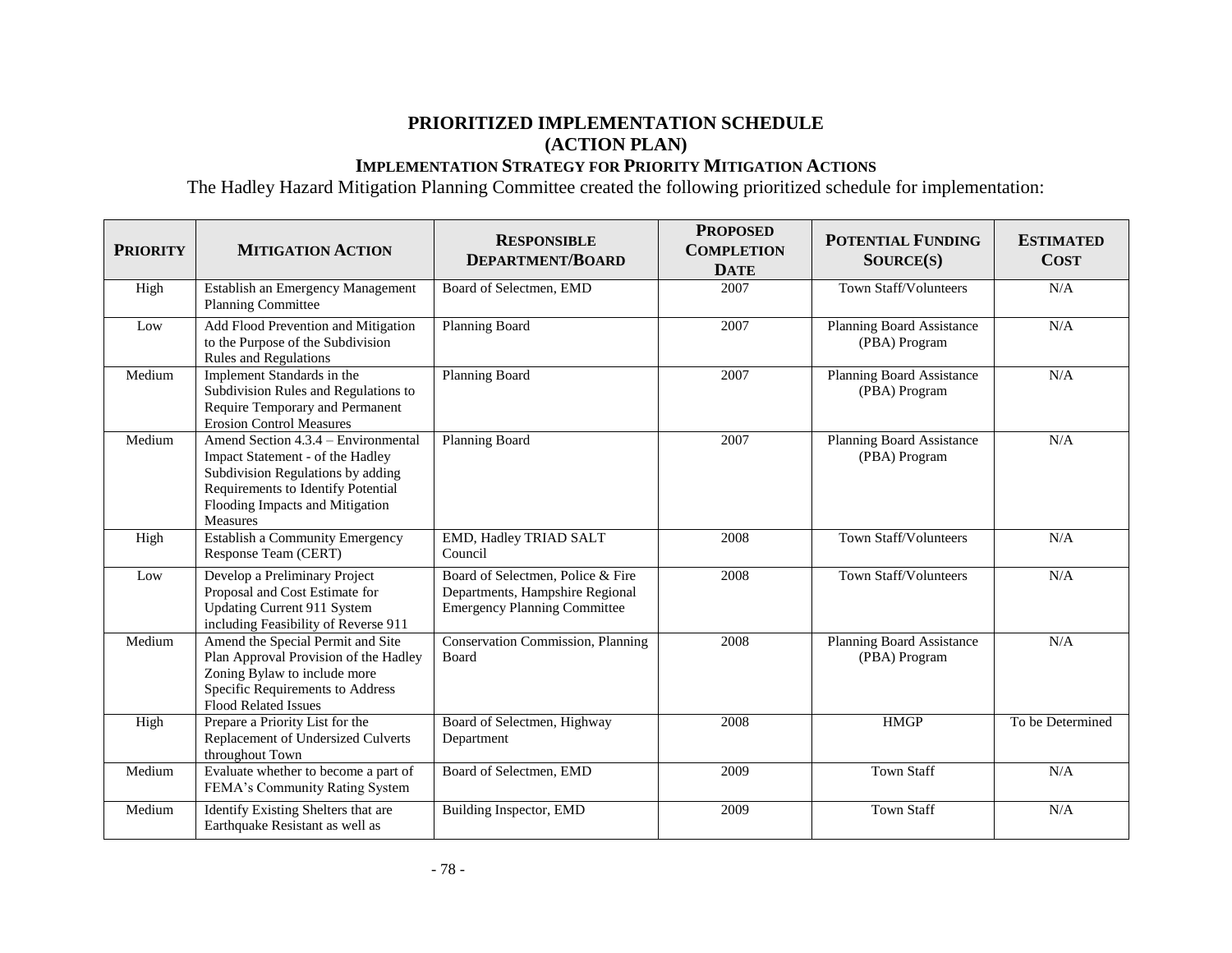|        | <b>Outside of Dam Inundation Areas</b>                                                                                                                                      |                                                                                 |      |                                                                 |                              |
|--------|-----------------------------------------------------------------------------------------------------------------------------------------------------------------------------|---------------------------------------------------------------------------------|------|-----------------------------------------------------------------|------------------------------|
| Medium | <b>Inventory Supplies at Existing Shelters</b><br>and Develop a Needs List and Storage<br>Requirements                                                                      | <b>Emergency Management Planning</b><br>Committee, School Facilities<br>Manager | 2009 | Town Staff/Volunteers                                           | N/A                          |
| High   | Ensure that all Shelters have Sufficient<br>back-up Utility Service in the Event of<br>a Primary Power Failure                                                              | <b>Building Inspector, EMD</b>                                                  | 2009 | ??                                                              | $\boldsymbol ?\boldsymbol ?$ |
| Medium | Prepare a Water Conservation Plan                                                                                                                                           | Board of Selectmen, Conservation<br>Commission                                  | 2009 | <b>Smart Growth Technical</b><br>Assistance Grant Program       | \$7,500                      |
| Medium | Develop a Beaver Management<br>Strategy                                                                                                                                     | Board of Health, Fire Department,<br><b>Highway Department</b>                  | 2009 | <b>Town Staff</b>                                               | N/A                          |
| Medium | Develop a Plan for Providing Access<br>to Water, Information, Shelter, and<br>Food Stores for Special Needs<br>Populations in Town in the Event of a<br>Severe Winter Storm | Hadley TRIAD SALT Council                                                       | 2009 | Town Staff/Volunteers                                           | N/A                          |
| High   | <b>Identify all Pre-FIRM Structures</b><br>throughout Town that need to be<br>Elevated above the Base-Flood<br>Elevation                                                    | Building Inspector, Fire Department                                             | 2010 | <b>Town Staff</b>                                               | N/A                          |
| Medium | Participate in the Creation of a<br>Regional Debris Management Plan                                                                                                         | Board of Selectmen, Planning<br>Board, EMD                                      | 2010 | Western Region Homeland<br>Security Advisory Council<br>Funding | To be Determined             |
| Medium | Establish a Program to Identify and<br>Clean up Properties within Flood<br>Zones with Junk and Hazardous<br>Materials                                                       | Building Inspector, Board of Health                                             | 2010 | <b>Town Staff</b>                                               | N/A                          |
| Low    | Establish and Action Plan that<br>Addresses Chlorine Releases at EPA<br><b>Tier II Locations</b>                                                                            | Hampshire Regional Emergency<br><b>Planning Committee</b>                       | 2010 | Town Staff/Volunteers                                           | N/A                          |
| Medium | Establish a Plan to Prioritize and<br><b>Acquire Undeveloped Properties</b><br>within Flood Zones throughout Town                                                           | Board of Selectmen, Conservation<br>Commission                                  | 2011 | <b>HMGP</b>                                                     | To be Determined             |
| High   | Conduct a Study to Identify the<br>Appropriate Flood Control<br>Structures/Measures to Prevent<br>Flooding of the North Lane and Honey<br>Pot Road Areas                    | Board of Selectmen, Highway<br>Department                                       | 2011 | <b>HMGP</b>                                                     | To be Determined             |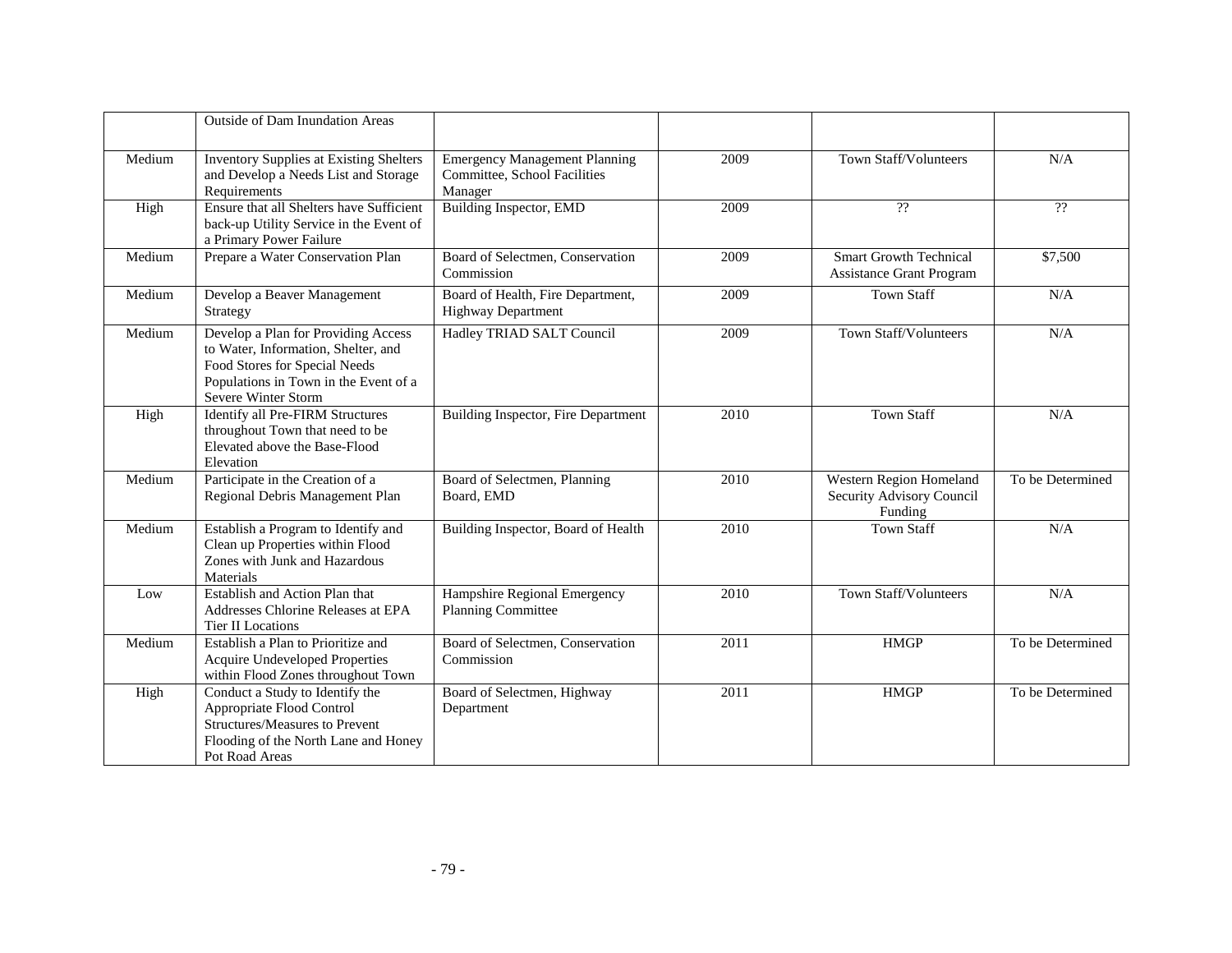## **8** – **PLAN ADOPTION & IMPLEMENTATION**

### **Plan Adoption**

Upon completion, copies of the Draft Local Hazard Mitigation Plan for the Town of Hadley were distributed to the Town boards for their review and comment. A public meeting was held by the Hadley Board of Selectmen to present the draft copy of the Hadley Local Natural Hazards Mitigation Plan to Town officials and residents and to request comments from this Committee and the general public. The Hadley Hazard Mitigation Plan was formally approved by the Board of Selectmen and forwarded to the Massachusetts Emergency Management Agency (MEMA) and the Federal Emergency Management Agency (FEMA) for their approval.

#### **Plan Implementation**

The implementation of the Hadley Hazard Mitigation Plan will begin following its formal adoption by the Hadley Board of Selectmen and approval by MEMA and FEMA. Specific Town departments and boards will be responsible for ensuring the development of policies, bylaw revisions, and programs as described in Sections 5 and 6 of this plan. The Hadley Hazard Mitigation Planning Committee will oversee the implementation of the plan.

#### **Plan Monitoring and Evaluation**

The measure of success of the Hadley Hazard Mitigation Plan will be the number of identified mitigation strategies implemented. In order for the Town to become more disaster resilient and better equipped to respond to natural disasters, there must be a coordinated effort between elected officials, appointed bodies, Town employees, regional and state agencies involved in disaster mitigation, and the general public.

The Hadley Hazard Mitigation Planning Committee will meet on an annual basis or as needed (i.e., following a natural disaster) to monitor the progress of implementation, evaluate the success or failure of implemented recommendations, and brainstorm for strategies to remove obstacles to implementation. Following these discussions, it is anticipated that the Committee may decide to reassign the roles and responsibilities for implementing mitigation strategies to different Town departments and/or revise the goals and objectives contained in the plan. At a minimum, the Committee will review and update the plan every five years, beginning in the spring of 2012. The meetings of the Committee will be organized and facilitated by the Emergency Management Director or the Hadley Board of Selectmen.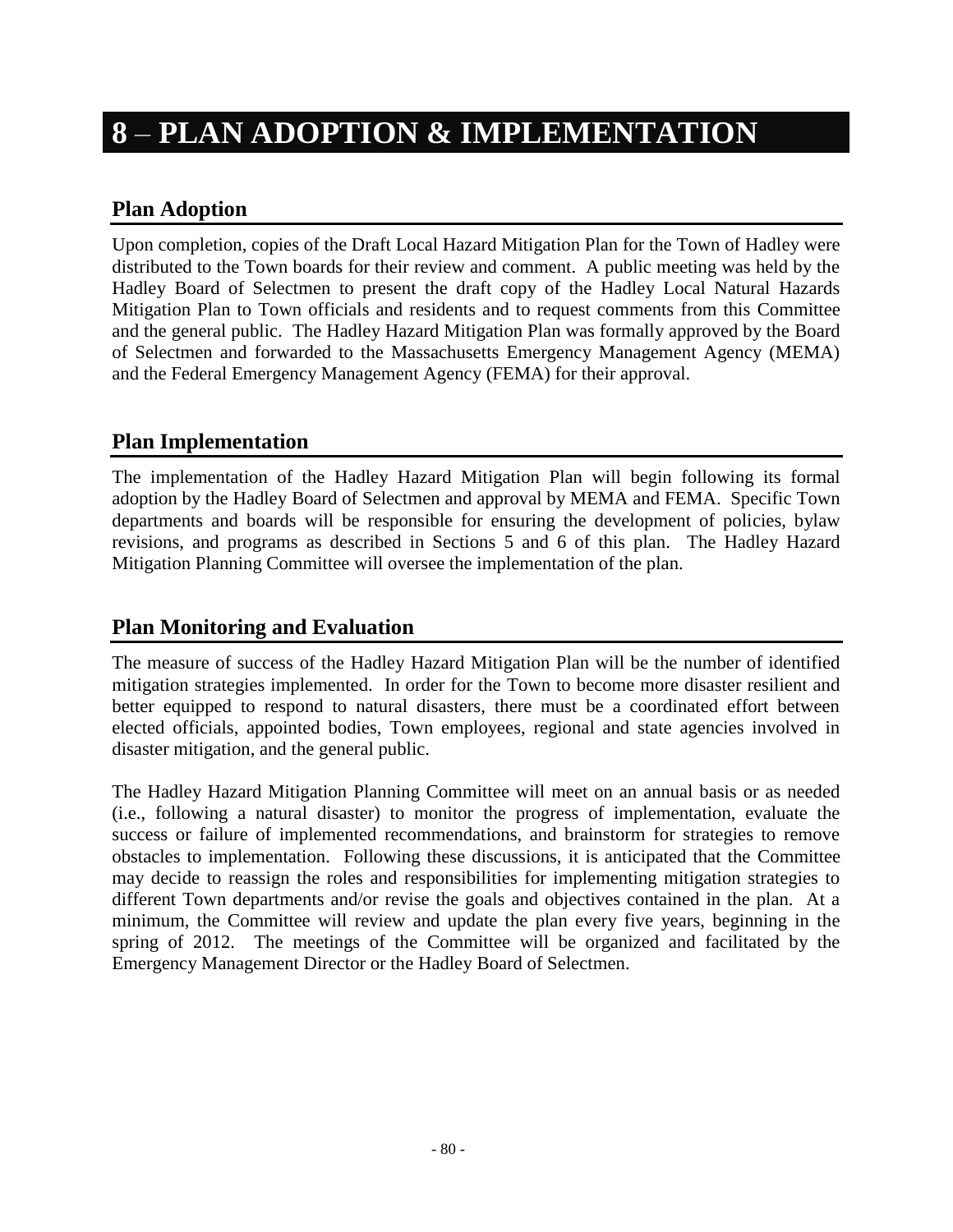## **CERTIFICATE OF ADOPTION TOWN OF HADLEY, MASSACHUSETTS BOARD OF SELECTMEN A RESOLUTION ADOPTING THE HADLEY HAZARD MITIGATION PLAN**

WHEREAS, the Town of Hadley established a Committee to prepare the Hadley Hazard Mitigation plan; and

WHEREAS, several public planning meetings were held between October 2006 and April 2007 regarding the development and review of the Hadley Hazard Mitigation Plan; and

WHEREAS, the Hadley Hazard Mitigation Plan contains several potential future projects to mitigate hazard damage in the Town of Hadley; and

WHEREAS, a duly-noticed public hearing was held by the Hadley Board of Selectmen on 2007 to formally approve and adopt the Hadley Hazard Mitigation Plan.

NOW, THEREFORE BE IT RESOLVED that the Hadley Board of Selectmen adopts the Hadley Hazard Mitigation Plan.

ADOPTED AND SIGNED this day of \_\_\_\_\_\_\_\_\_, 2008.

John P. Connor, Chair Board of Selectmen

> Joyce Chunglo Board of Selectmen

> Kate Nugent Board of Selectmen

> Brian West Board of Selectmen

> Gerald Devine Board of Selectmen

ATTEST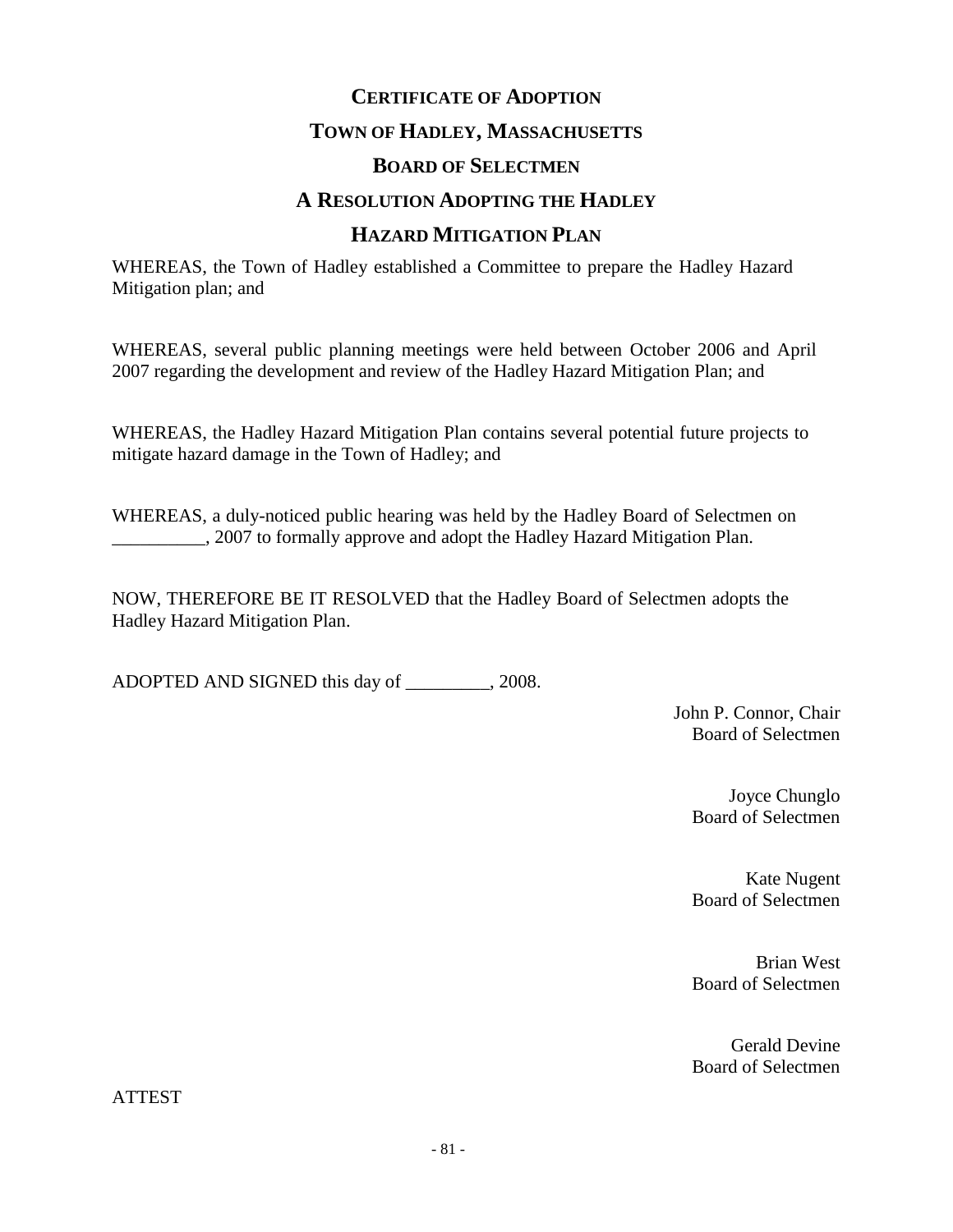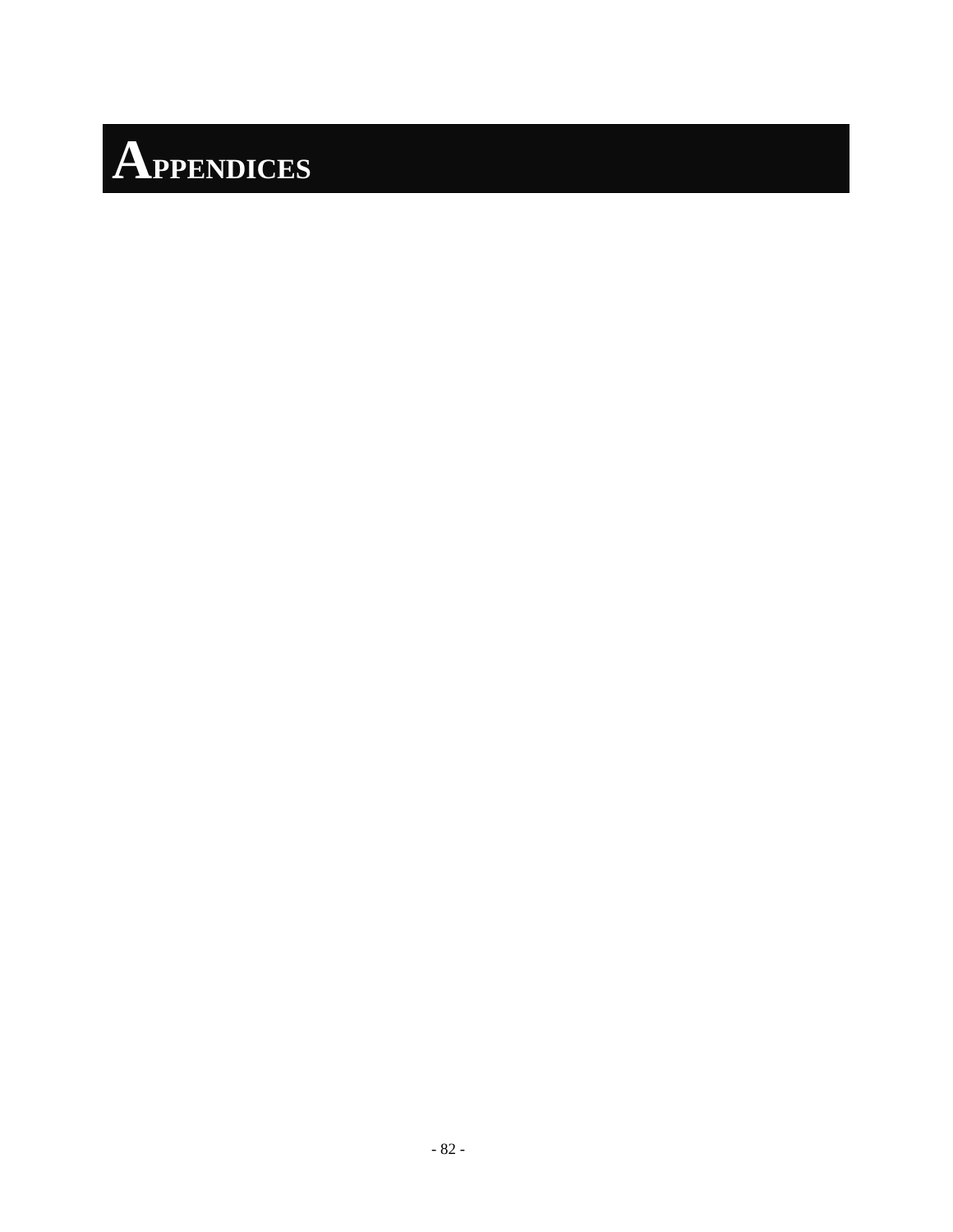# **Appendix A**

#### **TECHNICAL RESOURCES**

#### **1) Agencies**

| <b>MA Regional Planning Commissions:</b>                                                              |  |
|-------------------------------------------------------------------------------------------------------|--|
|                                                                                                       |  |
|                                                                                                       |  |
|                                                                                                       |  |
|                                                                                                       |  |
|                                                                                                       |  |
|                                                                                                       |  |
|                                                                                                       |  |
|                                                                                                       |  |
| Nantucket Planning and Economic Development Commission (NP&EDC)508/228-7236                           |  |
|                                                                                                       |  |
|                                                                                                       |  |
|                                                                                                       |  |
| Southeastern Regional Planning and Economic Development District (SRPEDD)508/823-1803                 |  |
|                                                                                                       |  |
|                                                                                                       |  |
|                                                                                                       |  |
|                                                                                                       |  |
|                                                                                                       |  |
|                                                                                                       |  |
|                                                                                                       |  |
|                                                                                                       |  |
|                                                                                                       |  |
|                                                                                                       |  |
| New England Disaster Recovery Information X-Change (NEDRIX – an association of private                |  |
|                                                                                                       |  |
|                                                                                                       |  |
|                                                                                                       |  |
|                                                                                                       |  |
|                                                                                                       |  |
| Massachusetts Association of Regional Planning Agencies (MARPA)413/781-6045                           |  |
|                                                                                                       |  |
|                                                                                                       |  |
|                                                                                                       |  |
|                                                                                                       |  |
|                                                                                                       |  |
| US Department of Commerce: National Oceanic and Atmospheric Administration: National Weather Service; |  |
|                                                                                                       |  |
|                                                                                                       |  |
|                                                                                                       |  |

#### **2) Mitigation Funding Resources**

| Disaster Preparedness Improvement Grant (DPIG) Massachusetts Emergency Management Agency |
|------------------------------------------------------------------------------------------|
|                                                                                          |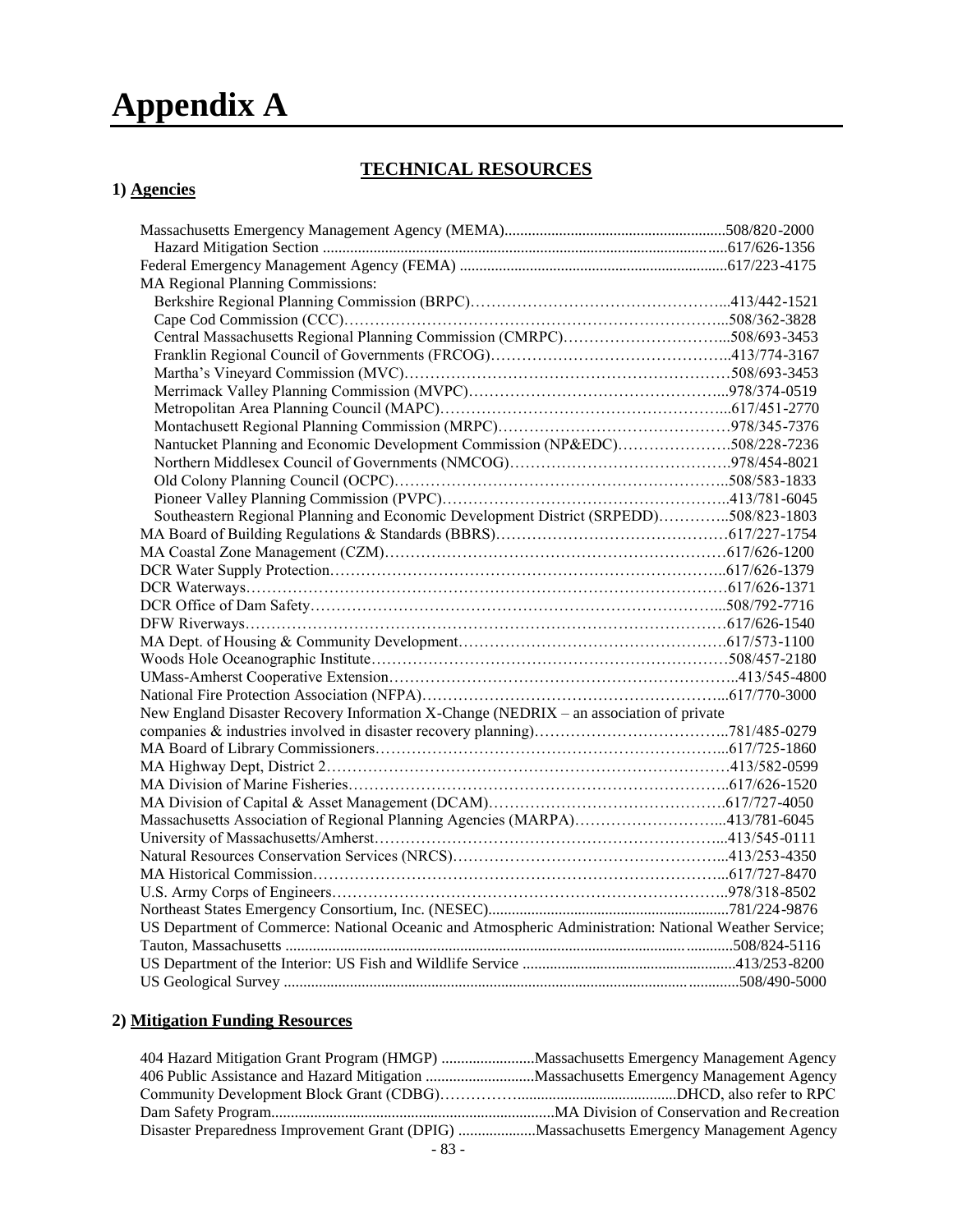| Mutual Aid for Public WorksWestern Massachusetts Regional Homeland Security Advisory Council |  |
|----------------------------------------------------------------------------------------------|--|
|                                                                                              |  |
|                                                                                              |  |
|                                                                                              |  |
| Section 14 Emergency Stream Bank Erosion & Shoreline Protection US Army Corps of Engineers   |  |
|                                                                                              |  |
|                                                                                              |  |
|                                                                                              |  |
|                                                                                              |  |
|                                                                                              |  |
|                                                                                              |  |

‡ NESEC – Northeast States Emergency Consortium, Inc. is a 501(c)(3), not-for-profit natural disaster, multi-hazard mitigation and emergency management organization located in Wakefield, Massachusetts. Please, contact NESEC for more information.

† Note regarding National Flood Insurance Program (NFIP) and Community Rating System (CRS): The National Flood Insurance Program has developed suggested floodplain management activities for those communities who wish to more thoroughly manage or reduce the impact of flooding in their jurisdiction. Through use of a rating system (CRS rating), a community's floodplain management efforts can be evaluated for effectiveness. The rating, which indicates an above average floodplain management effort, is then factored into the premium cost for flood insurance policies sold in the community. The higher the rating achieved in that community, the greater the reduction in flood insurance premium costs for local property owners. MEMA can provide additional information regarding participation in the NFIP-CRS Program.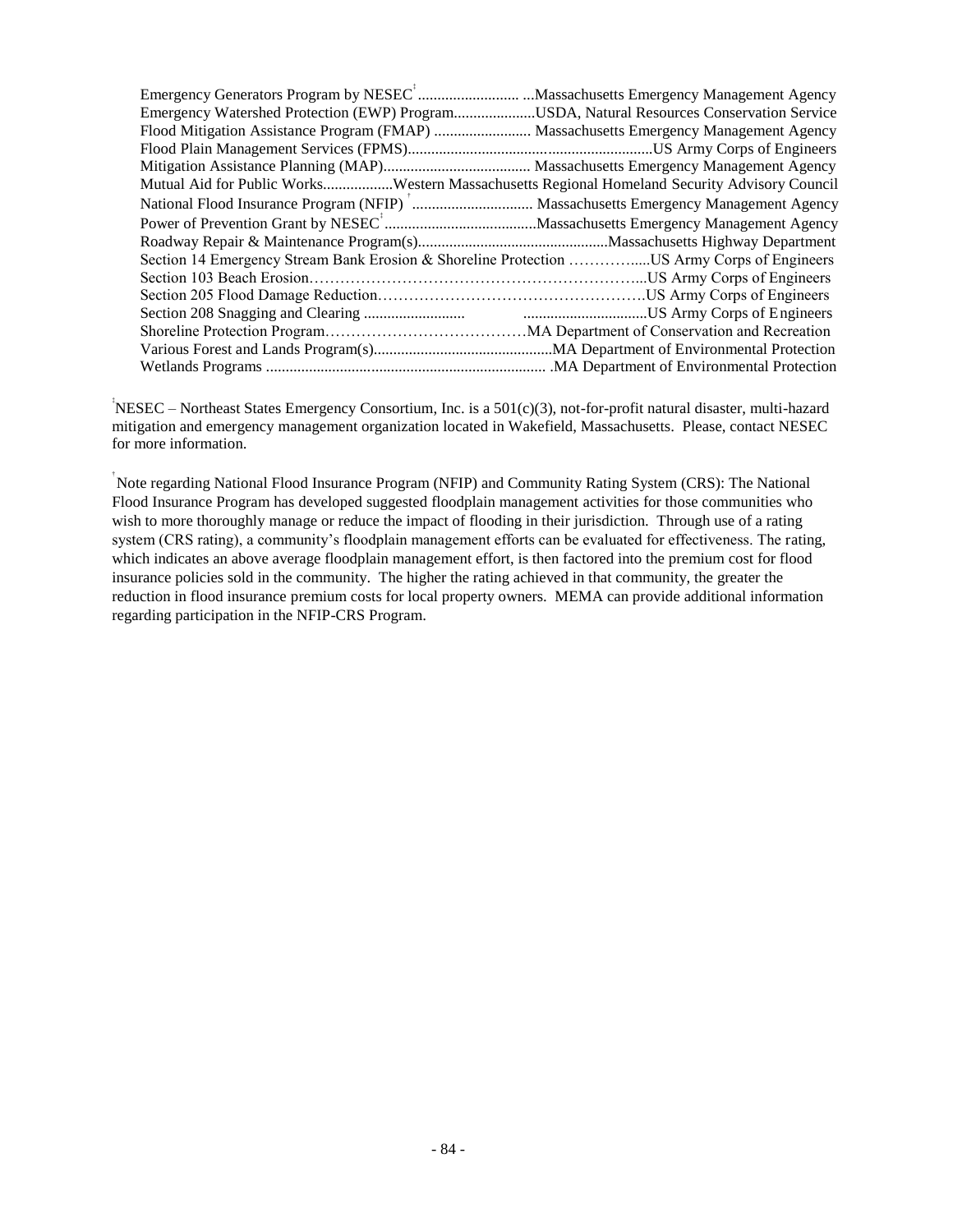#### **3) Websites**

| <b>Sponsor</b>                                                               | <b>Internet Address</b>                          | <b>Summary of Contents</b>                                                              |
|------------------------------------------------------------------------------|--------------------------------------------------|-----------------------------------------------------------------------------------------|
| Natural Hazards Research Center,<br>U. of Colorado                           | http://www.colorado.edu/litbase/ha zards/        | Searchable database of references and<br>links to many disaster-related websites.       |
| <b>Atlantic Hurricane Tracking Data</b><br>by Year                           | http://wxp.eas.purdue.edu/hurricane              | Hurricane track maps for each year,<br>$1886 - 1996$                                    |
| <b>National Emergency Management</b><br>Association                          | http://nemaweb.org                               | Association of state emergency<br>management directors; list of<br>mitigation projects. |
| NASA - Goddard Space Flight<br>Center "Disaster Finder:                      | http://www.gsfc.nasa.gov/ndrd/dis aster/         | Searchable database of sites that<br>encompass a wide range of natural<br>disasters.    |
| <b>NASA Natural Disaster Reference</b><br>Database                           | http://ltpwww.gsfc.nasa.gov/ndrd/main/html       | Searchable database of worldwide<br>natural disasters.                                  |
| U.S. State & Local Gateway                                                   | http://www.statelocal.gov/                       | General information through the<br>federal-state partnership.                           |
| National Weather Service                                                     | http://nws.noaa.gov/                             | Central page for National Weather<br>Warnings, updated every 60 seconds.                |
| <b>USGS Real Time Hydrologic</b><br>Data                                     | http://h20.usgs.gov/public/realtime.html         | Provisional hydrological data                                                           |
| Dartmouth Flood Observatory                                                  | http://www.dartmouth.edu/artsci/g<br>eog/floods/ | Observations of flooding situations.                                                    |
| FEMA, National Flood Insurance<br>Program, Community Status Book             | http://www.fema.gov/fema/csb.html                | Searchable site for access of<br><b>Community Status Books</b>                          |
| Florida State University Atlantic<br>Hurricane Site                          | http://www.met.fsu.edu/explores/tropical.html    | Tracking and NWS warnings for<br>Atlantic Hurricanes and other links                    |
| National Lightning Safety<br>Institute                                       | http://lightningsafety.com/                      | Information and listing of appropriate<br>publications regarding lightning safety.      |
| <b>NASA Optical Transient Detector</b>                                       | http://www.ghcc.msfc.nasa.gov/ot d.html          | Space-based sensor of lightning strikes                                                 |
| LLNL Geologic & Atmospheric<br>Hazards                                       | http://wwwep.es.llnl.gov/wwwep/g hp.html         | General hazard information developed<br>for the Dept. of Energy.                        |
| The Tornado Project Online                                                   | http://www.tornadoroject.com/                    | Information on tornadoes, including<br>details of recent impacts.                       |
| <b>National Severe Storms</b><br>Laboratory                                  | http://www.nssl.uoknor.edu/                      | Information about and tracking of<br>severe storms.                                     |
| Independent Insurance Agents of<br>America IIAA Natural Disaster<br>Risk Map | http://www.iiaa.iix.com/ndcmap.html              | A multi-disaster risk map.                                                              |
| Earth Satellite Corporation                                                  | http://www.earthsat.com/                         | Flood risk maps searchable by state.                                                    |
| <b>USDA Forest Service Web</b>                                               | http://www.fs.fed.us/land                        | Information on forest fires and land<br>management.                                     |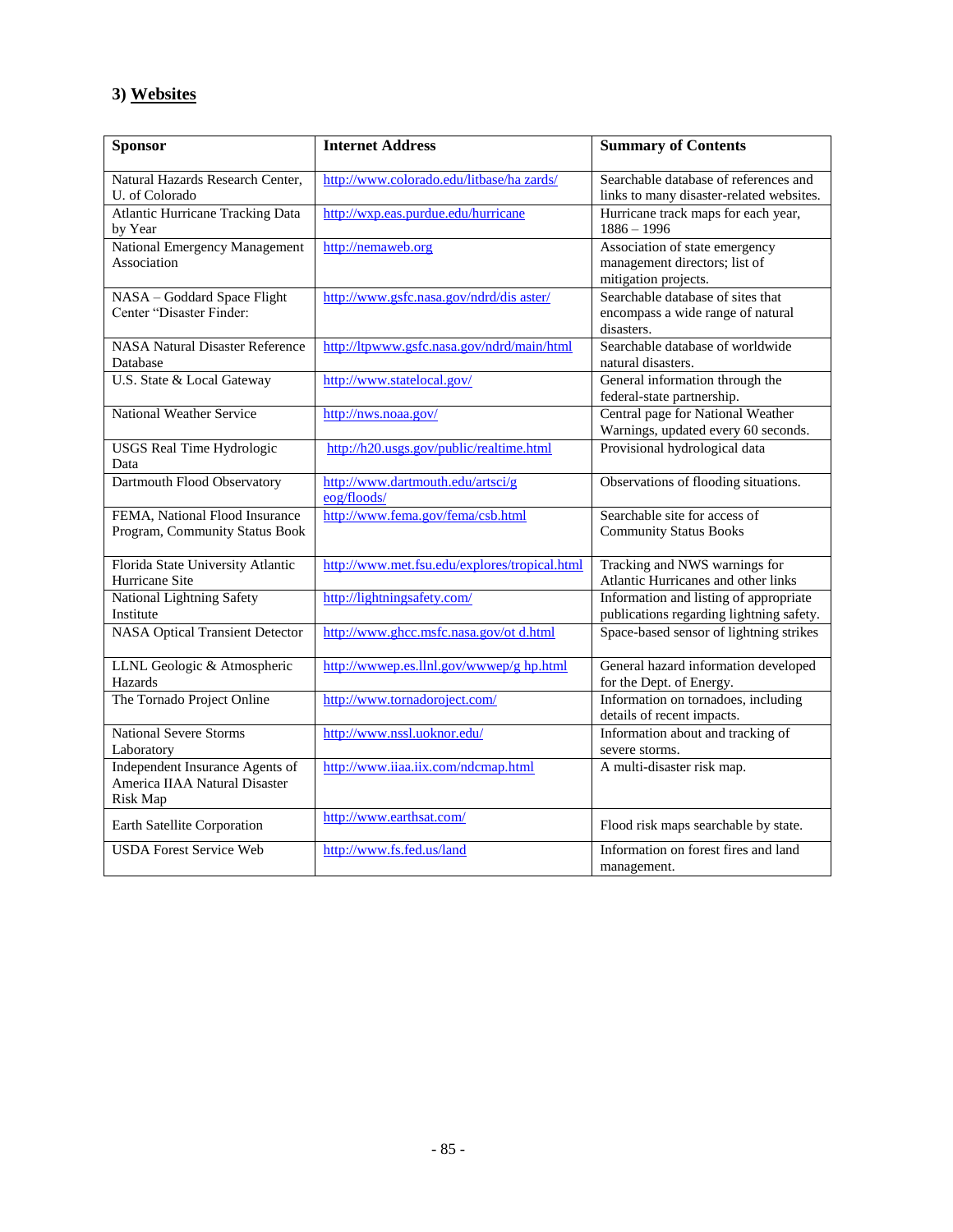# **Appendix B**

Documentation of the Planning Process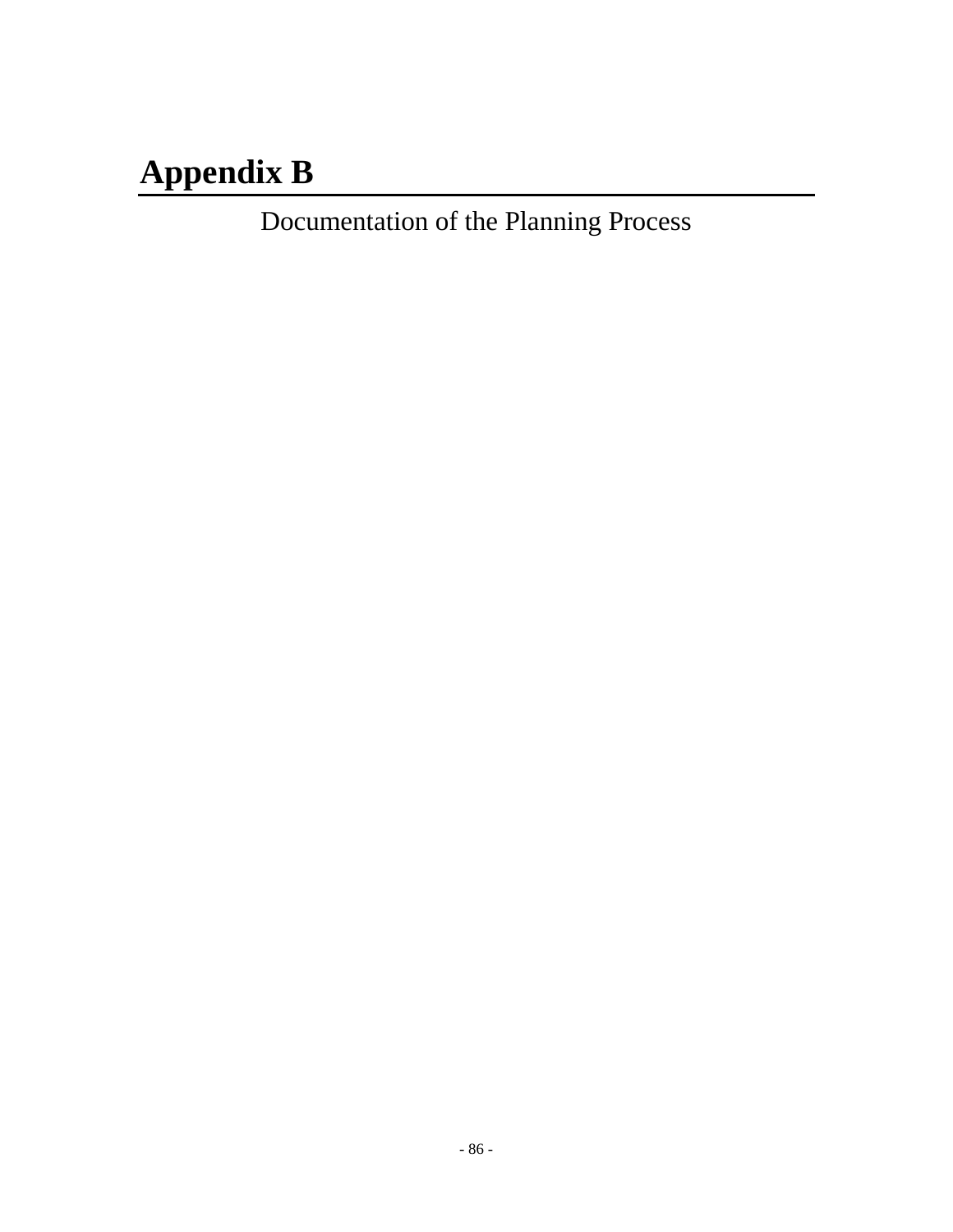#### **AGENDA**

**October 24, 2006 6:30 p.m.**

#### **1) Introduction**

#### **2) Purpose of Committee**

- Why selected to serve on Committee
- What we are doing and why

#### **3) What is Hazard Mitigation Planning?**

• PowerPoint Presentation on Hazard Mitigation

#### **4) Step 1: Organize Hazard Mitigation Team**

• Establish a chairperson/point of contact

#### **5) What must we do to prepare a Hazard Mitigation Plan?**

- Explain/set milestones (4-5 committee meetings)
- Agree on next committee meeting date

## **6) Question and Answer Period**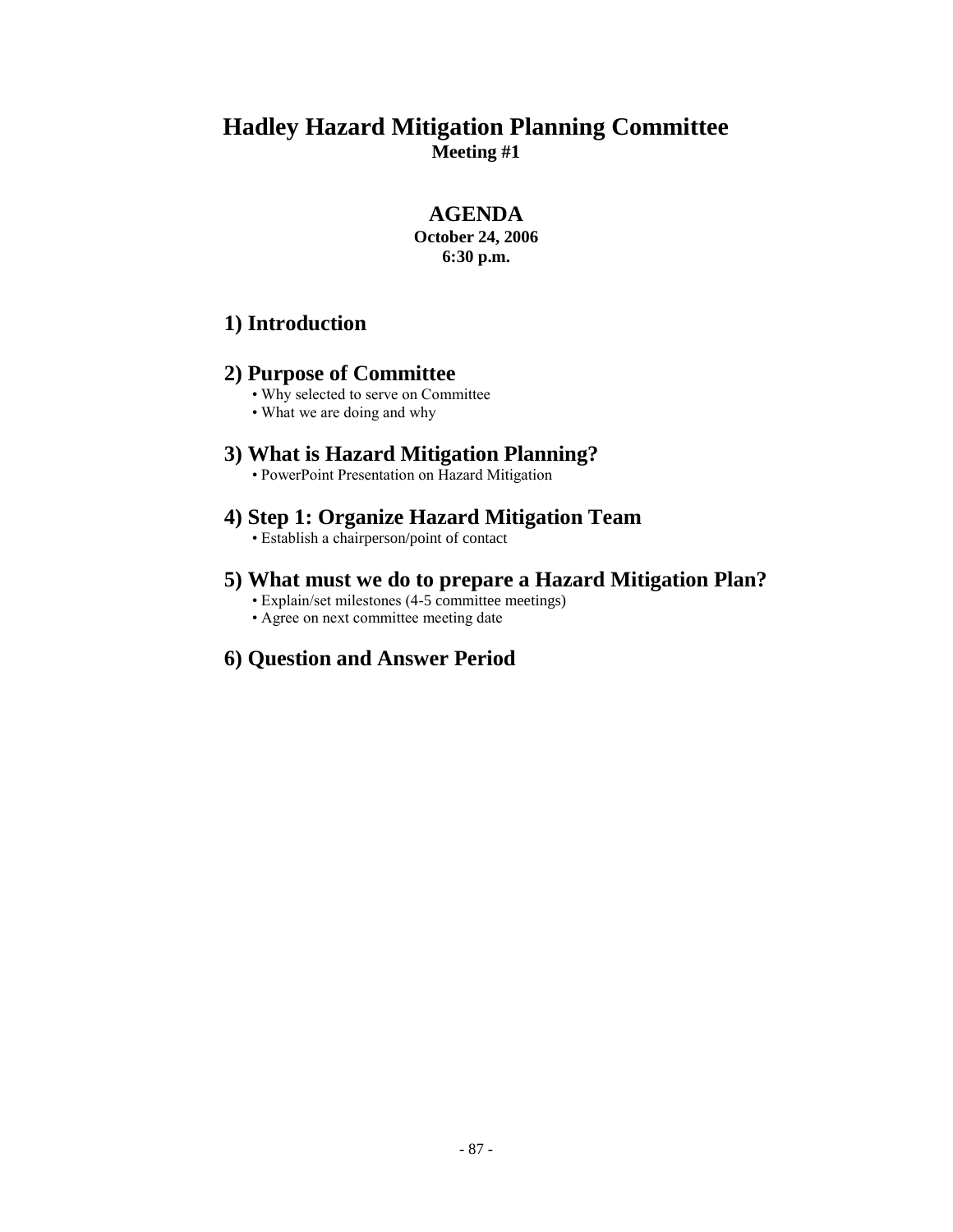#### **AGENDA**

#### **November 14, 2006 2:00 p.m. Location: Hadley Public Safety Complex**

#### **1) Identify Hazards (past and potential) on Base Map**

- What are the hazards?
- What is at risk from those hazards?

#### **2) Develop Base Map with Critical Facilities**

- Identify Critical Facilities on Base Map. The following list contains items that should be clearly identified on the map, as they apply to your community:
	- Emergency Operations Center Nursing Homes
	- Emergency Fuel Facilities Elderly Housing
	- Town/City Hall Day-Care Facilities
	- Police Station  **Correctional Facilities**
	-
	- Public Works Garages Shelters
	- Water Treatment Facilities Special Needs Populations
	-
	-
	-
	- Power Plants<br>
	Evacuation Routes<br>
	Electrical Power Substations<br>
	Unique or Historic
	-
	- Major Highways and Roadways Socio-Economic Impact Areas
	-
	-
- -
- 
- 
- Fire Station  **Other Congregate Care Facilities** 
	-
	-
- Sewage Treatment Plants Hazardous Materials Facilities
- Water Tower/Supply Pumps Access Roads to Critical Facilities
	-
	- Unique or Historic Resources
- Schools Commercial Economic Impact Areas
	-
- Bridges Areas with Second Language Needs
- Dams Hospitals

#### **3) Question and Answer Period**

#### **4) Set Goals for Next Meeting**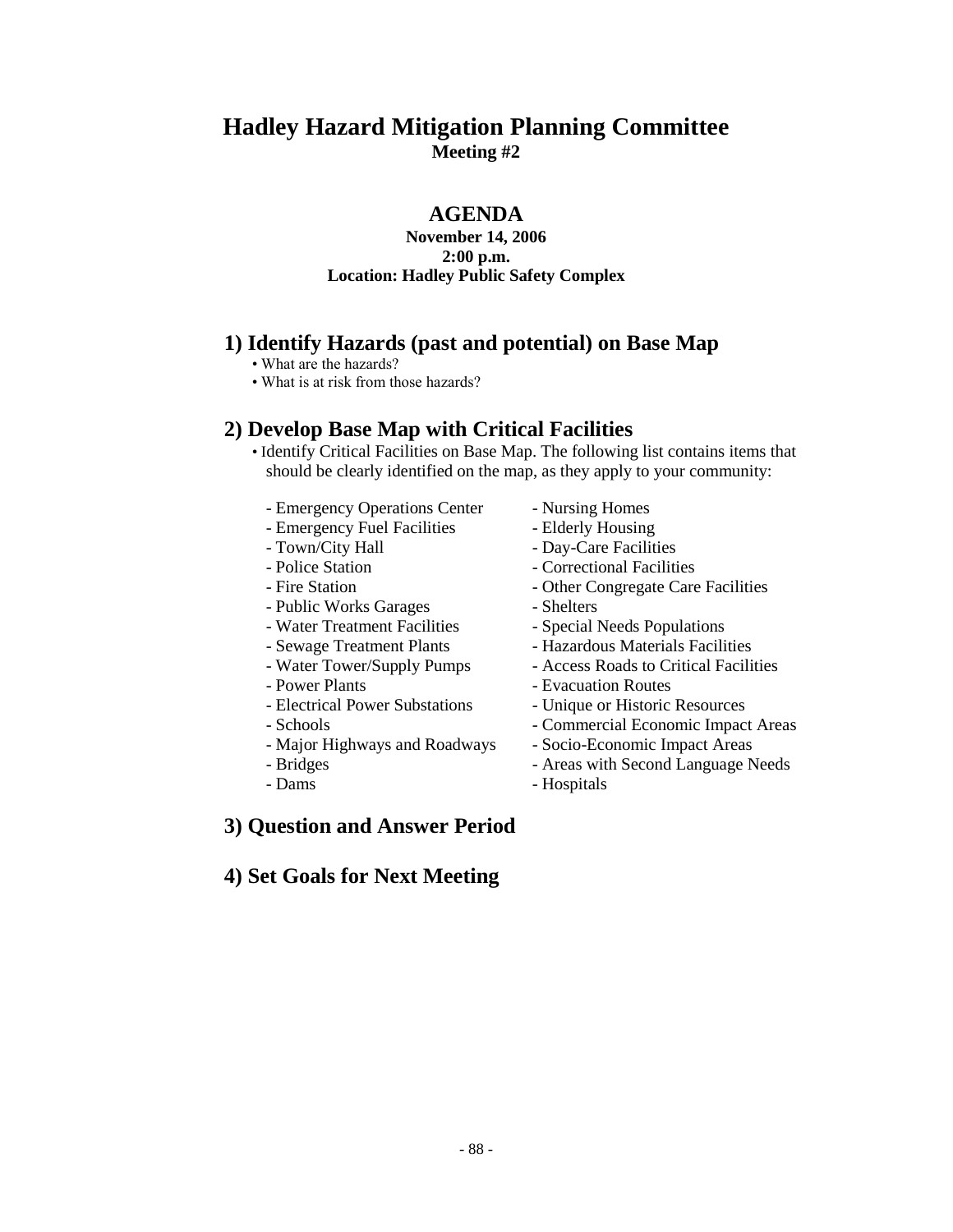#### **AGENDA**

#### **December 12, 2006 2:00 p.m. Hadley Public Safety Complex**

#### **1) Review Identification of Hazards**

- Past and Potential
- Critical Facilities

#### **2) Analyze Development Trends**

- Looking at Community Change
- Map out Development Patterns

#### **3) Existing Protection Measures**

- Review of Draft Existing Protection Measures
- **4) Question and Answer Period**

## **5) Set Goals for Next Meeting**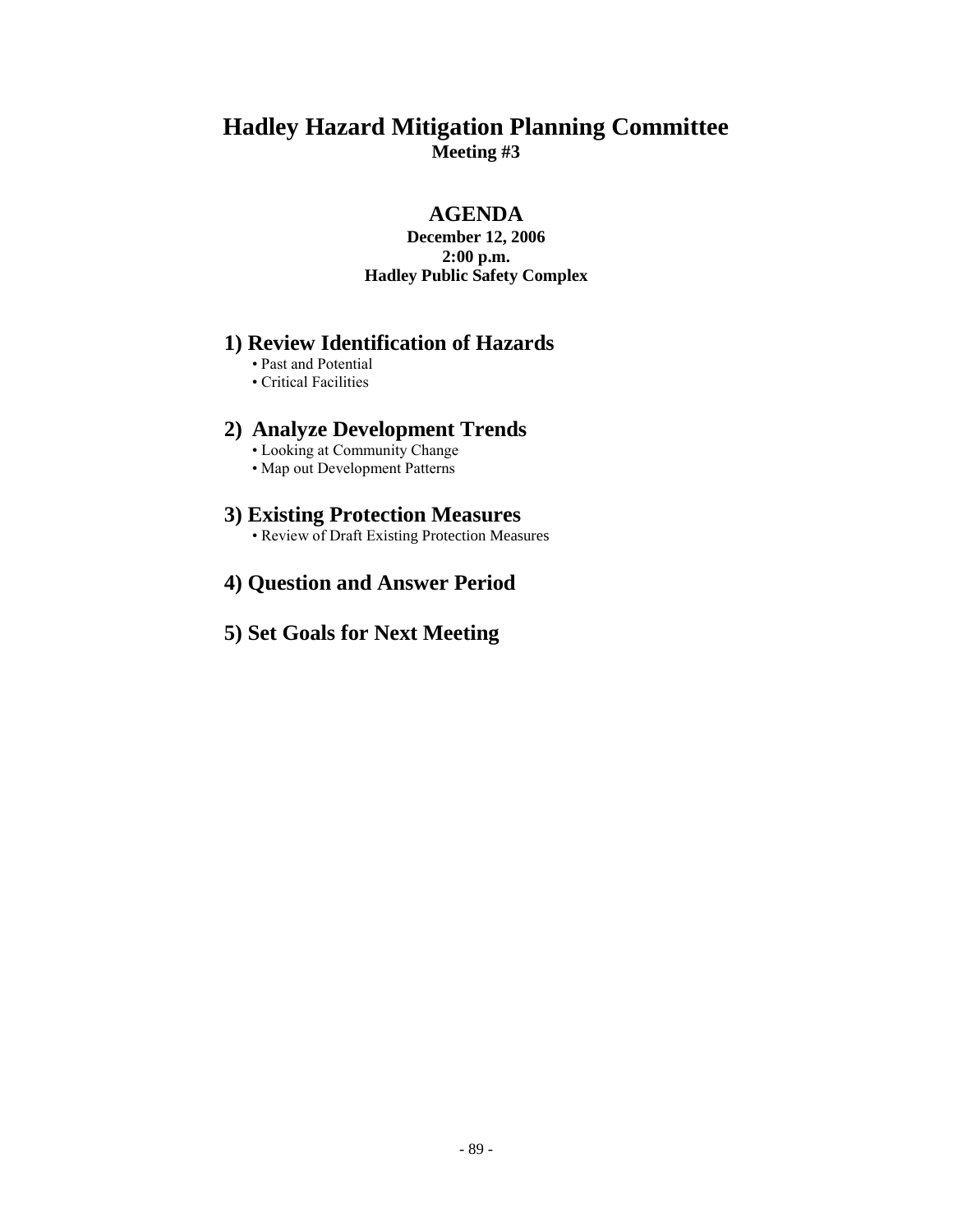#### **AGENDA**

#### **January 9, 2007 2:00 p.m. Hadley Public Safety Complex**

### **1) Identify What's in Place & Identify gaps in the current protection**

- Review Draft Existing Protection Measures
- Identify gaps in existing protection

#### **2) Review of Draft Goal Statements**

#### **3) Brainstorm Mitigation Actions**

- What actions can be taken?
- Evaluating Action Feasibility

#### **4) Prioritize Final List of Actions**

- Select Actions which Best Suit Community's Needs
- Include actions that can be implemented quickly

#### **5) Question and Answer Period**

#### **6) Set Goals for Next Meeting**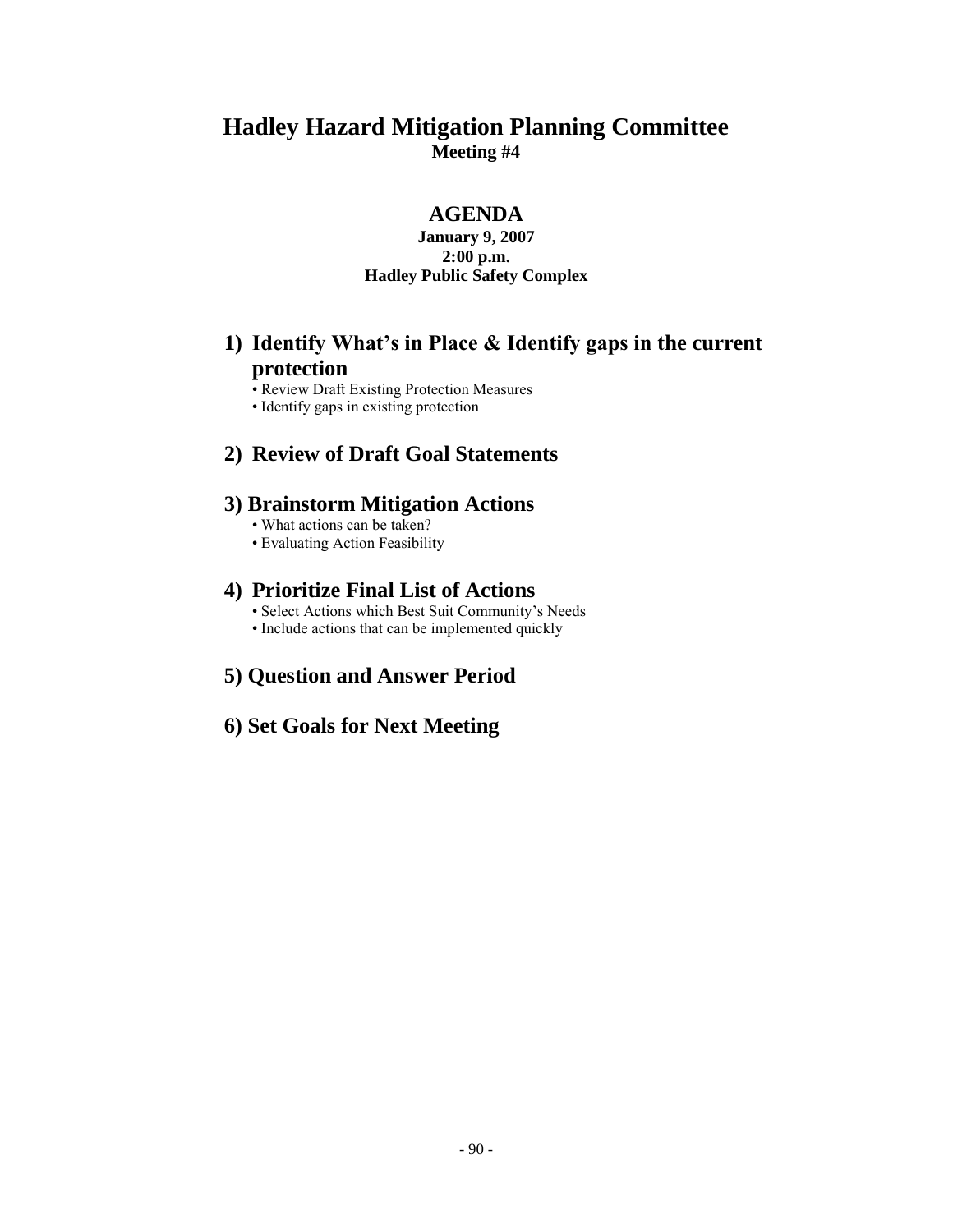#### **AGENDA**

#### **March 13, 2007 2:00 p.m. Hadley Public Safety Complex**

- **1) Develop Strategy to Implement Selected Prioritized Actions**
	- Who will be responsible for implementing each prioritized action;
	- When will these actions be implemented?
	- How will the community fund the projects?
- **2) Develop Process for Adoption and Monitoring of the Plan**
- **3) Review & Revise as Necessary Final Draft of the** *Hadley Hazard Mitigation Plan*
- **4) Discuss Next Steps for the** *Hadley Hazard Mitigation Plan*  **including FEMA/MEMA Review and Adoption by the Board of Selectmen.**
- **5) Question and Answer Period**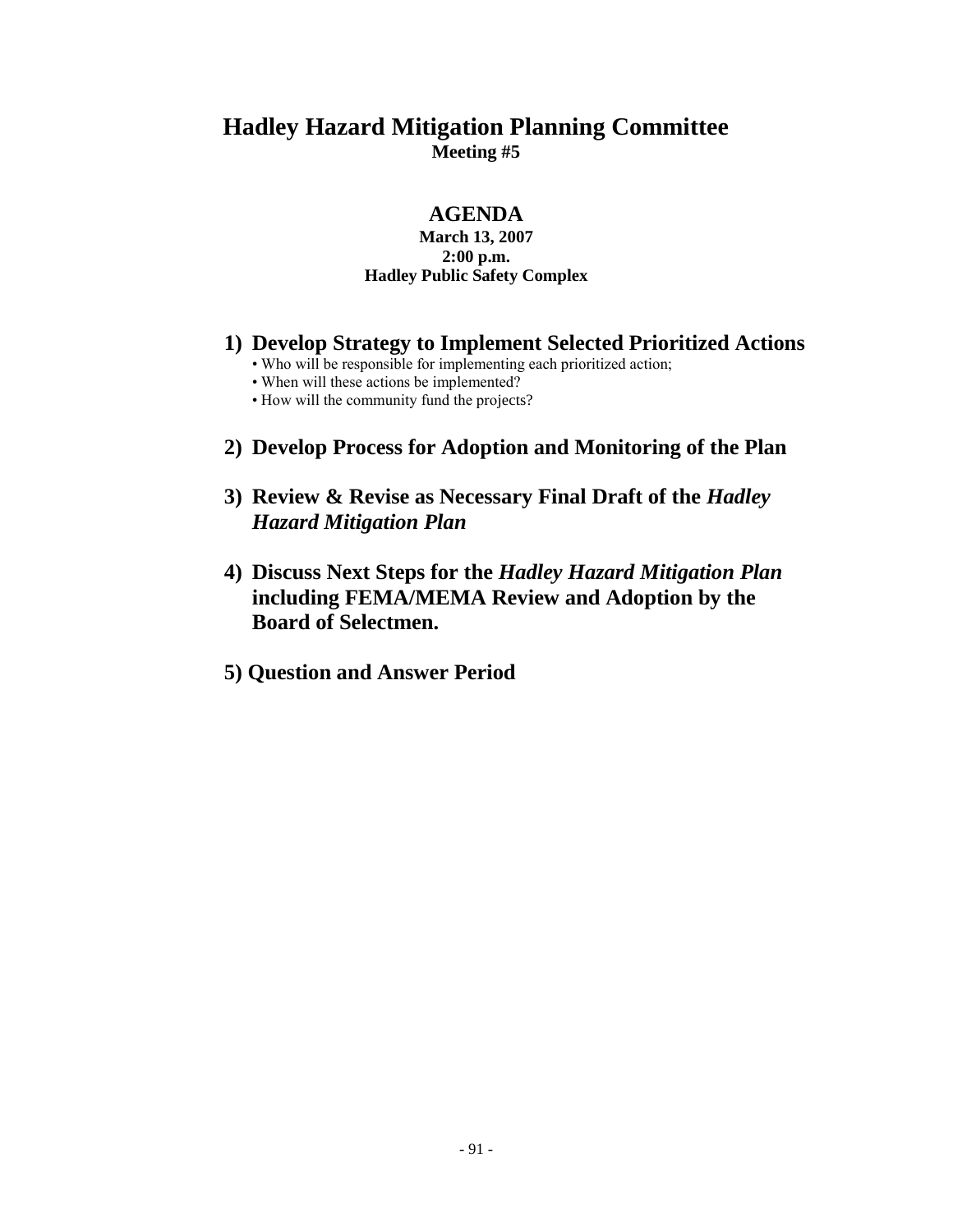#### **AGENDA**

#### **April 17, 2007 2:00 p.m. Hadley Public Safety Complex**

- **1) Develop Process for Adoption and Monitoring of the Plan**
- **2) Review & Revise as Necessary Final Draft of the** *Hadley Hazard Mitigation Plan*
- **3) Discuss Next Steps for the** *Hadley Hazard Mitigation Plan*  **including FEMA/MEMA Review and Adoption by the Board of Selectmen.**
- **4) Question and Answer Period**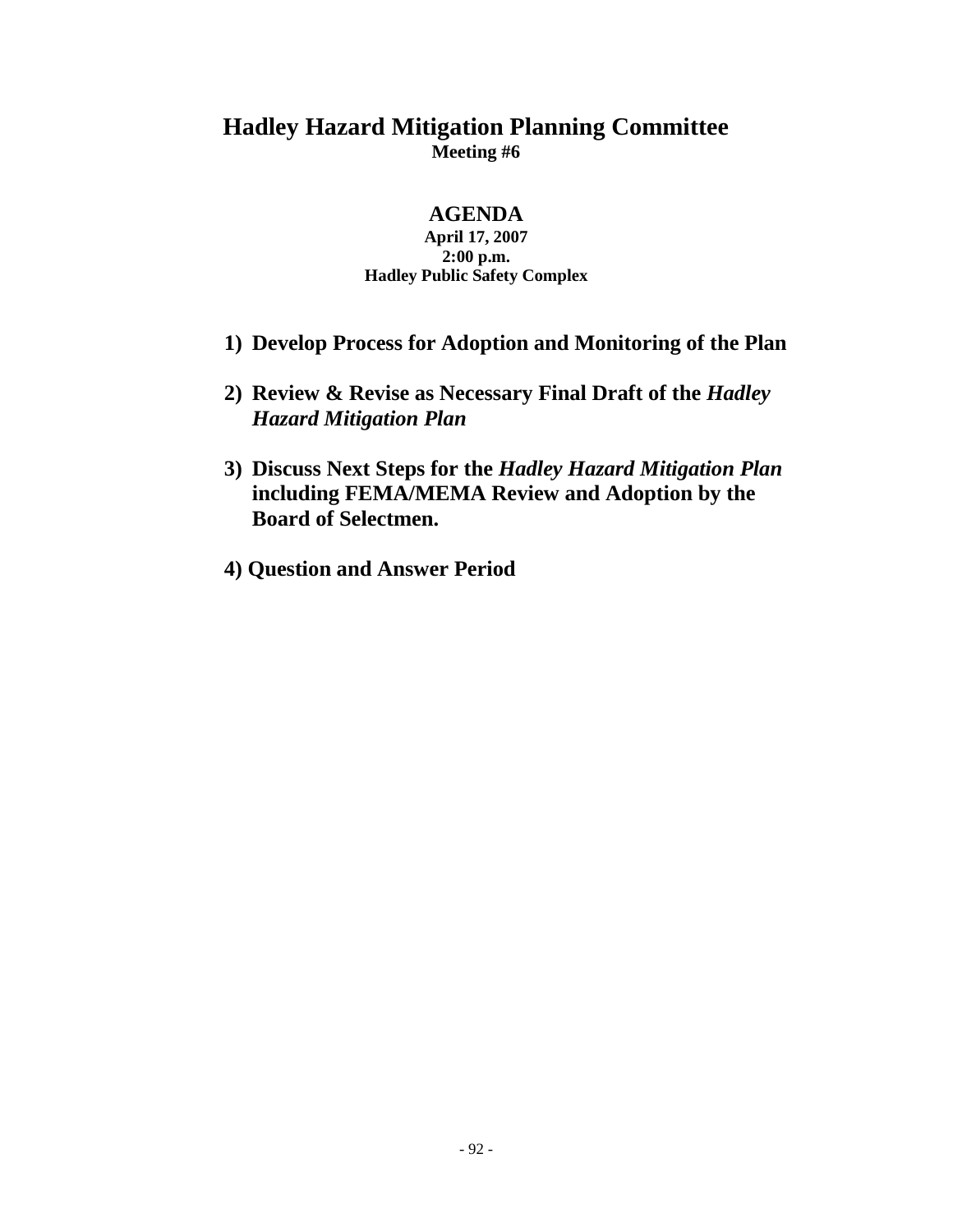# **Appendix C**

## List of Acronyms

| <b>FEMA</b>     | <b>Federal Emergency Management Agency</b>              |
|-----------------|---------------------------------------------------------|
| <b>MEMA</b>     | <b>Massachusetts Emergency Management Agency</b>        |
| <b>PVPC</b>     | <b>Pioneer Valley Planning Commission</b>               |
| <b>EPA</b>      | <b>Environmental Protection Agency</b>                  |
| <b>DEP</b>      | Massachusetts' Department of Environmental Protection   |
| <b>NWS</b>      | <b>National Weather Service</b>                         |
| <b>HMGP</b>     | <b>Hazard Mitigation Grant Program</b>                  |
| <b>FMA</b>      | Flood Mitigation Assistance Program                     |
| <b>SFHA</b>     | Special Flood Hazard Area                               |
| <b>CIS</b>      | <b>Community Information System</b>                     |
| <b>DCR</b>      | Massachusetts Department of Conservation and Recreation |
| <b>FERC</b>     | <b>Federal Energy Regulatory Commission</b>             |
| <b>TRI</b>      | <b>Toxics Release Inventory</b>                         |
| <b>FIRM</b>     | Flood Insurance Rate Map                                |
| <b>NFIP</b>     | National Flood Insurance Program                        |
| <b>CRS</b>      | <b>Community Rating System</b>                          |
| <b>BOS</b>      | <b>Board of Selectmen</b>                               |
| <b>DPW</b>      | Department of Public Works                              |
| <b>LEPC</b>     | <b>Local Emergency Planning Committee</b>               |
| <b>EMD</b>      | <b>Emergency Management Director</b>                    |
| Con Com         | <b>Conservation Commission</b>                          |
| Ag Com          | <b>Agricultural Commission</b>                          |
| EOC             | <b>Emergency Operations Center</b>                      |
| <b>CEM Plan</b> | Comprehensive Emergency Management Plan                 |
| <b>EMA</b>      | <b>Emergency Management Agency</b>                      |
| <b>RACES</b>    | Radio Amateur Civil Emergency Service                   |
| <b>WMECO</b>    | <b>Western Massachusetts Electric Company</b>           |
| <b>HAZMAT</b>   | <b>Hazardous Materials</b>                              |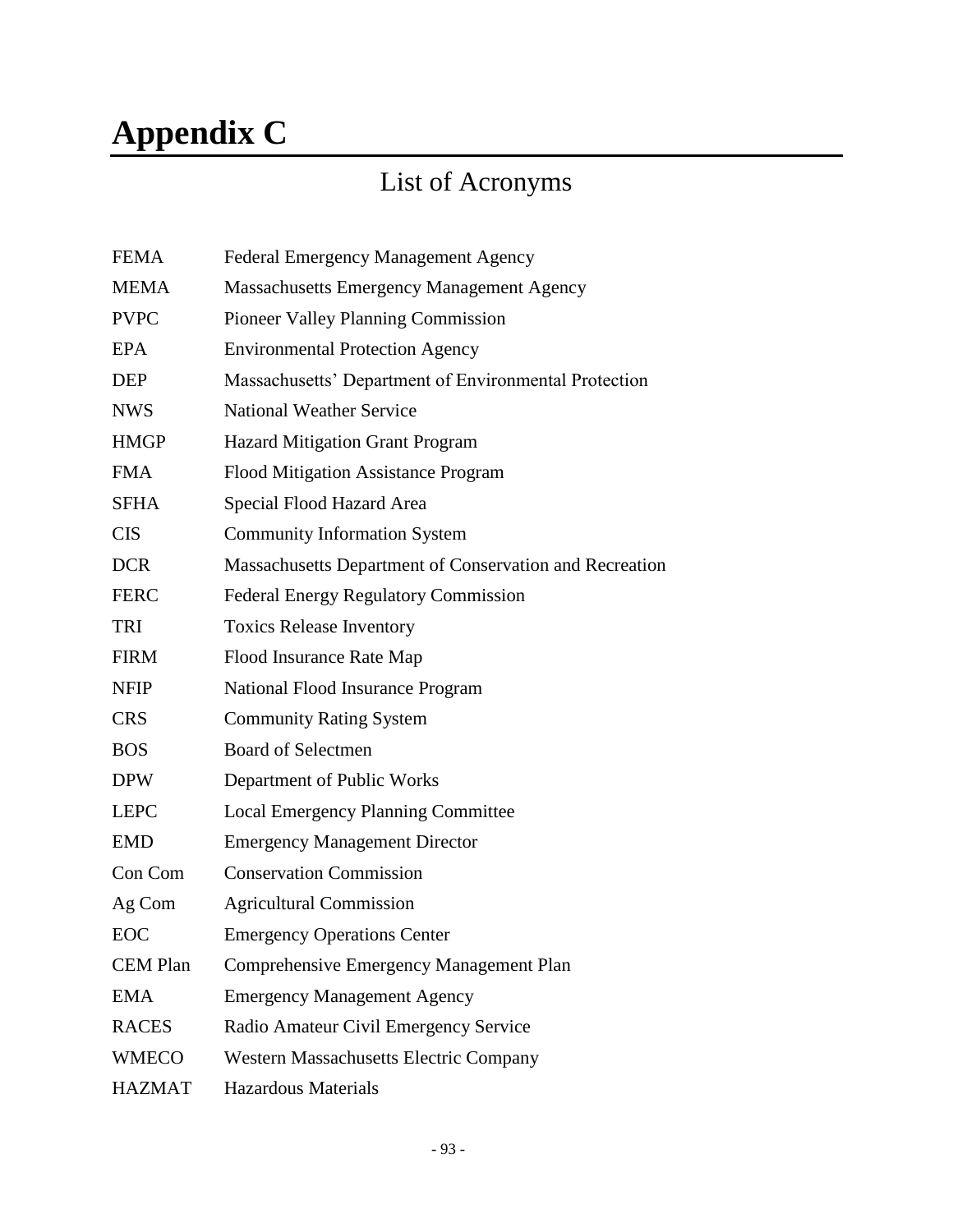## **Appendix D Past and Potential Hazards/Critical Facilities Map**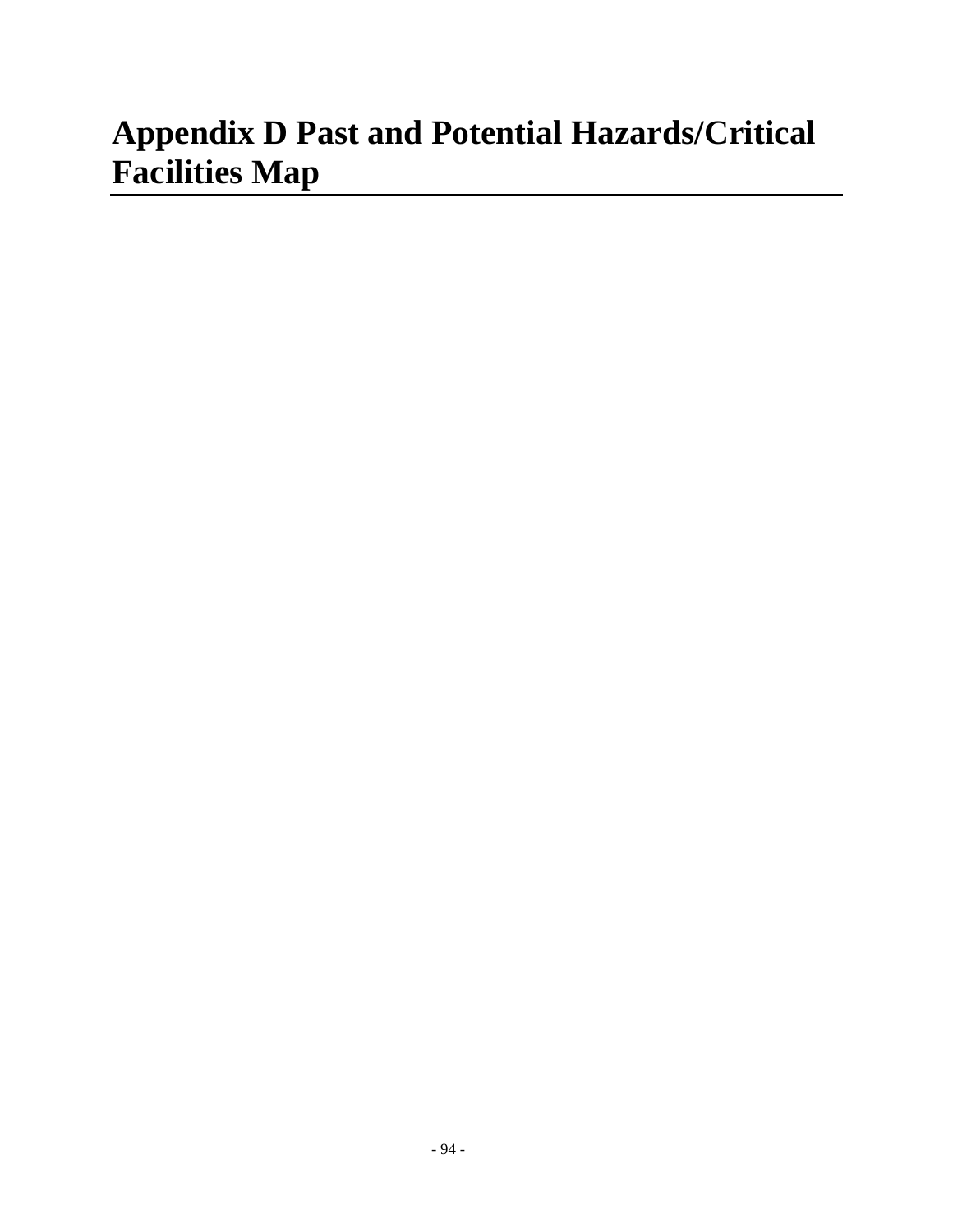## **Appendix E**

Public Notice

#### **PRESS RELEASE**

CONTACT: Andrew Smith, Pioneer Valley Planning Commission, (413) 781-6045

FOR IMMEDIATE RELEASE September 12, 2007

#### **Public Input Sought on Pre-Disaster Mitigation Plans**

The Pioneer Valley Planning Commission has completed final working drafts of pre-disaster mitigation plans for thirteen communities in the region: Agawam, Chester, Chesterfield, Easthampton, Hadley, Hampden, Hatfield, Holland, Holyoke, Ludlow, Monson, Northampton, and South Hadley.

This planning effort is being undertaken to help communities assess the risks they face from natural hazards, identify action steps that can be taken to prevent damage to property and loss of life, and prioritize funding for mitigation efforts. A mitigation action is any action taken to reduce or eliminate the long-term risk to human life and property from hazards.

The draft plans are posted for public review and comment on PVPC's website at [www.pvpc.org.](http://www.pvpc.org/) Please submit comments to PVPC's Andrew Smith at (413) 781-6045 or [asmith@pvpc.org](mailto:asmith@pvpc.org) no later than November 30, 2007. Communities with approved plans will be eligible for Hazard Mitigation Grant Program funding from the Massachusetts Emergency Management Agency.

These pre-disaster mitigation plans are being developed with assistance from the Pioneer Valley Planning Commission with funding provided by the Massachusetts Emergency Management Agency.

 $-30-$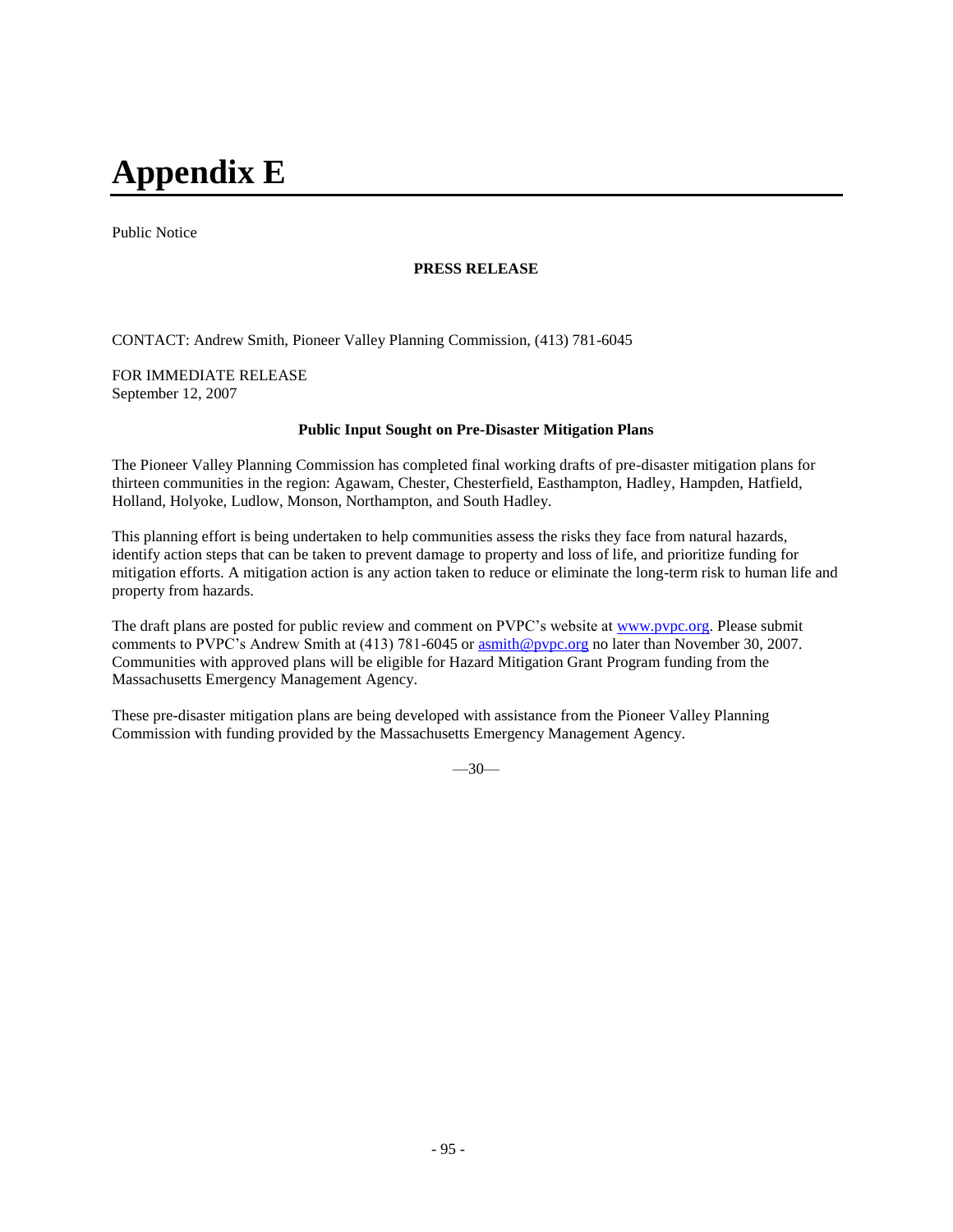

'Predisaster plans' readied for grants Sunday, September 23, 2007

#### **By NANCY H. GONTER ngonter@repub.com**

It's the public's turn to weigh in on plans prepared by local communities to keep the damage from natural disasters to a minimum. Sixteen "predisaster mitigation plans," developed by the Pioneer Valley Planning Commission working with local officials from each community, are part of an effort to secure grant money from the Massachusetts Emergency Management Agency, said Catherine M. Miller, principal planner with the commission.

"This comes from an effort by the Federal Emergency Management Agency that while we are aware you can't prevent natural disasters from happening, you can prevent the long term consequences," Miller said.

The plans, which average more than 100 pages each, can be viewed on the agency's Web site at www.pvpc.org Plans for Agawam, Chester, Chesterfield, Easthampton, Hadley, Hampden, Hatfield, Holland, Holyoke, Ludlow, Monson, Northampton, South Hadley, Southwick, Ware and Wilbraham are available, she said.

"This is largely an education exercise so people know local government is looking into these things and thinking about what the consequences of natural disasters would be. It's reassuring to know local governments are looking at this kind of thing especially after all the awareness following (hurricane) Katrina," Miller said.

Comments may be made by calling Andrew Smith at the Commission at (413) 781-6045 or by e-mailing him at asmith@pvpc.org by Nov. 30.

The plans were developed with a state grant of \$224,962 which was supplemented by local communities for total cost of just under \$300,000, she said.

Each plan looks at the risks communities may face from natural disasters such as flooding, tornadoes, drought and earthquakes, and what can be done to prevent damage to property and loss of life. They also prioritize projects for funding for mitigation efforts, Miller said. An example of a mitigation project is Greenfield's purchase of the Wedgewood Gardens mobile home park which was badly flooded by the Green River in 2005 and had previously been flooded, although that was not part of this program, Miller said.

The commission is working with 32 communities in this area and a second round of 16 more communities will soon be started. They are Amherst, Belchertown, Brimfield, Chicopee, Cummington, Goshen, Granby, Huntington, Palmer, Southampton, Springfield, Westfield, West Springfield, Westhampton, Williamsburg and Worthington.

After that, a plan for the entire region will be prepared, Miller said.

Northampton Deputy Fire Chief Dana Cheverette, a member of the local committee that worked with the commission on the city's plan, said going through the process of preparing the plan was helpful.

"You identify the flood plans and you identify the area where you need to put your resources. In 1988 when the Oxbow area flooded, a lot of people got isolated. Now we know where the people could get isolated," Cheverette said.